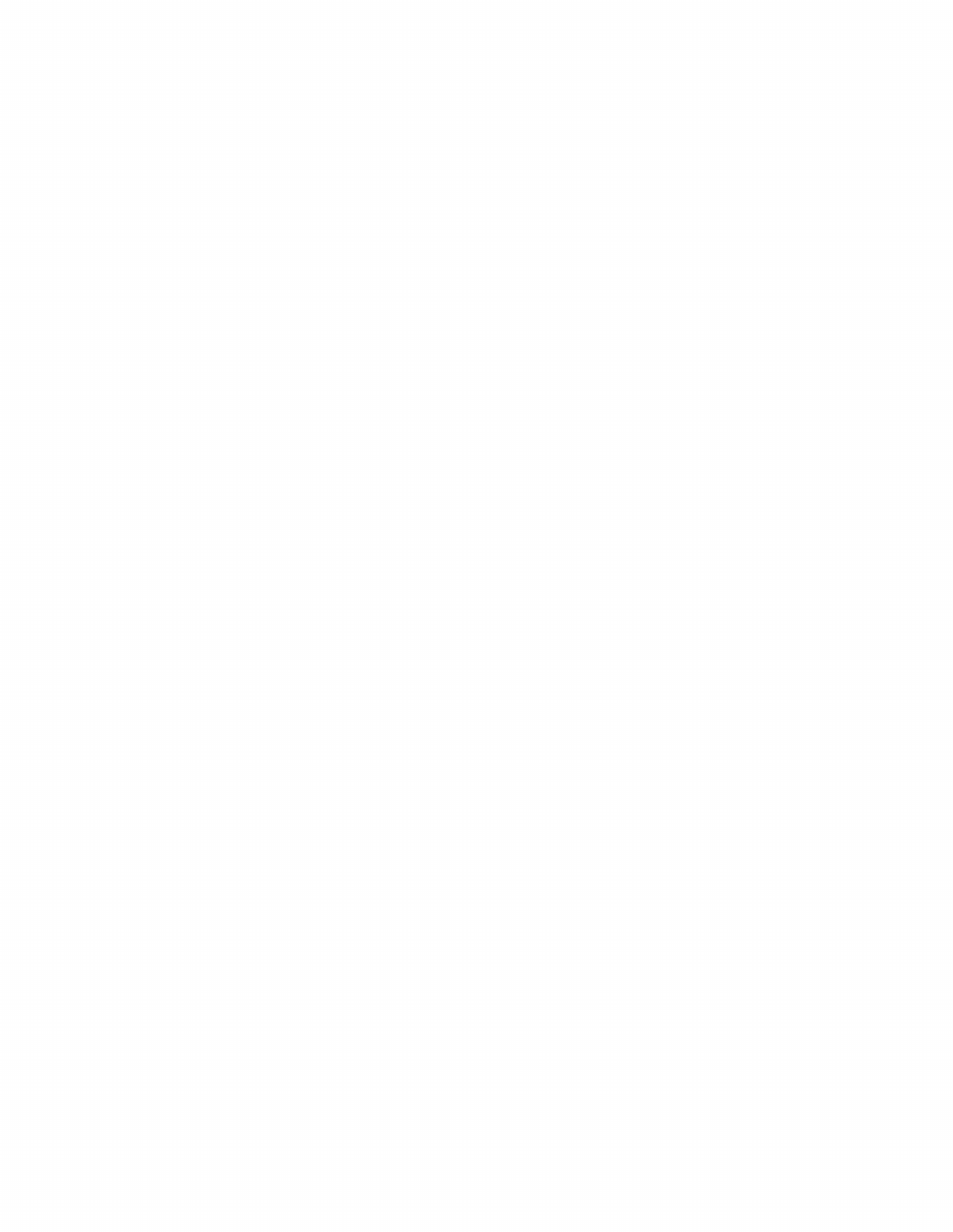## **Walden University**

## SCHOOL OF HEALTH AND HUMAN SERVICES

This is to certify that the doctoral dissertation by

Franklin Opara

has been found to be complete and satisfactory in all respects, and that any and all revisions required by the review committee have been made.

Review Committee

Dr. Aparna Sundaram, Committee Chairperson, Health Services Faculty Dr. Sandra Rasmussen, Committee Member, Education Faculty Dr. Munira Merchant, Committee Member, Health Services Faculty

Chief Academic Officer

Denise DeZolt, Ph.D.

Walden University 2010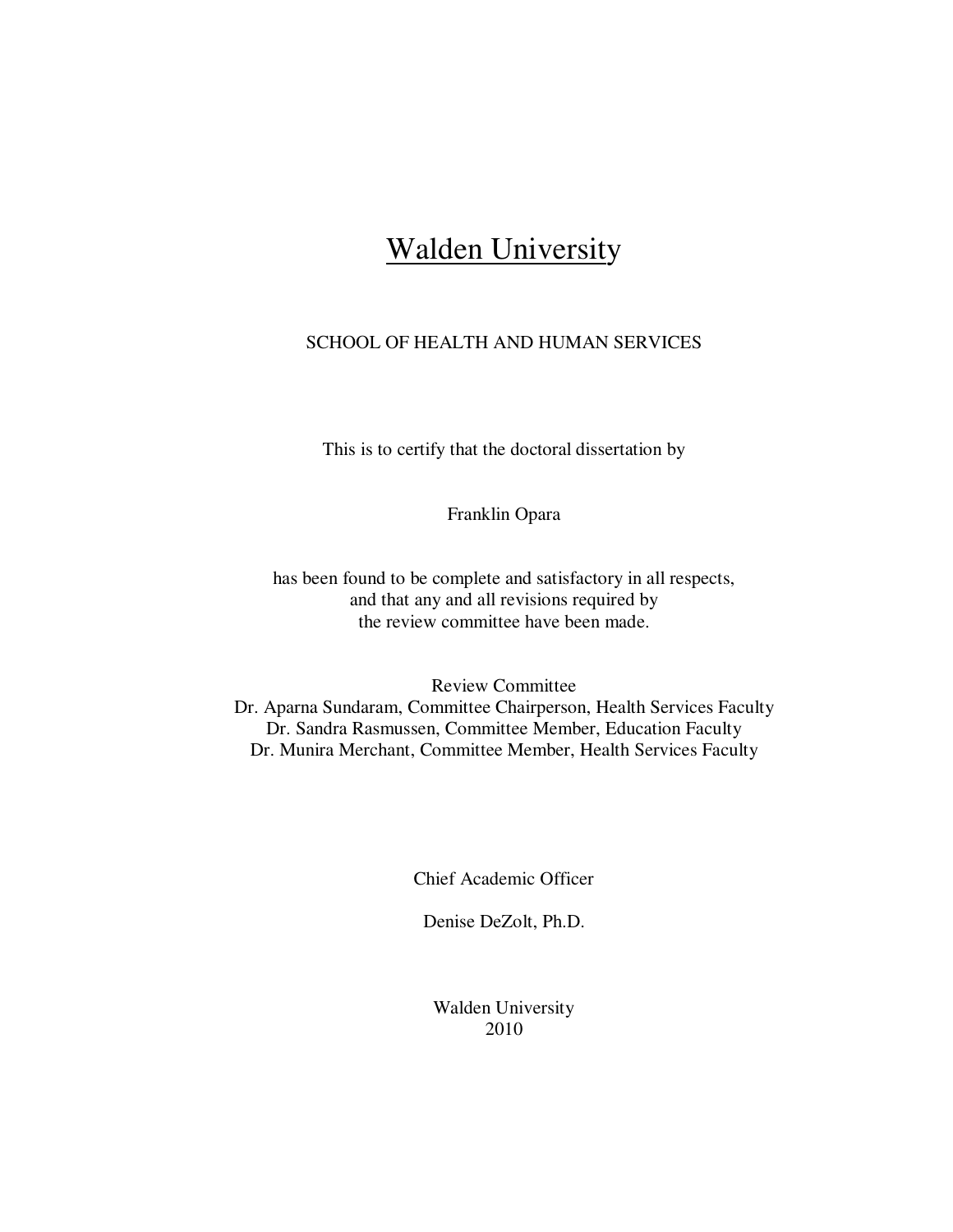## ABSTRACT

Racial/Ethnic Disparities in Hypertension in United States Residents: A Cross-sectional Study of Potential Explanatory Covariates.

by

Franklin I. Opara

M.P.H., George Washington University, 2001 M.D., UTESA School of Medicine, 1991 B.S., Texas Southern University, 1986

 Dissertation Submitted in Partial Fulfillment of the Requirements for the Degree of Doctor of Philosophy Health Services

> Walden University February 2010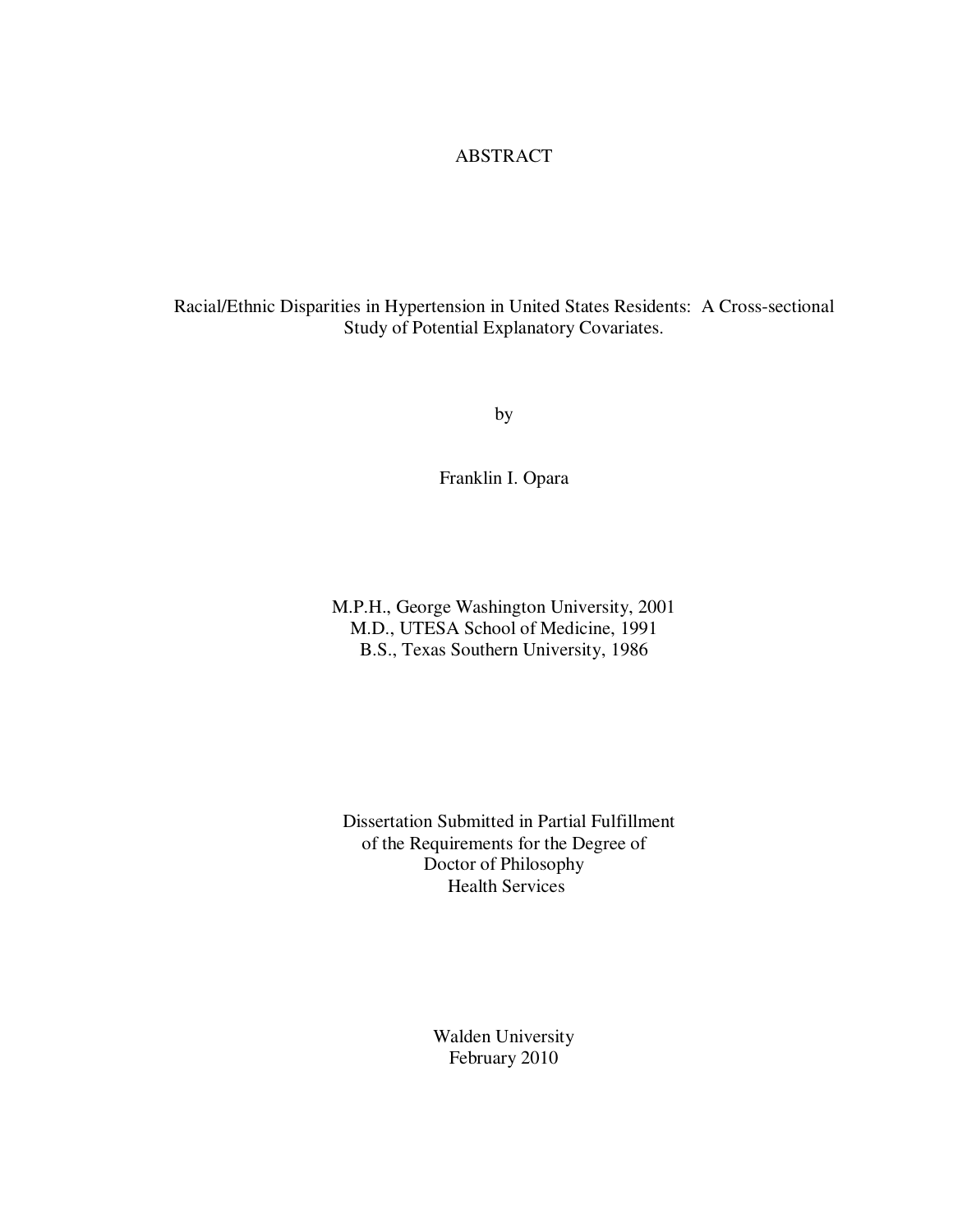#### ABSTRACT

Racial/ethnic disparities persist in hypertension (HTN) prevalence in the United States, and African Americans are disproportionately affected. The incidence is more than two-folds in African Americans compared to Caucasians, and mortality is highest among African Americans. Understanding the risk factors in HTN and how these factors vary across racial/ethnic groups is essential to reducing the mortality among African Americans. This study examined the prevalence of HTN among a sample non-institutionalized U.S. residents (N=30,852), assessed racial/ethnic disparities and determined factors associated with racial/ethnic variance in HTN. A cross-sectional design was used to address these aims, utilizing the National Health Interview Survey, 2003 dataset. Chi square and logistic regression techniques were employed in the data analyses. The race-nonspecific prevalence of HTN was 26.7% (N=8,243). African Americans had the highest prevalence  $(35.5\%)$ , Caucasians  $(27.5\%)$ , and Hispanics  $(18.6\%)$ ,  $p < 0.01$ . African Americans were 45% more likely to be hypertensive relative to Caucasians, Odds Ratio (OR) =1.45, 99% Confidence Interval (CI), 1.16-1.82. African Americans significantly differed from Caucasians in the factors that were associated with HTN: smoking, alcohol, physical activities, age, higher income, college education, body mass index, marital status, higher cholesterol and diabetes mellitus. After controlling for these factors, ethnic/racial disparities in HTN persisted. Compared to Caucasian, African Americans had a 61% increased in HTN prevalence, (OR= 1.61, 99% CI, 1.39-1.86) and Hispanics had a 27% decreased prevalence, (OR= 0.73, 99%CI, 0.68-0.79). Confirming that HTN differed by race/ethnicity while controlling for associated factors, this study contributes to positive social change by highlighting the importance of biologic or biologic-environmental interactions for future research or intervention planning.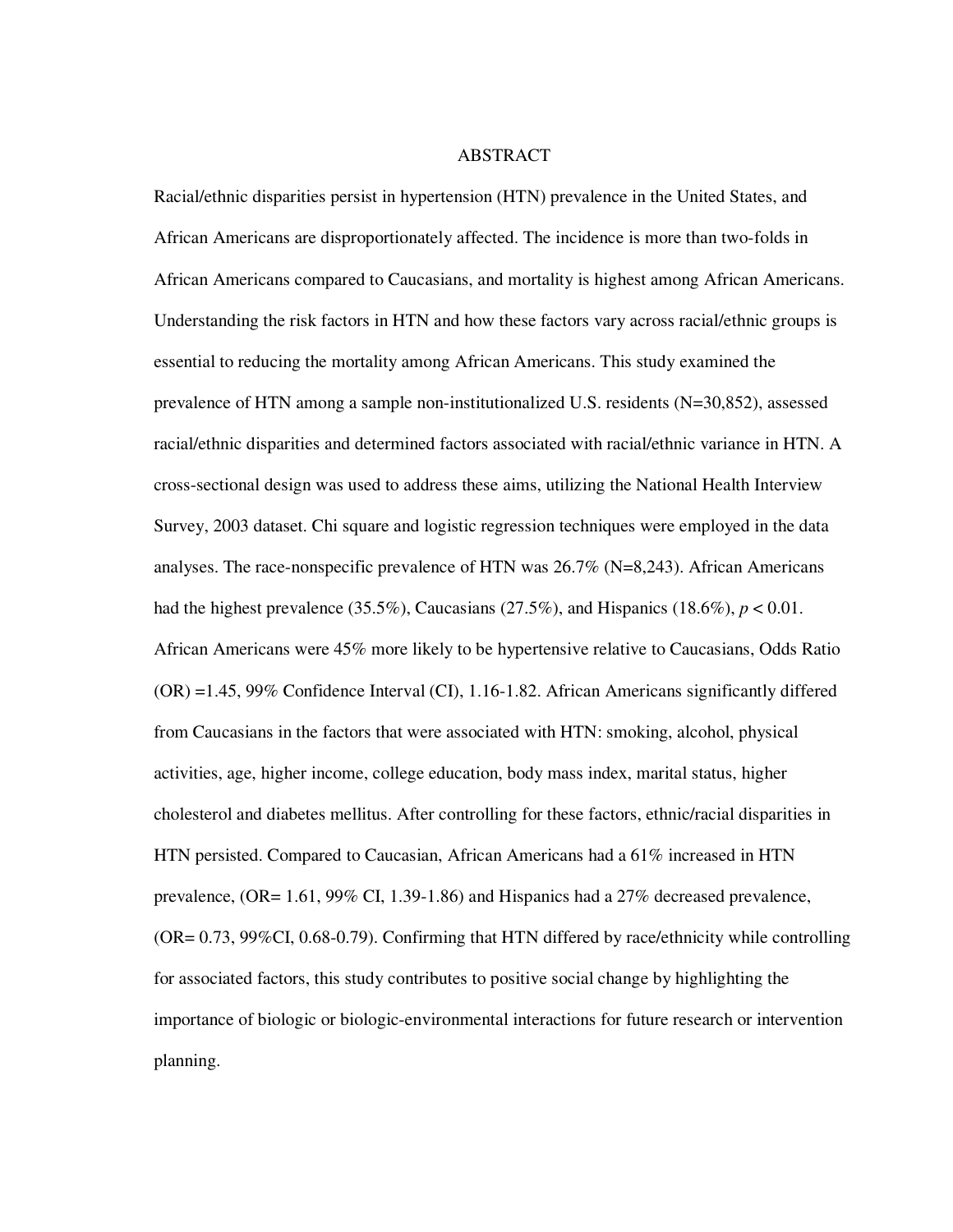Racial/Ethnic Disparities in Hypertension in United States Residents: A Cross-sectional Study of Potential Explanatory Covariates.

by

Franklin I. Opara

M.P.H., George Washington University, 2001 M.D., UTESA School of Medicine, 1991 B.S., Texas Southern University, 1986

Dissertation Submitted in Partial Fulfillment of the Requirements for the Degree of Doctor of Philosophy Health Services

> Walden University February 2010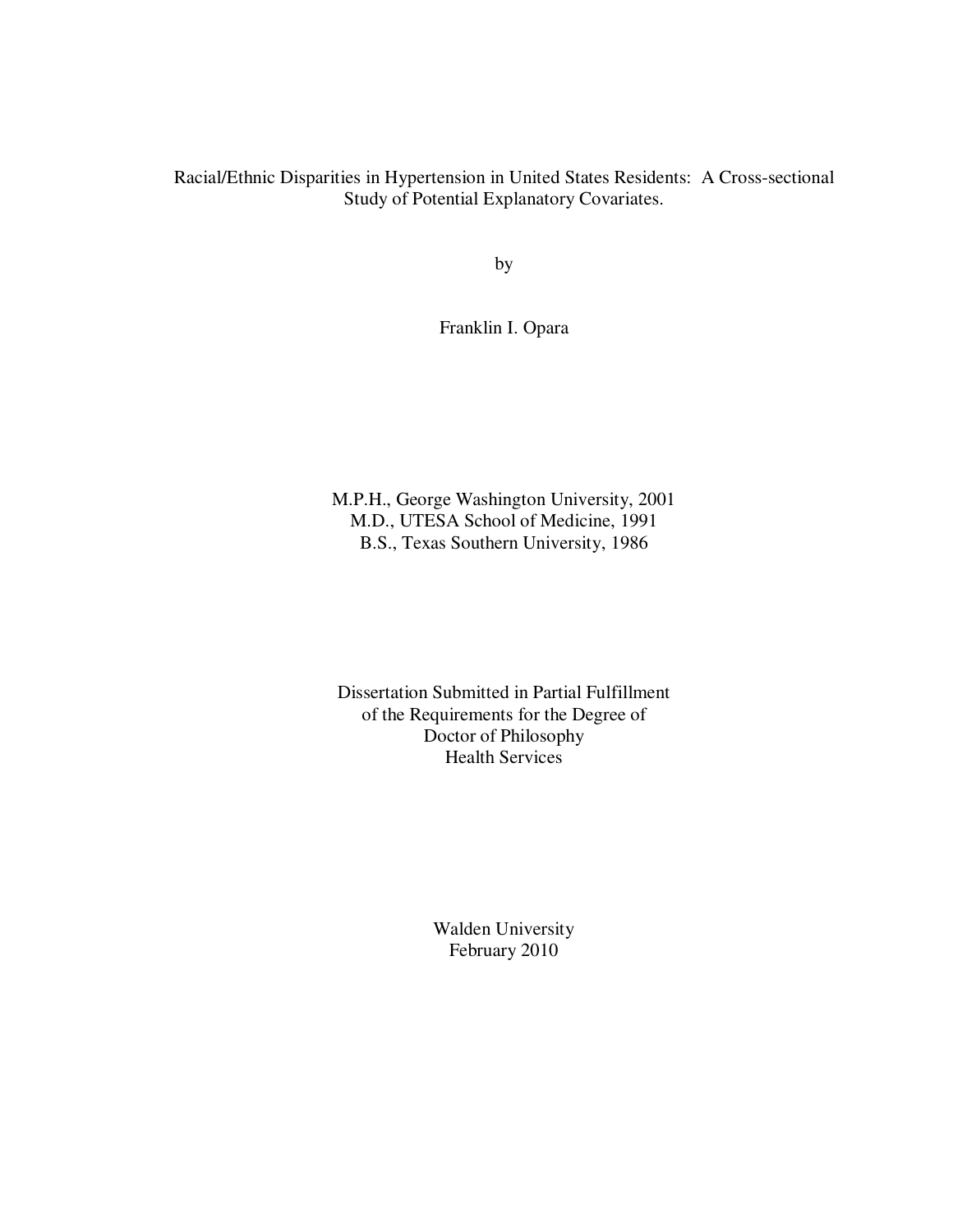UMI Number: 3397131

All rights reserved

INFORMATION TO ALL USERS The quality of this reproduction is dependent upon the quality of the copy submitted.

In the unlikely event that the author did not send a complete manuscript and there are missing pages, these will be noted. Also, if material had to be removed, a note will indicate the deletion.



UMI 3397131 Copyright 2010 by ProQuest LLC. All rights reserved. This edition of the work is protected against unauthorized copying under Title 17, United States Code.



ProQuest LLC 789 East Eisenhower Parkway P.O. Box 1346 Ann Arbor, MI 48106-1346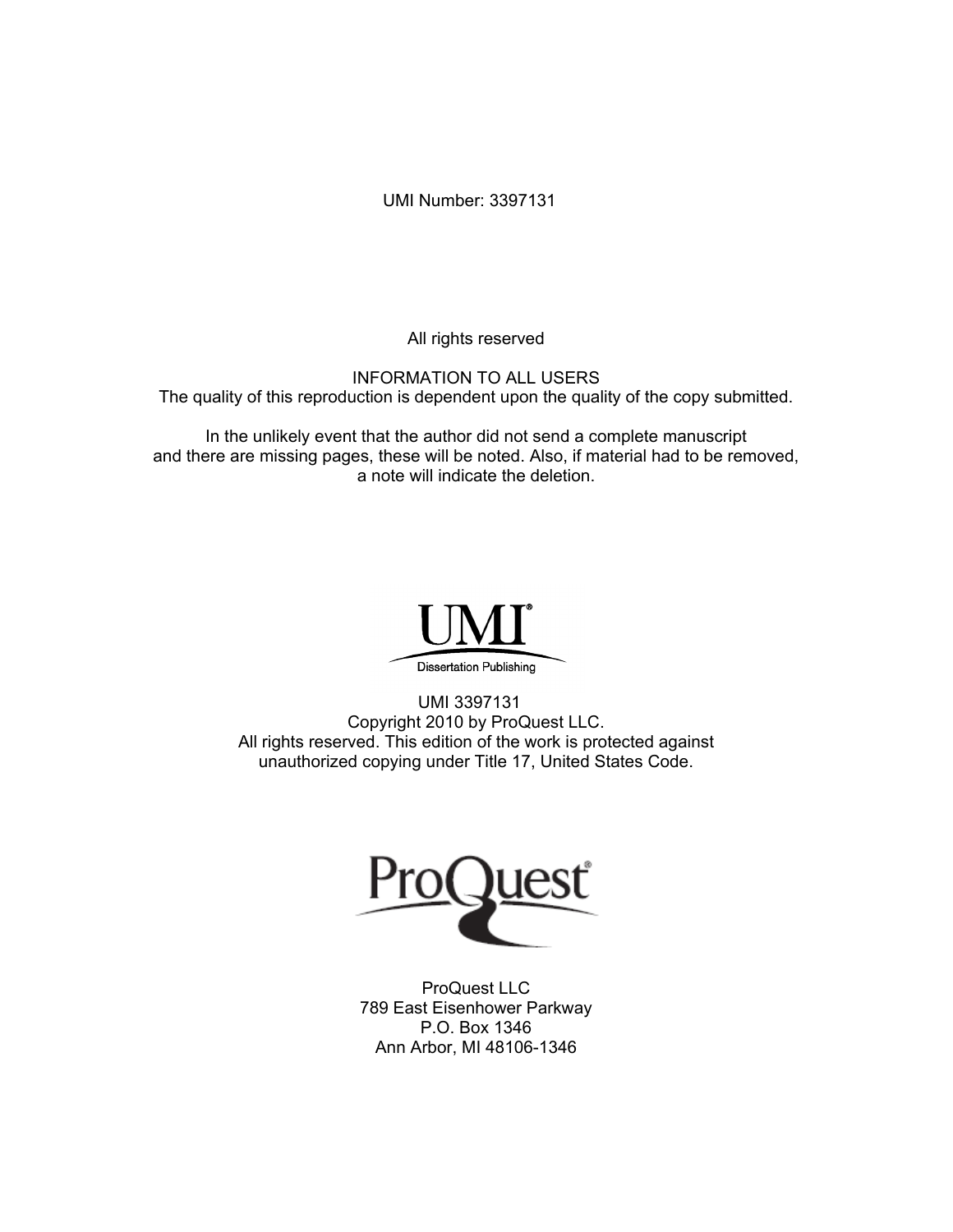### DEDICATION

 I would like to dedicate this with thanks to my mother, who gave me a love of life. To my wife Kimberly, who gave me a life of love. To my lovely daughters Chandler and Britney, who gave joy and meaning to it all.

 To the memory of my father and mother in-law who taught I and my wife not to give up when things are not going as you plan and to put your head up even when it is too hard to bear.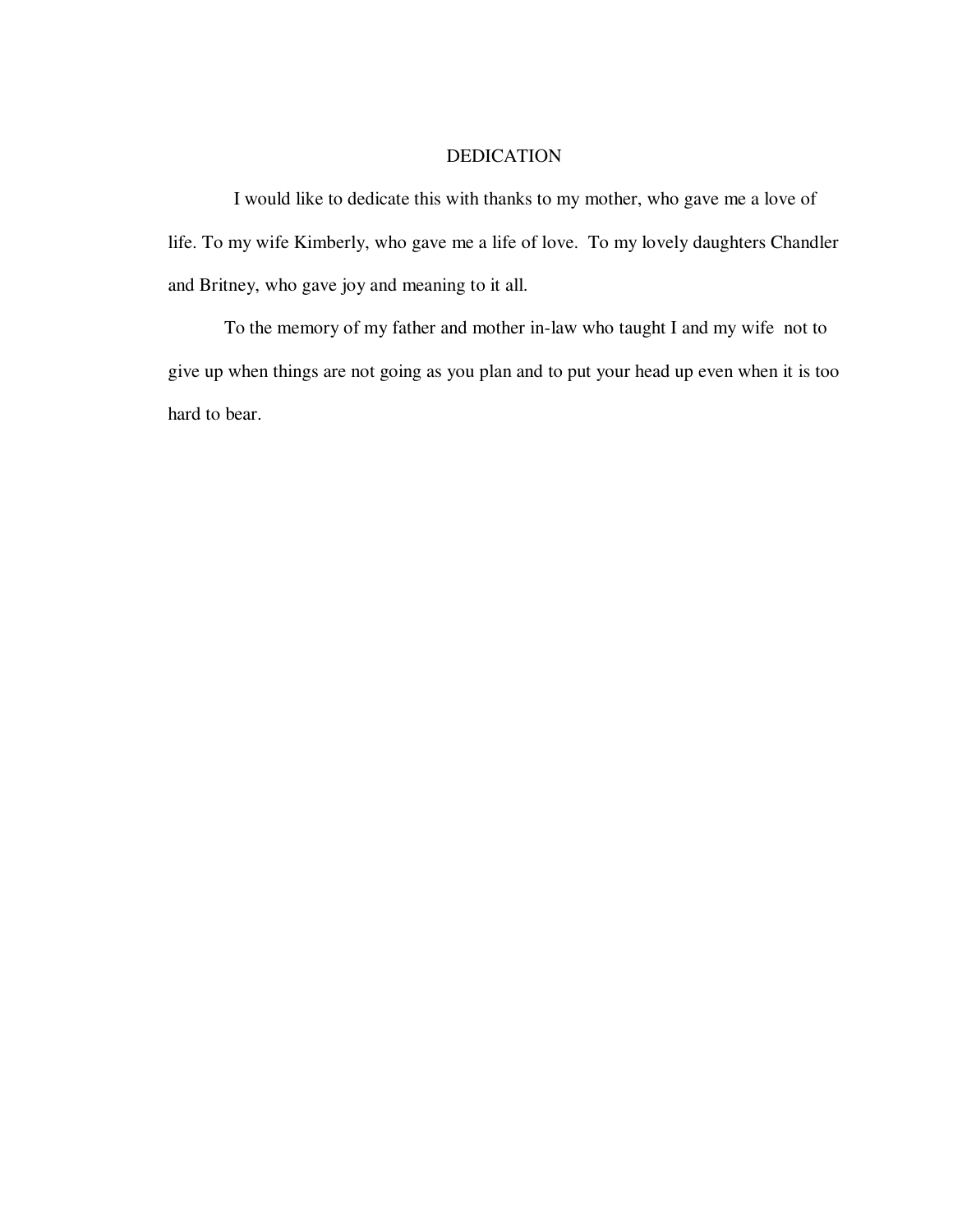#### ACKNOWLEDGMENTS

 I wish to thank the following persons who supported and helped me during the writing of this project. This has been a collaborative project, which would not have been possible without the thoughtful suggestions, comments, insights, and advice of the faculty members and mentor whom am gratefully acknowledge for their support and encouragement in the development of this dissertation.

 First, my profound thanks to Dr. Aparna Sundaram my mentor and chair person, for her assistance and encouragement throughout this long ride with fervor and devotion.

 Second, thanks to my committee members and Reviewers, Dr. Munira Merchant, Dr. Larry Holmes, Dr. Sandra Rasmussen and Dr. JaMuir Robinson for their hours of work in advising and editing all drafts of this dissertation. I thank you all for making this a pleasant journey.

 Finally, thanks to my lovely wife Dr. Kimberly Opara for her support of my problem oriented approach to learning, and for taking a chance on me with the periodic lifestyle adjustments demanded by this dissertation.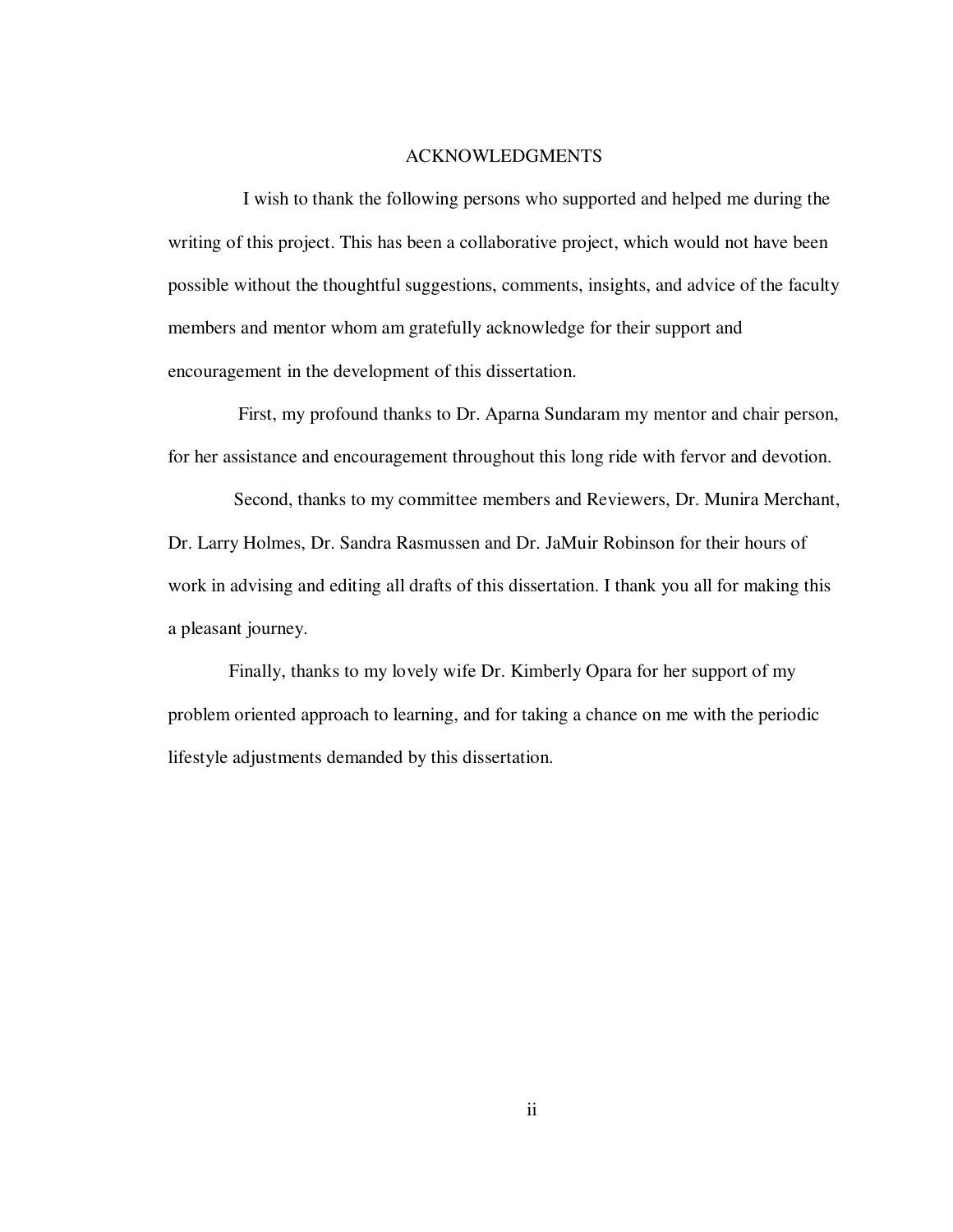## **TABLE OF CONTENTS**

| Prevalence, Incidence, and Mortality for CVD-Hypertension in the U.S. 25  |  |
|---------------------------------------------------------------------------|--|
| Race and Ethnic Health Disparities: Cardiovascular Disease/Hypertension28 |  |
|                                                                           |  |
|                                                                           |  |
|                                                                           |  |
|                                                                           |  |
|                                                                           |  |
|                                                                           |  |
|                                                                           |  |
|                                                                           |  |
|                                                                           |  |
|                                                                           |  |
|                                                                           |  |
|                                                                           |  |
| Variables Measures: Outcome, Predictors, Prognostic, and Potential 51     |  |
|                                                                           |  |
|                                                                           |  |
|                                                                           |  |
|                                                                           |  |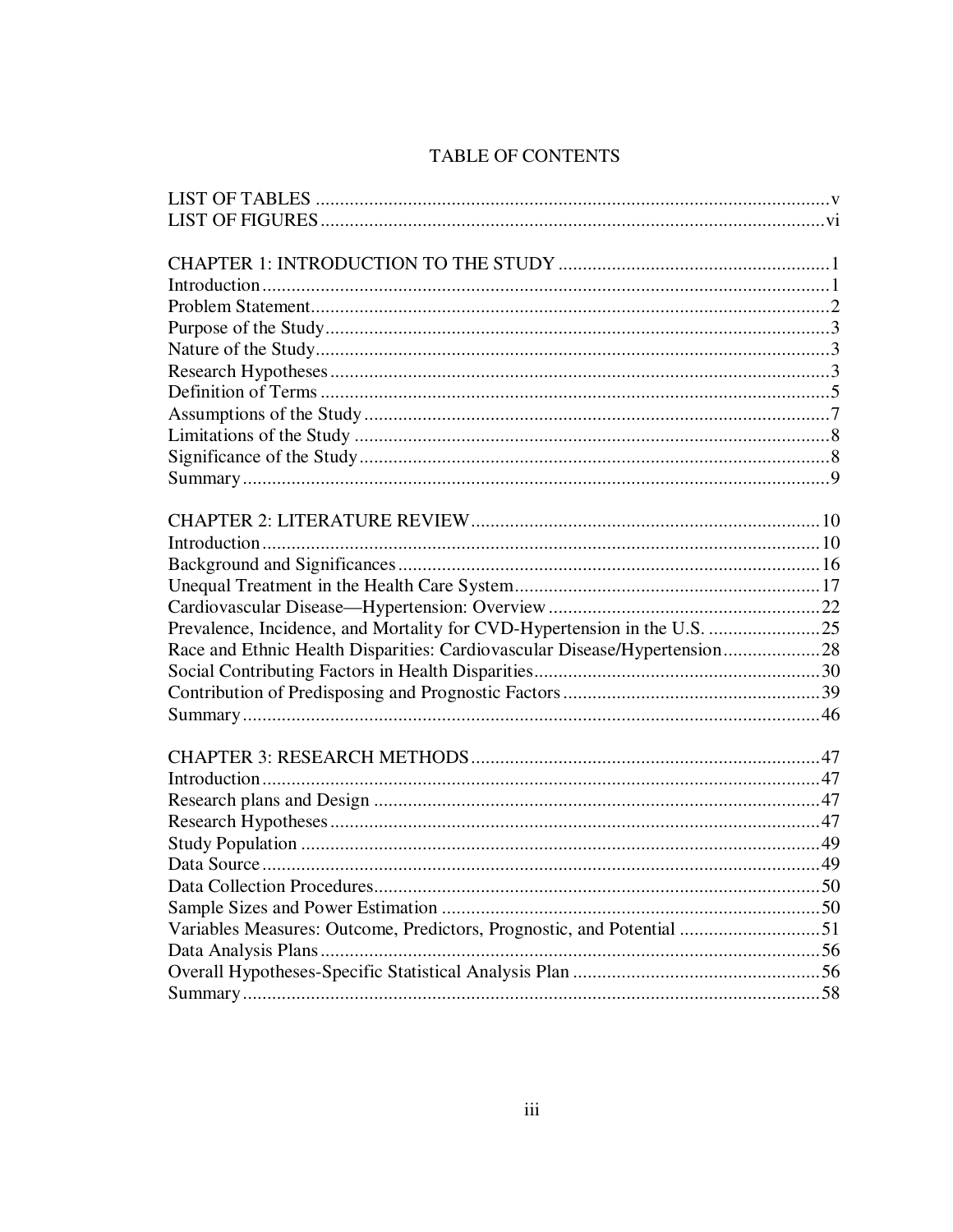| CHAPTER 5: DISCUSSIONS, IMPLICATIONS AND RECOMMENDATIONS 78 |  |
|-------------------------------------------------------------|--|
|                                                             |  |
|                                                             |  |
|                                                             |  |
|                                                             |  |
|                                                             |  |
|                                                             |  |
|                                                             |  |
|                                                             |  |
|                                                             |  |
|                                                             |  |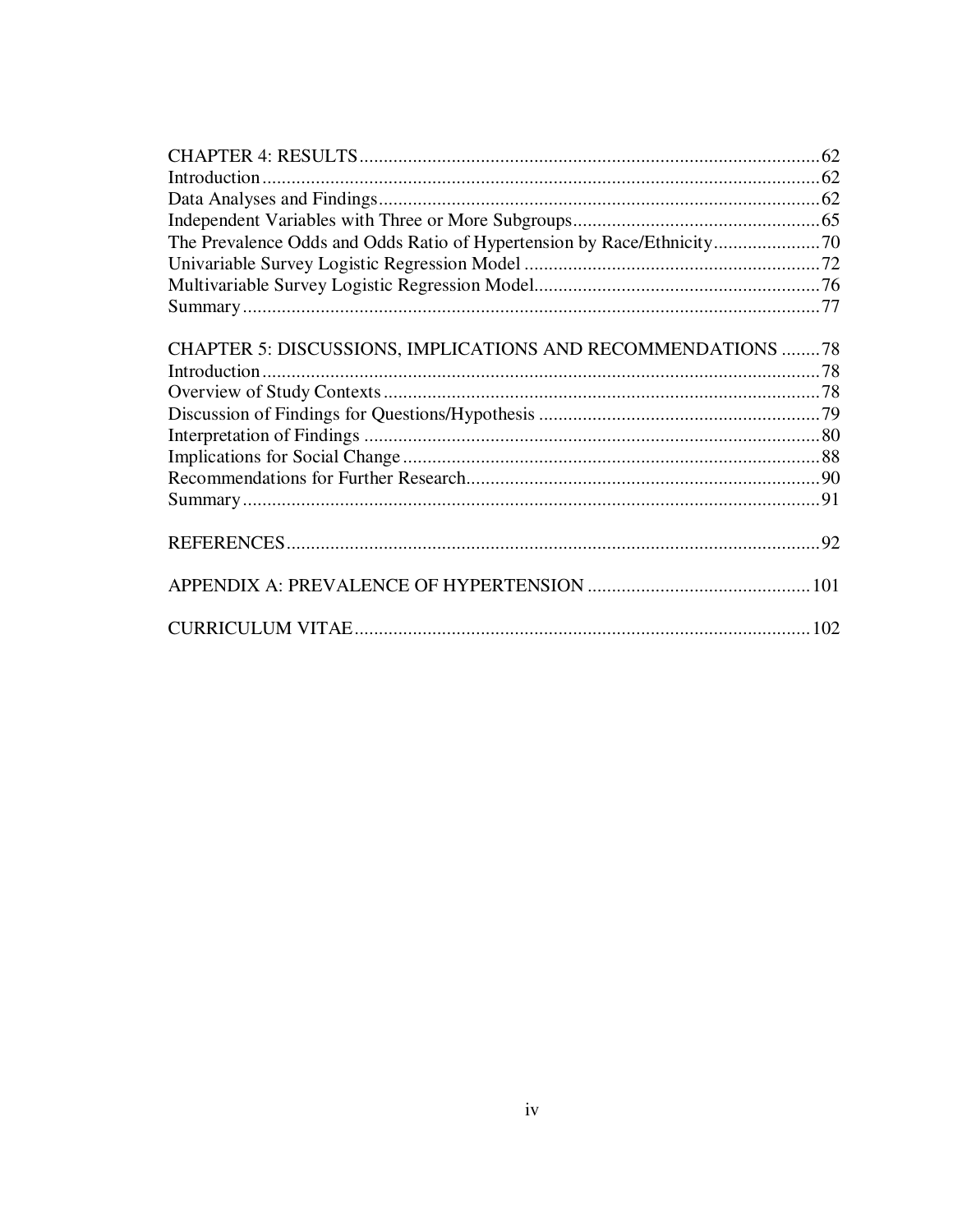## LIST OF TABLES

| Table 2. Hypertension Prevalence in a Sample of Community-Based US Residents68     |
|------------------------------------------------------------------------------------|
|                                                                                    |
| Table 4. The Prevalence of Hypertension by Race/Ethnicity with Caucasian as the    |
|                                                                                    |
| Table 5. Factors Associated with Hypertension Prevalence in a Sample of Community- |
|                                                                                    |
| Table 6. Multivariable Survey Logistic Regression of the Association Between       |
| Race/Ethnicity in the Prevalence of Hypertension Among Community-Based             |
|                                                                                    |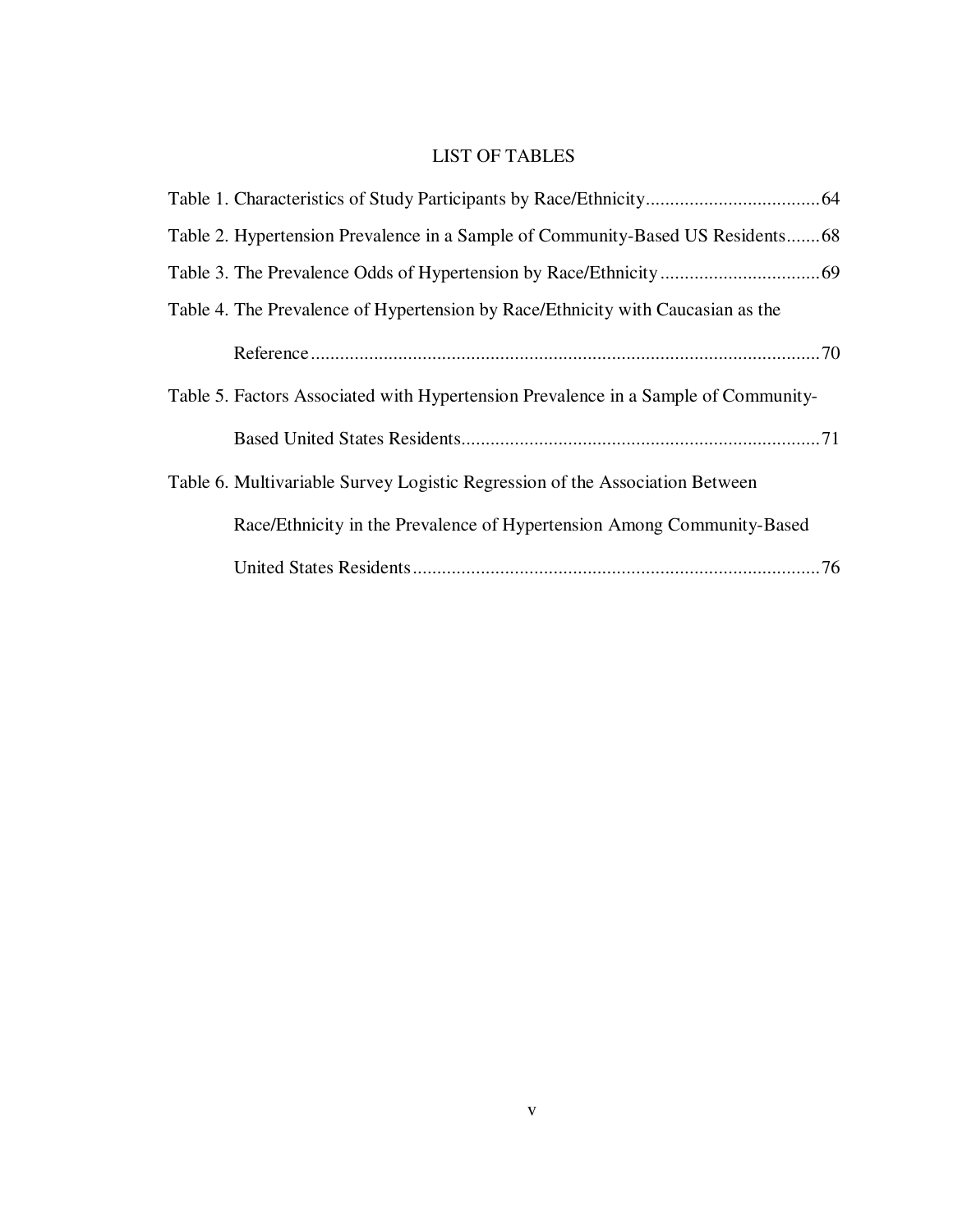## LIST OF FIGURES

| Figure 1. Flowchart illustrating factors that may contribute to ethnic/racial |  |
|-------------------------------------------------------------------------------|--|
|                                                                               |  |
|                                                                               |  |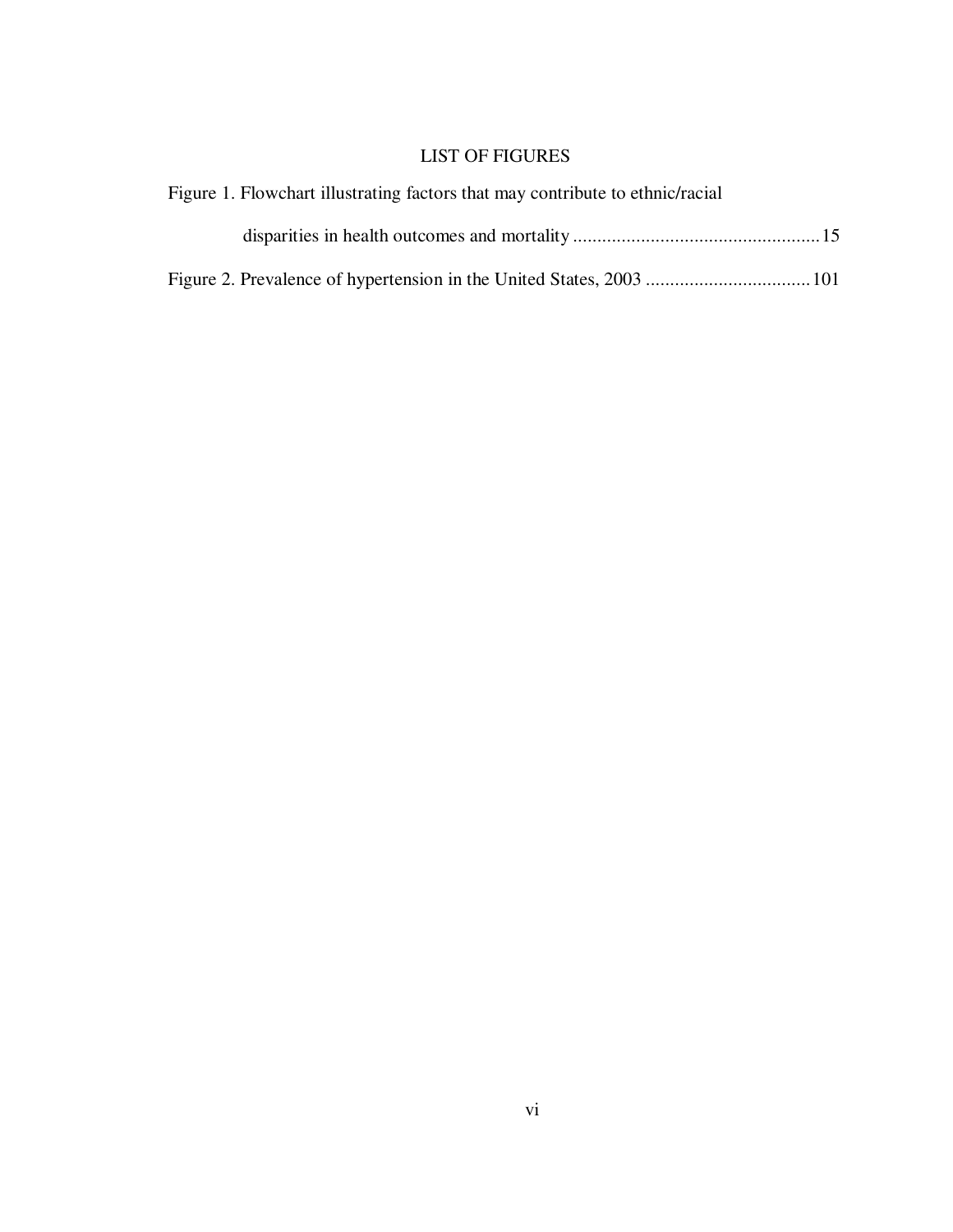#### CHAPTER 1

#### INTRODUCTION TO THE STUDY

#### Introduction

Hypertension is a major illness that affects one in every four adults and is the most common cardiovascular disease, commonly referred to as the "silent killer," affecting 65 million adults in the United States (The National Health Examination Survey, 1995). High blood pressure (HBP) is a serious condition that can damage the heart and blood vessels and eventually lead to stroke, heart failure, heart attack, end-stage renal disease, vision problems, or peripheral vascular disease and is a chief contributor to adult disability. Previous studies have found that African Americans tend to have an earlier onset and higher prevalence of the disease than non-Hispanic whites (Thorpe, Brandon, & Thomas, 2008). Although effective therapy has been available for more than 50 years, most persons with hypertension do not have their blood pressure (BP) under control, perhaps due to reluctance to pursue aggressive treatment.

The prevalence of hypertension, the percentage of those with hypertension who were aware of their condition, and treatment and control of hypertension increased among non-Hispanic whites, non-Hispanic blacks, and Hispanics (Glover, Greenlund & Crof, 2005).

 The spatial segregation of the United States population by socioeconomic position and especially by race and ethnicity suggests that the social contexts or "neighborhoods" in which people live may substantially contribute to social disparities in hypertension (Morenoff, House, Hansen, Williams, & Kaplan, 2007). Many cases of uncontrolled hypertension in the United States consist of isolated, mild systolic hypertension in older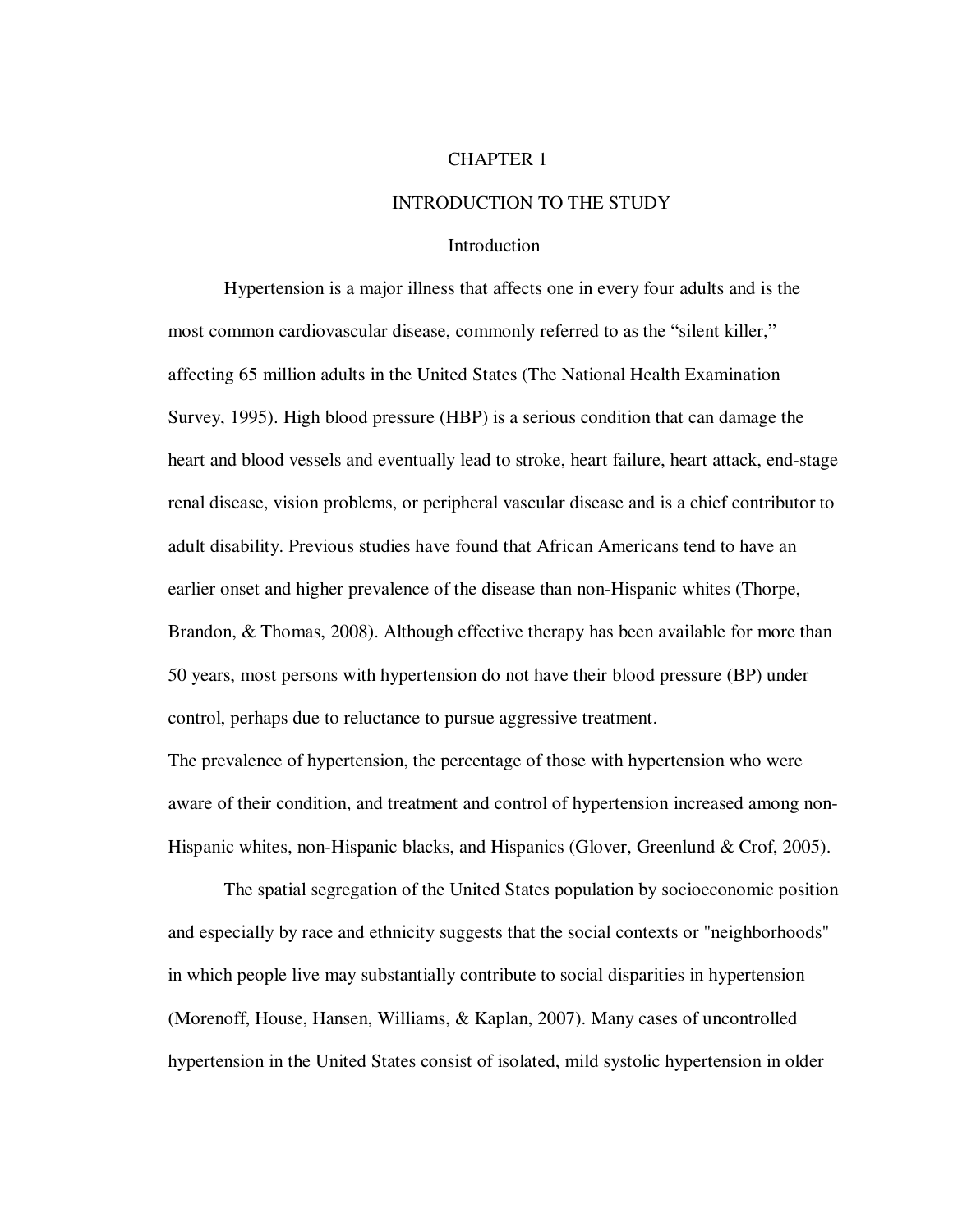adults, most of whom have access to health and relatively frequent contact with physicians. Many mechanisms have been proposed to define the pathogenesis of hypertension; treatments have been directed at many of these proposed mechanisms with varying degrees of success. What has been established is the direct and continuous relationship between hypertension and morbidity and mortality. As the systolic and diastolic blood pressure increases, the risk of target organ damage and Cerebral Vascular Disease (CVD) morbidity and mortality increases.

#### Problem Statement

Racial and ethnic disparities exist in hypertension in the United States, and African Americans are disproportionately affected (DHHS, 2004; AMA, 2006; Lloyd-Jones, et. al., 2005). The incidence is more than two folds compared to Caucasians while mortality is highest compared to all other racial/ethnic groups. Socioeconomic factors including education, income and poverty had been used to account for this variance (DHHS, 2004; AMA, 2006; Lloyd-Jones et. al., 2005). There are other factors, such as prognostics, which have not been fully studied as possible explanatory variables to the observed racial/ethnic variance. To my knowledge, there are no studies that have used prognostic factors in hypertension in attempting to account for the racial differences. This research proposed to examine the differences in explanations to race and to determine if prognostic factors such as compliance to prescribed medication, exercise and dietary modification may provide some insight into the observed racial/ethnic variance in hypertension prevalence in a non-institutionalized United States sample.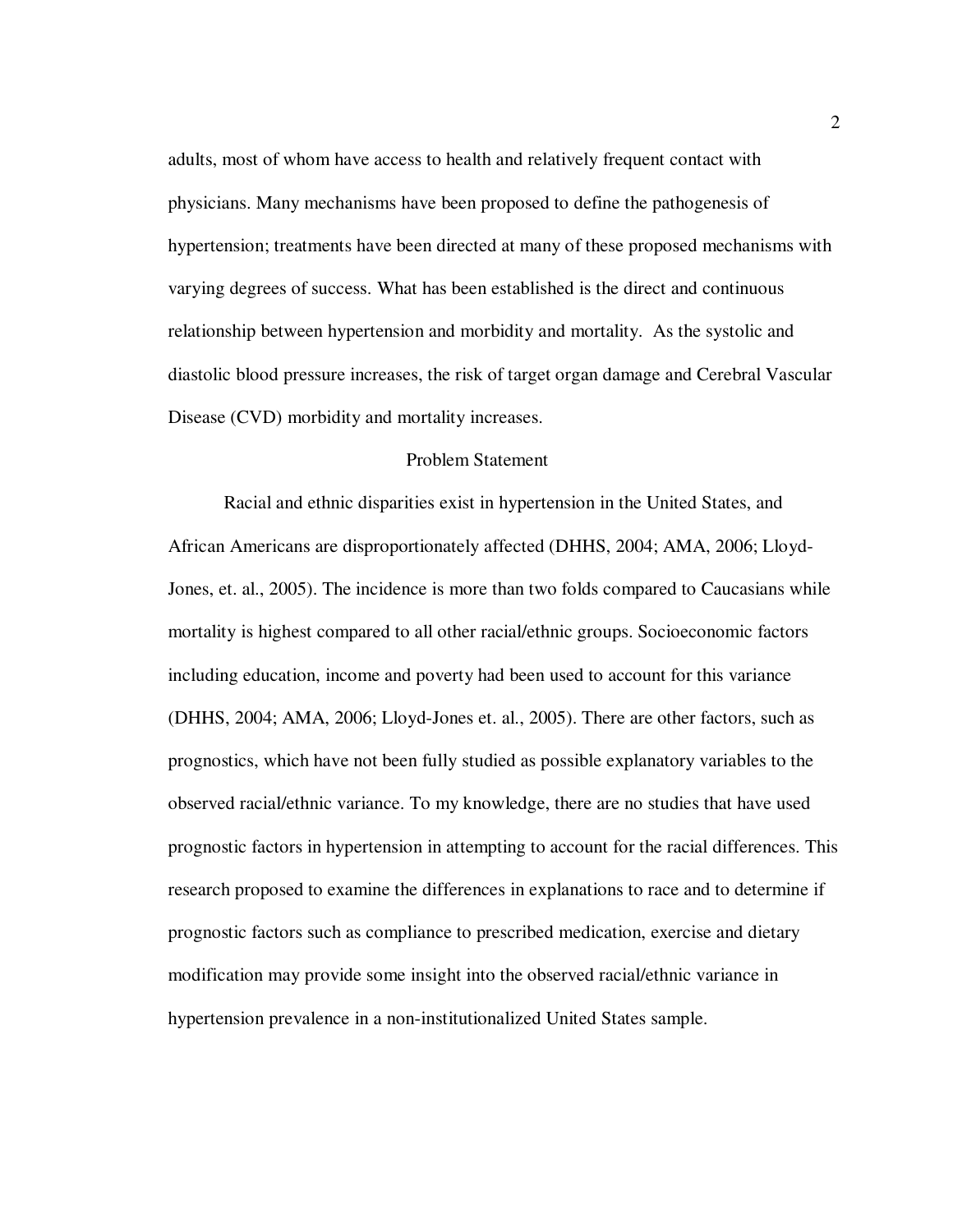#### Purpose of the Study

The overall purpose of the proposed study was to determine whether or not racial/ethnic disparities persist in hypertension prevalence, as well as to examine the factors that may explain such disparities. Thus, I proposed to determine whether psychosocial and prognostic factors such as recommended exercise and dietary modification might provide some insight into the observed racial/ethnic variance in hypertension prevalence in non-institutionalized United States sample.

#### Nature of the Study

The proposed study was a cross-sectional epidemiological study, which allows one to examine multiple exposures or covariates in relation to the response or outcome variable. In utilizing this design, the following objectives and specific aims were proposed: to assess racial/ethnic disparities in hypertension and to determine the role of psychosocial, socio-demographic, and prognostic factors in racial/ethnic disparities in hypertension.

#### Research Hypotheses

The following research hypotheses were raised in an attempt to assess the racial/ethnic differences in the distribution of potential variables within the context of hypertension.

 *Research Hypothesis 1:*To determine the racial differences in the distribution of the potential explanatory variables

*Null hypothesis (Ho) I:* There are no racial differences in the distribution of the potential explanatory variables for hypertension prevalence. Mathematically, H<sub>O</sub>:  $\pi_0 = \pi_1$ .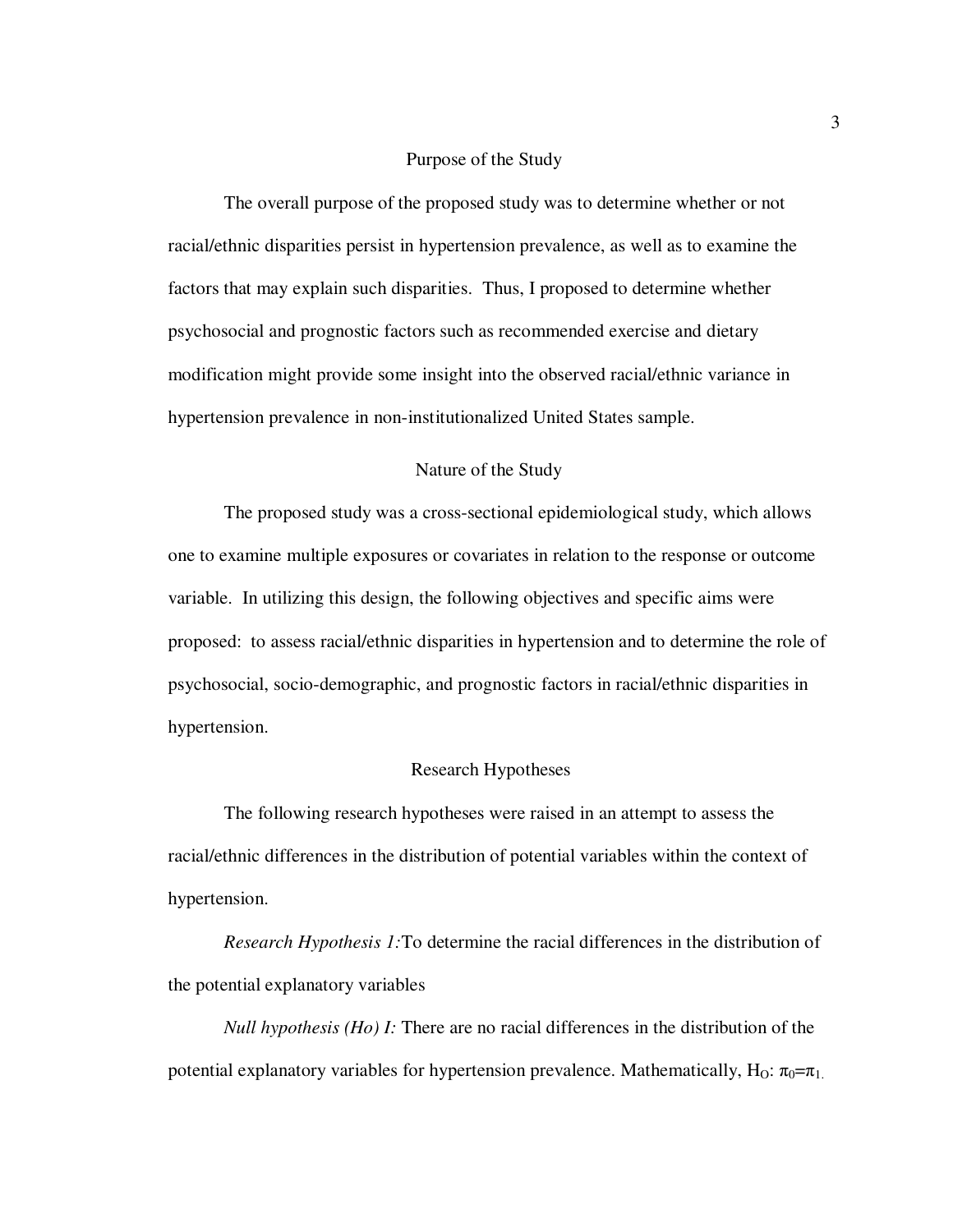*Alternative hypothesis (HA):* There are racial/ethnic differences in the distribution of potential explanatory variables for hypertension prevalence. Mathematically,  $H_0$ :  $\pi$ <sub>0</sub>≠ $\pi$ <sub>1</sub>

 *Specific aim 2:* To examine the impact of race/ethnicity on hypertension prevalence.

*Null hypothesis (Ho) II:* There is no racial/ethnic difference in the prevalence of hypertension in this study's sample of United States non-institutionalized residents. Mathematically, Ho:  $\pi_0 = \pi_1$ 

 *Alternative hypothesis (HA):* There are racial/ethnic differences in the prevalence of hypertension in the sample of United States non-institutionalized residents.

Mathematically,  $H_0$ :  $\pi_0 \neq \pi_1$ 

*Specific aim 3:* To determine whether or not the disparities in hypertension may be explained by the racial/ethnic differences in psychosocial and prognostic factors.

 *Null hypothesis (Ho) III:* Racial/ethnic disparities in hypertension are not explained by racial/ethnic differences in psychosocial and prognostic factors. Mathematically, H<sub>O</sub>:  $\pi_0 = \pi_1$ 

*Alternative hypothesis (HA) III:* Racial/ethnic disparities in hypertension are explained by racial/ethnic differences in psychosocial and prognostic factors. Mathematically, H<sub>O</sub>:  $\pi_{O} \neq \pi_1$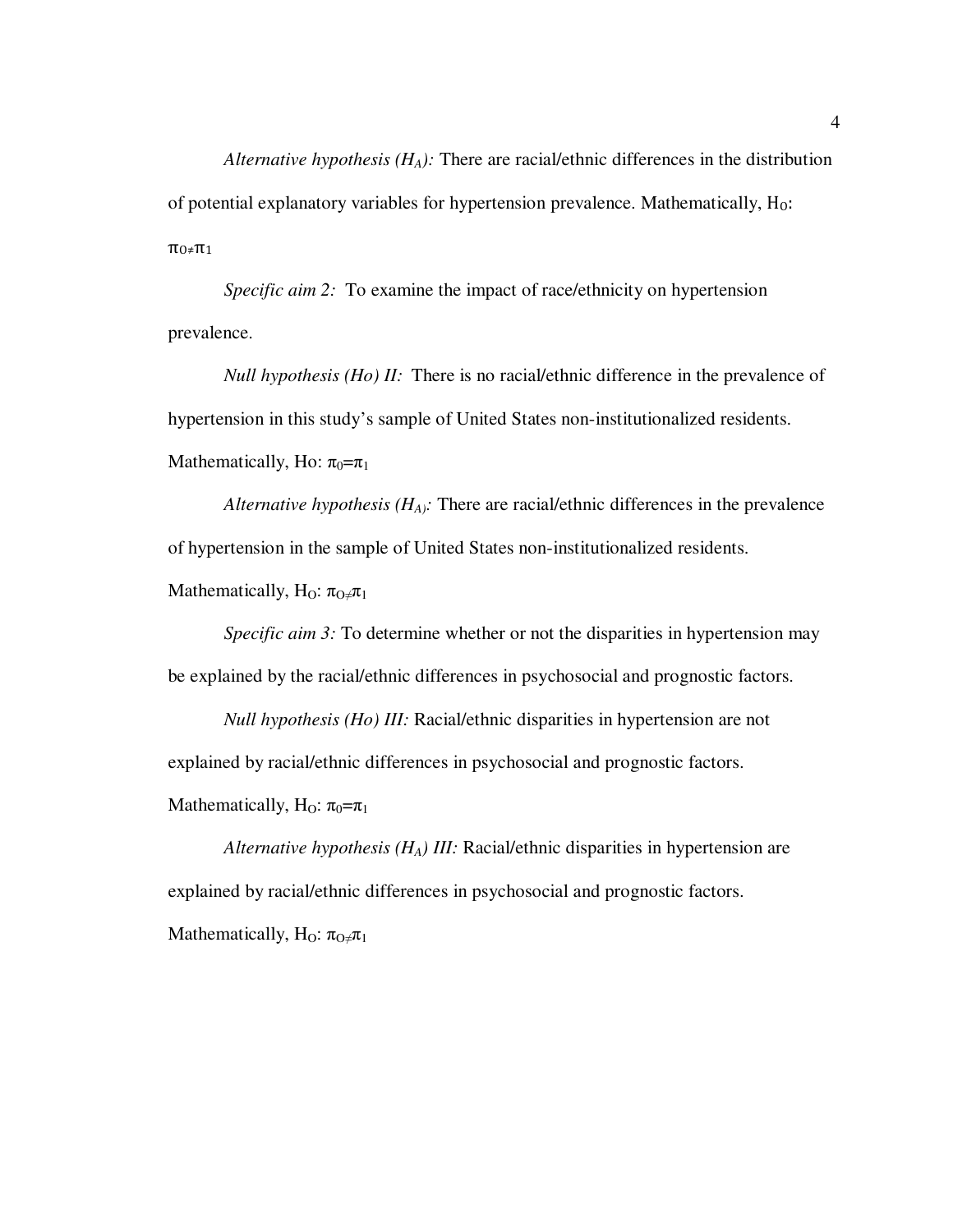#### Definitions of Terms

*Cross-sectional design:* A snap shot, a cohort evaluation without a follow-up. This is an observational design that allows the investigator to examine both the outcome and independent variables at the same time. It is inexpensive but difficult to establish temporal sequence in terms of cause and effect (Gordis, 2004; Rothman et al, 2008; Holmes, 2009).

#### *Race/Ethnicity:*

 This is a complex phenomenon but refers to groups that share common biological, geographical, social or cultural identities. The two terms are used together in this proposed research because Hispanic group is not a race but ethnicity. Race/ethnicity is the primary predictor variable in this research project. It is a self-reported variable.

#### *National Health Interview Survey:*

This is an annual survey first administered in the mid1950s that allows researchers to study the patterns of chronic diseases in the United States (CDC, 2002; NHIS, 1997).

#### *Outcome/Response/Dependent Variable:*

This is a variable or factor that is expected to change when the other factor termed independent changes. And as it is often termed, response variable, it depends on the independent or explanatory variable. In this proposed research, it is hypertension prevalence. In a mathematical model, the dependent variable is Y. I aimed to see if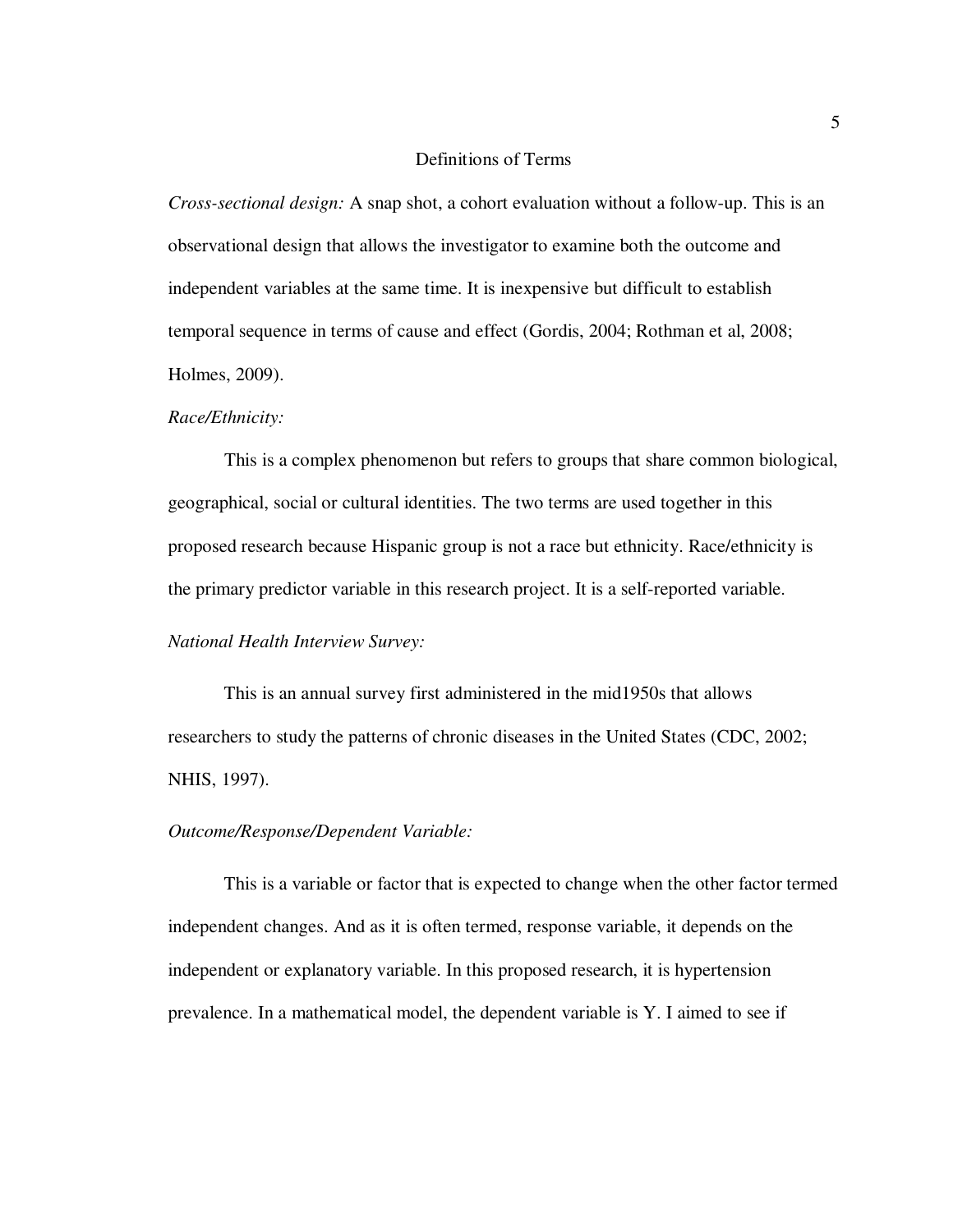hypertension prevalence depends on racial/ethnic categories in the sample of United States non-institutionalized residents (Gordis, 2004; Rothman et al, 2008; Holmes, 2009).

*Independent/Predictor/Explanatory Variable:*

This is the variable that determines the outcome variable; Y. Therefore the change in Y depends on how this variable changes. In a mathematical model, this is termed X. In this proposed research, the primary independent variable is race/ethnicity. Race and ethnicity is preferred since Hispanics is not race but ethnicity and is included as a distinct group in this research project (Gordis, L, 2004, Rothman et al, 2008).

#### *Hypertension:*

This is elevated blood pressure above what is clinically defined as normal. While the cut off points allow for sub-categories of hypertension, the overall classification refers to a systole that is  $> 140$  mmHg and a diastole that is  $> 90$  mm Hg. In this research, hypertension is measured by participants who have been told by their health care providers that they are hypertensive (Gordis, 2004; Rothman et al., 2008).

#### *Multivariable Modeling:*

This is a statistical analysis method that allows for the simultaneous adjustment of confounding variables in order to obtain a factual confounding and non-confounding effect of the independent variable on the response variable. By using this model, the proposed research will be able to explain the effect of race on hypertension prevalence that is non-confounded but factual (Gordis, 2004; Rothman et al, 2008).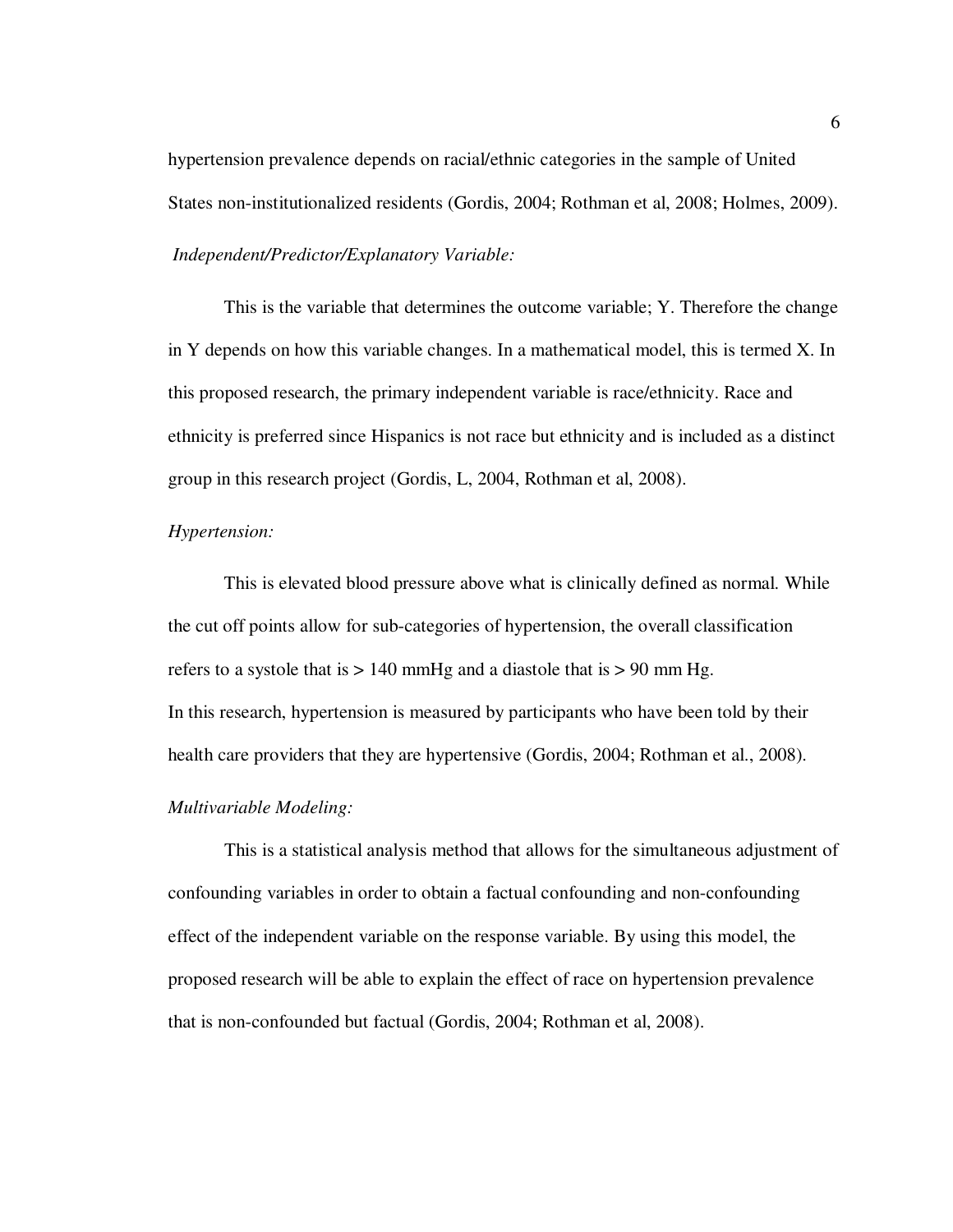#### *Logistic Regression Model:*

This is a model of statistical technique that provides the probability of the response variable, given the changes in the independent variables. It is useful in analyzing the outcome variable that is measured in a binary scale. This analytic technique is used for the purposes of this study because the outcome variable, hypertension, which is measured in categorical scale, will be recoded into binary scale, as hypertension versus non-hypertension, with the presence of hypertension coded as1 and absence of hypertension coded as 0 (Gordis, L, 2004, Rothman et al, 2008, Holmes L, 2009).

 Race is operationalized in the National Health Interview Survey as self-reported into three major racial and ethnic groups. These categories are:

- 1. Non-Hispanic blacks as African Americans,
- 2. Non-Hispanic whites as Caucasians, and
- 3. Hispanics as blacks and whites with Hispanic heritage or origin.

#### Assumptions of the Study

There are two basic assumptions in this research project:

 First, the data collection variable is mainly outcome or response variable that is selfreported. We assume that despite this, reliability can be assumed because studies have shown a high reliability in response that involves self-reported chronic diseases such as hypertension.

Second, the analysis is the distribution of the data used in this study often lack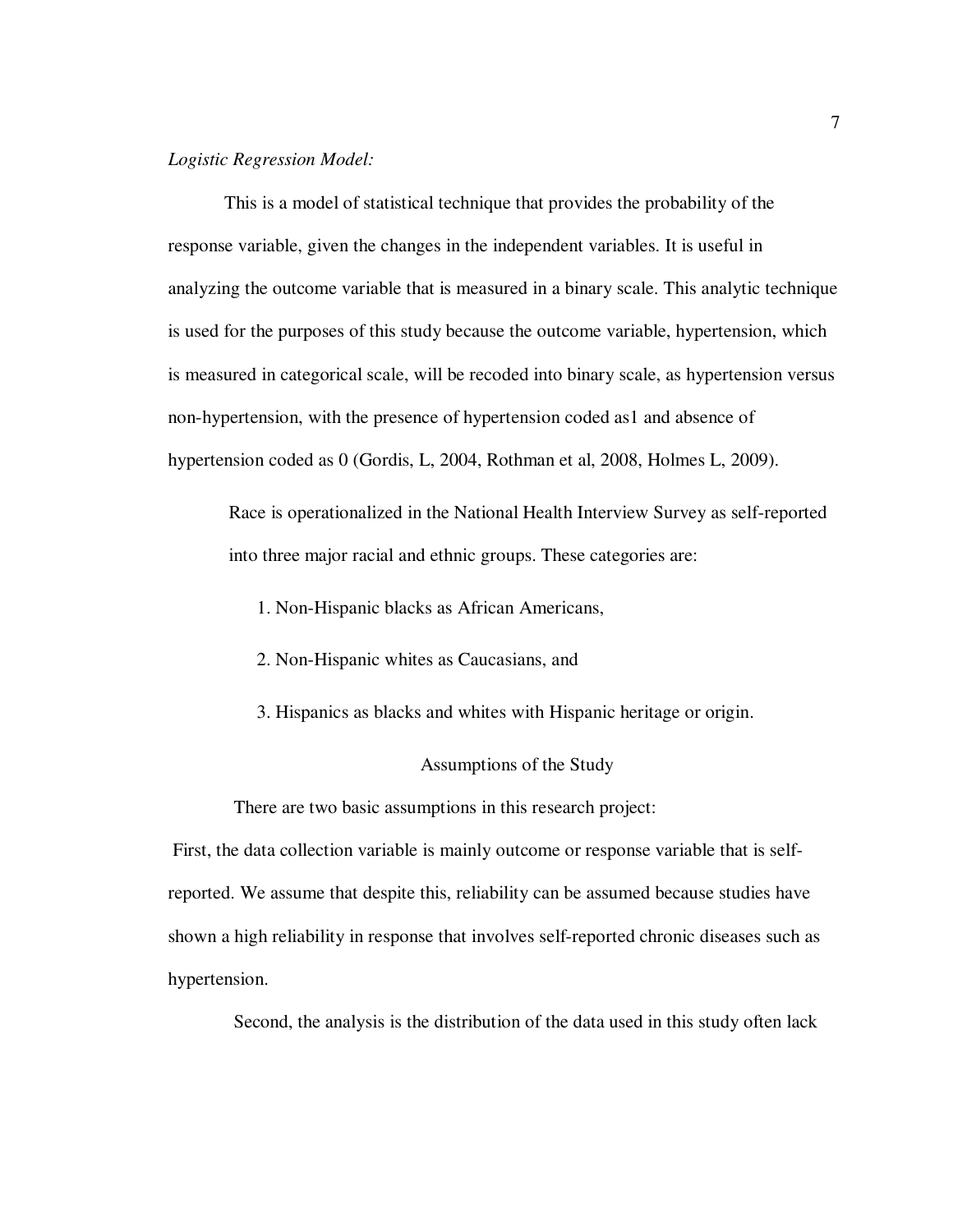normality. A generalized linear model is assumed which justifies the use of logistic regression model.

#### Limitations of the Study

The main limitation of this research project is the cross-sectional nature of the data. While very effective in assessing multiple exposure variables, this design lacks temporal sequence. Thus because the outcome and independent variables are collected simultaneously it is very difficult if not impossible to determine the time sequence with respect to outcome and predictor variable.

 Second, because secondary data will be used in this study without any provision for the collection of additional data, factors that may confound hypertension and race which were not collected will not be assessed and controlled for. Hence, unmeasured confounding data may influence, in part, the result of this study. Third, misclassification bias may also influence the result of this study given the recoding of variables from categorical to binary. However a non-differential misclassification is most likely and thus will minimize the effect of such data recoding and transformation.

#### Significance of the Study

 To my knowledge studies have not utilized prognostic factors in attempting to explain racial/ethnic differences in hypertension in this nation. This study as conducted designed will provide researchers with useful data needed to understand hypertension in sub-groups in this country as well as inform race-specific hypertension intervention prevention.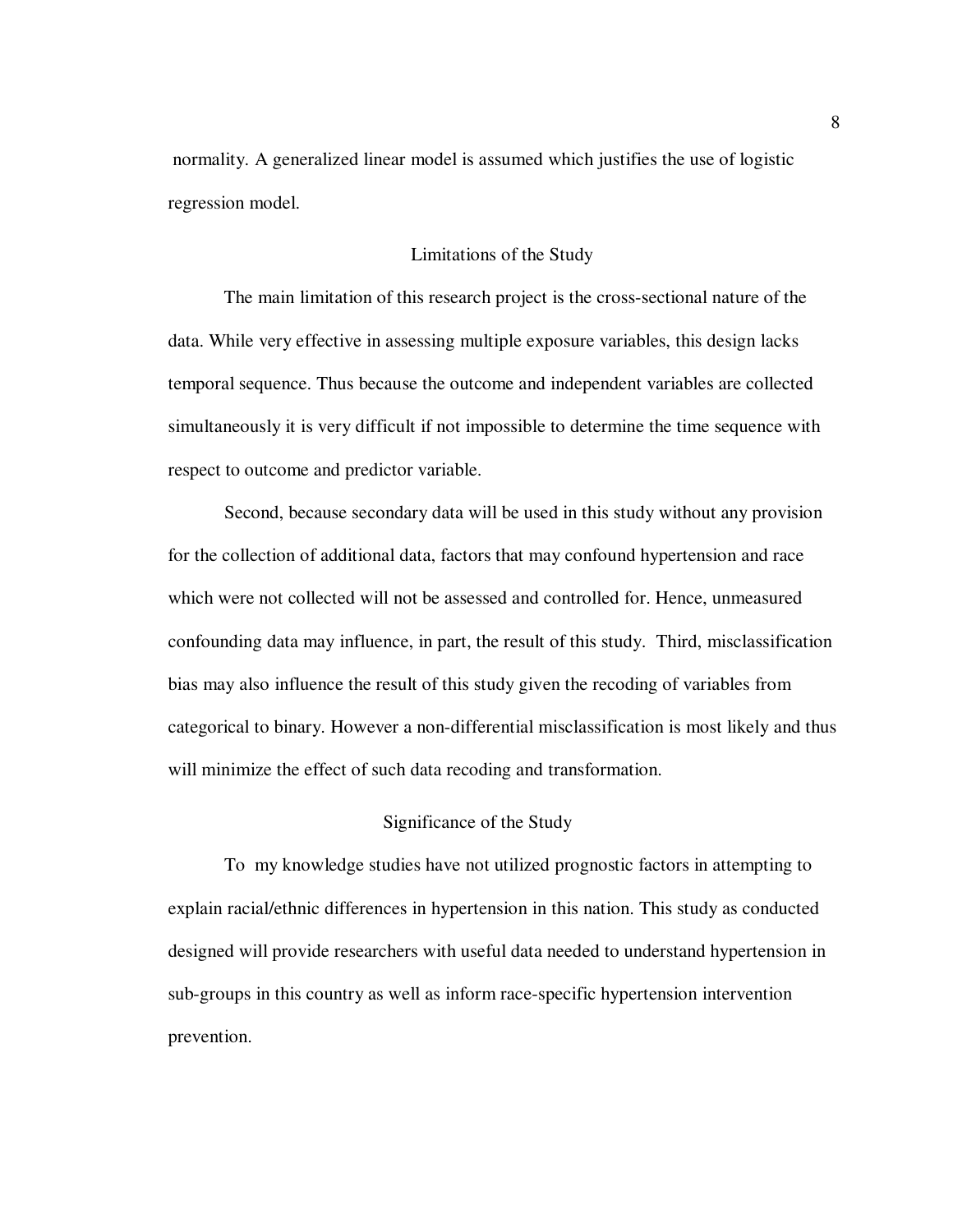#### Summary and Transition

This chapter presented the rationale for the proposed research project as well as its objectives and aims. Mention is made of the nature of the design and how the study may contribute to our knowledge of hypertension prevalence in the United States, thus informing potential race-specific intervention and prevention programming. The next chapter includes a review of data on what had been done in the field of hypertension in the United States, the gap in this knowledge, and what the present study may contribute to the understanding of the public health issue of racial/ethnic disparities in hypertension.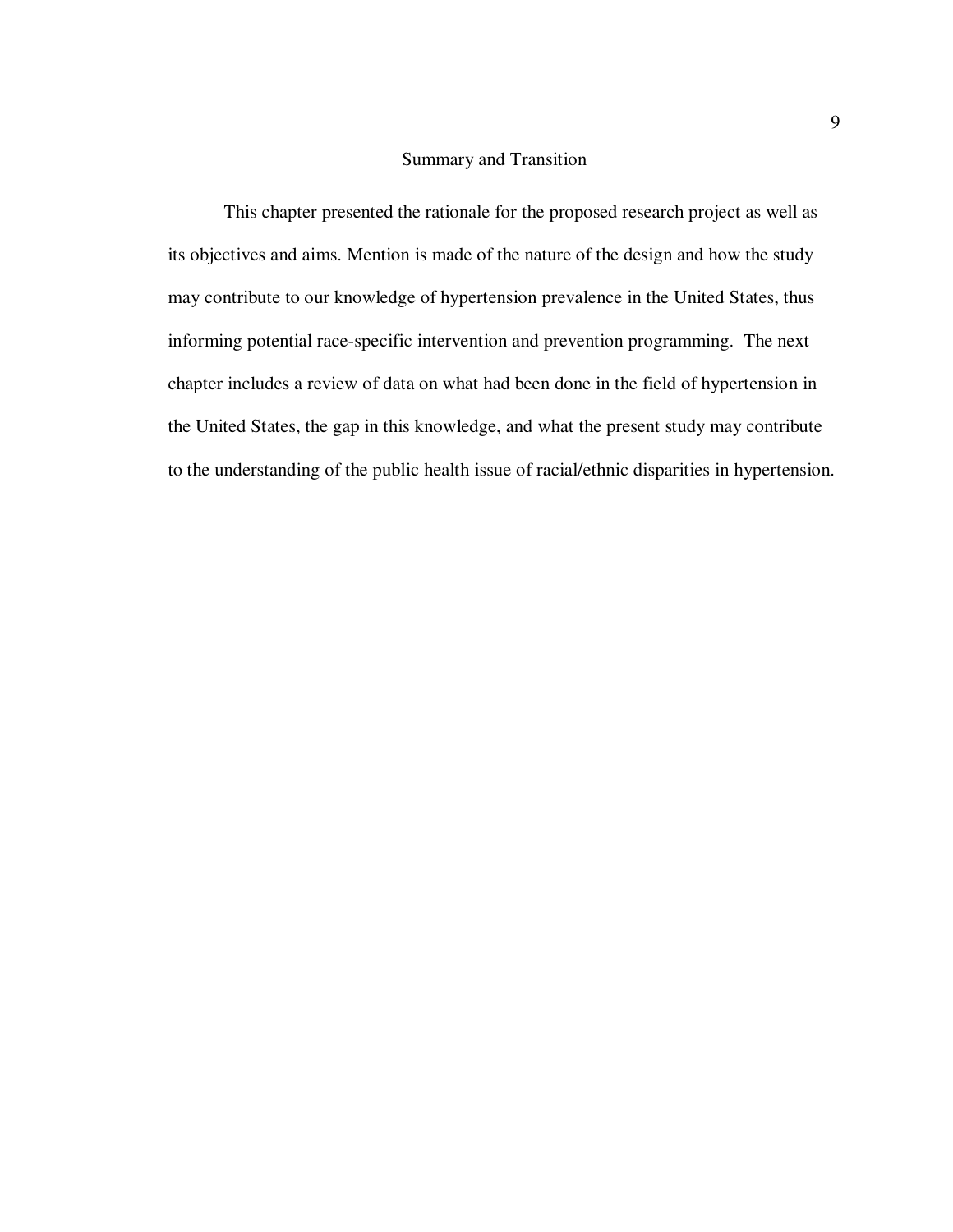#### CHAPTER 2:

#### LITERATURE REVIEW

#### Introduction

 The prevalence of hypertension had been described in the United States population by several studies utilizing different samples and designs (CDC, 2006; Stone, 2002). These studies have repeated made claims on racial/ethnic disparities in hypertension prevalence, and African Americans had been consistently described to be disproportionately affected by hypertension. However, what remains unclear in using a large representative sample of the multiethnic/racial United States population are the factors potentially accounting for the observed disparities. This chapter attempts to present information on previous studies conducted and their possible explanations of the factors associated with hypertension in general, as well as the factors that may explain ethnic/racial disparities.

Health disparities, a priority area for Healthy People 2010, are well documented and acknowledged as a significant public health problem. Individuals representing ethnic minority and underserved populations, as well as those representing lower socioeconomic strata, account for most documented health disparities (CDC, 2006; Stone, 2002). Furthermore, the position of such individuals in contributing to the health disparities problem is recognized as those with limited access to health care, utilization of health care services, or insurance coverage (or being uninsured) as well as to those with significantly limited financial resources or no individual/family income. The Agency for Healthcare Research and Quality (AHRQ), United States Department of Health and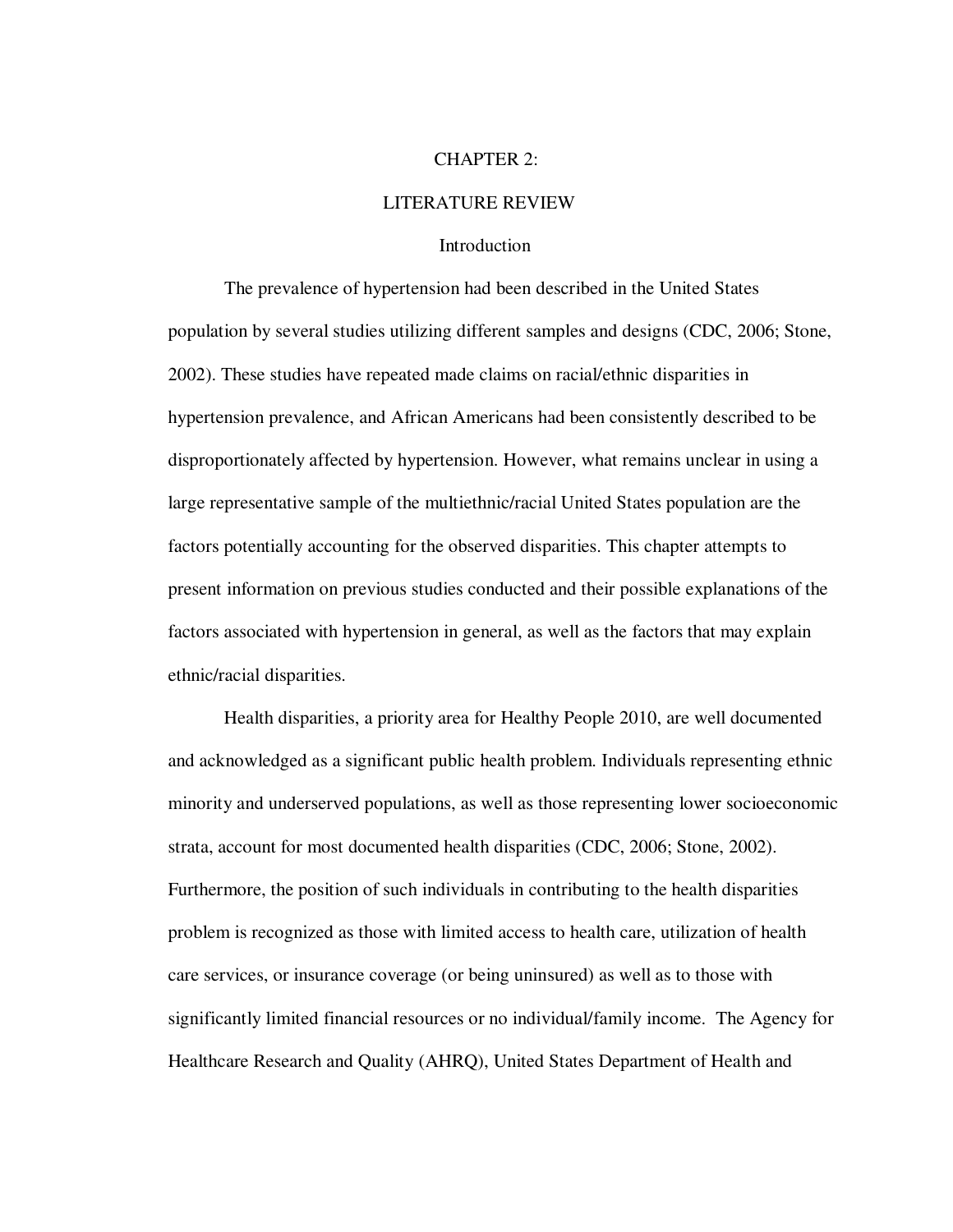Human Services (DHHS), 2001 asserted that differences between ethnic and racial groups are noted in health outcomes such as quality of life and mortality; processes, quality, and appropriateness of care; and the prevalence of certain conditions or diseases. The same group also found, moreover, that such differences persists despite improvements in health for the nation as a whole. Consequently, the health outcomes for these individuals are less than optimal, placing further burden on an already strained healthcare system and, perhaps more importantly, on society at large. While there is notable evidence documenting health disparities and its consequences (e.g., morbidity, mortality, economic burden—individual and societal), there appears to be a lack of effective interventions or pragmatic approaches addressing this major societal crisis.

The question remains regarding what factors drive disparate outcomes in health; and furthermore, why do minority populations present overall with worse health outcomes than the majority Caucasian population. To address these questions, this research investigation utilized the suggested multidimensional conceptual framework offered by the National Research Council (NRC) of the National Academy of Sciences, Panel on Race, Ethnicity, and Health in Later Life, 2004, adapted from a comprehensive review conducted by Kington and Nickens, 2001, who investigated racial and ethnic differences in health in the United States at all ages. The panel was established in 2001 to inform the National Institutes of Health and National Institute of Aging about recent research findings in order to establish a future research agenda.

According to the NRC perspective, several dimensional layers work together to produce disease, mortality, morbidity, and disability. In the first dimension, genetic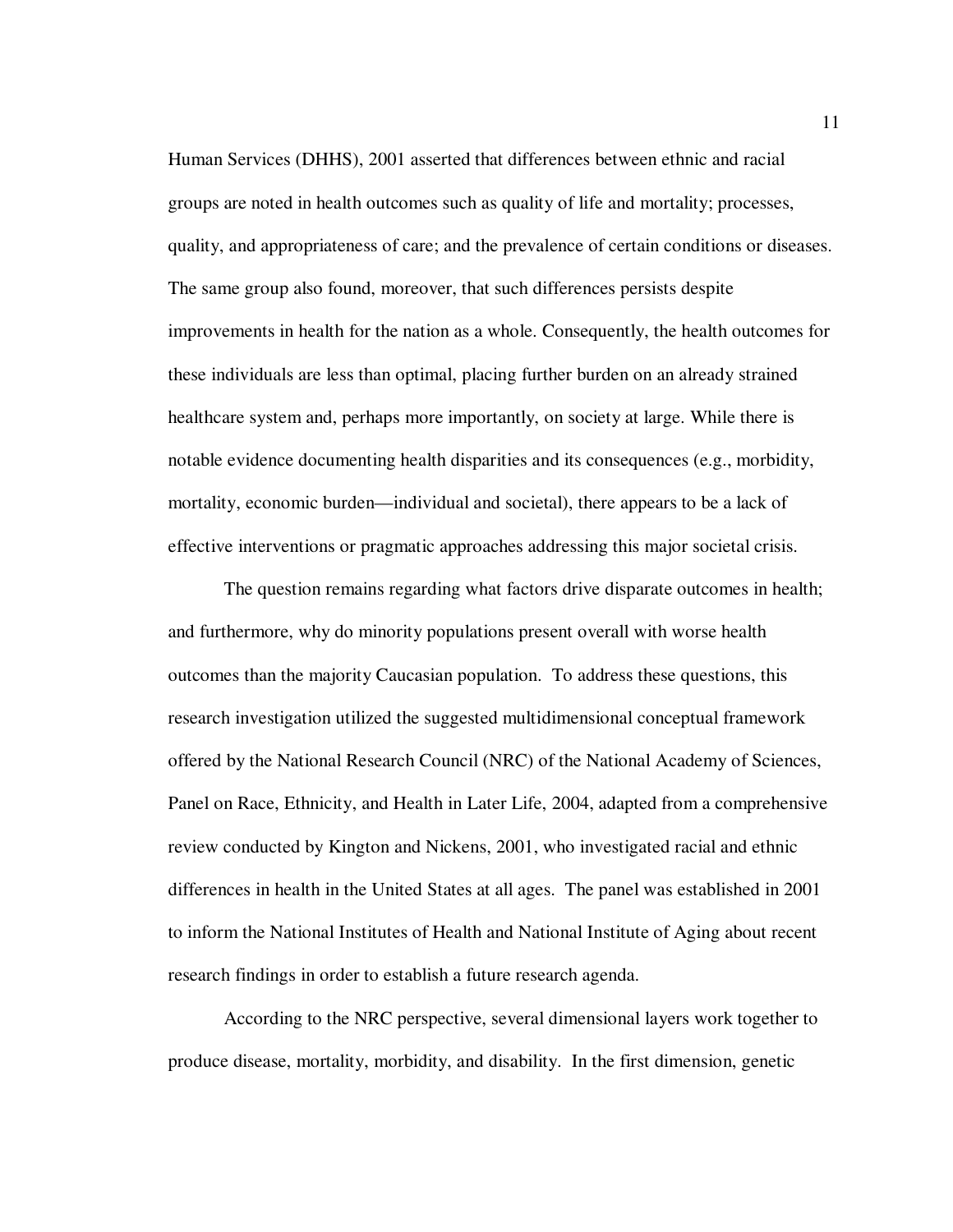predisposition underlies the mechanisms involved in health and disease processes (e.g., hypertension, diabetes, cancer). In addition, socioeconomic factors such as income and wealth, education, occupation, geographic area characteristics (e.g., neighborhood poverty, income inequality), and level of acculturation produce a combined affect on health outcomes.

The second dimension encompasses: Environmental and occupational exposures hazardous waste sites, lead exposure, and occupational risk factors. Psychosocial factors—racism and discrimination, coping styles, decision latitude and job strain that may lead to stress and consequent disease outcomes. Health-risk behavior—smoking, diet (e.g., fat, cholesterol), physical/ activity and alcohol that contribute to obesity and consequent disease states. Health care access (affected by insurance status, regularity of source of care, quality of health care services, and minorities in health care professions—may affect patient trust in health professionals/health care institutions, and cultural competency (Kington and Nickens, 2001).

 The two physiological conditions, namely stress and obesity, are proposed by the NRC authors to partly mediate the effects of behavior and psychosocial factors on health. Finally, disease presents with consequent mortality, morbidity, and disability as captured in reported activity limitations, reported health status, age-adjusted mortality rates and life expectancy. Moreover, it is also noted that disease and disability may affect socioeconomic status, creating a self-perpetuating cycle of disease, mortality, morbidity and disability. Additional background and descriptive information for the proposed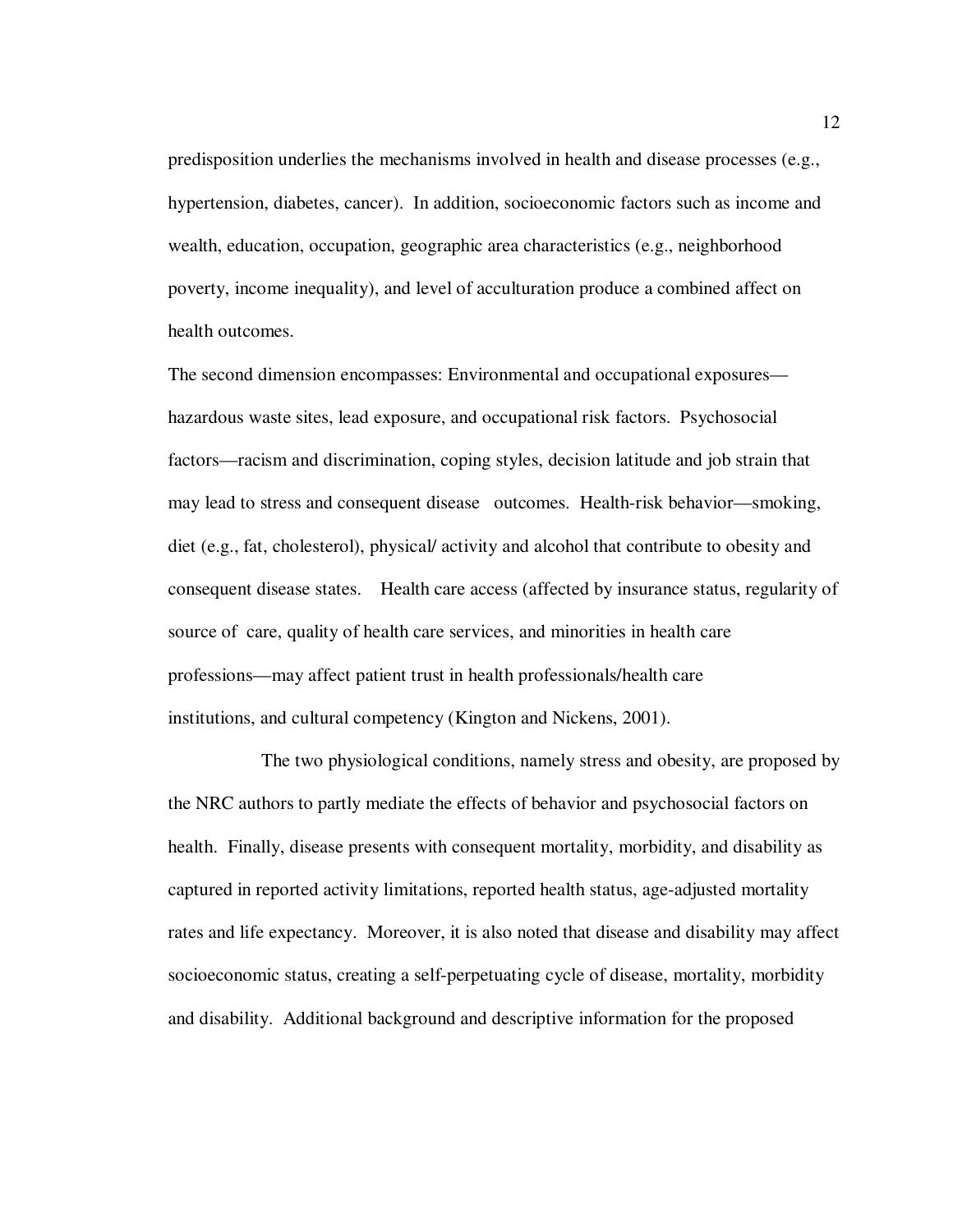theoretical framework can be found in the NRC report (2004), in addition to the report offered by Kington and Nickens (2001).

The multi-dimensional conceptual framework offered by the NRC served as a reference point for this dissertation research, capturing the variables of interest and providing a conceptualization of how these variables might interact to produce racial/ethnic disparities in health. Overall, the authors (Kington and Nickens) posits that race underlies or drives disparate health outcomes; more specifically, that minority populations, in general, present with worse health outcomes than their White and Hispanic counterparts due to racial status. Race then determines an individual's social position by interacting with socioeconomic status (i.e., income and education), consequently affecting the individual's insurance status and access and/or health care utilization. Prognostic factors, such as body mass index, cigarette smoking, physical inactivity, and alcohol, also play a contributing role in disparate health outcomes by interacting with the aforementioned factors. Along with the individual and combined interaction of the above factors, it is important to note that racial status is prefaced by historical implications (based on the former United States. institution of slavery) and affected by unequal treatment in the health care system. These claims are further addressed in the background and significance component of this dissertation.

Thus, in the ongoing effort to close the health disparities gap, this study aimed to address the roles of psychosocial and prognostic variables in racial/ethnic disparities in hypertension. Additionally, assessment of these factors is proposed as a contribution to the body of existing research-based evidence surrounding racial/ethnic disparities in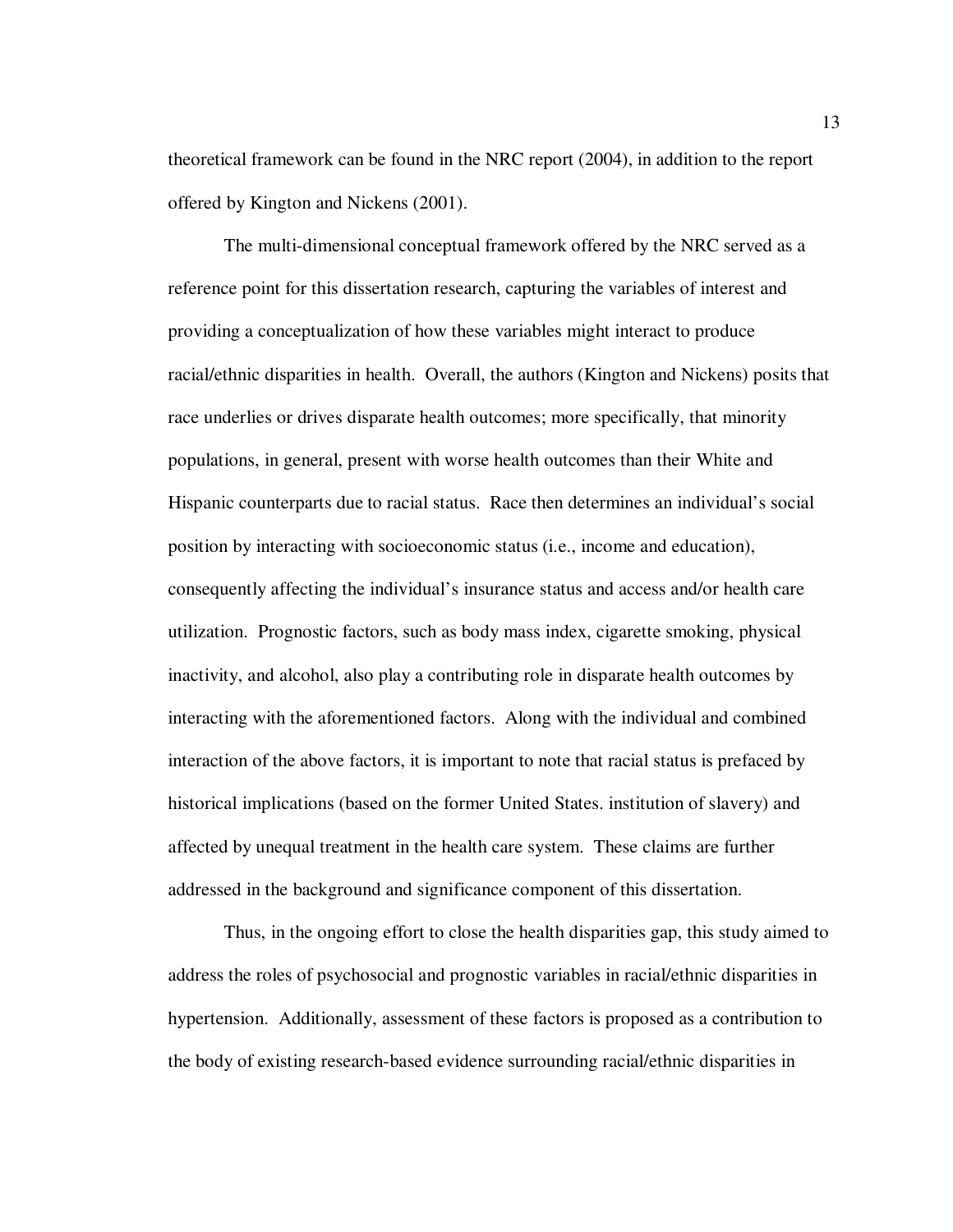health care. Finally, this research investigation may serve to provide a new body of evidence on the role of compliance to medication, diet or exercise in addressing ethnic/racial variance in hypertension, and to inform both policy decision-making and other initiatives aims at reducing health disparities.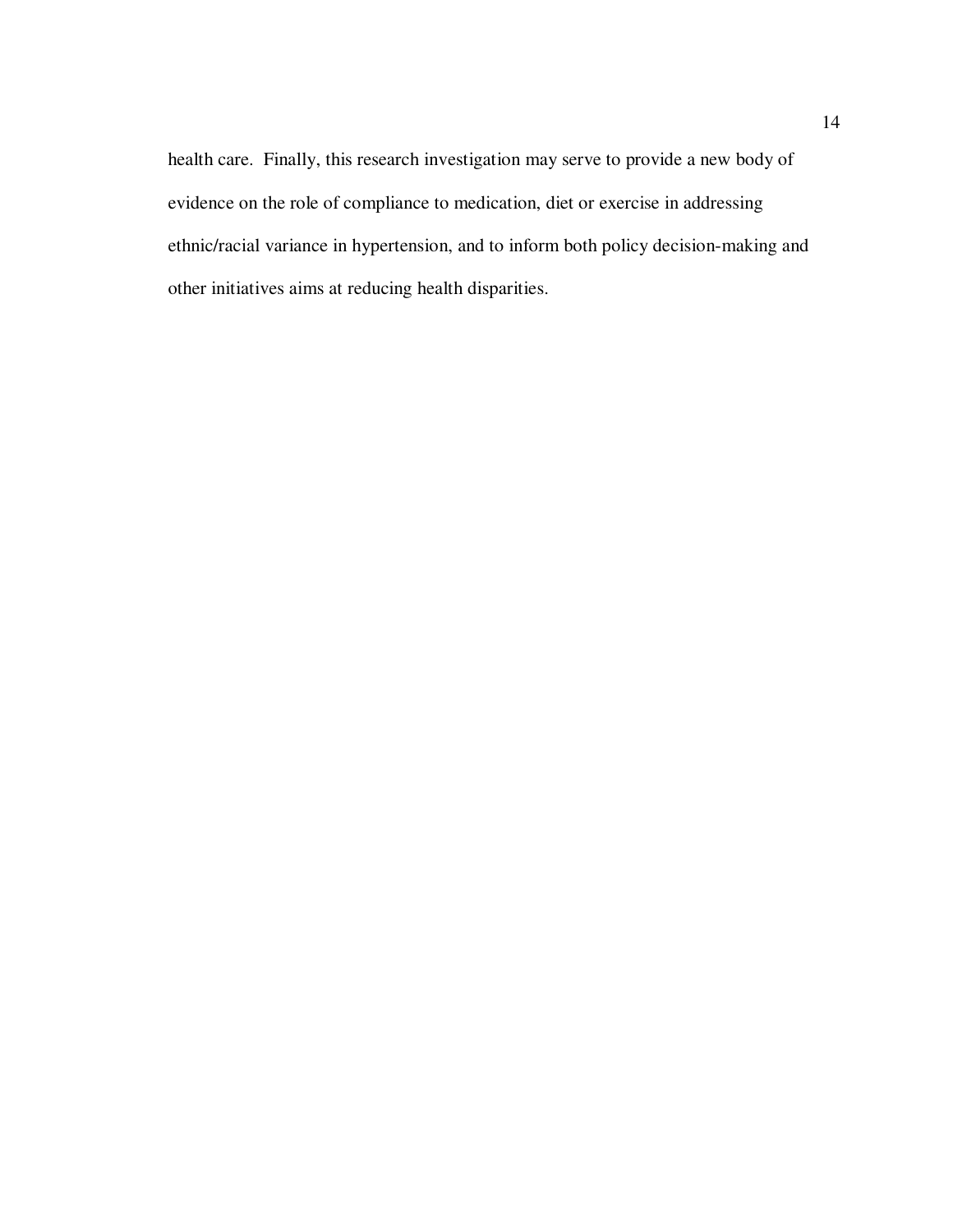UNDERSTANDING RACIAL AND ETHNIC DIFFERENCES IN HEALTH **Genetic Factors Socioeconomic position Acculturation**  Income and wealth Area characteristics<br>Education (neighborhood pover) (neighborhood poverty) Occupation Income inequality **Environmental Psychosocial Health Risk Health Care and factors Behavior Access Occupational Exposure**  Insurance Smoking Racism and Hazardous waste discrimination sites Regularity of Source Diet (fat, cholesterol, fiber) Coping styles Lead exposure Quality of services Physical activity Decision latitude and Occupational risks Minorities in health job strain professions Alcohol  $\Box$  $\Box$ Stress | Obesity **Disease** Hypertension Lung cancer (as consequence of smoking) Diabetes Cirrhosis, pancreatitis, dementia, cardiomyopathy, injuries, and STDs (as consequence of alcohol abuse) Mortality, morbidity, and disability Reported activity limitations Age-adjusted mortality rate Reported health status Life expectancy

Figure 1. Flowchart illustrating factors that may contribute to ethnic/racial disparities.

SOURCE: Understanding Racial and Ethnic Differences in Health in Late Life: A Research Agenda. National Academy of Sciences, Committee on Population (2004). Based on the Kington and Nickens report, Racial Trends and Their Consequences, Volume II, National Academy of Sciences, Commission on Behavioral and Social Sciences and Education (2001: 253-310).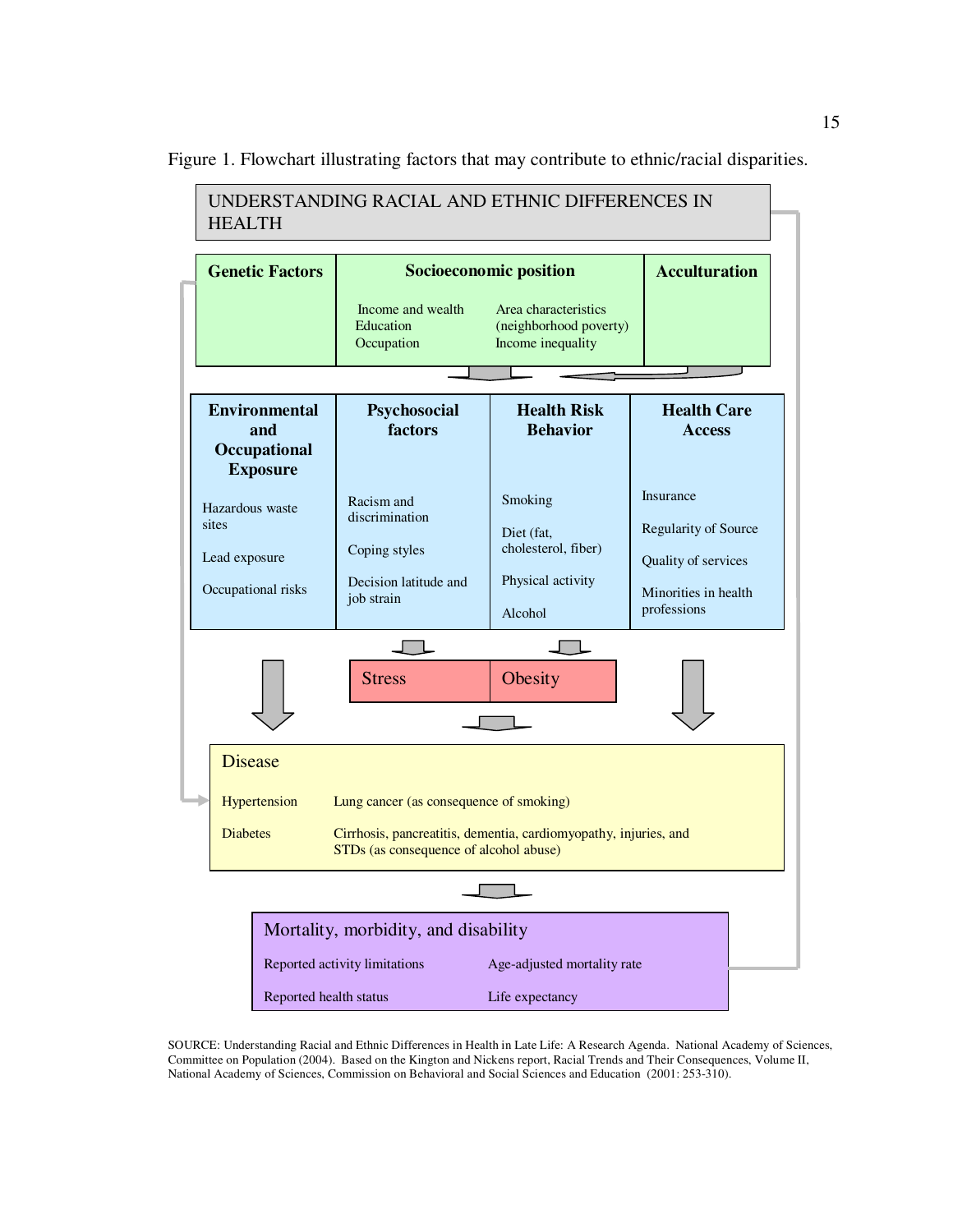#### Background and Significance

Health disparities have been defined as the "differences in the incidence, prevalence, mortality, and burden of diseases and other adverse health conditions that exist among specific population groups in the United States" (National Institute of Health, 2006). The Institute of Medicine (2002) illustrates poor health outcomes associated with racial and ethnic minorities. The report further documents that such health disparities are substantial and that racial and ethnic minorities tend to receive lower-quality health care than Whites, despite accounting for characteristics typically linked with disparities, such as health insurance status, economic status, severity of conditions, etc. (Institute of Medicine 2002; Siegel et al., 2004). Another report by Stone, 2002, supports the findings of the IOM, postulating that African Americans, Hispanics and individuals of lower socioeconomic class experience striking health disparities.

Health outcomes for such groups, the report continues, are remarkably worse than that of the majority White population. In fact, Stone offers trends in mortality rates per 100,000 for Whites and Blacks in the United States from 1950 to 1997 as follows: (1) Heart Disease—White 300 to 126; Black 380 to 186; (2) Diabetes Mellitus—White 13.9 in 1950, dropped, up to 11.9 in 1997; Black 17.2 to 28.9 without a drop. According to the author (Stone), these disparities would have presented more dire outcomes if Blacks were compared with middle and upper class Whites only (Stone, 2002). Although not well understood, health disparities may be examined at numerous levels, namely, at the individual, institutional and health care system levels (Siegel et al, 2004), to achieve a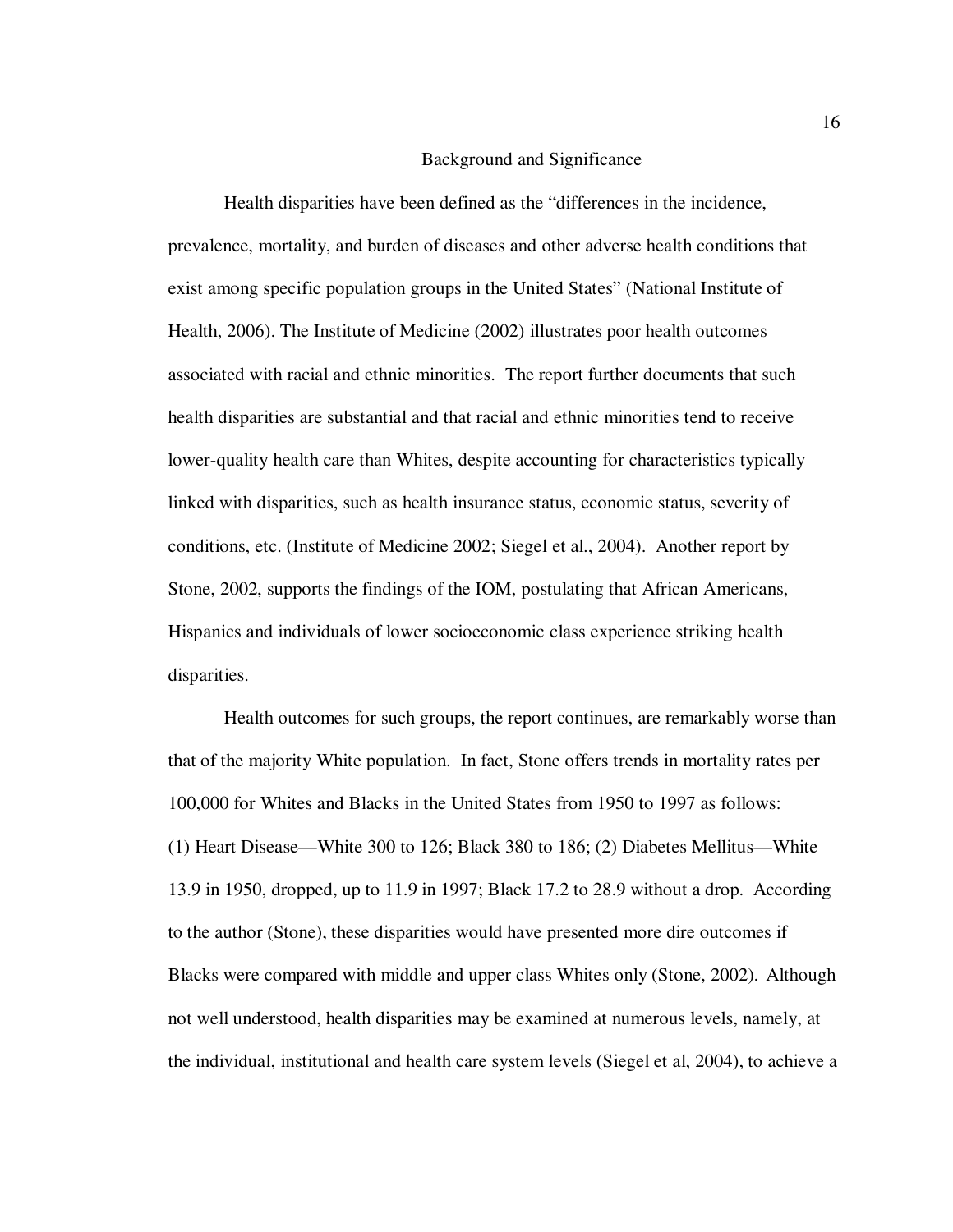more comprehensive assessment for intervention and policy directive purposes. Historical and sociological perspectives must also be taken into account in providing salient data that encompasses the full spectrum or scope of the health disparities problem. For example, the legacies of slavery have been documented as a current revelation of social determinants of health according to (Stone, 2002). This report cites Mamot, 2001 suggesting that such legacies include the failure of reconstruction, continued racism, abuse, violence, prejudice, discrimination, and additional modes of oppression that are currently evident in cross-generational poverty, reduced employment and education opportunities, and the continued experience of racism encountered by African Americans.

Numerous factors account for disparate health outcomes among racial groups, some of which include race, socioeconomic status, insurance status (including uninsurance), education level (which affects health literacy levels and medication adherence), access to health care, utilization of health care services, and unequal treatment in the United States health care system (which may be linked to racial status and/or cultural competency).

#### Unequal Treatment in the Healthcare System

Although racial/ethnic disparities in morbidity and mortality are partially explained by social, economic, behavioral, lifestyle, genetic, and other factors, there are persistent and unexplained differences in incidence, treatment (or access to treatment), and overall health outcomes. The author posits that the notion of institutionalized racism or discriminatory processes play an unequivocal partial role in perpetuating such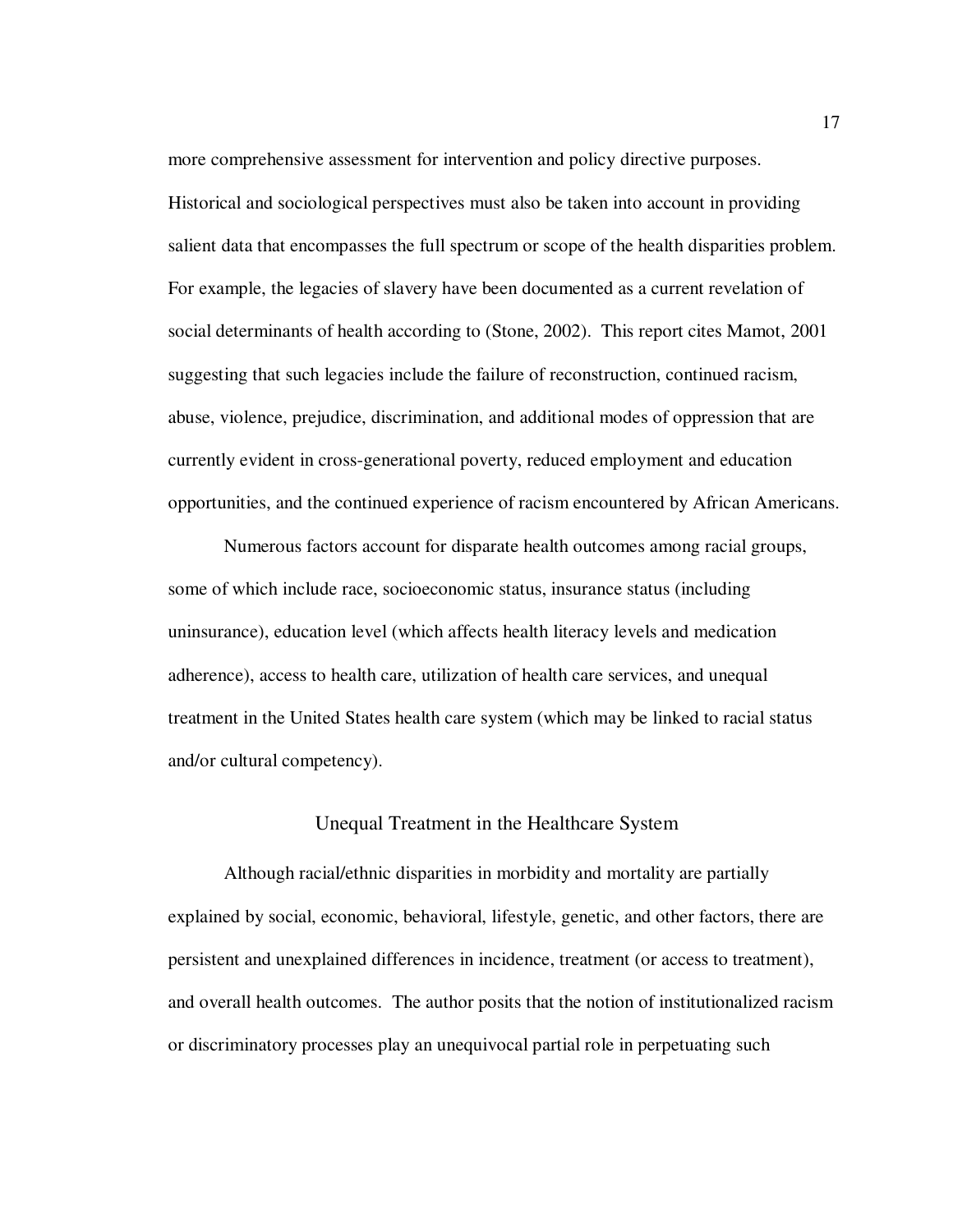outcomes. The contribution of historical influences such as slavery, segregation, and laws that isolated and oppressed minorities (especially African Americans) and severely limited their pursuit of equality and justice for all, set the stage for the current social position, and more importantly, the health status of minority populations. Surrounding such undesirable social status are the imposed levels of poverty and political disbarment experienced by such individuals. Moreover, although systems to prevent such injustices have been instituted throughout the American sociopolitical landscape, such systems have been and remain marginally effective and less than efficient, lacking the requisite support (e.g., economic, social, political, etc.) that might generate "real" or noticeable (positive) differences. Additionally, this author posits that the ideology or philosophy of incrementalism that plagues the American political system contributes to the slow progress evidenced in the undermining of systems that might prove successful in disbanding the hierarchy of self-perpetuating inequality that generates social, political and health disparities.

Lending evidence to the author's position, Williams and Rucker (2000) note that although the National Center for Health Statistics (1998) reveals overall improved health indicators for both black and white persons, indicated by increases in life expectancy and declines in infant and adult mortality, Blacks continue to experience higher rates of morbidity and mortality than Whites for most indicators of physical health. Additionally, Hispanics and American Indians also have elevated disease burden and mortality rates for multiple conditions. The report cites Blendon (1989) and Trevino (1991), asserting that compared to Whites, minority populations have lower levels of access to medical care in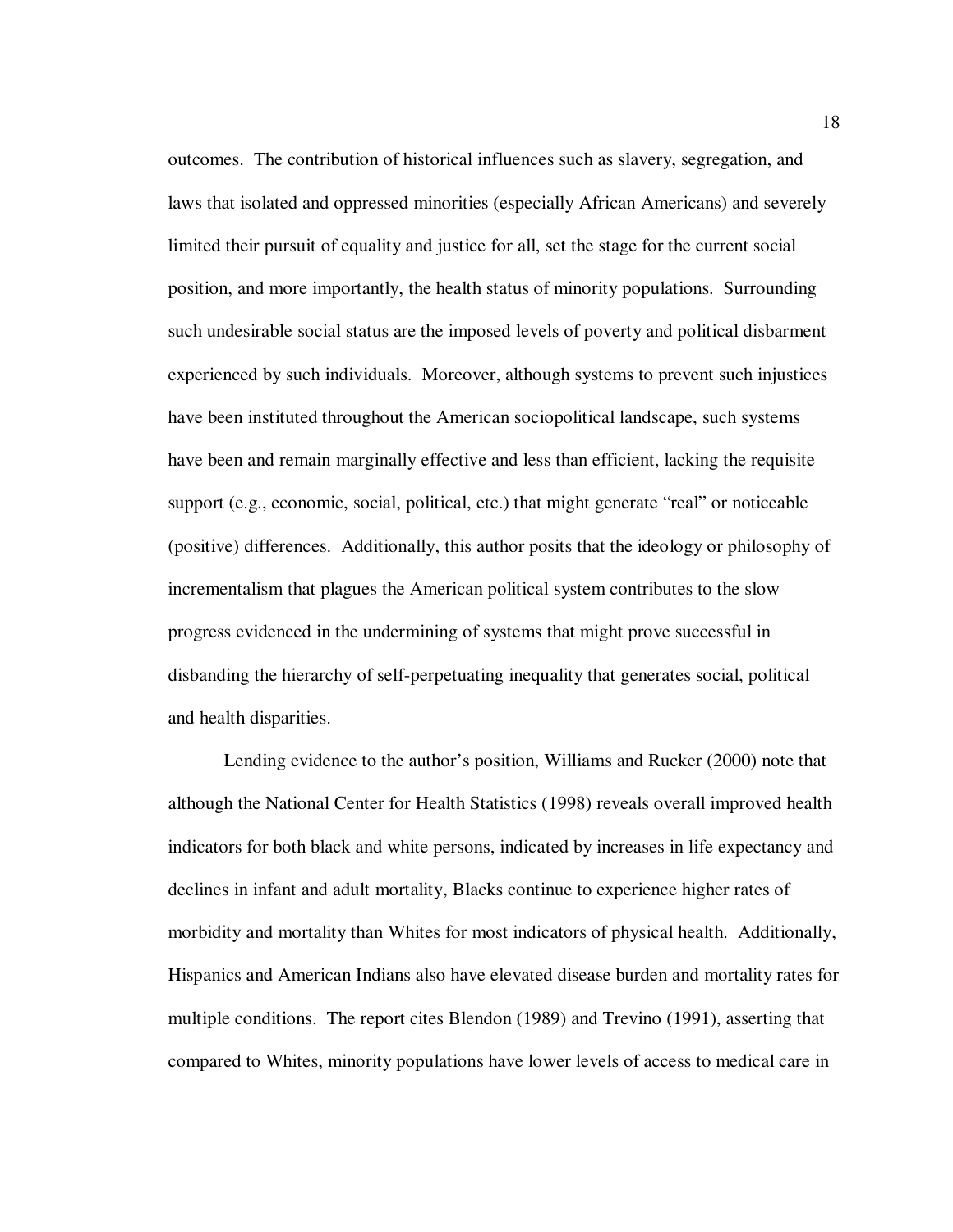the United States (as evidenced by racial differences in receipt of major therapeutic procedures for a broad range of conditions), due in part to their higher rates of unemployment and under-representation in good-paying jobs that include health insurance as part of the benefit package. This report offered an important historical account of the legislation by which racism and discrimination became rooted within the American culture; and subsequently describes racial differences in health as a "national embarrassment" (Williams and Rucker (2000).

Still consistent with the author's claim, the Institute of Medicine (IOM, 2002) addressed unequal treatment in health care in a report commissioned by Congress to (1). Assess the extent of racial and ethnic disparities in health care, with the assumption that access-related factors such as insurance status and the ability to pay are the same; (2). Identify potential sources of these disparities; and, (3). Suggest intervention strategies. For their assessment, the IOM defined 'disparities' as "racial or ethnic differences in the quality of healthcare that are not due to access-related factors or clinical needs preferences, and appropriateness of intervention" (2002). Analysis was focused at two levels, namely, "…the operation of health care systems and the legal and regulatory climate in which health systems function; and "…discrimination at the individual, patient-provider level." Following a review of more than 100 studies assessing quality of health care for various racial and ethnic groups, while controlling for insurance status, income, and numerous access-related factors, the report concluded overall that 1). Racial/ethnic disparities in health care occur within the context of broader historic and contemporary social, economic [and political] parameters; 2). There is apparent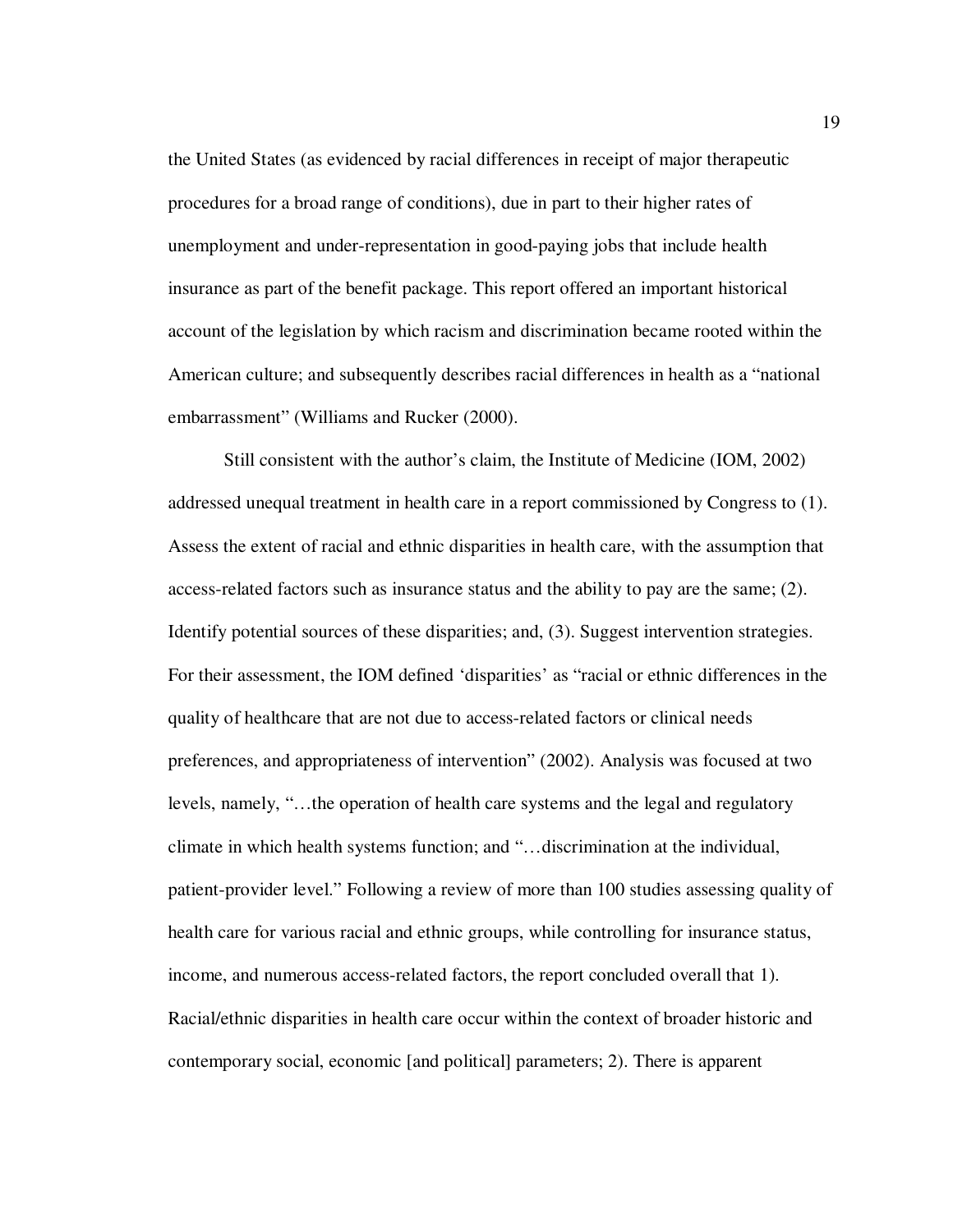inequality and evidence of persistent racial and ethnic discrimination in numerous sectors of American life; 3). Health systems, health care providers, patients, and utilization managers may play a role in racial and ethnic disparities in health care; and, 4). Health provider bias, stereotyping, prejudice, and clinical uncertainty may contribute to racial and ethnic disparities in health care. It is important to note that the studies reviewed by the IOM employed rigorous research designs and methodology to generate their findings, moreover, some studies utilized clinical data abstracted from patient charts rather than data used for insurance claims. In addition, numerous studies controlled for confounding factors such as racial differences in disease stage/severity, comorbidites, source of care (public or private hospitals/health care systems) and demographic variables such as age and gender. Thus, these strategies translate that the findings of such studies demonstrate consistent and sound validity and reliability, salient components of evidence-based research.

More specifically, the Institute of Medicine (IOM) review found as noted in the report:

- 1. African Americans and Hispanics tend to receive a lower quality of health care across a range of disease areas (e.g., cancer, CVD, HIV/AIDS, diabetes, mental health, and other chronic and infectious diseases), and clinical services;
- 2. African Americans are more likely than Whites to receive less desirable services, e.g. amputation of all or part of a limb;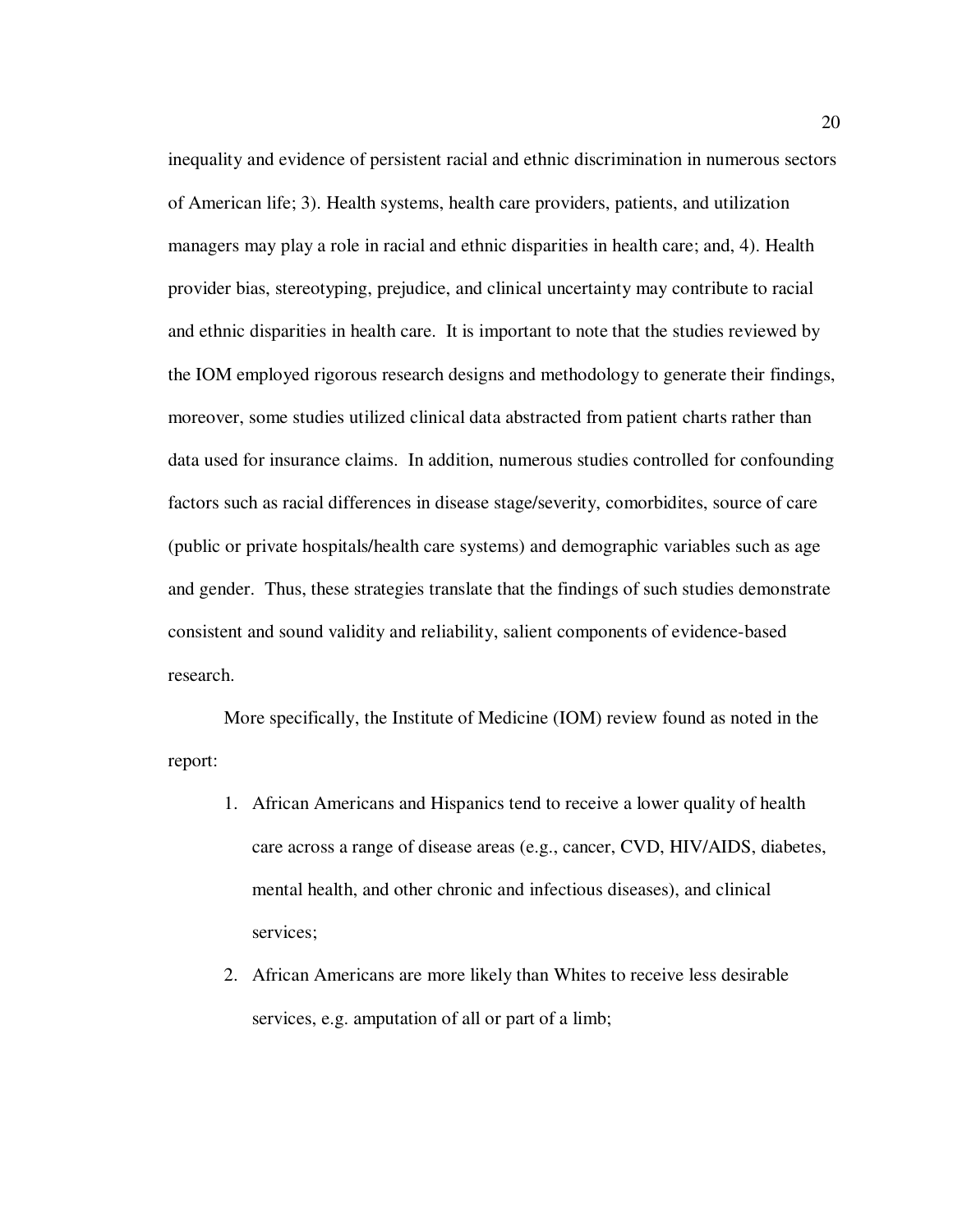- 3. Disparities are found even when clinical factors, such as stage of disease presentation, comorbidities, age and severity of disease are taken into account;
- 4. Disparities are found across a range of clinical settings, including public and private hospitals, teaching and non-teaching hospitals, etc.; and
- 5. Disparities in care are associated with higher mortality among minorities who do not receive the same services as Whites (e.g., surgical treatment for smallcell lung cancer).

 In terms of health status, the Institute of Medicine (IOM) report asserts that African Americans have the highest rates of morbidity and mortality of any United States racial and ethnic group. In fact these individuals experience a mortality rate that is approximately 1.6 times higher than that of Whites (IOM, 2002). This ratio is identical to the Black/White mortality rate for the year 1950, according to a report by Williams and Rucker, 2000. Additionally, for American Indians and Alaska Natives, health status ratios were found to be poorer than their White counterparts; and, mortality ratios were higher than White counterparts.

Furthermore, minority individuals experience an elevated burden of disease for cause-specific mortality, such as diabetes mellitus where African Americans, Hispanics, and American Indians/Alaska Natives are disproportionately affected. Finally, overall life expectancy for these individuals was considerably lower than for white individuals (IOM, 2002).

In summary, this author asserts that the understanding of overall problem of health disparities, and its attending solutions, requires close examination of the topic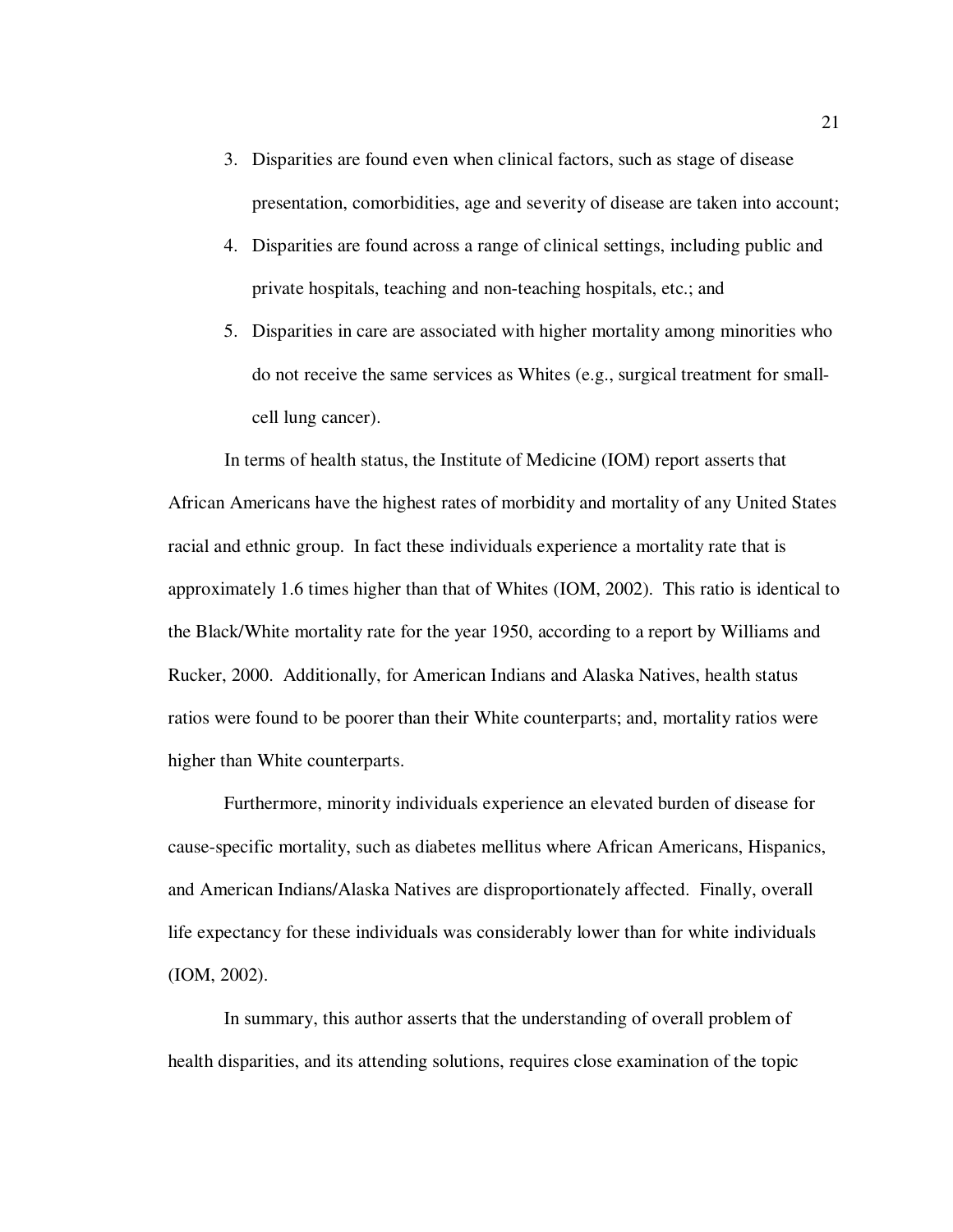within historical, political, social and cultural contexts. Such assessment might lead to more targeted and consequently, more appropriate and effective interventions to improve the current health status and overall health outcomes of minority populations within the United States. The current status of racial/ethnic minority populations indeed presents a moral and ethical dilemma that begs the question of what constitutes humanity, and more importantly, who defines humanity; and moreover, whether health care should remain a commodity rather than an inherent right with equal access, treatment and outcomes for all racial/ethnic populations.

#### Cardiovascular Disease—Hypertension: Overview

The National Heart, Lung, Blood Institute, National Institutes of Health, Diseases and Conditions Index (NHLBI, 2006) define blood pressure as the force of blood pushing against the walls of the arteries. The NHLBI offers the following detailed overview of both blood pressure and hypertension. Blood pressure is at its highest when the heart beats, pumping blood into the arteries. Blood pressure is presented as two numbers, i.e., systolic and diastolic pressures. Systolic pressure (the top number in a blood pressure reading) is captured when the heart beats and diastolic pressure (the bottom number) is captured when the heart is at rest or is between beats. Normal blood pressures are readings below 120/80 mmHg, while high blood pressure or *hypertension* (medical term) is a blood pressure reading of 140/90 mmHg or higher. Once chronic hypertension develops, it usually lasts over an individual's lifetime, thus must be controlled as, there are numerous potentials for adverse health outcomes (NHLBI, 2006). It is noteworthy to mention a third category of blood pressure measurement, namely, *prehypertension*, that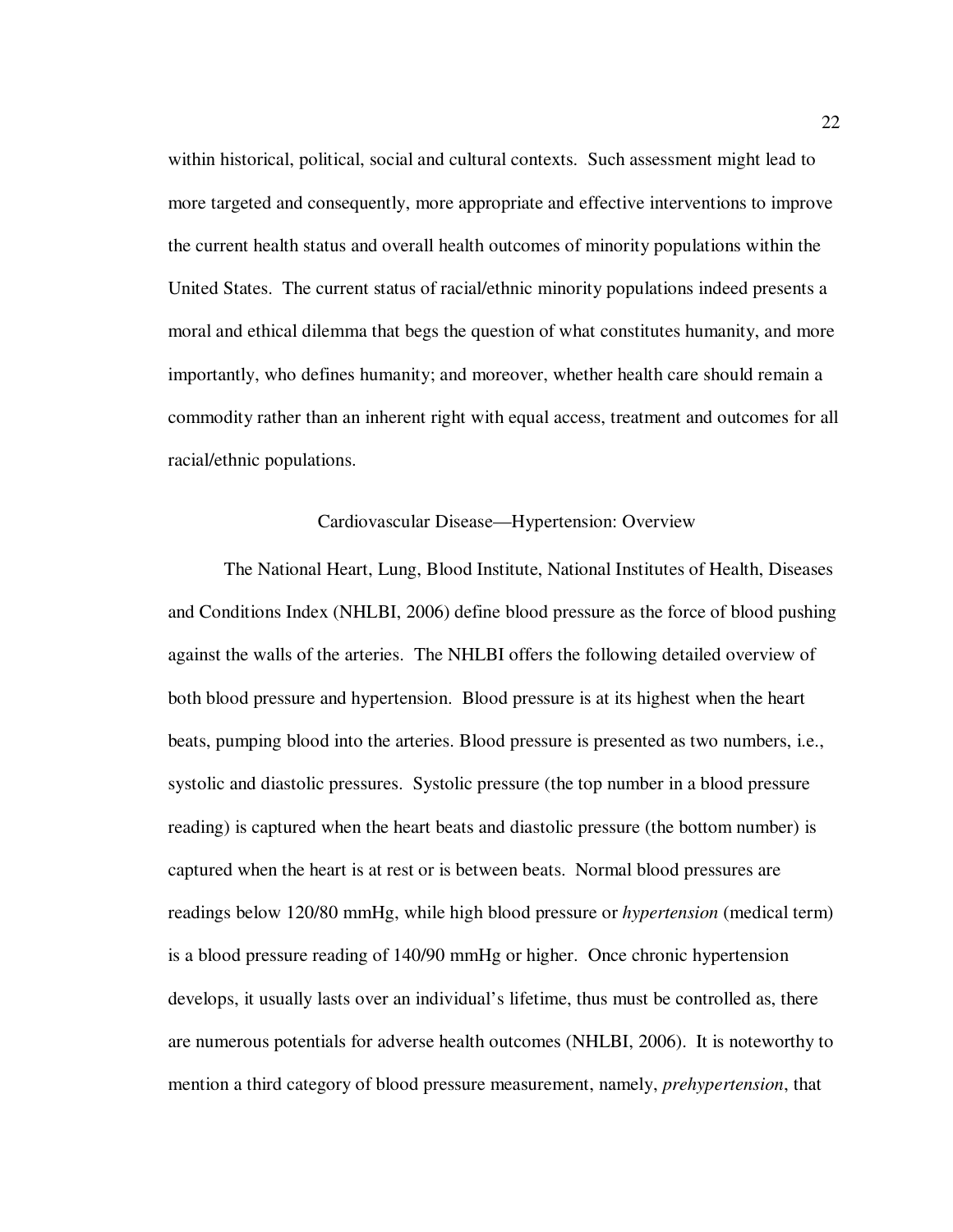is, a blood pressure reading between 120 and 139 for the systolic measurement and between 80 and 89 for the diastolic measurement. The NHLBI offers examples of prehypertension as the following readings: 138/82, 128/89, or 130/86. An individual is at risk of developing hypertension should their blood pressure reading reside in this "midrange" category, especially if prevention measures are not engaged. In addition, according to the NHLBI, individuals who do not have hypertension at age 55 have a 90% chance of developing such during their lifetime; thus, hypertension is an inevitable condition for most persons at some point of life (2006). According to the NIH, 2006 hypertension with an unknown cause (most cases) is referred to as essential hypertension, while remaining cases of this condition  $(5-10\%)$  are labeled as secondary hypertension, which is usually a result of another health problem such as kidney abnormality, adrenal gland tumors, or a congenital defect of the aorta (i.e., the body's largest artery originating from the left ventricle of the heart, responsible for circulating oxygenated blood throughout the body in systemic circulation) (2006). Although most causes of hypertension are unknown, contributing factors may include excess body weight, excess dietary sodium intake, reduced physical activity, inadequate intake of fruits, vegetables, and potassium, excess alcohol intake, and genetic predisposition (National High Blood Pressure Education Program, NIH, 2004, National Heart, Lung and Blood Institute, NIH, 1996).

Affecting one in every three American adults and two-thirds of individuals over age 65, hypertension places a significant public health burden on the United States health care system, with annual costs in excess of \$100 billion (U.S. Dept. of HHS, NIH, 2006).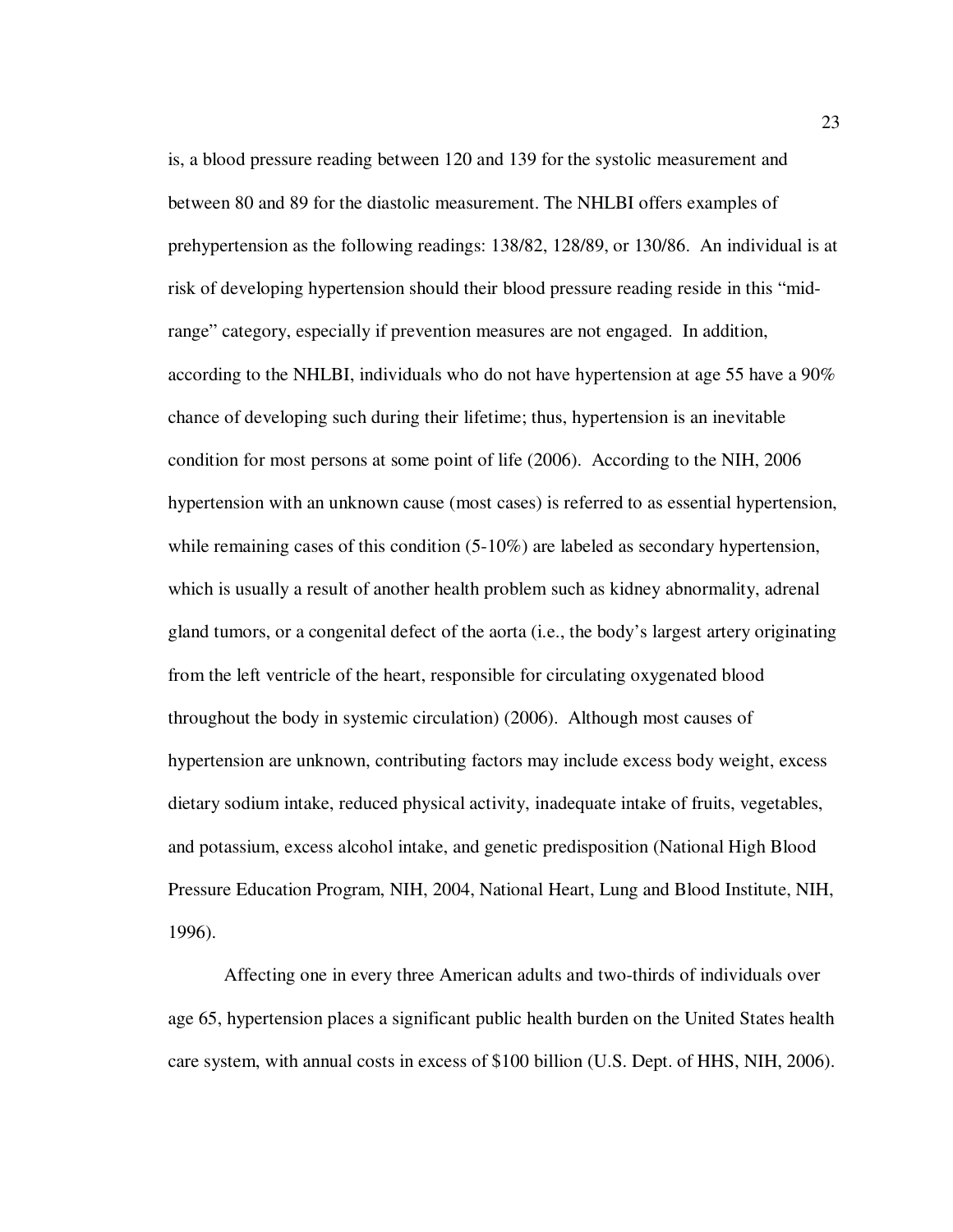Moreover, as the United States population ages, annual costs will presumably rise to astronomical numbers, presenting perhaps an insurmountable challenge to the health care system. In fact, according to the Unites States Census Bureau statistics, 2002, the United States population over 65 years of age and above increased from 24.2 million to 32.6 million between 1980 and 2000. More recent United States Census Bureau statistics indicate a rise in this population, captured at 36.7 million in 2005, with a projected increase to 40.2 million for the year 2010. The NHLBI labels hypertension as "the silent killer" due to it's a symptomatic process, with negative health outcomes related to the heart, brain, and kidneys (2006). Notable damage to these organs are well documented and include an enlarged heart, leading to heart failure, and aneurysms in common locations in the body such as the aorta (main artery from the heart), arteries in the brain, legs, intestines, and the artery leading to the spleen (2006). Additionally, the blood vessels in the kidney may become narrow, setting the stage for kidney failure; arteries throughout the body may become hardened (e.g., heart, brain, kidneys, legs), potentially leading to heart attack, stroke, kidney failure or amputation of part of the leg; and finally, blood vessels in the eyes may burst or bleed, causing undesirable vision changes or even blindness (NHLBI, 2006). Furthermore, hypertension is the most important risk factor for stroke due to weakening of the blood vessels that can potentially lead to bleeding in the brain, or a blood clot that block a narrowed artery. In the case of "severe" hypertension however, some symptoms may include tiredness, confusion, headaches, anxiety, excessive perspiration, muscle tremors and chest pain (DHHS, NIH, 2006).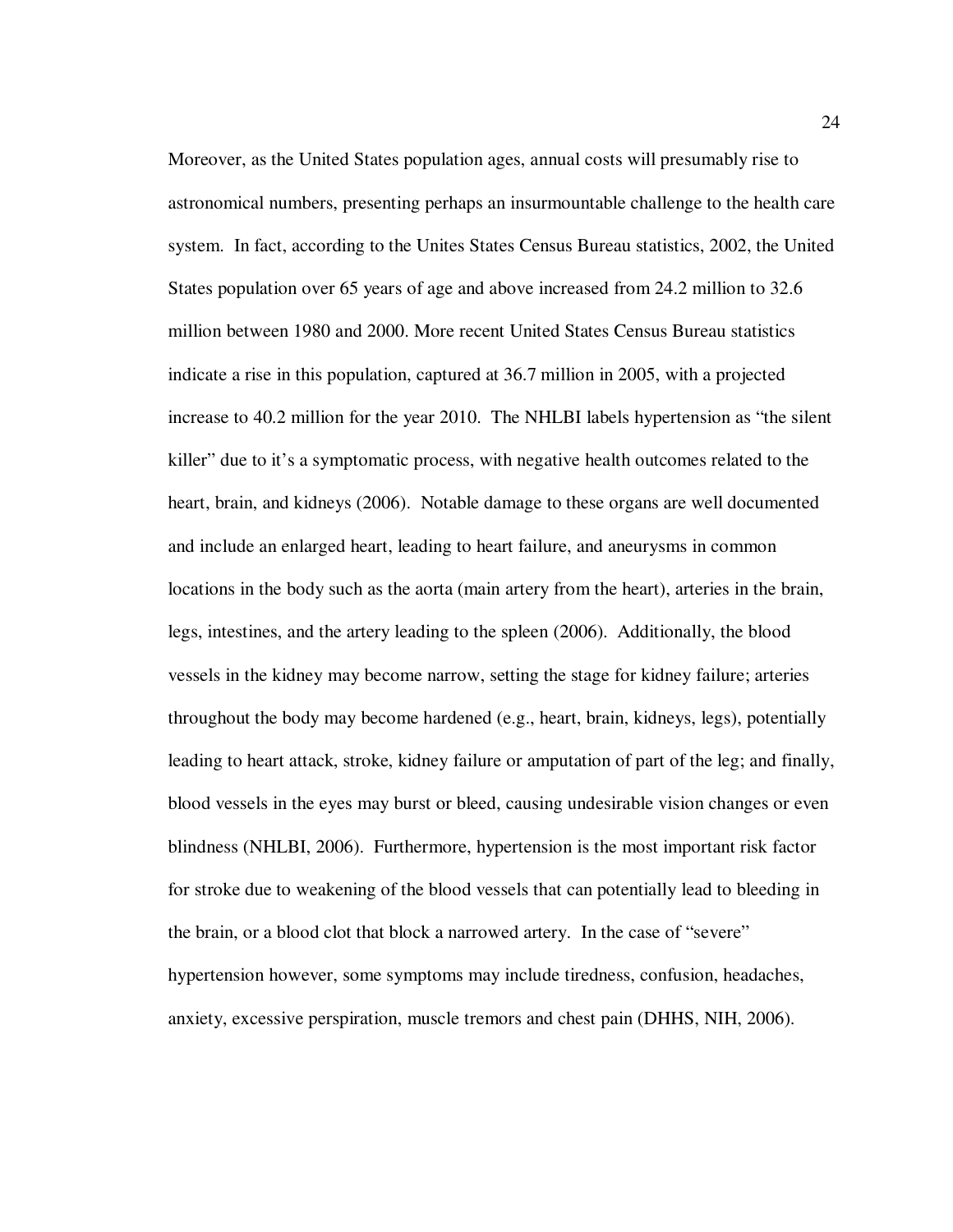Further evidence from the NIH, 2006 indicates that in the United States,

hypertension is a factor in 67% of heart attacks and 77% of strokes (third cause of death); the condition precedes 74% of heart failure cases and is the second leading cause of chronic kidney failure (responsible for 26% of all cases). Additionally, the report continues that hypertension has been linked to more doctor visits than any other condition and that a 10% decline in the number of visits would result in a \$478 million in health care costs per year (2006). Finally, regarding disease expression, the CDC reports that a 12-13 point reduction in blood pressure among individuals with the condition can reduce heart attacks by 21%, strokes by 37%, and total cardiovascular disease deaths by 25% (CDC, 2006).

Overall, data from the National Health and Examination Survey, 1992-2002, as reported by the Morbidity and Mortality Weekly Report, 2005 indicate that for those with hypertension, 63.4% are aware of their condition, 29.3% have it under control, 45.3% are under current treatment, and 70.7% do not have their condition under control, setting the stage for adverse health outcomes and significant burden on the health care system in terms of economic and social indicators (MMWR, 2005).

## *Prevalence, Incidence, and Mortality for CVD--Hypertension in the United States*

Figure 2 (Appendix) shows the percent of persons who were ever told that they had high blood pressure, adults aged 20 years and older in the year 2003. Data are ageadjusted to the 2000 U.S. standard population. Highest rates are indicated in the southeastern region, including the states Arkansas, Tennessee, Kentucky, West Virginia,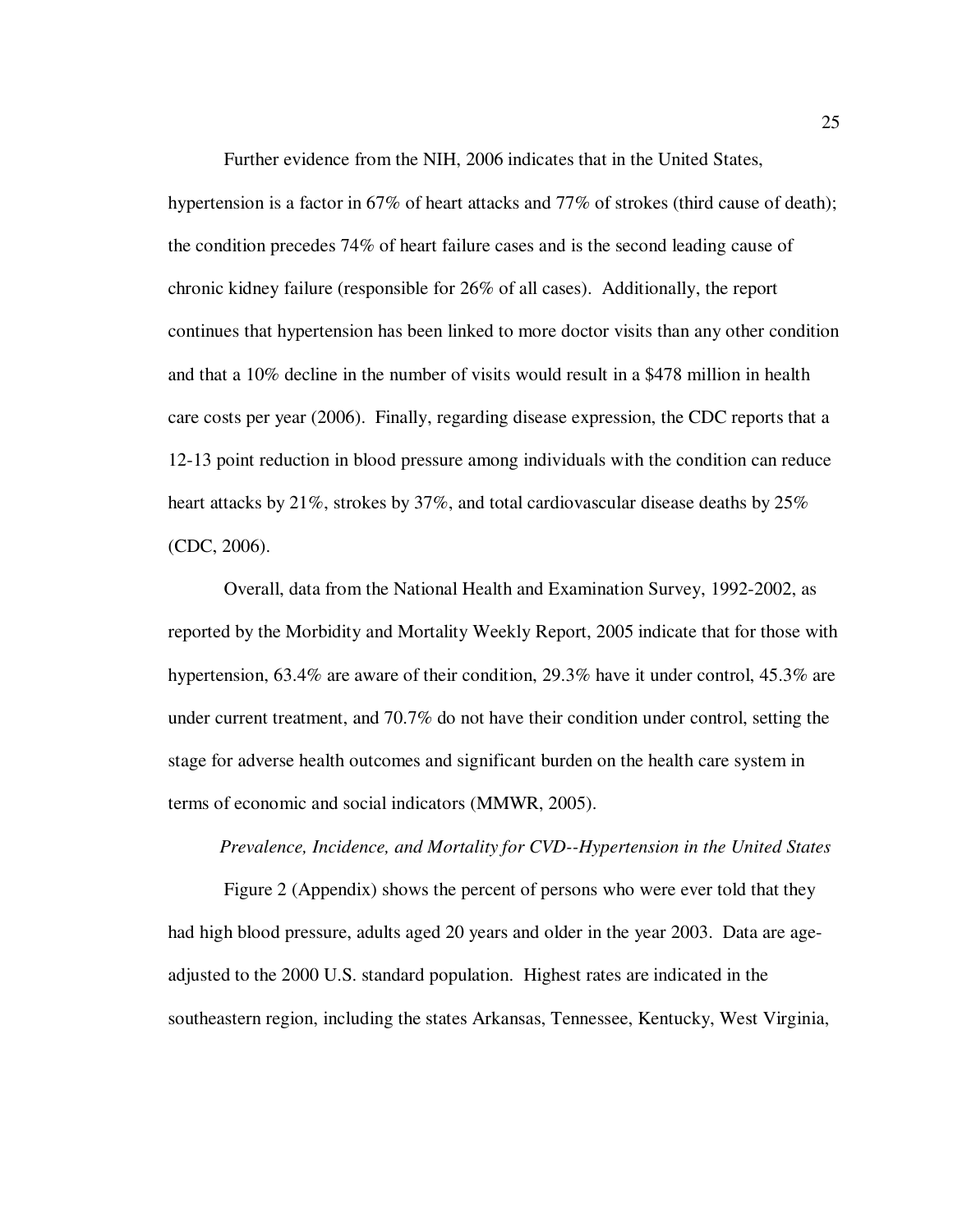North Carolina, South Carolina, Mississippi, Louisiana, Georgia, and Alabama (more than 28%). Puerto Rico is also included among highest rate category (CDC, 2004).

Noted previously, more than 65 million American adults (ages 20 years and older) have high blood pressure (USDHHS, NIH, 2006) and with a significant increase projected in individuals' ages 65 years and older, the prevalence of hypertension will thus increase in this group. Furthermore, there are currently nearly 60 million Americans over age 55 years and with the likelihood of hypertension increasing as one ages, it has been estimated that the likelihood for these individuals to develop high blood pressure is approximately 90 percent (2006); thus anticipated increases in Americans over age 65 years who have hypertension is justified. Overall, increasing evidence points to the fact that the prevalence of hypertension, the percentage of those with hypertension who were aware of their condition, and treatment and control of hypertension increased among non-Hispanic Whites, non-Hispanic Blacks, and Hispanics during 1990 and 2000 (Morbidity and Mortality Weekly Report (MMWR, 2005). However, the prevalence of this condition remains significantly high despite numerous public health efforts, signifying the need for additional or perhaps more strategic efforts in the attempt to reach Healthy People 2010 Objectives for high blood pressure; that is, to reduce the proportion of adults with high blood pressure to 16% (baseline: 28%); increasing the proportion of adults with hypertension who are taking action to control the condition to 95% (baseline: 82%), and increasing the proportion of adults with controlled blood pressure to 50% (baseline:18%), (MMWR, 2005).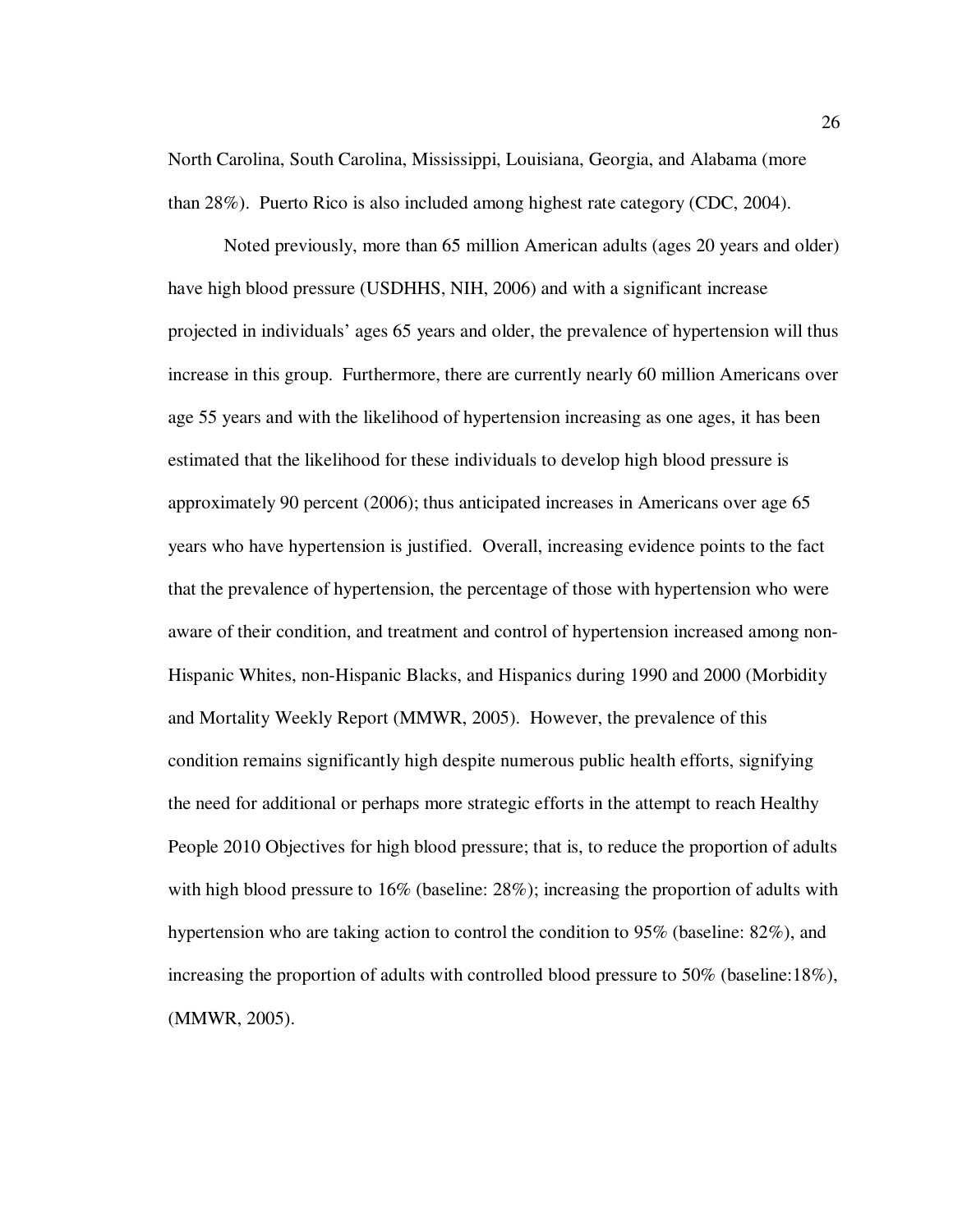Statistical Fact Sheets from the Centers for Disease Control and Prevention,

National Center for Health Statistics (NCHS), National Health and Nutrition Examination Survey (NHANES), 1999-2002 (published by the American Heart Association, Heart Disease and Stroke Statistics-2005 Update. Dallas, TX: AHA, 2004) offers prevalence rates for high blood pressure in Americans age 20 years and older by age and sex. This data indicates the following: Ages 20-34 years, 11.1% for men and 5.8% for women; ages 35-44 years, 21.3% for men and 18.1% for women; ages 45-54 years, 34.1% men and 34.0% for women; ages 55-65 years, 46.6% for men and 55.5% for women; ages 65- 74 years, 60.9% for men and 74.0% for women; and ages 75 years and older, 69.2% for men and 83.4% for women. These data support the evidence that high blood pressure increases with age and those women after ages 45 years and older have greater rates of hypertension than men (denoting a health disparity in hypertension by sex).

 Regarding mortality, CDC, 2003, reports that hypertension deaths in the United States were 49,707 in 2002. Another report by the American Heart Association (AHA), 2006 states that high blood pressure killed an approximate 52,602 in 2003; and moreover, from 1993 to 2003, the death rate from high blood pressure increased 29.3%, and that the actual number of deaths rose 56.2%. The report continues that in 2003, the death rates per 100,000 population from high blood pressure were 14.9% for white males, 49.7% for black males; and, 14.5% for white females, with black females presenting 40.8%.

 An MMWR report examined hypertension-related mortality among Hispanic subpopulations in the U.S. between 1995 and 2002 (2006). The study found that in 2002, a total of 13,526 hypertension-related deaths were reported among all Hispanics, compared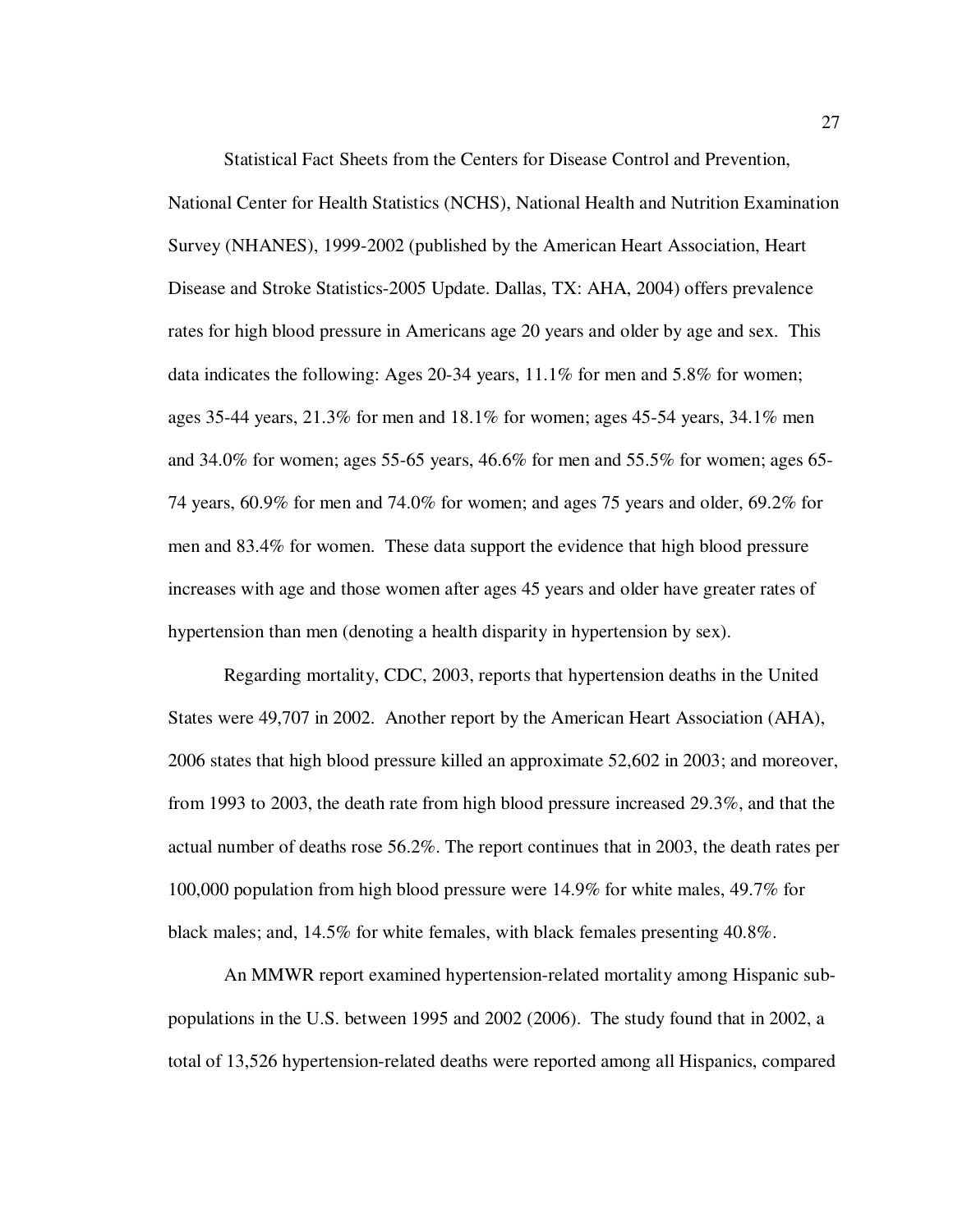with 209,833 among all non-Hispanic Whites, with Puerto Ricans having the highest death rate among all Hispanic subpopulations (154.0/100,000).

 Thom, et. al., 2006 in a report for the AMA offers additional mortality data. The report states that in 2003, high blood pressure was listed as a primary or contributing cause of mortality in approximately 277,000 of more than 2,440,000 deaths in the United States. Furthermore, during 1993-2003, the age-adjusted mortality rate from high blood pressure increased 29.3%, with actual numbers presenting an increase in mortality of 56.1%. Overall, the death rate was 18.1%; however, racial/gender categories revealed 14.9% for white males, 49.7% for black males, and 14.5% for white females, while black females showed a mortality rate of 40.8%. The report summarizes that as many as 30% of all deaths in hypertensive black men and 20% of all deaths in hypertensive black women may be due to high blood pressure (2006).

## *Racial and Ethnic Health Disparities: Cardiovascular Disease/Hypertension*

Repeatedly, evidence has shown that African Americans are more likely to develop high blood pressure than any other racial or ethnic group, and furthermore, that these individuals are more likely to develop the condition at considerably younger ages and more severely than other ethnic/racial groups, leading to more clinical sequelae than in age-matched non-Hispanic Whites (DHHS, 2004; AMA, 2006; Lloyd-Jones et. al., 2005). The UMIREHS (2003) offers evidence of health disparities in hypertension. The study found that the incidence of hypertension was highest among African Americans, representing 82% compared to the other racial/ethnic groups included in the study. However, although these individuals were diagnosed with hypertension and are often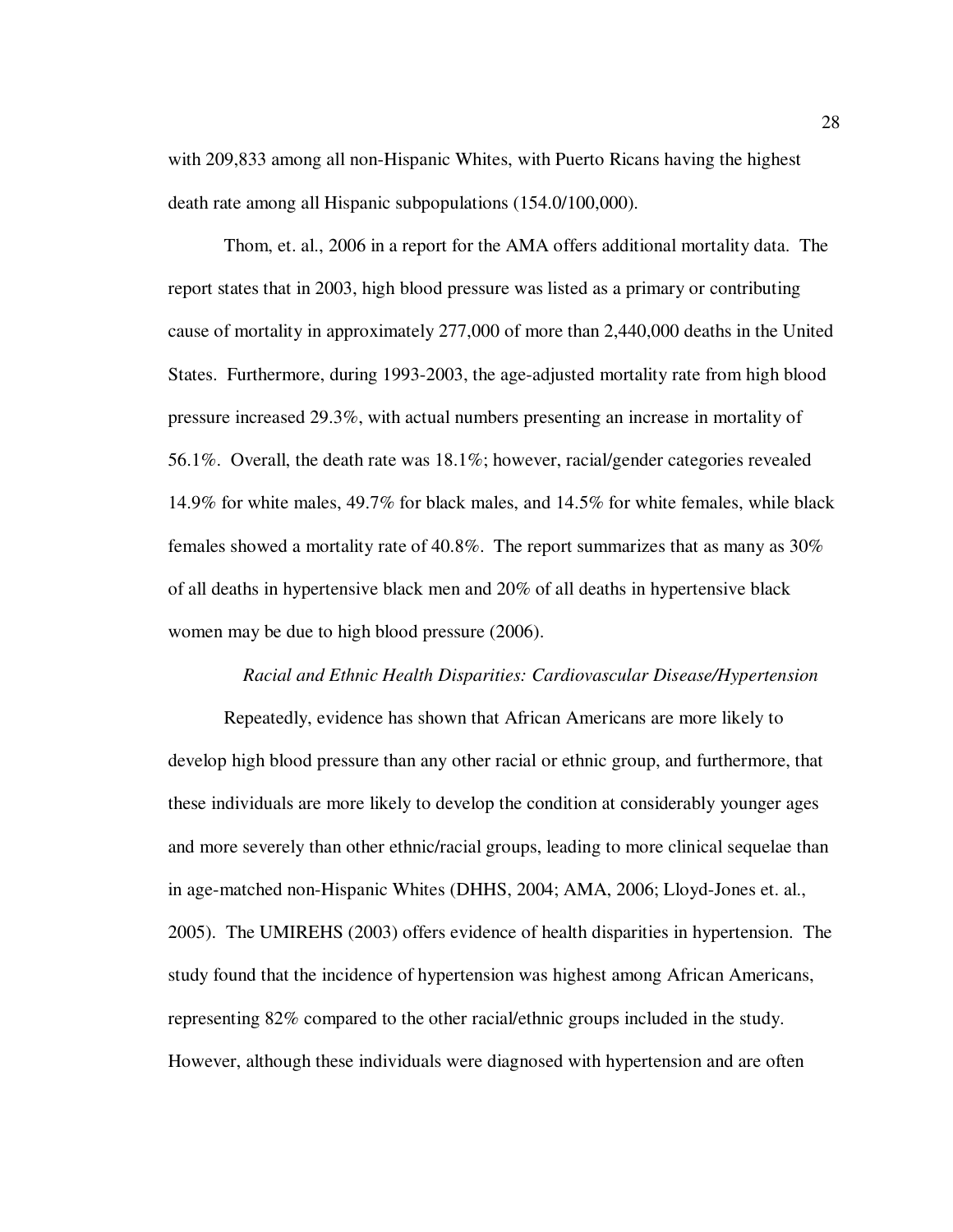being treated least by a doctor. Overall, of the respondents diagnosed with hypertension, 46% were African Americans, 22% were Asians, 19% were Native Americans, 8% were Hispanic, and 5% were Others, representing 77% of study respondents. Overall, the study indicated that 77% of respondents were diagnosed with hypertension.

Age-adjusted estimates from the NHANES, 1999-2002 reveal the following health disparities for hypertension among Americans ages 20 and older: 30.6% of men and 31.0% of women (non-Hispanic Whites); 41.8% of men and 45.4% of women (non-Hispanic Blacks; and, 27.8% of men and 28.7% of women (Mexican Americans); again supporting evidence-based findings that African American individuals disproportionately bear the highest burden of hypertension among ethnic/racial groups (CDC, NCHS, reported by the American Heart Association, 2004).

Additional racial/ethnic disparities are revealed by the CDC, NCHS, National Health Interview Survey, 2003, indicating median percentages for selected minority individuals who have been told that they have high blood pressure. For Hispanics or Latinos, 19.0% were told by a health professional that they have high blood pressure, whereas 16.1% of Asians and 23.9% of American Indians/Alaska Natives were told that they have hypertension.

A study by Lloyd-Jones, et. al, 2005 examined ethnic variation in hypertension among premenopausal and per menopausal women. The findings indicated that after adjustment for other covariates associated with ethnicity and hypertension (e.g., body mass index, triglycerides, smoking, age, etc.), Hispanic women were twice as likely to have hypertension than their white counterparts; moreover, African American women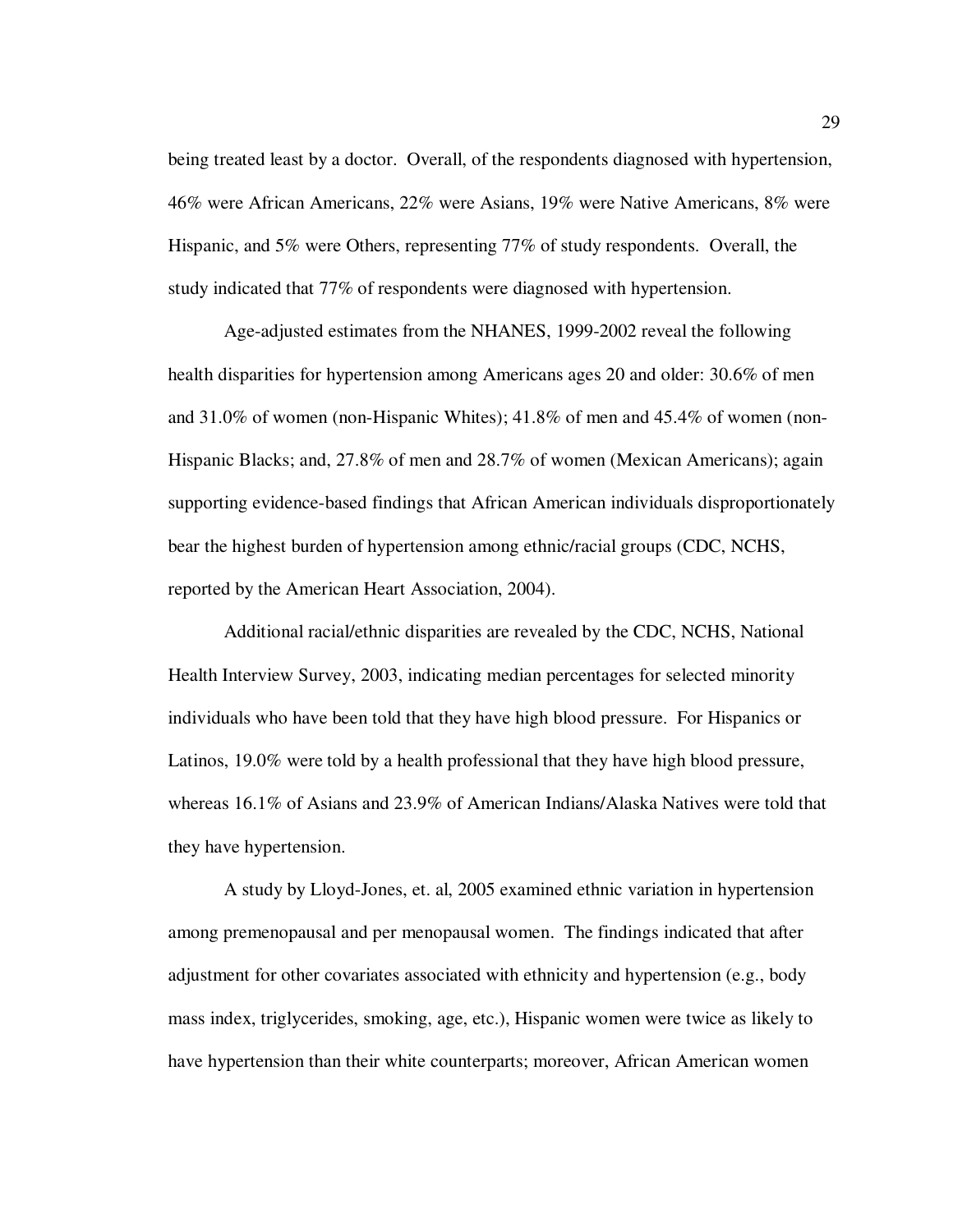were almost three times as likely to have hypertension than white women. Finally, Chinese and Japanese women had lower crude prevalence of hypertension; however, after multivariate analysis, these individuals had slightly but not significantly higher likelihood of being hypertensive compared with their white counterparts.

Thom, et. al., 2006 also indicates racial/ethnic disparities in hypertension. The authors' report for the AMA presents that the prevalence in Blacks in the United States is among the highest worldwide. This report confirms an aforementioned report that compared with Whites; Blacks develop high blood pressure at younger ages with notably higher blood pressure readings than their white counterparts. As a result, Blacks reportedly have a 1.3 times greater rate of nonfatal stroke, a 1.8 times greater rate of fatal stroke, a 1.5 times grater rate of heart disease death and a 4.2 times greater rate of endstage kidney disease. This report also mentions that the prevalence of high blood pressure among Blacks and Whites in the southeastern United States is greater and that death rates from stroke are higher than among those in other United States regions.

# *Contributing Factors: Socioeconomic Status*

Low socioeconomic status (i.e., low income or poverty) has been well established as a contributing variable in poor health outcomes (DHHS, CDC, Health,

United States, Chartbook 2005; Frist, 2005; Hurley et. al., 2005; Stone, 2002; Mellor and Milyo, 2002; Curie and Stabile, 2002; Fiscella et. al, 2000; Adler and Ostrove, 1999, Adler et. al, 1994). In fact, this variable has been linked to prevalence of chronic diseases such as cardiovascular and cancer. Moreover, according to the Kaiser Family Foundation (KFF), 2003, racial/ethnic minorities are more likely to have family incomes that are less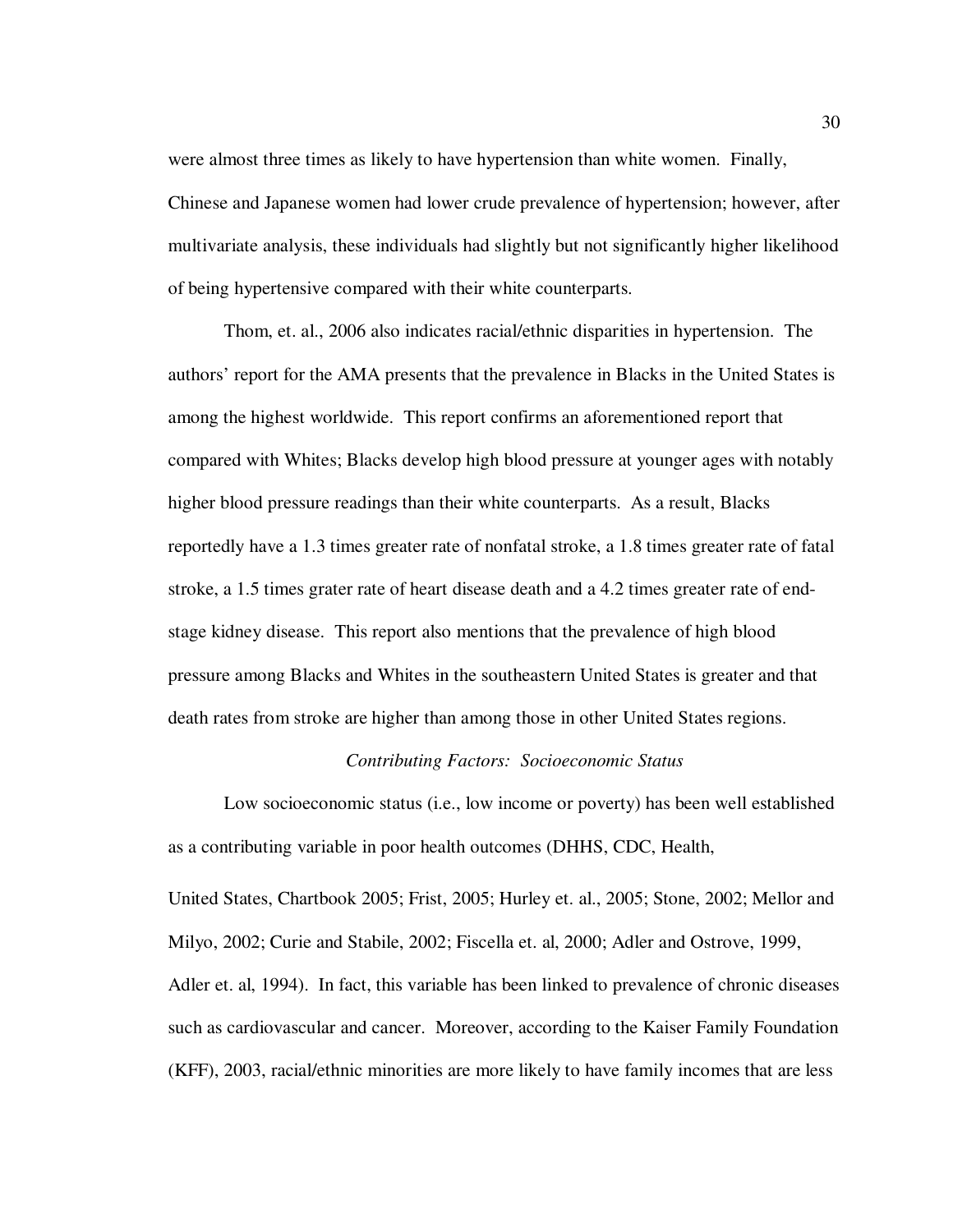than 200% of the federal poverty level than Whites (e.g., less than \$28,256 for a family of three per 2001 data). This report continues that more than 50% of Latinos, African Americans, and American Indian/Alaska Natives are poor or near poor, compared with 25% of Whites and 32% of Asian/Pacific Islanders. Elderly minority Americans are also more likely than their white counterparts to have a family income that is less than 200% of the federal poverty level, represented by approximately 60% of elderly Latinos, African Americans, Asian/Pacific Islanders and American Indian/Alaska Natives, compared to 40% of elderly Whites (KFF, 2003).

Data from the Bureau of Labor Statistics and the Census Bureau Annual Demographic Survey, 2004 Annual Social and Economic Supplement, presents additional data on economic disparities among racial/ethnic groups. For all income levels, non-Hispanic Whites between ages 18 and 64 years, 19.8% are below 200% of poverty, while Blacks remarkably show 40% are below 200% of poverty. For Asians in the same age group, 24% are below 200% poverty, whereas Hispanics present 46.9% living below 200% of poverty. These data further demonstrate the large variation in the distribution of poverty by race/ethnicity.

Adler and Ostrove, 1999 in a four-study analysis, posit that the relationship between prevalence of chronic diseases and socioeconomic status (SES) shows a clear linear gradient. The authors assert that at each higher level of SES, prevalence of chronic diseases decreases. In fact, according to the authors, decreases are observed in the prevalence of osteoarthritis, hypertension, cervical cancer, and having any chronic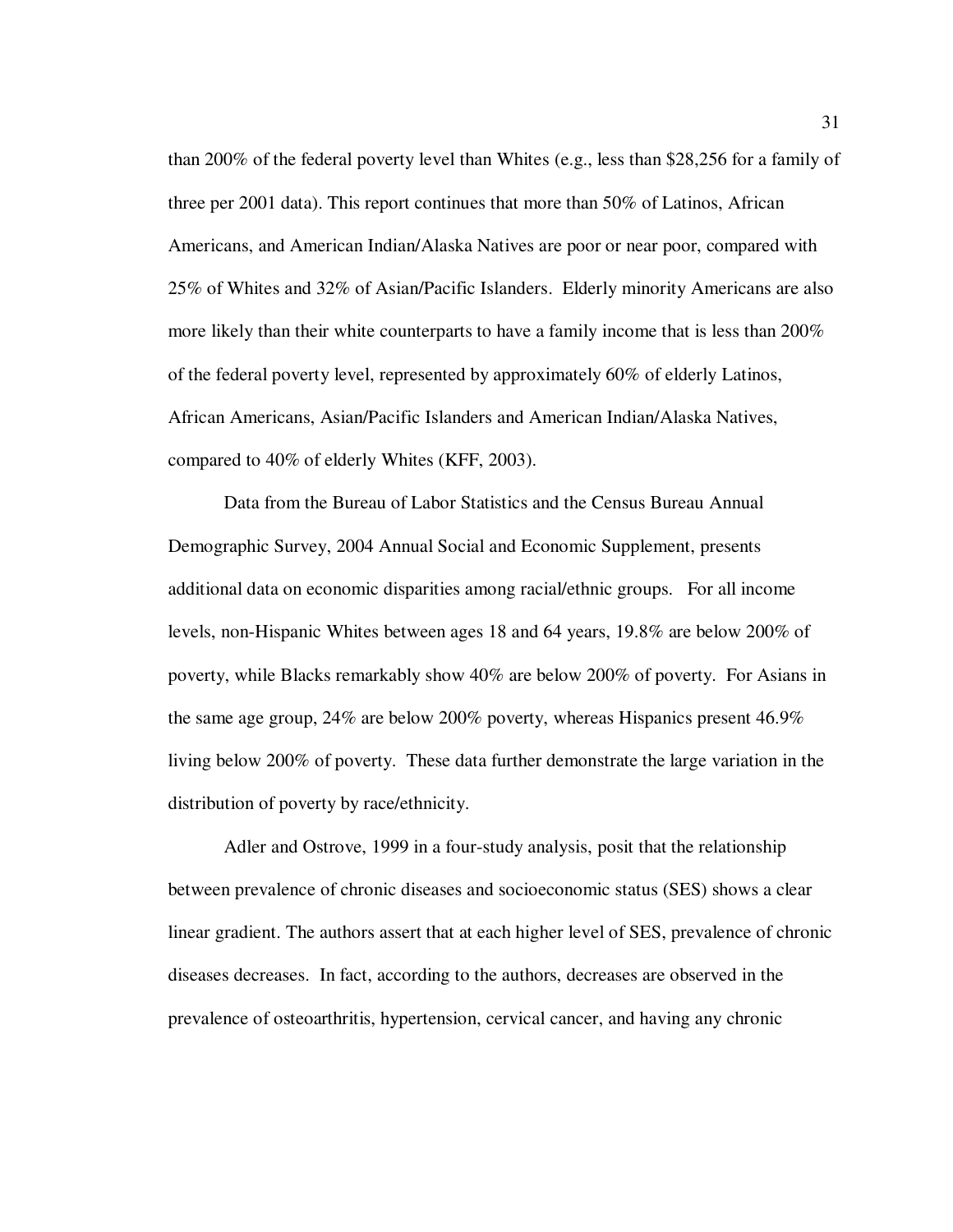disease as income level increases; and moreover, risk factors for disease also show a similar gradient for socioeconomic status.

Finally, the outcome of such economic disparities is evident (as demonstrated above) when comparing racial/ethnic groups of similar income; that is, holding income constant, self-reported poor health indication is reduced, suggesting that despite racial/ethnic group, individuals living in poverty report worse health than those who are not poor (CDC, National Center for Health Statistics, National Health Interview Survey, 2002). However, it is important to note that such disparity, although reduced, is not eliminated, indicating other contributing factors besides SES. This author posits that race/ethnicity may play a more significant role in health outcomes, especially when interacting with low socioeconomic status (i.e., low income levels). In fact, a report by the Center for Studying Health System Change, 2003 demonstrates a case in point concerning such postulation with the finding that African-American Medicare beneficiaries age 65 years and older are more than twice as likely to report that they could not afford to fill at least one prescription in the last year, than their white counterparts, again suggesting a racial/ethnic contribution in this health disparity.

Research evidence continues to demonstrate a clear association with socioeconomic status and health outcomes. Clearly, racial/ethnic minority populations are at risk for such outcomes, as those persons are notably more likely to have incomes below the federal poverty level. With such limitations in place, it is not surprising that these individuals experience higher rates of morbidity and mortality than their White counterparts.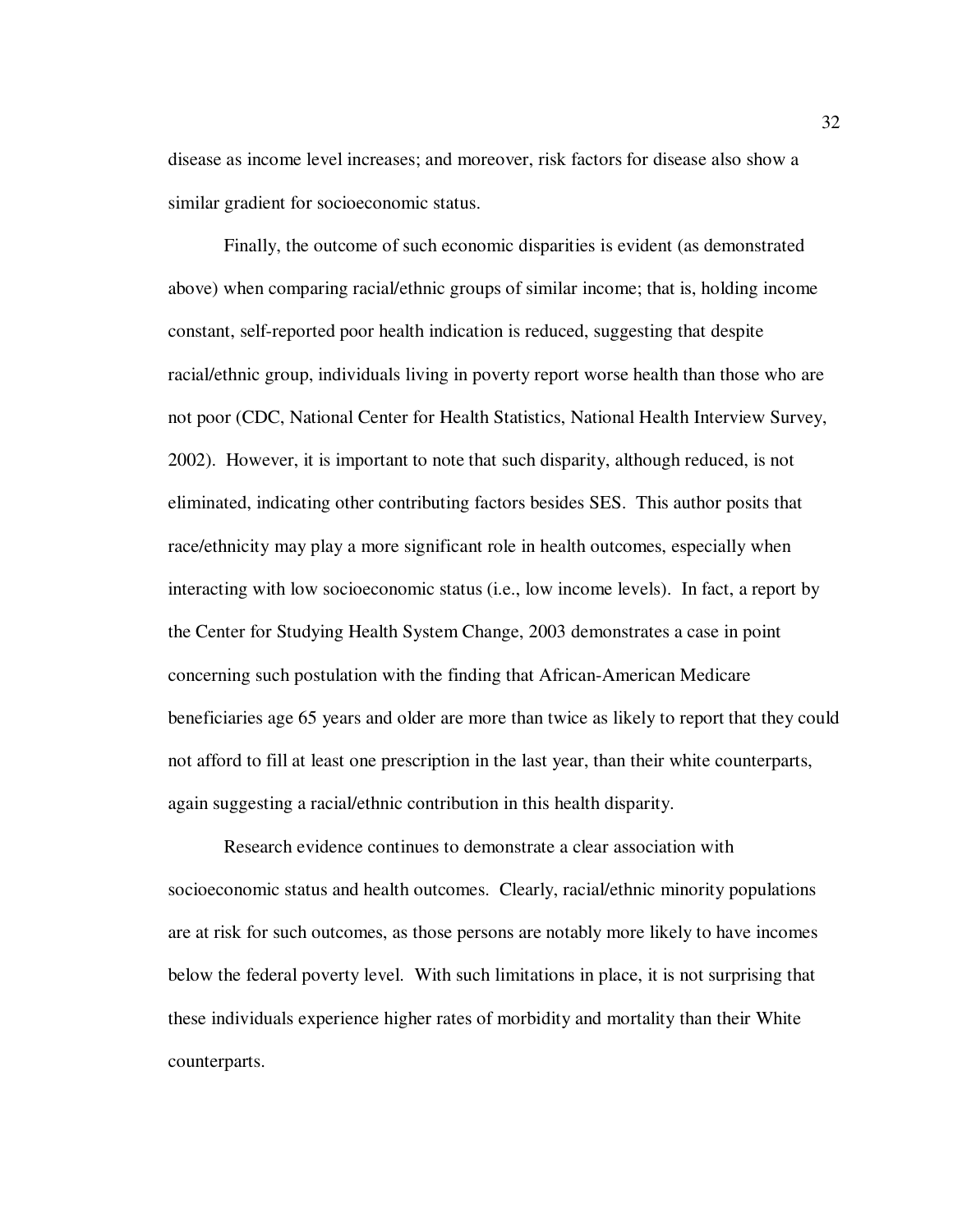#### *Insurance Status*

Health insurance status is an important determinant of health outcomes as well as health outcomes. The Institute of Medicine, reports that in 2002, more than 43 million Americans reported being uninsured and; furthermore, millions lack coverage for shorter periods. The IOM further asserts that uninsured individuals suffer worse health and die sooner than those with insurance coverage (approximately 18,000 excess deaths annually before age 65 years), due to delays in seeking medical care, leading to late disease diagnosis and consequent morbidity and mortality. Uninsured individuals are also more likely to receive poorer care when they are in the hospital even for acute situations (IOM, 2004). Individuals with incomes below or near the poverty level are three times as likely to have no health insurance coverage as those with incomes twice the poverty level or higher (DHHS, 2005 Chartbook). In fact, this data shows that in 2003, 17% of Americans under age 65 years reported having no health insurance, and moreover, that Hispanics and Blacks were more likely to lack health insurance than non-Hispanic Whites. This assertion is further evidenced by the Kaiser Commission on Medicaid and the Uninsured, 2003, and the CDC, 2005 Early Release Estimates from the NHIS, 2004, which posit that people of color are more likely than Whites to be uninsured, with Latinos and American Indians being 2 to 3 times as likely to be uninsured as Whites. Additionally, individuals of Mexican origin were more likely to have no insurance than non-Hispanic Blacks or other Hispanics (DHHS, 2005 Chartbook).

The Kaiser Family Foundation (2005), reports that nearly 46 million Americans were uninsured in 2004 due to inability to pay for insurance coverage, especially among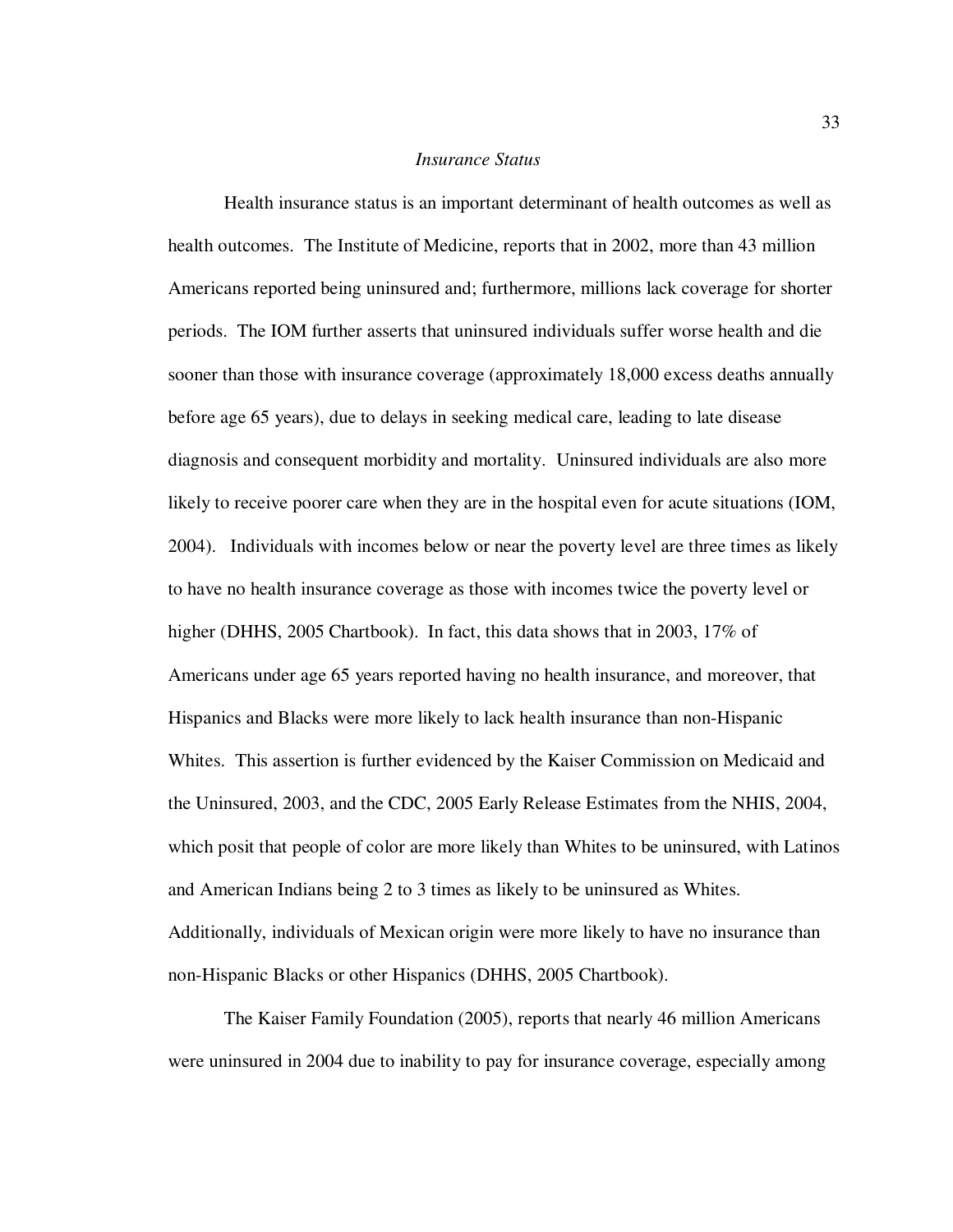poor or near poor individuals. The report continues that the majority of low-income persons with income less than 200% of the poverty level do not have employer-sponsored insurance due to inability to pay or non-availability; whereas, among those at 100% of the poverty level, only 15% had job-based coverage in 2004, compared to 86% of those with incomes of 400% of poverty and above. For the poor and near poor, public insurance (e.g., Medicaid) provides coverage (although the author posits that public insurance by no means provides coverage for or access to numerous medical services); however, more than 33% of the poor and more than 25% of the near poor (i.e., 100-199% of poverty level) have no insurance (KFF, 2005). Overall, the report states that approximately two-thirds of uninsured individuals are from low-income families (below 200% of poverty), half of them are adults, and many of them do not qualify for Medicaid and other public insurance programs.

In terms of racial/ethnic variations, the KFF, 2005 indicates that minority populations comprise more than half of the uninsured, partly due to their poverty status (i.e., twice as likely to be low-income compared to Whites). However, low-income status does not account for variations in health insurance status across racial/ethnic groups; in fact, insurance disparities remain across Racial/ethnic groups at both lower and higher income levels. Additional data from this source indicates that rates of uninsurance are highest among low-income Hispanics, Asians, and American Indians. These estimates are indicated for persons at less than 200% poverty level as such: non-Hispanic Whites, 29%; Hispanics, 43%; Blacks, 29%; Asians 35%; and American Indians, 37%. Whereas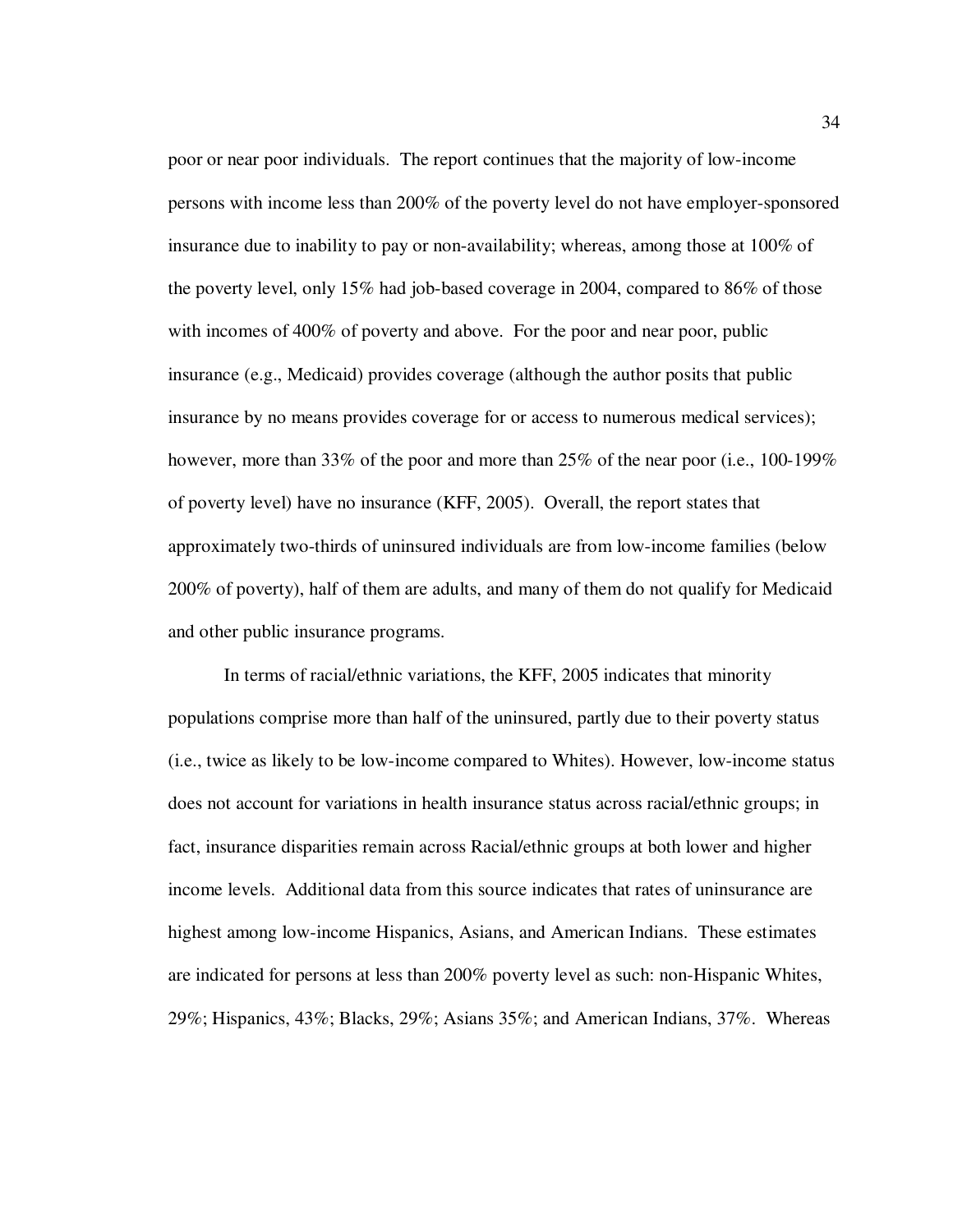for persons at 200% or more of poverty level: non-Hispanic Whites, 8%; Hispanics, 22%; Blacks, 13%; Asians, 11%; and American Indians, 18%.

It is well documented that the lack of insurance coverage is associated with poor health status and health outcomes. Moreover, individuals with inadequate or no coverage often times do not have access to needed medical, disease prevention, or health promotion services. The IOM 2002 summarizes that uninsured individuals with diabetes are less likely to receive the professionally recommended standard of care for monitoring blood glucose levels and other complications than those with insurance, placing such persons at increased risk of hospitalization, complications such as heart and kidney disease, and disability such as amputations and blindness. This account further reports that 25% of persons with diabetes go without medical checkups for two years if they have been without health insurance for a year or more. Regarding cardiovascular disease, the IOM report states that 13% of uninsured persons with hypertension and 19% with diagnosed heart disease do not have a usual source of care. Thus, blood pressure and cholesterol levels are monitored less often, and additionally, such persons are less likely to begin or stay on drug therapy than insured individuals (2002).

In summary, the lack of health insurance coverage or inadequate coverage places individuals, especially those with low-income levels, at marked increased risk for morbidity and mortality. As evidenced above, such persons are more likely to be those in racial/ethnic minority populations, with income levels below the federal poverty level. However, although differences in health insurance coverage are partially explained by differences in income, types of employment, and eligibility for public insurance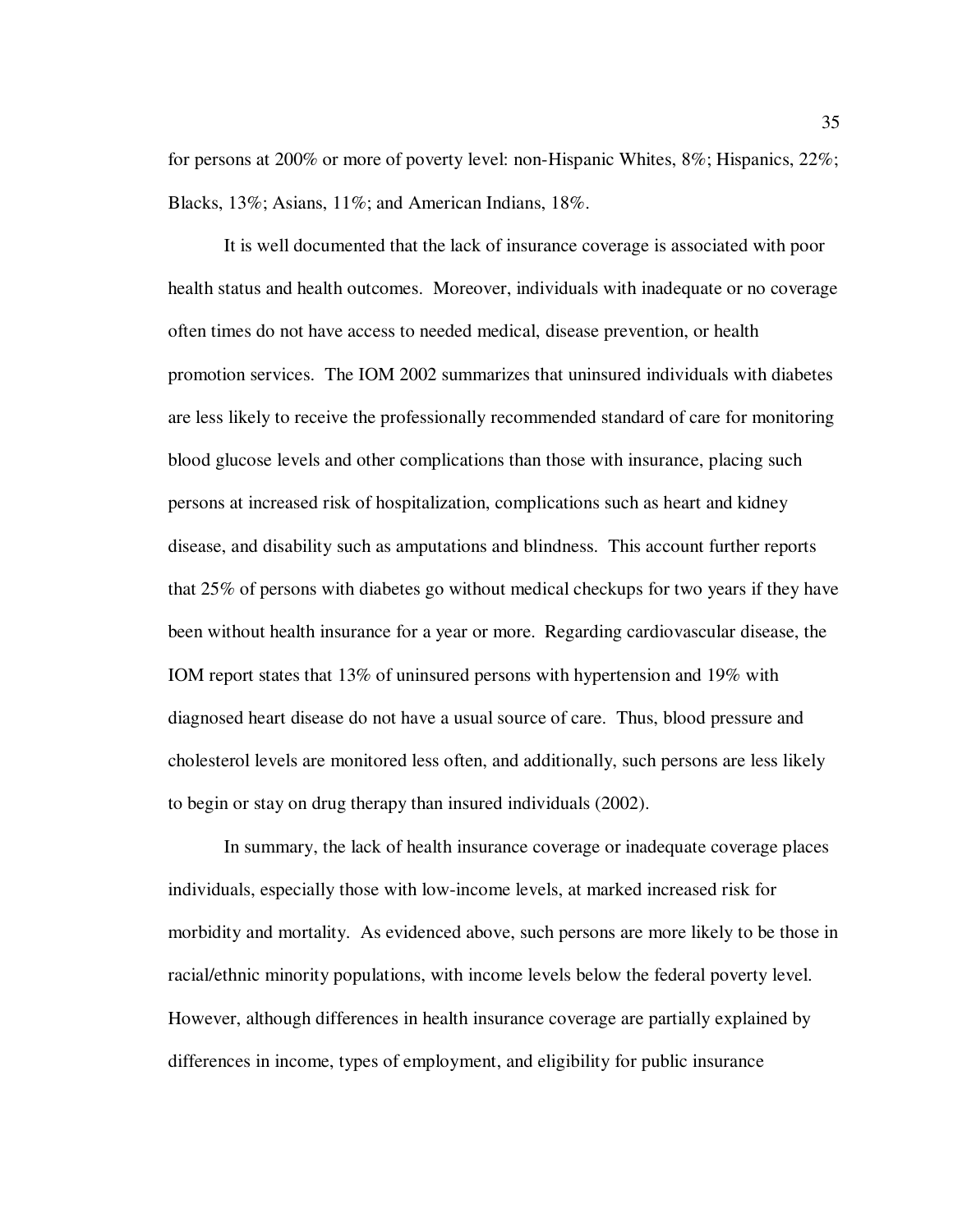programs, insurance disparities persist for most groups at both lower and higher income levels. This author postulates that race/ethnicity may contribute to the disparities observed in insurance status; thus additional studies on the racial/ethnic contribution to disparities in insurance coverage are needed to explain such a proposed association.

## *Access to Health care/Utilization of Healthcare Services*

It is well documented that the health of individuals and families who do not have health insurance or who cannot afford the cost of deductibles or premiums of their current coverage suffer as a consequence of such status, as health insurance affects the ability of such persons to access health care. It is also well evidenced that a usual source of care is associated with use of preventive services, and consequently better health status. Overall, the CDC, NHIS, NCHS (2002), reports that in 1999-2000 Latinos, African Americans, Asians and American Indian/Alaska Natives were more likely to be without a usual source of medical care than were Whites, and additionally, that across racial/ethnic groups, the percentage of those with no usual source of care is higher among people with incomes below the poverty level than among those with incomes above 200% of poverty.

 The CDC continues that in (2000), Latinos, African Americans, Asians and American Indian/Alaska Natives were more likely to be without a health care visit in the past year than were Whites. These data depict a worsened situation for both Latinos and American Indians/Alaska Natives (from 25% to 27%, and 17% to 21% respectively). Poor individuals (below poverty) across all groups however, represent the highest with no health care visits in the past year (CDC, 2002). Another CDC report utilizing the NHIS, 2004 states that more Americans failed to obtain needed medical care due to cost at some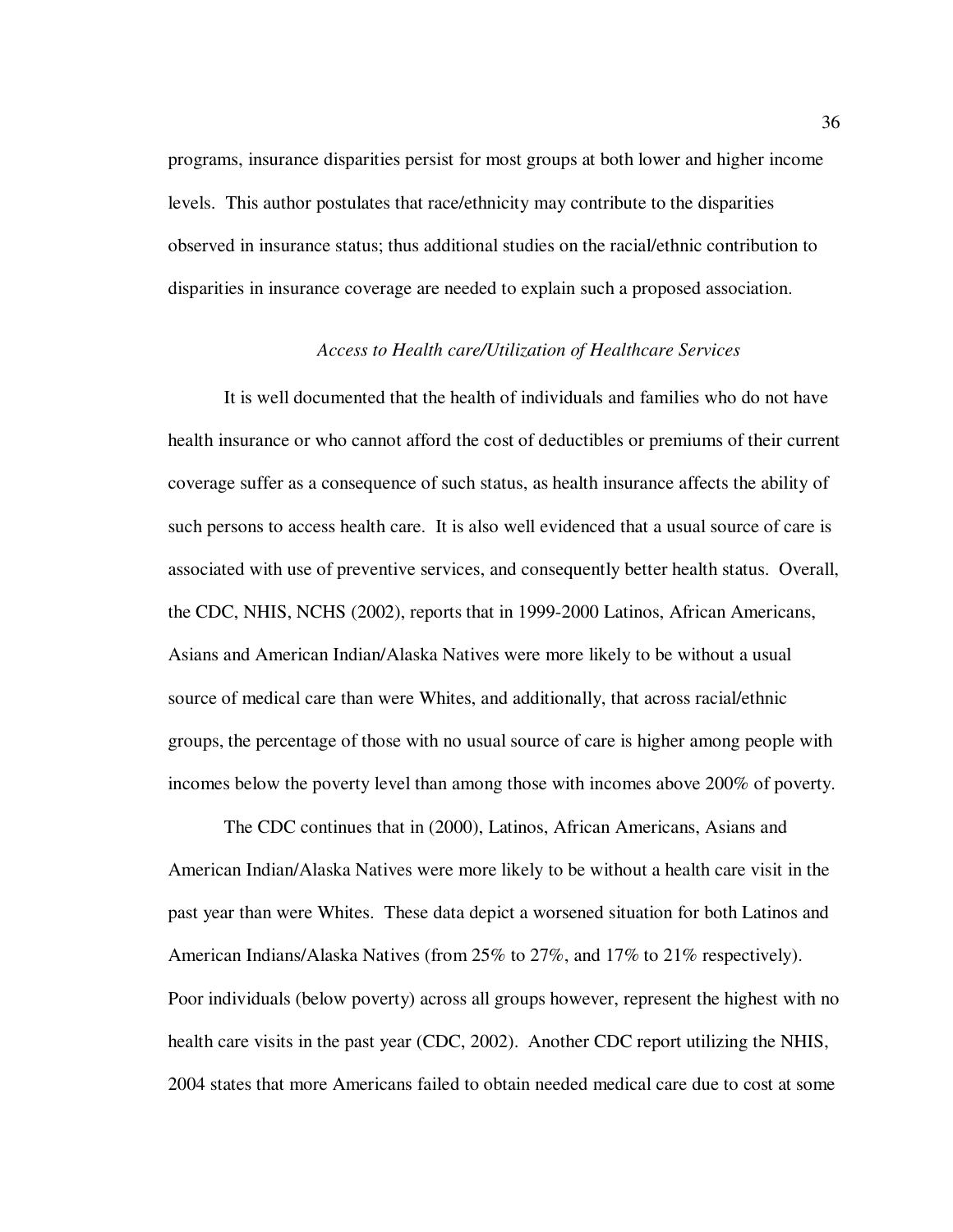time during the past 12 months (CDC, 2005). These data represent an increase from 4.2 in 1998 to 5.5% in 2004.

 Another report by the United States Department of Commerce, Economics and Statistics Administration (2006), utilizing data collected with the Survey of Income and Program Participation, October 2001 through January 2002, documents that among all people, 27% never saw a doctor in the past 12 months, and that overall, non-Hispanic Whites had the highest and Hispanics had the lowest doctor-visit rates. Furthermore, the report continues that during the 12 months prior to the survey, 22% of non-Hispanic Whites, 33% of Blacks, 33.5% of Asians and Pacific Islanders, and 43% of Hispanics never had a doctor visit, reflecting a notable racial/ethnic disparity in this measure for health care utilization. Addressing frequency of prescription medicine in the 12 months prior to the survey, non-Hispanic Whites had the highest and Hispanics had the lowest proportions of persons taking prescription medicine at least once or regularly during the time period, reflecting a similar disparity as noted for doctor visits. More specifically, 55% of non-Hispanic Whites, 41% of Blacks, 32% of Hispanics, and 37% of Asians and Pacific Islanders took prescription medicine at least once. Finally, for regular use, these data show that during the noted time period, 37% of non-Hispanic Whites, 27% of Blacks, 17% of Hispanics, and 22% of Asians and Pacific Islanders took prescription medicine on a regular basis, once again depicting a notable disparity for this measure.

 Findings by the Agency for Healthcare Research and Quality, reported in the (2004) National Healthcare Disparities Report, indicate that during 1999 through 2001, the proportion of persons who had an office or outpatient visit in the past year was lower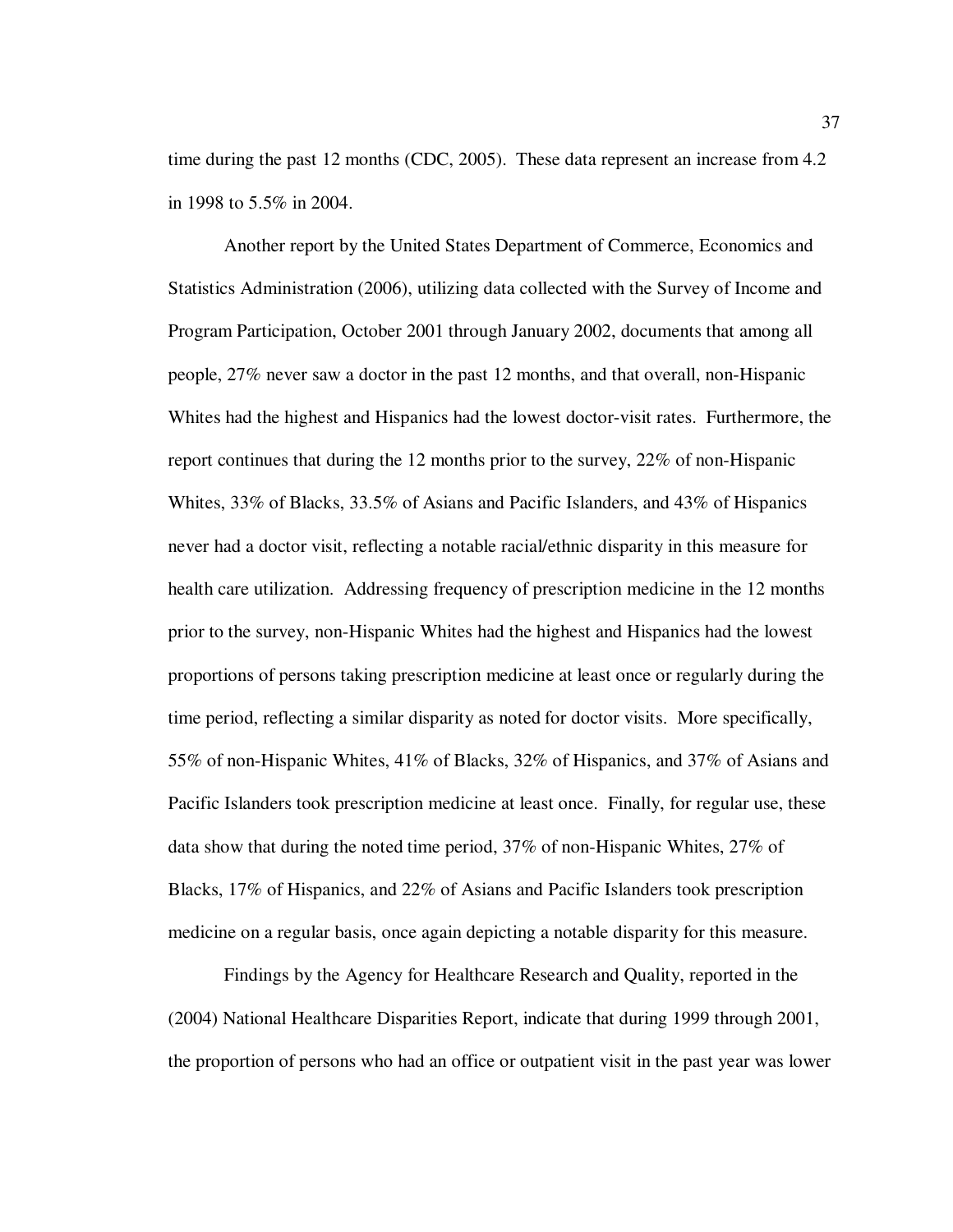among Blacks and Asian/Pacific Islanders than among Whites. The rates were also lower among Hispanics than among non-Hispanic Whites. Regarding such, this report concludes that although income explains some differences in health care utilization by race and ethnicity, differences among these groups are observed across all income levels.

Regarding diabetes mellitus, although use of hospital and physician services for persons diagnosed with diabetes mellitus has increased since the early 1990s (Bernstein et. al., 2003), the IOM reports that 25% of persons with diabetes go without medical checkups if they do not have health insurance. For example, an individual may go without medical checkups for two years if they have been without health insurance for a year or more. It is acknowledged that better control of diabetes reduces the incidence of diabetes-related complications, such as amputations, kidney disease, flu- and pneumoniarelated mortality, blindness, etc. (Bernstein et. al., 2003).

Although health insurance partially explains disparity in access across racial/ethnic groups (42% of the 5% point Black/White disparity for usual source of care), there remains a notable disparity for this measure for the Hispanic/White comparison (24% of the 15% point Hispanic/White disparity) (Zuvekas and Taliaferro, 2003). These authors further assert that differences in health insurance explained even smaller proportions of the disparities in any use of health care services and in number of visits and additionally, that the gaps in the percentage of those using non-emergency ambulatory care services and the number of visits are even larger among racial/ethnic groups.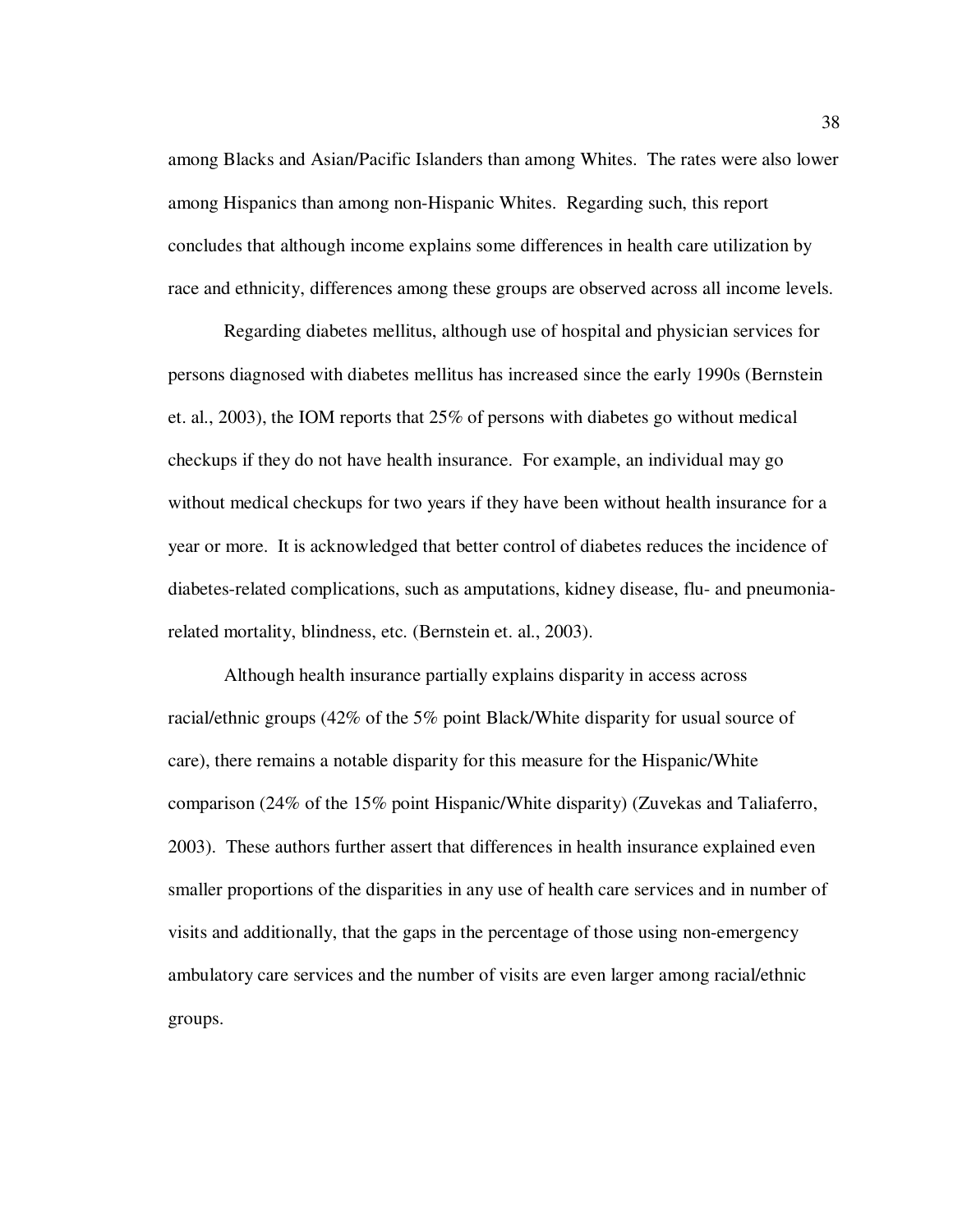#### *Contribution of Predisposing and Prognostic Factors*

Body Mass Index (BMI): is defined by the Centers for Disease Control and Prevention as a number calculated from a person's weight and height which is a reliable indicator of body fatness in most people and a screening tool for weight categories that may be utilized by health professionals in addressing individuals at risk for a number of health problems (2006). The BMI number is calculated by dividing weight in pounds (lbs) by height in inches (in) squared and multiplying by a conversion factor of 703. The BMI is the following weight status categories: BMI > 18.5 is considered 'Underweight'; 18.5-24.9 is in the 'Normal' range; 25.0-29.9 is in the 'Overweight' range; and 30.0< is considered 'Obese' (CDC, 2006). According to the NIH, National Heart, Lung, and Blood Institute's Obesity Education Program (NHLBI, OEP), obesity and overweight are not mutually exclusive; since obese persons are also overweight (Clinical Guidelines Report, 1998). In addition, BMI is the method of choice (per epidemiological studies assessed by the OEP) in estimating relative risk of disease as it correlates both with morbidity and mortality. More specifically, the OEP report further states that in fact, all overweight and obese adults (age 18 years and older) with a BMI of greater than or equal to 25 are considered at risk for developing associated morbidities or diseases such as hypertension, high blood cholesterol, type 2 diabetes, coronary heart disease, gallbladder disease, osteoarthritis, stroke, sleep apnea and respiratory disease among others.

Age-adjusted estimates of the distribution of BMI among persons ages 18 years and older are offered by the National Center for Health Statistics, Vital and Health Statistics for the year 2002 (NCHS, 2004-2005). Specifically, for Whites, 35.3% are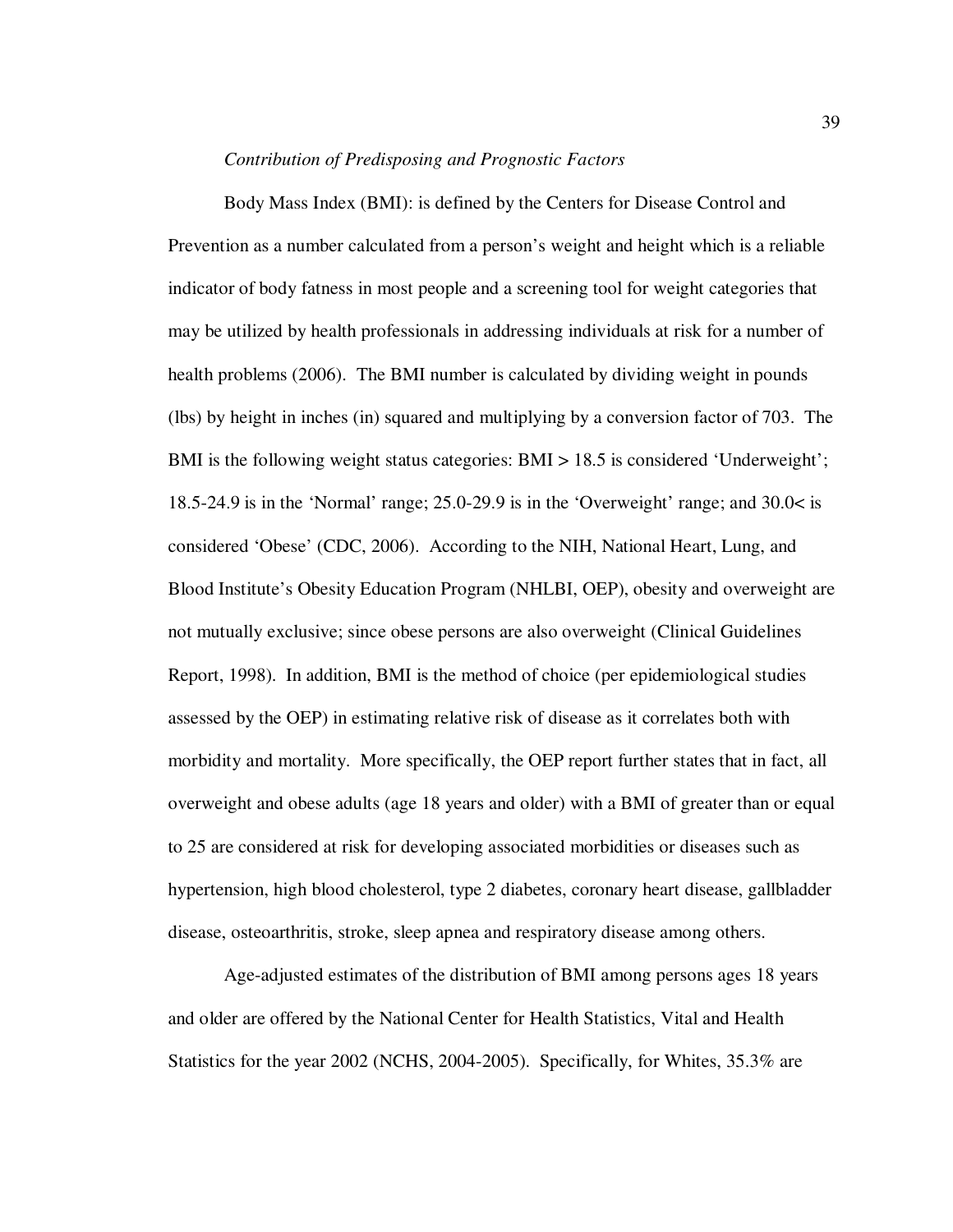overweight while 22.2% are obese. Blacks or African Americans present 34.1% overweight and 34.8% obese, while American Indian/Alaska Natives present 30.4% overweight and 31.3% obese. Asians present 27.5% overweight and 7.0% obese, while Native Hawaiian/Pacific Islanders present 36.4% overweight and 30.4% obese. Finally, Hispanic/Latinos present 39.8% overweight and 25% obese. Observing the data, it is evident that disparities exist between racial/ethnic groups with the highest estimate for overweight among Hispanics/Latinos (39.8%), while Blacks/African Americans present the highest estimate for obesity (34.8%).

Additional data in support of the aforementioned evidence that overweight/obesity is associated with disease outcomes, is revealed by the CDC's National Health and Nutrition Examination Survey (1999-2002). This data present the prevalence of overweight and obesity among adults with diagnosed diabetes by race/ethnicity. The survey results revealed that in the overweight or obese category (BMI greater than or equal to 25.0) non-Hispanic Whites present a prevalence rate of 85.9%; non-Hispanic Blacks present a prevalence of 86.1%; and Mexican Americans presented a prevalence of 86.9%. In the obese category (BMI greater than or equal to 30.0), non-Hispanic Whites present a prevalence of 57.9% while Mexican Americans were documented at 59.5%. Finally, the prevalence for non-Hispanic Blacks revealed a prevalence rate of 63.0%, indicating the highest prevalence for the obesity category.

 The contribution of BMI (as reflected by overweight/obesity) to the incidence of disease is clear. It is also evident that overall, minority populations present the highest estimates for both overweight and obesity. Additionally, cost incurred by obesity-related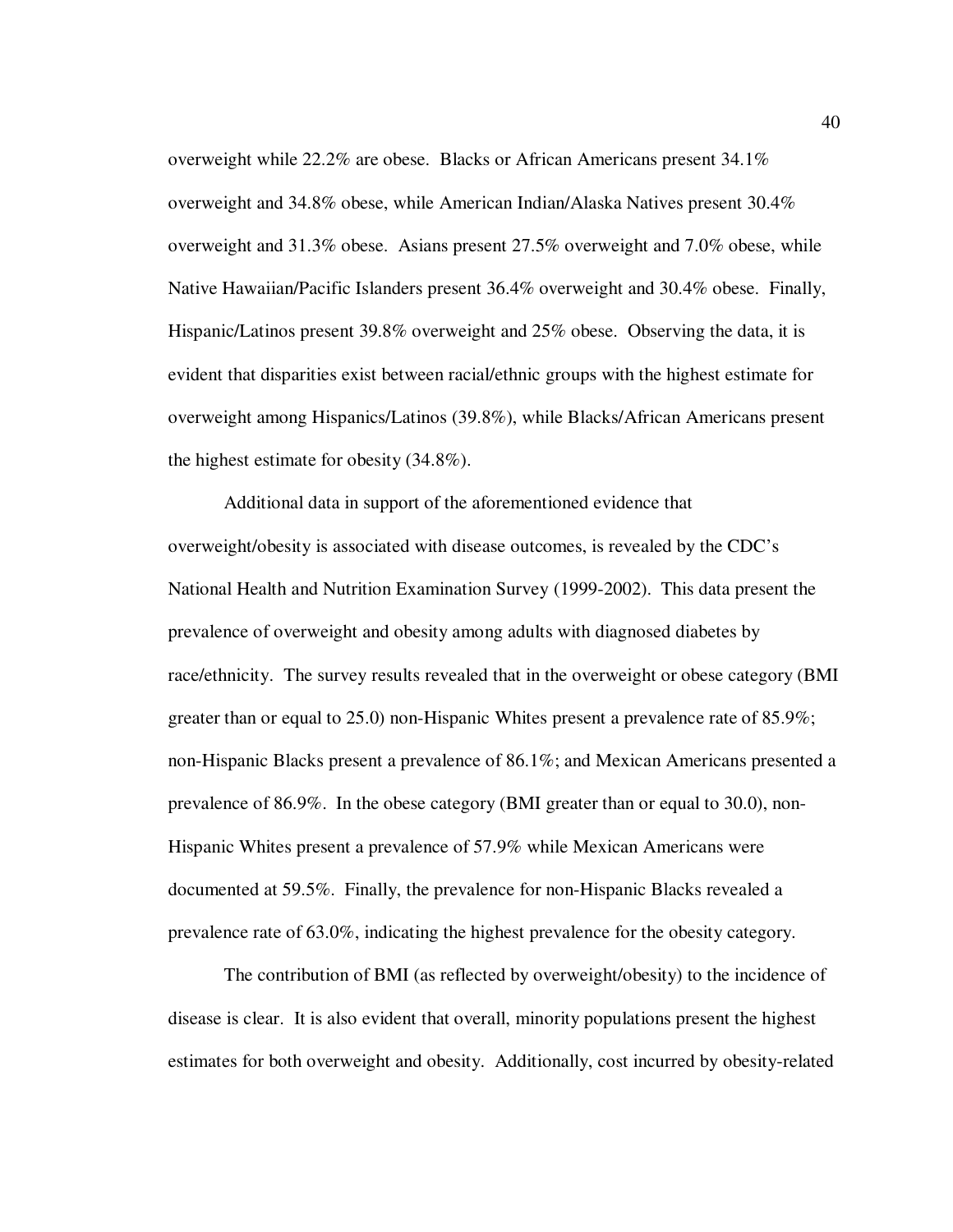disease is estimated at astronomical amounts. In fact, the NHLBI, OEP estimates that the total costs attributable to obesity-related disease approach \$100 billion annually in the United States, placing a significant burden on the individual as well as the overall health care system.

# *Alcohol Consumption*

The CDC, MMWR (2001), reports that excessive alcohol consumption is the third leading preventable cause of death in the United States, and furthermore, is associated with multiple adverse health consequences, including years of potential loss of life. Although alcohol consumption has been associated with some health benefits, its consumption places some individuals at risk with a wide range of both acute and chronic adverse health (e.g., hypertension, heart disease and stroke, pancreatitis, cancer, etc.) and social (e.g., car crashes, health care costs, etc.) consequences; the scope of which includes differences in economic, social and other environmental factors (National Institute on Alcohol Abuse and Alcoholism, NIH, 2006 [NIAAA]; CDC 2001). The NIAAA reports that the understanding of patterns of alcohol use and alcohol-related problems among various racial and ethnic minorities is fundamental to effective efforts targeting alcohol-related disparities; thus generating testable hypotheses for further research (2006). Moreover, the report continues that racial/ethnic disparities for alcoholrelated problems are evident in mortality rates, where Blacks present higher mortality than Whites for all categories of mortality combined.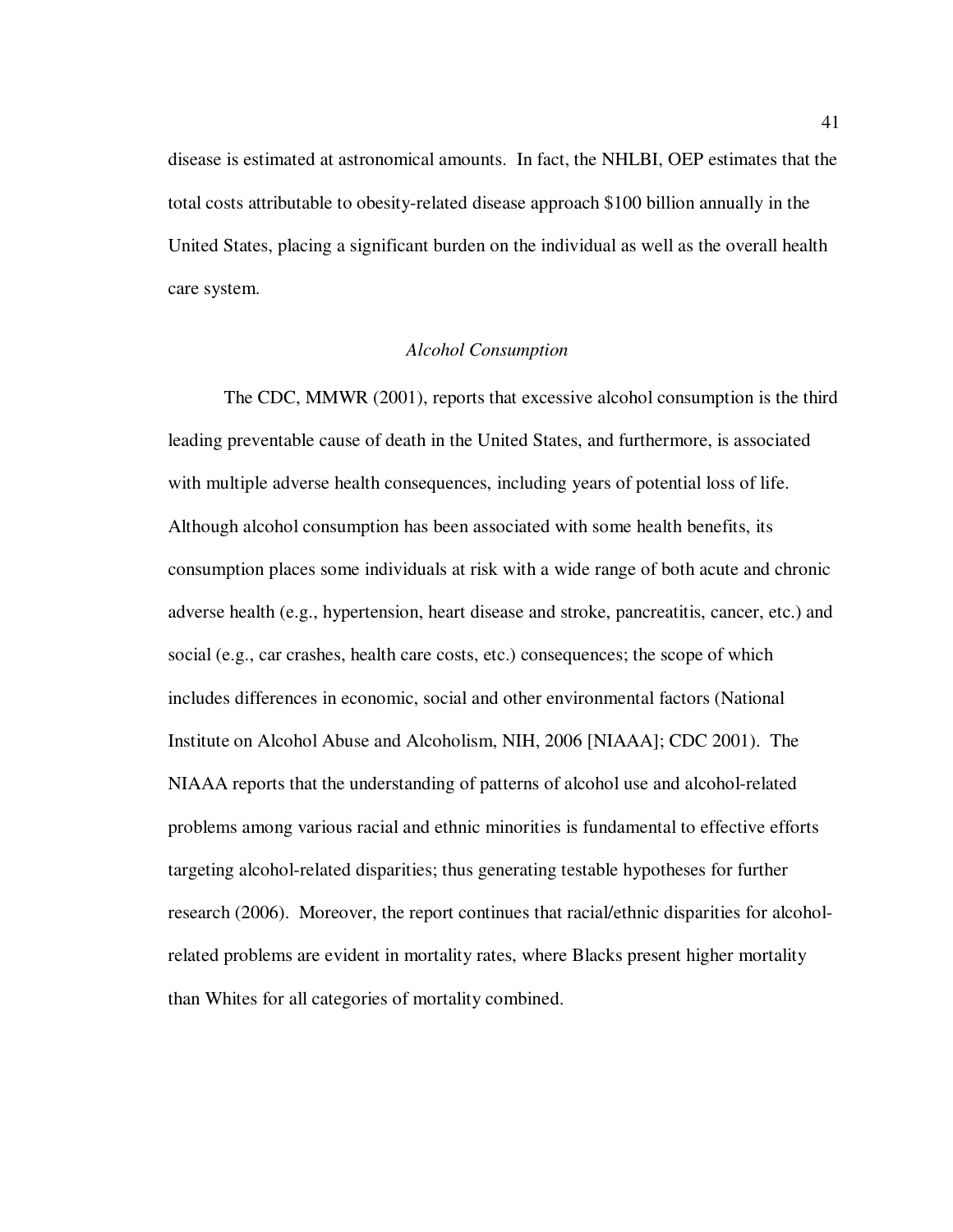Overall, the economical and social costs due to injuries or deaths related to alcohol continue to impose a notable burden on the U.S. health care system (NIAAA, 2006).

## *Cigarette Smoking*

 According to the CDC, National Center for Chronic Disease Prevention and Health Promotion, 2005, approximately 20.9% (44.5 million) of all adults smoke cigarettes in the U.S., with the highest prevalence rates among American Indians/Alaska Natives (33.4%, followed by Whites (22.2%), African Americans (20.2%), Hispanics (15.0%), and Asians (11.3%). Additionally, cigarette smoking is more prevalent among those adults who live below the poverty level (29.1%) than among those persons living above the poverty level (20.6%).

 Regarding smoking-related health effects across race/ethnic groups, unpublished data from the CDC, Office on Smoking and Health, 1995, approximately 45,000 African Americans die annually from a preventable, smoking-related disease. Furthermore, according to another CDC report in 1998, it was projected that 1.6 million African Americans below age 18 years will become regular smokers and approximately 500,000 of those smokers will die of a smoking-related disease. Further evidence is provided by the CDC, MMWR report, Cigarette Smoking among Adults: United States, 1997 (1999). Findings indicated that African American men (32.1%) smoked at a higher rate than their White counterparts (27.4%); whereas African American and White women had similar rates (22.4% and 23.3% respectively).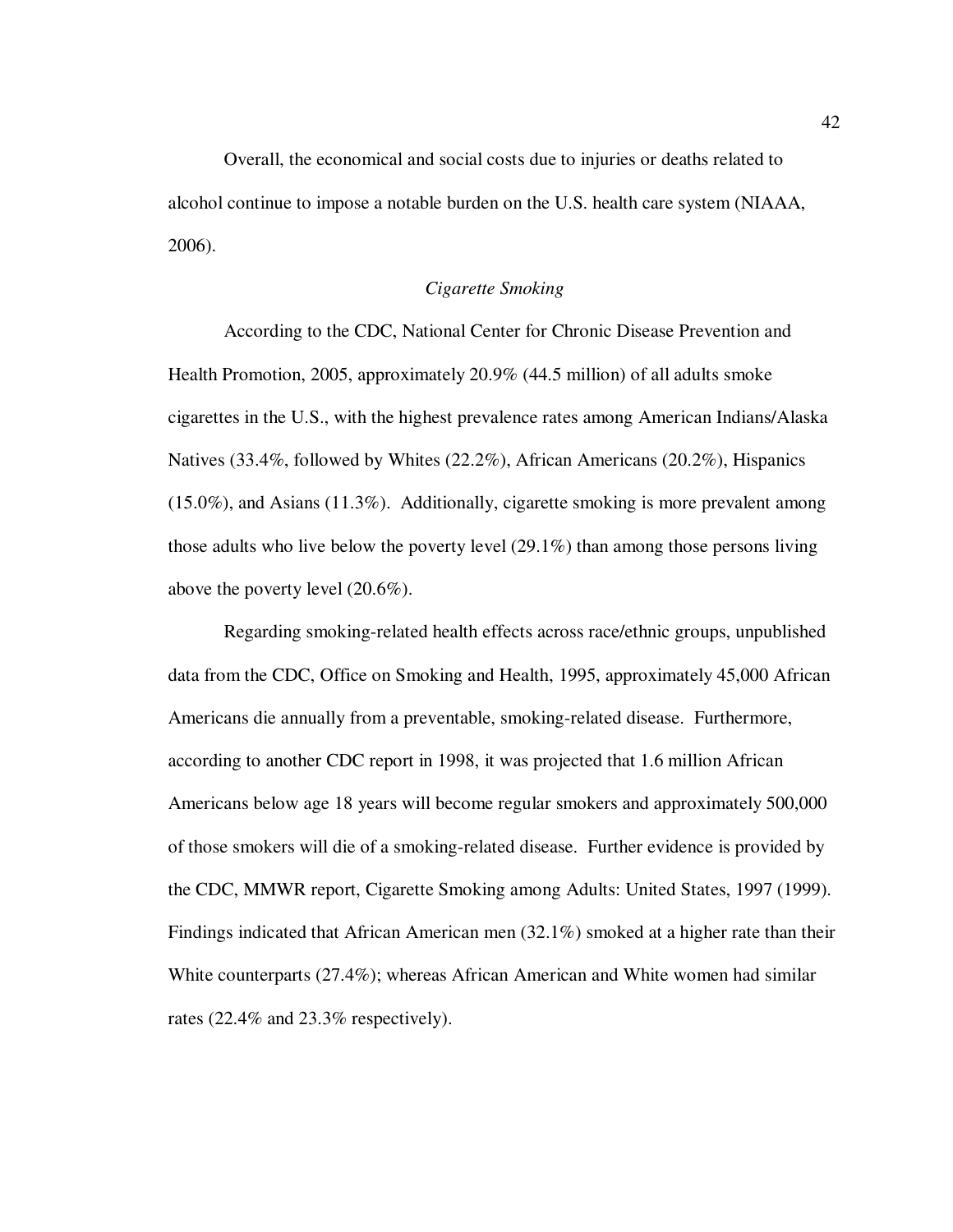For American Indians and Alaska Natives, cardiovascular disease is the leading cause of death and further, tobacco use is a well know risk factor for this disease (U.S. DHHS, 1998). In addition, data drawn from the NHIS, 1997 revealed that among the five major racial and ethnic populations, smoking prevalence in adults was the highest for American Indians and Alaska Natives (34.1%) (Followed by African Americans— 26.7%; Whites—25.3%; Hispanics—20.4%; and Asian Americans/Pacific Islanders— 16.9%), (MMWR, 1999).

 With regard to Asian Americans/Pacific Islanders, data from the United States Department of Health and Human Services, 1998, revealed that this population had the lowest rates of death from coronary heart disease among the primary racial/ethnic groups in the United States; however, considering sub-groups within this population, Koreans had the lowest death rates for cardiovascular disease (82 per 100,000), and Japanese showed the highest rate (162 per 100,000). Similar findings were noted in the 1997 National Health Interview Survey (CDC, MMWR, 1999).

 For Hispanics, coronary heart disease is the leading cause of mortality in the United States, and sub-group analysis showed that the death rates were 82 per 100,000 for Mexican American men and 44.2 per 100,000 for women; whereas for Puerto Rican men, the mortality rate was 118.6 per 100,000, while women revealed a rate of 67.3 per 100,000; and finally, for Cuban men, the rate was 95.2%, while the rate was 42.4 for women (U.S. DHHS, 1998). Overall, the 1997 NHIS revealed a current smoking prevalence for Hispanic adults of 20.4%, compared to 16.9% for Asian Americans/Pacific Islanders; 25.3% for Whites; 26.7% for African Americans; and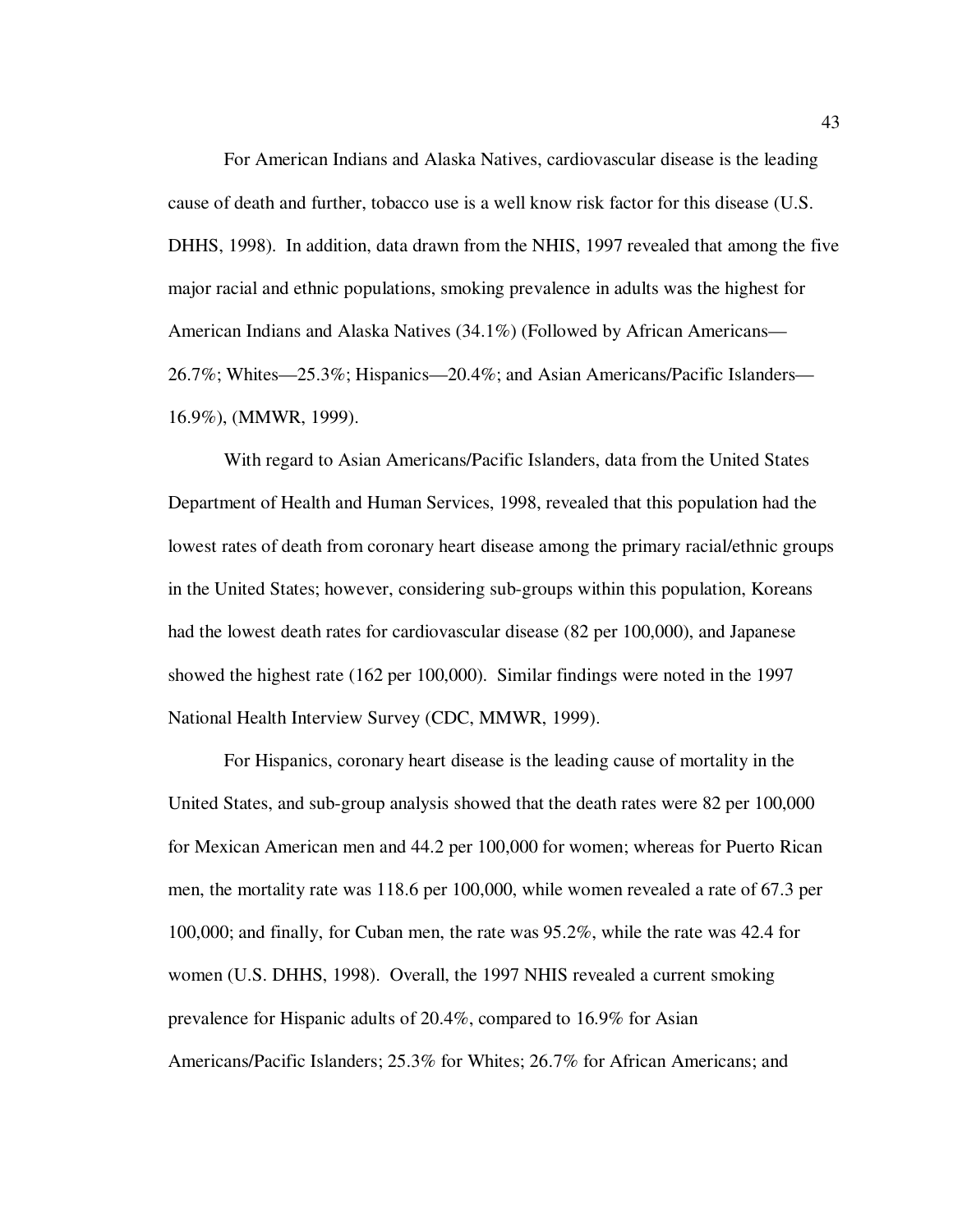34.1% for American Indians/Alaska Natives, placing Hispanics among the lowest prevalence rates (CDC, MMWR, 1999).

 Overall, the CDC, 2004 reports that cigarette smokers are two to four times more likely to develop coronary heart disease than non-smokers (accessed from U.S. DHHS, 2004). Moreover, the risk of death from stroke is almost doubled by smoking, according to the American Public Health Association, 1998, and corroborated by Ockene and Miller, 1997. The American Heart Association posits that smoking increases blood pressure, placing smokers at a notably increased risk of stroke, heart attack and overall cardiovascular disease (accessed May 23, 2006). Additionally, the United States Department of Health and Human Services, National Diabetes Education Program, 2005 offers that blood pressure control reduces the risk of cardiovascular disease among persons with diabetes mellitus by between 33% and 50%, and the risk of diabetic kidney, eye, and nerve disease by approximately 33%.

 In conclusion, the Surgeon General report, 2004 presents that coronary heart disease and stroke caused by smoking represents the first and third leading causes of mortality in the United States. The report further summarizes that smoking damages almost all organs in the body, causing numerous diseases and adversely affecting the health of smokers in general.

## *Physical Activity*

Although the benefits of physical activity on health outcomes are well documented, the first Surgeon General report on the topic (1996) found that millions of Americans suffer from preventable illnesses including, but not limited to, coronary heart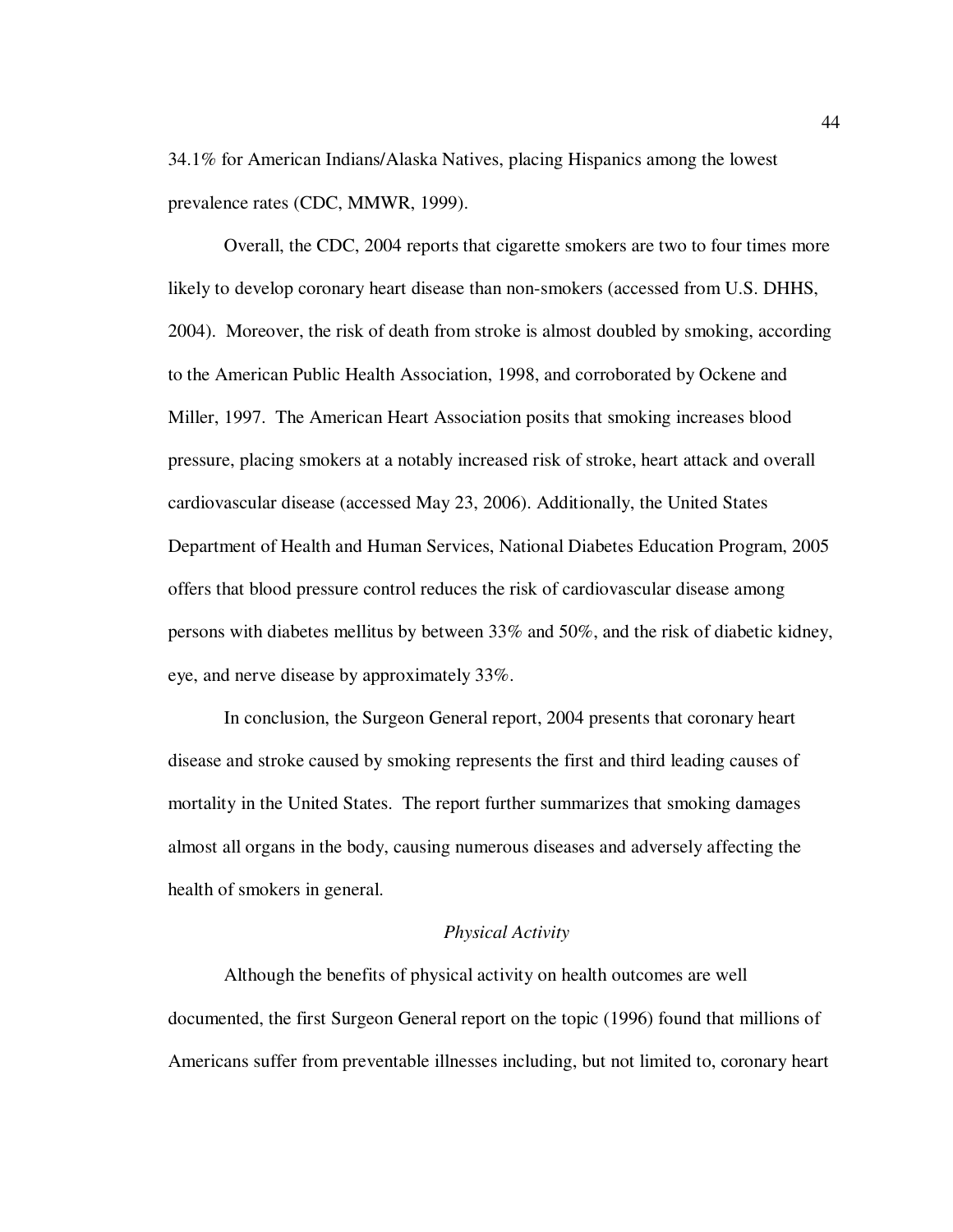disease (13.5%), heart attack in a given year (1.5 million), type 2 diabetes mellitus (8 million); high blood pressure (50 million), and overweight (more than 60 million, representing a third of the U.S population). In fact, more than 60% of United States adults do not engage in the recommended amount of activity, and moreover, approximately 25% are not physically active at all. The report emphasizes that physical activity has such benefits as reducing the risks of premature death, dying from heart disease, developing diabetes mellitus, developing high blood pressure (in addition to reducing blood pressure in individuals diagnosed with the condition); and furthermore, physical activity helps to control weight. Regarding racial/ethnic groups, African Americans engage in more physical activity than Hispanic and White adults. In addition, physical activity is more common among less affluent individuals than in more affluent persons (DHHS, 1996).

 In summary, the positive effects of physical activity on health represent an increasing body of evidence in recent years. The Surgeon General report, 1996 on the topic utilized data from "an emerging consensus" among epidemiologists, experts in exercise science, and health professionals, who concluded that although the individual must work within their given limitations, the overall benefits of physical activity on health outcomes is irrefutable.

## Summary and Transition

The above evidence represents the impetus for this research investigation. Racial and ethnic disparities in hypertension are clearly evident, exacerbated by the influence of socioeconomic status (i.e., income, education, and social position), insurance status, and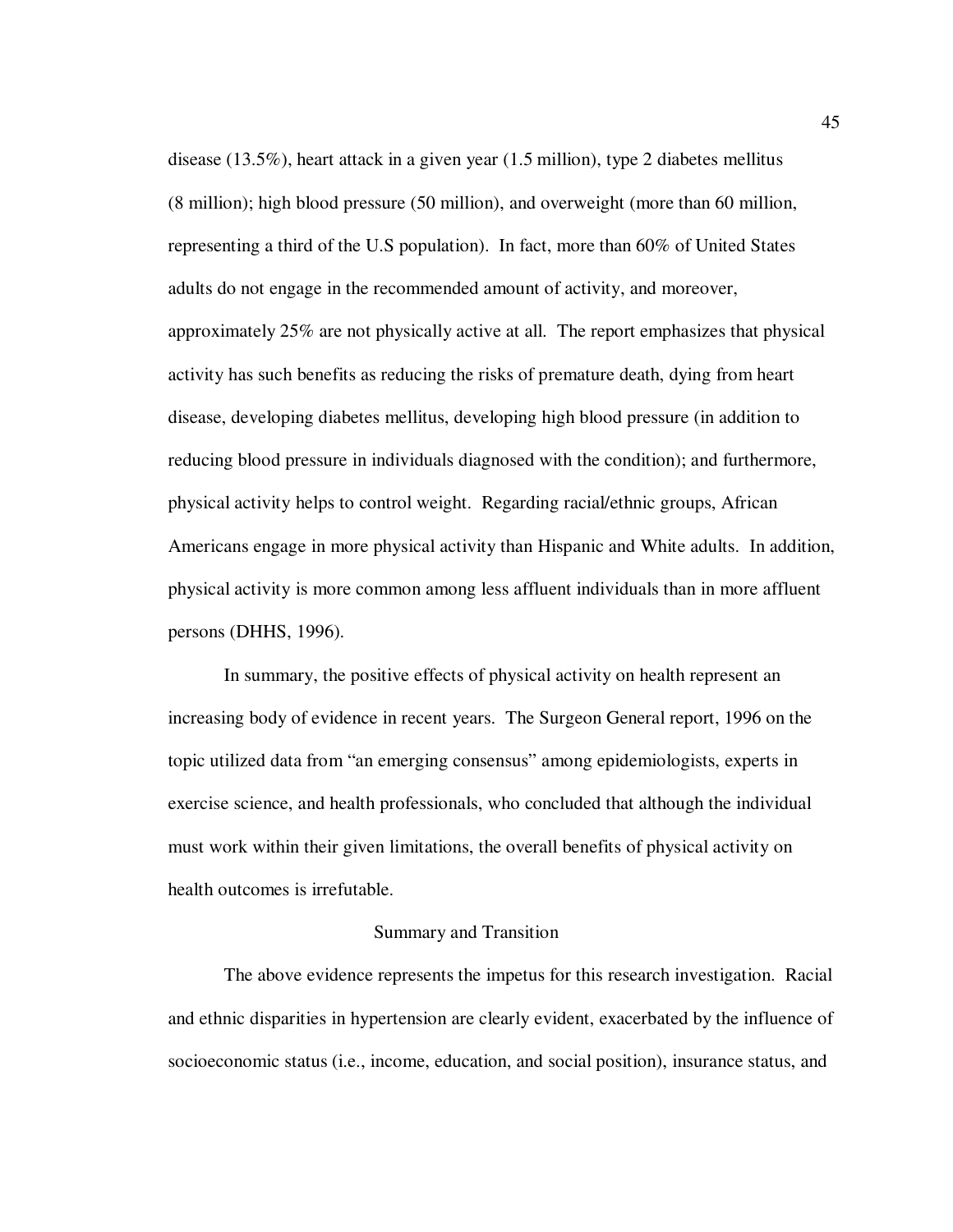health care utilization. The prevalence varies by race and sample, with the prevalence in African American ranging from  $X$  to  $Y$ , Caucasians  $X$  to  $Y$  and Hispanics  $X$  to  $Y$ . Furthermore, additional factors explored in this research proposal play a contributing role in disparities in health outcomes, including literacy level, body mass index, alcohol consumption, cigarette smoking and physical activity. Thus, the dissertation research assessed the interaction of such factors with the perspective that an individual's race and its attendant socioeconomic impacts is a major determinant in their health outcome. Additionally, this research aims to add to the body of knowledge in the effort to reduce racial and ethnic disparities in health outcomes.

 The following chapter will be delves into the research design and method. Using a cross-sectional design, the specific hypotheses are stated with the specific aims, and the test statistics to answer these hypotheses. The study population is defined, data source, data collection and sampling techniques, sample size and power estimation as well as statistical analysis plans.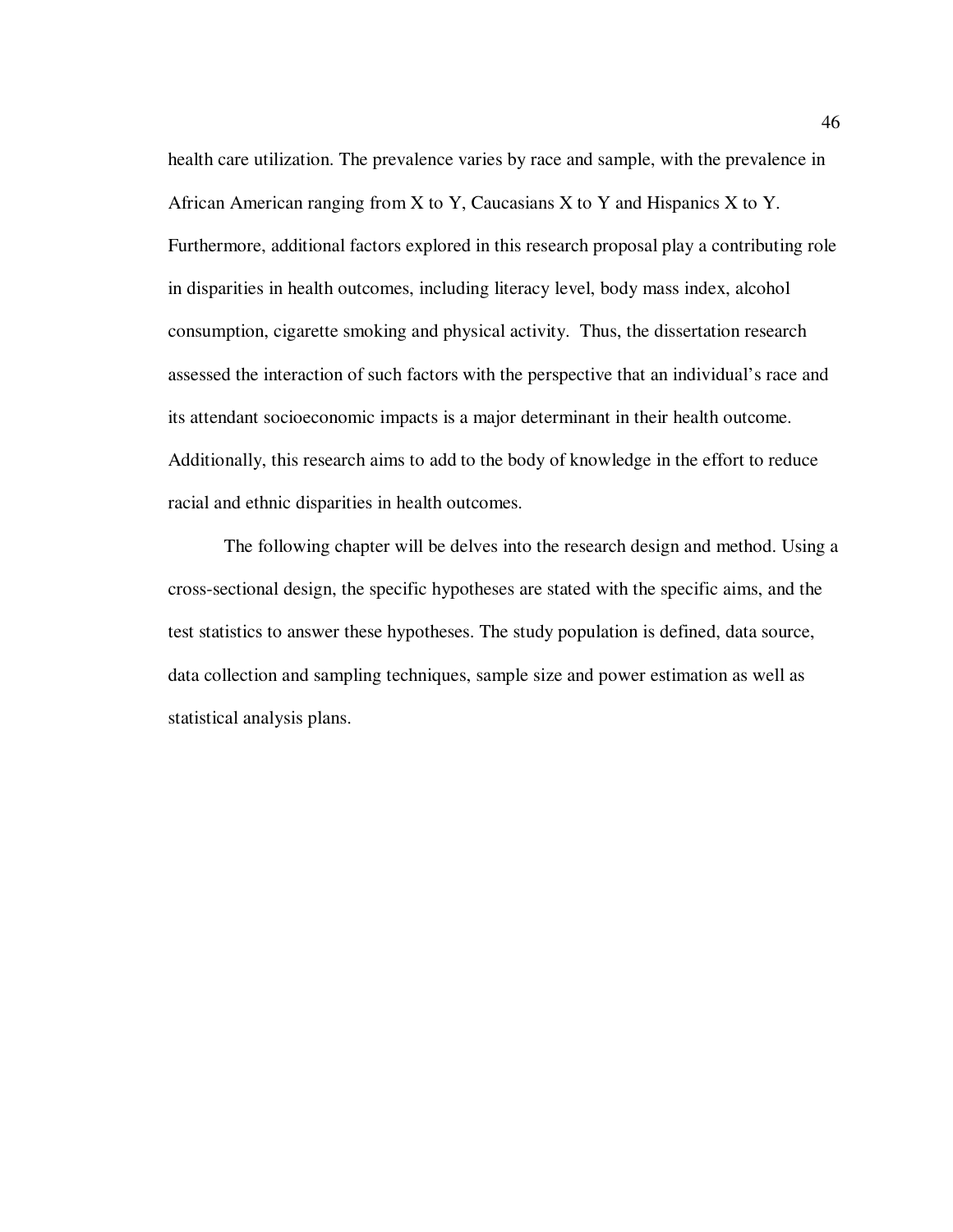#### CHAPTER 3:

# RESEARCH METHOD

## Introduction

 The research questions and their testable hypotheses proposed in this chapter was addressed using a cross-sectional observational study design and the appropriate test statistics involving more than two independent groups. The cross-sectional design is adequate given the nature of the data, the National Health Interview Survey, which is an annual survey that allows researchers to assess the pattern of acute and chronic diseases in the United States. Therefore, the data utilized in the dissertation research are secondary data without personal identifiers. By selecting this design, one is able to examine multiple exposures and outcomes. This chapter aims to present the hypotheses and provide the rationale and assumptions behind the hypotheses testing, the statistical analysis plans and how the results of the study were interpreted following the analyses.

# **Research Plan and Design**

This dissertation research l utilized a cross-sectional epidemiological design to assess race/ethnicity as independent predictor of hypertension and to determine whether lifestyle (psychosocial) and prognostic covariates provide explanation for the observed racial variation in hypertension in this cohort should one be observed.

## Research Hypotheses

The specific aims was used to assess the following hypotheses:

*Specific aim 1:* To determine the racial differences in the distribution of the potential explanatory variables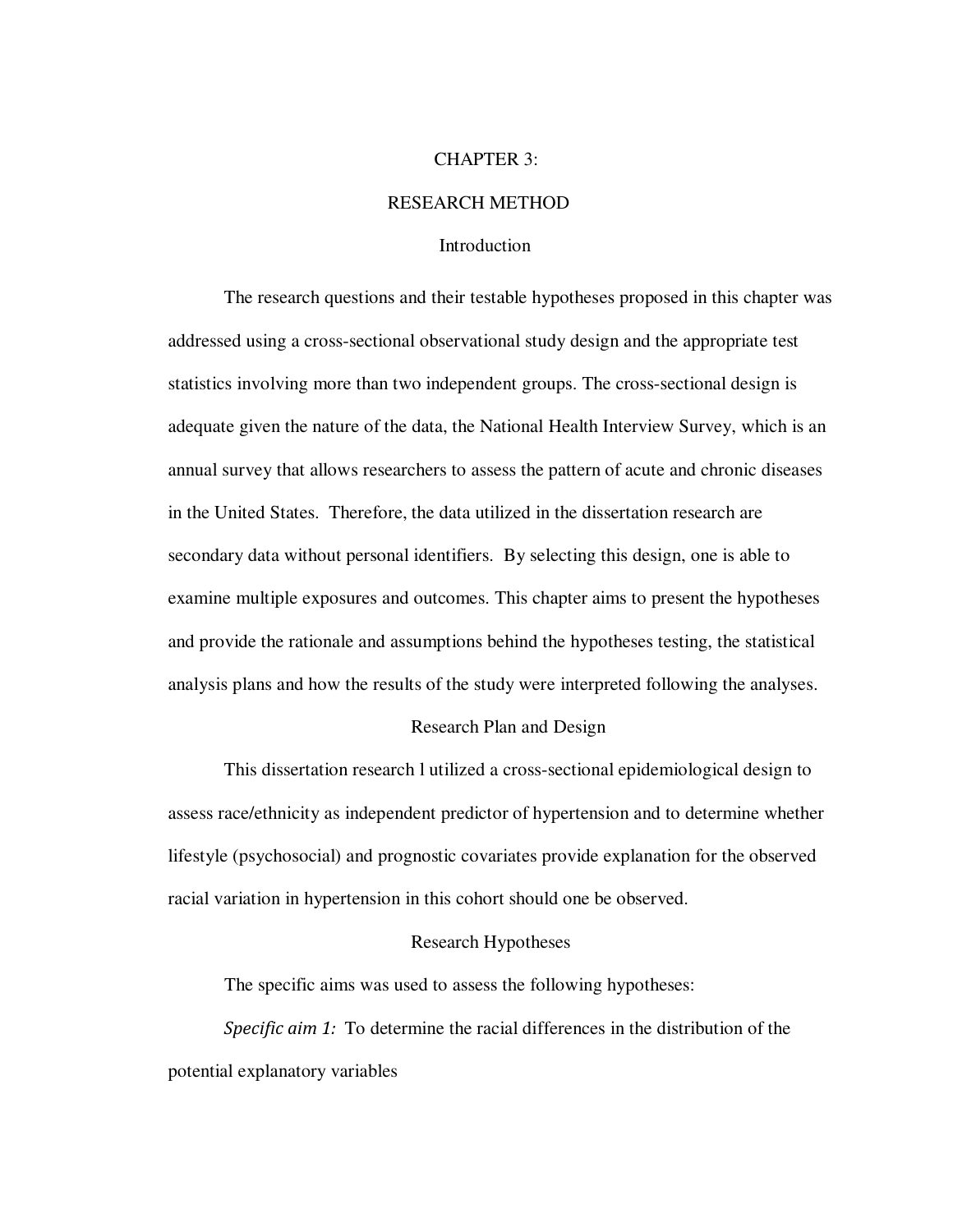*Null Hypothesis (Ho) I:* There are no racial/ethnic differences in the distribution of the potential explanatory variables for hypertension prevalence. Mathematically,  $H_0$ :  $\pi_{0}=\pi_1$ 

 *Alternative hypothesis (HA):* There are racial/ethnic differences in the distribution of potential explanatory variables for hypertension prevalence. Mathematically, H<sub>0</sub>:  $\pi_{0}$ ≠ $\pi_1$ 

 *Specific aim 2:* To examine the impact of race/ethnicity on hypertension prevalence.

*Null hypothesis (Ho) II:* There are no racial/ethnic differences in the prevalence of hypertension in the sample of United States non-institutionalized residents.

Mathematically, H<sub>O</sub>:  $\pi_0 = \pi_1$ 

 *Alternative hypothesis (HA):* There are racial/ethnic differences in the prevalence of hypertension in the sample of United States non-institutionalized residents.

Mathematically, H<sub>O</sub>:  $\pi_{\Omega} \neq \pi_1$ 

*Specific aim 3:* To determine whether or not the disparities in hypertension may be explained by the racial/ethnic differences in psychosocial and prognostic factors.

 *Null hypothesis (Ho) III:* Racial/ethnic disparities in hypertension are not explained by racial/ethnic differences in psychosocial and prognostic factors. Mathematically, H<sub>O</sub>:  $\pi_0 = \pi_1$ 

 *Alternative hypothesis (HA) III: -* Racial/ethnic disparities in hypertension are explained by racial/ethnic differences in psychosocial and prognostic factors. Mathematically, Ho:  $\pi_{\Omega} \neq \pi_1$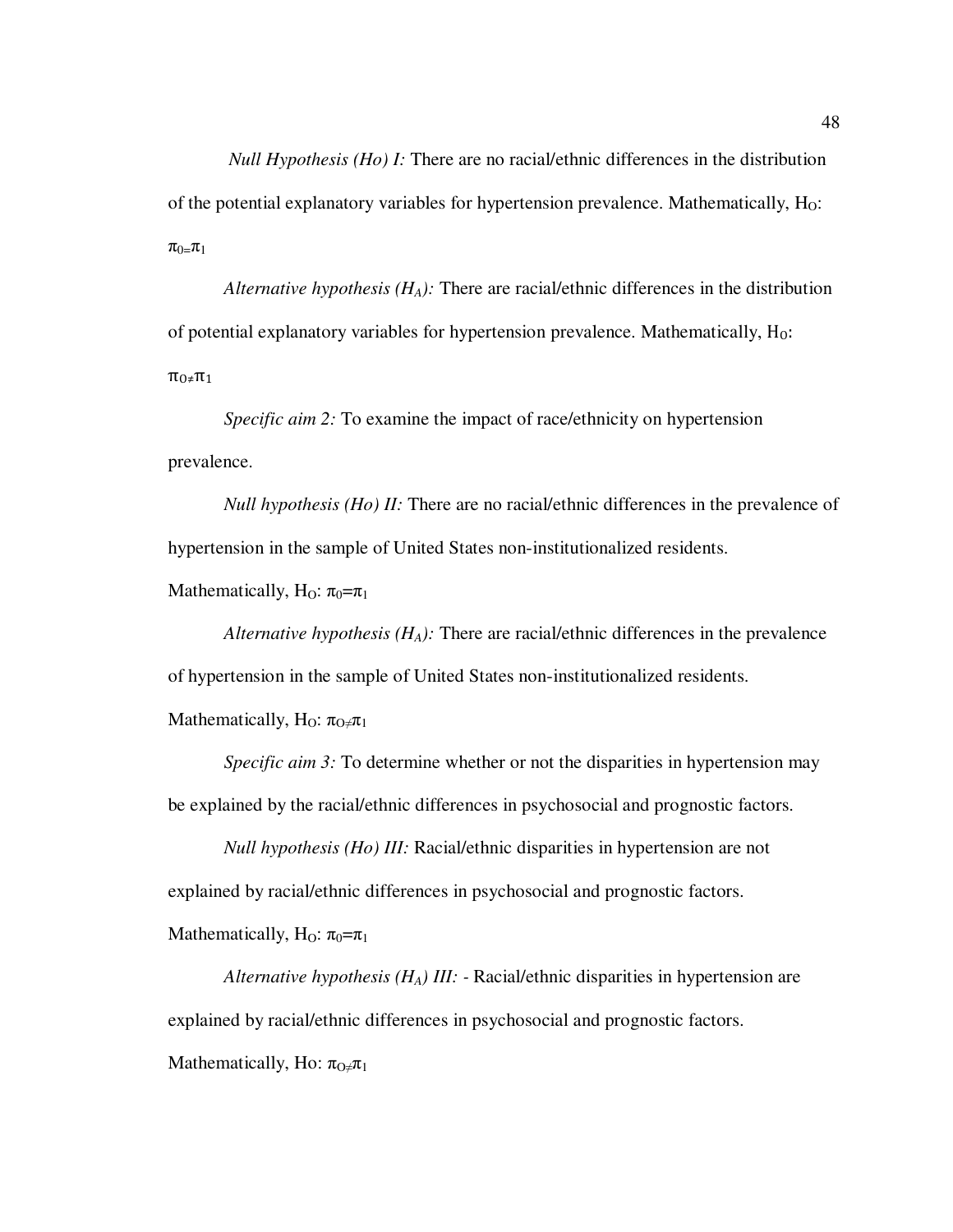#### Human Subjects Approval

 The proposed study was approved after the Institutional Review Board (IRB) exempt. Because this study was based on secondary data without personal identifiers, a full IRB approval was not required, but because it is a research, IRB exempt was obtained prior to the commencement of this research (IRB # 252515).

#### **Study Population**

 The interviewed sample for the sample adult component of the NHIS (2003) consisted of 30,852 persons from a total of 36,524 adult individuals. Participants were non-Hispanic Whites, n=20,169 (65.37%), non-Hispanic Blacks, n = 4,168 (13.51%), Hispanics  $n = 5,416$  (17.55%), and others,  $n = 1,099$  (3.56%). Participants were either male,  $n = 13,427$  (43.52%) or female,  $n = 17,425$  (56.48%), ages 18 years and older. Participants were sampled from all states in the United States.

# Data Source

The National Health Interview Survey (2003) sample adult component from the National Center for Health Statistics at the Centers for Disease Control and Prevention (CDC) was used to answer the research questions or hypotheses proposed in this dissertation research. The conditional response rate for this component was 84.5% of persons identified as sample adults, and the final response rate for the Adult Sample Person component was calculated as (Overall Family Response Rate) X (Sample Adult Response Rate), or (87.9%) X (84.5%) = 74.2%. The conditional Sample Adult response rate is the rate only for those sample adults identified as eligible and does not take into account household or family non-response. The final Sample Adult response rate is the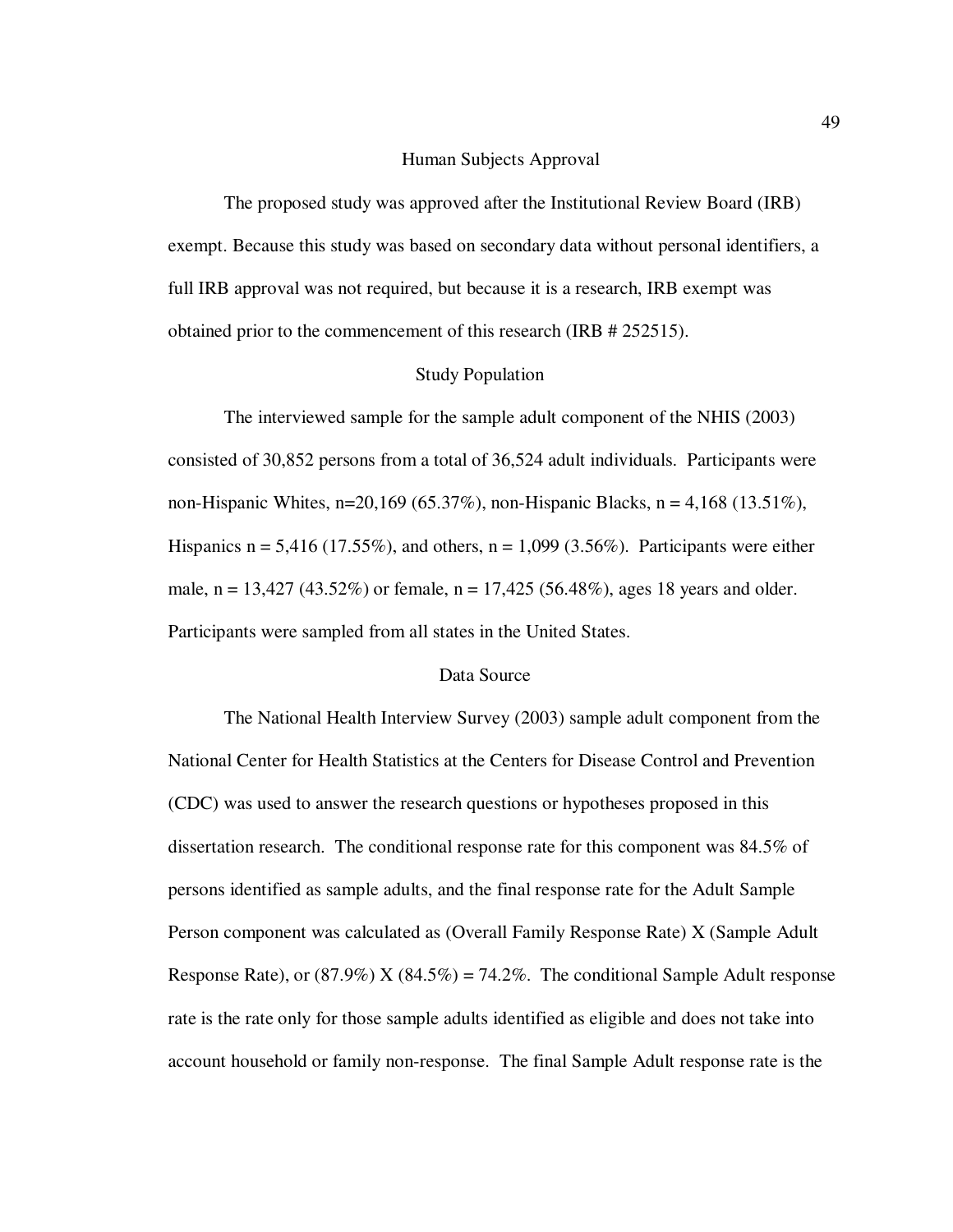rate for those sample adults identified as eligible that takes into account household and family non-response. The NHIS 2003 represents cross-sectional data gathered across the United States population. This data included self-response information from participants including socio-demographic variables, health outcomes, health care utilization, clinical diagnoses, and prognostic factors (CDC, NHIS, 2003).

## Data Collection Procedures

The United States Census Bureau is the collection agent for the NHIS. Data was collected via a personal household interview by Census interviewers (about 400 interviewers nationally). These individuals were trained and directed by health survey supervisors in the 12 United States Census Bureau Regional Offices. Supervisors were career Civil Service employees and were selected via an examination and testing process (Botman, Moore, & Moriarity, 2000).

## Sample Size and Power Estimation

This is a large sample (30,852) and requires power estimation, which assessed the ability of the test to detect a difference between racial/ethnic groups with respect to hypertension if one really exists. Using  $\alpha = 0.01$  (1% type 1 error) and effect size of 0.3 (30%), which is the postulated difference in hypertension between Caucasian (n= 20,169) and African Americans (n=4,168) were computed, and the power of the study was 1.0 (100%). Likewise I used physical activities to determine whether or not there would be enough statistical power to detect the differences if one really exists. Using  $\alpha = 0.01$  (1%) type 1 error) and effect size of 0.2 (20%), which is the postulated difference in physical activities between Caucasian (n= 5,816) and African Americans, (n=1,025) I computed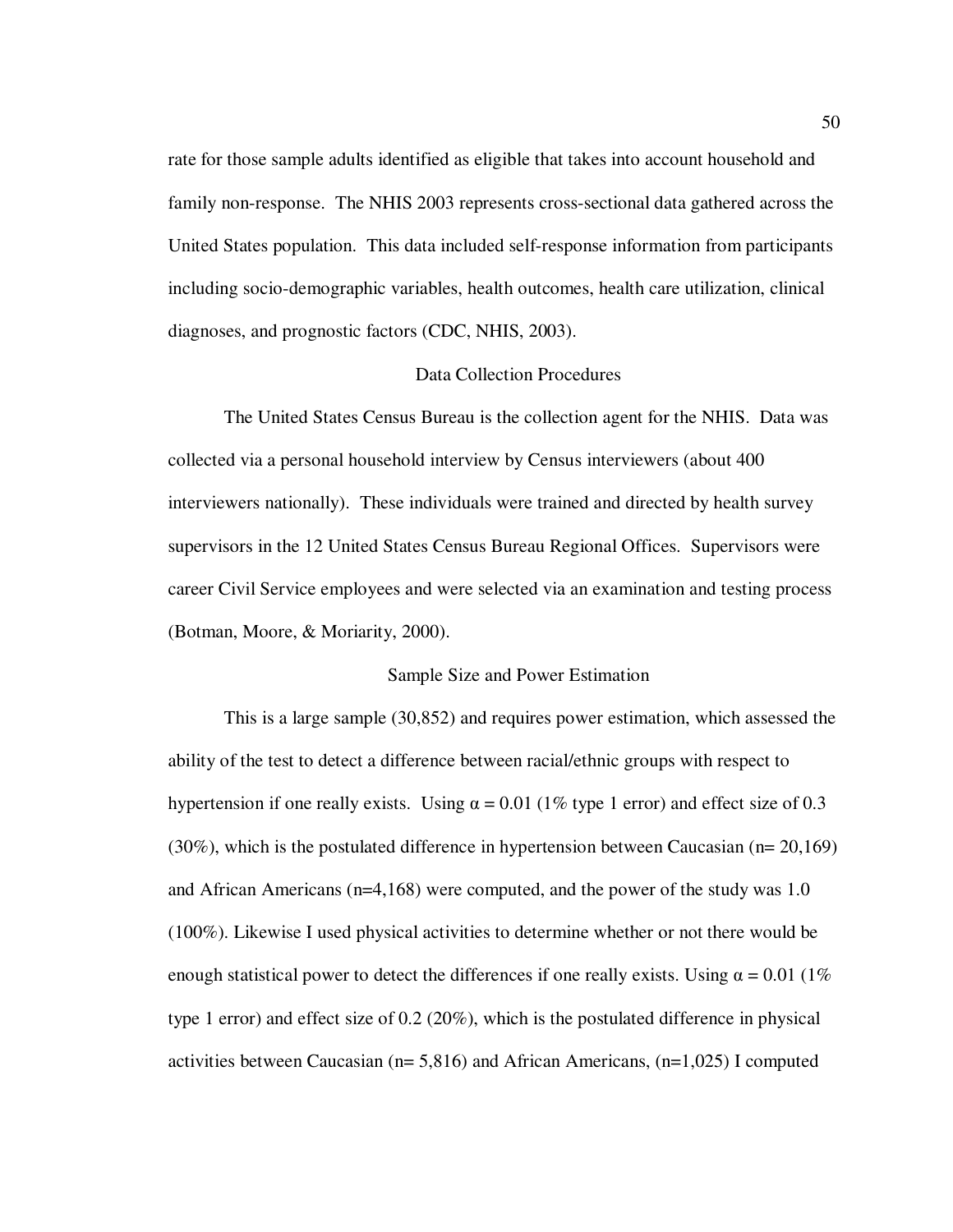the power of the study to be 0.99 (99%). The power estimation was based on logistic regression model and was estimated using STATA, version 10.0 (STATA Corporation, College Station, Texas).

#### Variables Measures: Outcome Variable/Hypertension

 The study outcome variable was hypertension. In the dataset, hypertension was measured as a self-reported variable and was dichotomized as "yes" and "no." The presence of hypertension was measured as "Yes" andcoded as "1," while the absence of hypertension was measured as "No" and coded as "0." Participants were asked if their health care provider ever told them that they have hypertension. This variable served as an outcome for the race/ ethnicity as demonstrated in hypotheses 2 and 3, where hypothesis 3 involved the testing of other variables as independent predictors of hypertension. Using the logistic model to illustrate hypothesis 2: (univariable logistic regression model) logit (P) =ln(P/1-P) =  $\beta_0 + \beta_1 X_1$ . Where logit is a log of odds and odds are a function of P, the probability of a 1 (hypertension), and  $\beta_0$  is the coefficient, and the value of logit P if there is no variable in the model, and X1 is the independent variable, race/ethnicity as a categorical variable. Hypothesis 3 represents the multivariable logistic regression model: logit (P) =ln(P/1-P) =  $\beta_0 + \beta_1 X_{1+} \beta_2 X_{2+} \beta_3 X_{3+}$   $\beta_1 X_i$ . In this hypothesis testing, hypertension remains the outcome variable, while race/ethnicity and other prognostic factors serve as predictors. Thus, I attempted to show in this model the predictive combined effects of these factors in driving hypertension prevalence, thus observing their influence on the effect of race/ethnicity on hypertension to be shown in hypothesis 2.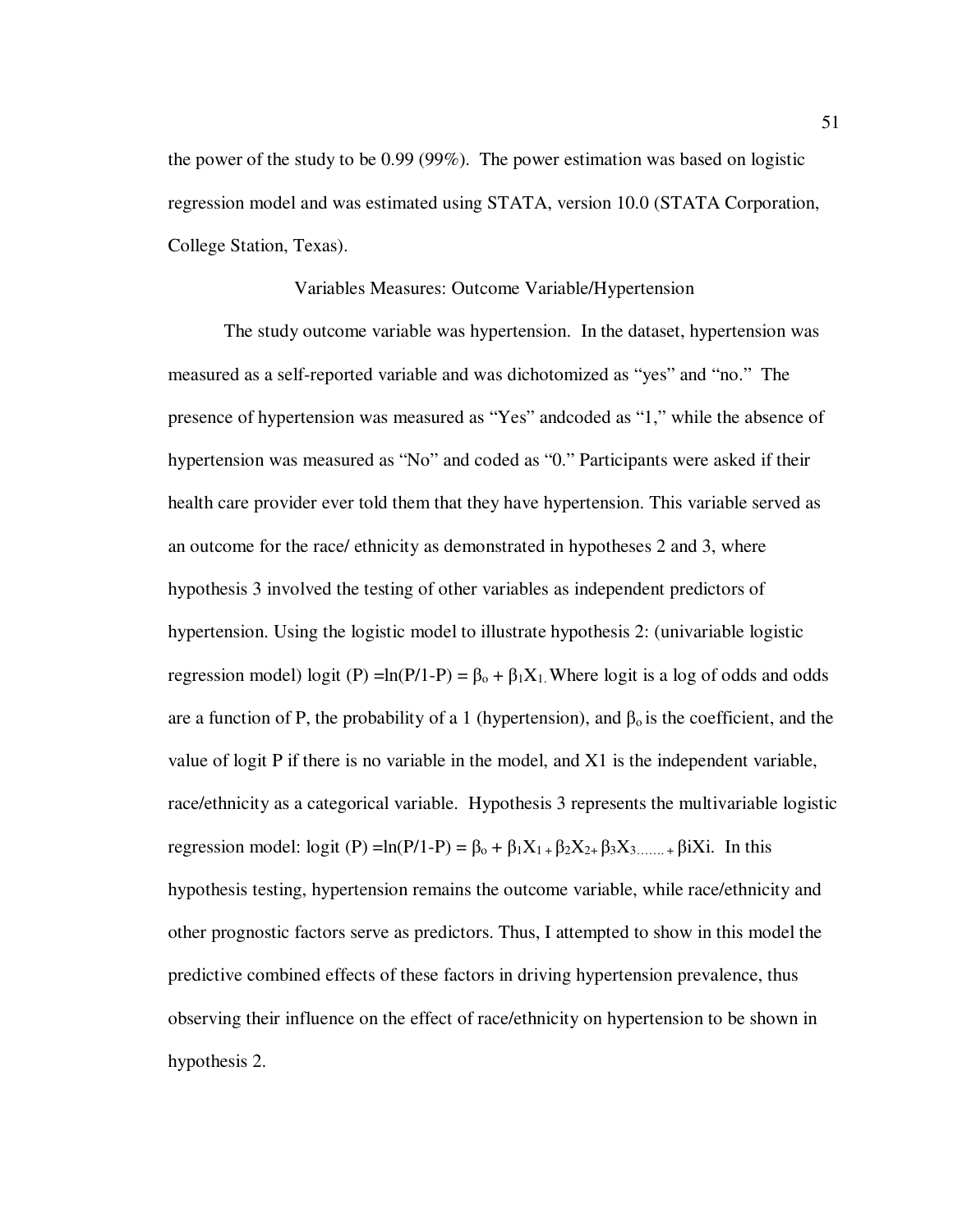#### Main Predictor Variable: Race

The main study predictor variable is race/ethnicity. In the dataset, race is categorized into Non-Hispanic Whites, Non-Hispanic Blacks, Hispanics, and Others. For this study, Caucasian (Non-Hispanic Whites) was used as the reference group comparing outcomes in Caucasians with Non-Hispanic Blacks, Hispanics, and Others. This variable was coded as a set of 3 variables coded  $1/0$  where Black = 1 if race/ethnicity is Non-Hispanic and Black and 0 otherwise; Hispanic  $= 1$  if race/ethnicity is Hispanic and 0 otherwise; other  $= 1$  if race/ethnicity is other and 0 otherwise. That means that Caucasians was represented by all three variables (Black, Hispanic, Other) and was coded as 0.

# Potential Explanatory and Socioeconomic Variables

# Insurance and Family Income

Insurance coverage was measured by any family members having insurance coverage and will be categorized into "yes," "no," "refuse," "not ascertain," and "don't know." This variable was dichotomized by recoding or transformation into "yes" and "no" responses. The responses "refuse," "not ascertain," and "don't know," because of the small numbers, were not included in the analysis. This approach is appropriate given the large sample size and the small number of participants responding to "refuse," "not ascertain," and "don't know."

Income was measured by family income greater than \$20,000 and less than \$20,000. This variable was categorized into "greater than \$20,000," "less than \$20,000," "refuse," "not ascertain," and "don't know." The family income variable was recoded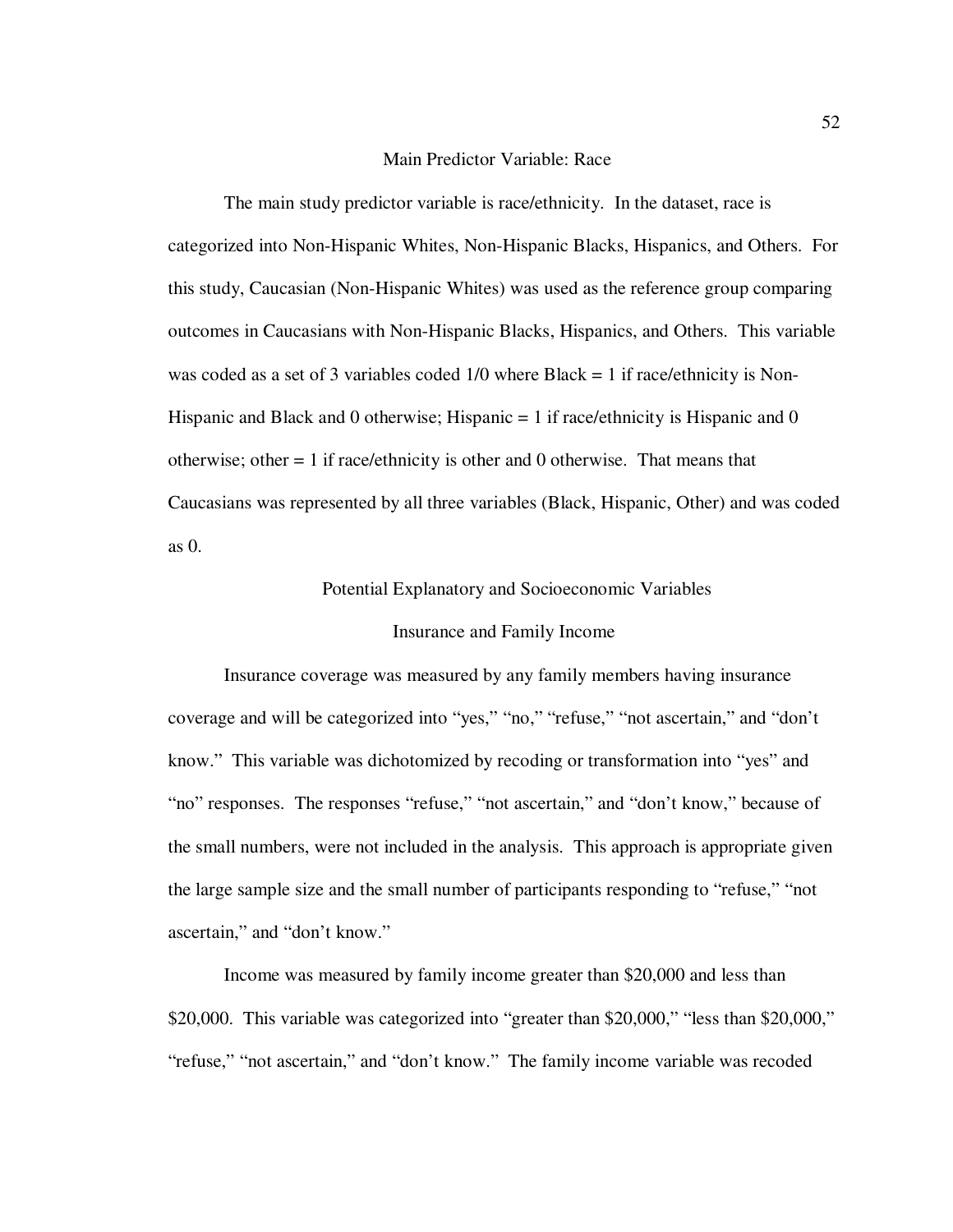into a binary scale, i.e., "greater than or equal to \$20,000" and "less than \$20,000." The responses "refuse," "not ascertain," and "don't know" was not included in the analysis.

The age of participants in the NHI survey was measured by continuous variables. In this dissertation research, age was categorized into seven groups commencing with 18 years and older. Both males and females were eligible for the survey provided the age requirement was satisfied. Sex was self-identified and ascertained from a nominal binary scale using the prompt, "sex" and the responses, "Male" and "Female." Sex was coded as 0 and 1, where male was 1 and female, 0.

Education level was measured by the years of attainment at an educational institution. This variable was collected as categorical but was recoded for suitable categories in comparing "less or equal to high school," "some college," and "greater than or equal to a bachelor's degree," with the outcome variables. In the logistic regression model, less than high school was the reference group and was coded 1,while some college" and "greater than or equal to a bachelor's degree" was coded 2, and 3 respectively. The same code was used for the chi square analysis.

Employment status was measured by a categorical variable that elicited information on job profile. This variable was recoded in order to examine unemployment versus employment, with respect to racial distribution and the association with the outcome variables. This was coded as  $1 =$  employment and  $0 =$  unemployment.

Marital status was measured by a categorical variable and was used to examine the influence of social support system on the outcome of interest, namely hypertension.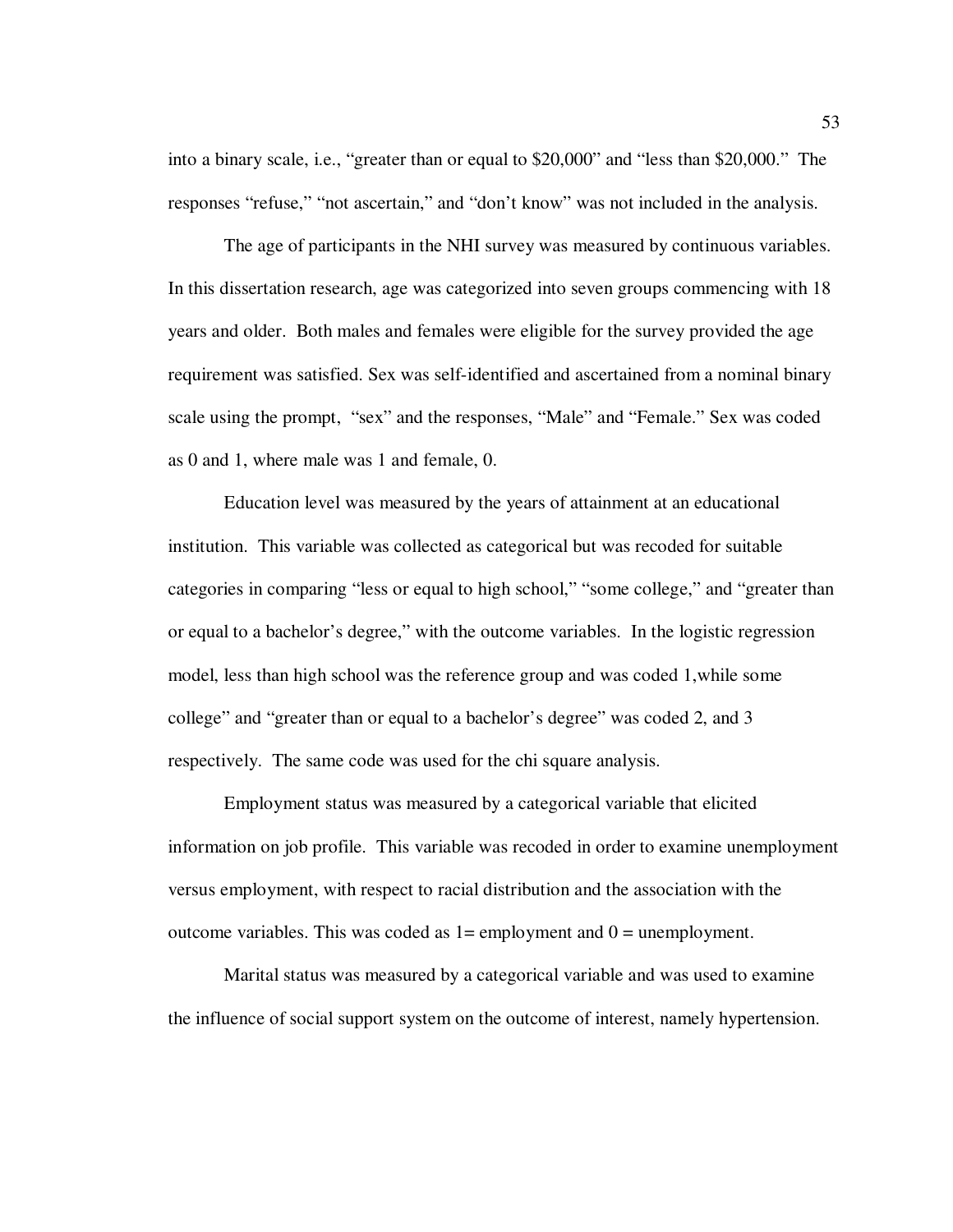These variables were measured in a dichotomous or binary scale. For example, Married was code as "1," while unmarried or never married was coded as "0."

# *Body Mass Index, Cigarette Smoking (ever smoked and smoking status), Physical Activity, and Alcohol Drinking Status.*

Body mass index (BMI) was conceptualized by relationship between age, height, and weight. This variable was collected on a continuous scale and was recoded into four distinct categories to reflect normal BMI and overweight BMI, utilizing the Centers for Disease Control and Prevention's cut-off points for BMI. In the regression model, the lowest BMI will be the reference group, and was coded as 1while normal, overweight and obese was coded as 2, 3, and 4 respectively. Using the STATA statistical package, the lowest code was the default for the reference upon which other categories are compared with. The same code was used for the chi-square. However this coding was nominal and was irrelevant in the interpretation of the chi square result.

Smoking was conceptualized as a historical variable. This variable was collected as categorical with the main variable eliciting information on "ever smoked" and "never smoked." The responses "refused," "not ascertained," and "don't know" was not included in the analysis. This variable was recoded into a binary variable. This variable was recoded into a binary variable  $(0, 1)$ .

Physical activity was measured by frequency of exercise. This variable was categorized into ten groups with major categories including "never exercise," "exercise" and "unable to exercise." This variable was recoded into "ever exercise" (including daily, weekly, monthly and yearly bases) versus "never exercise" (including unable to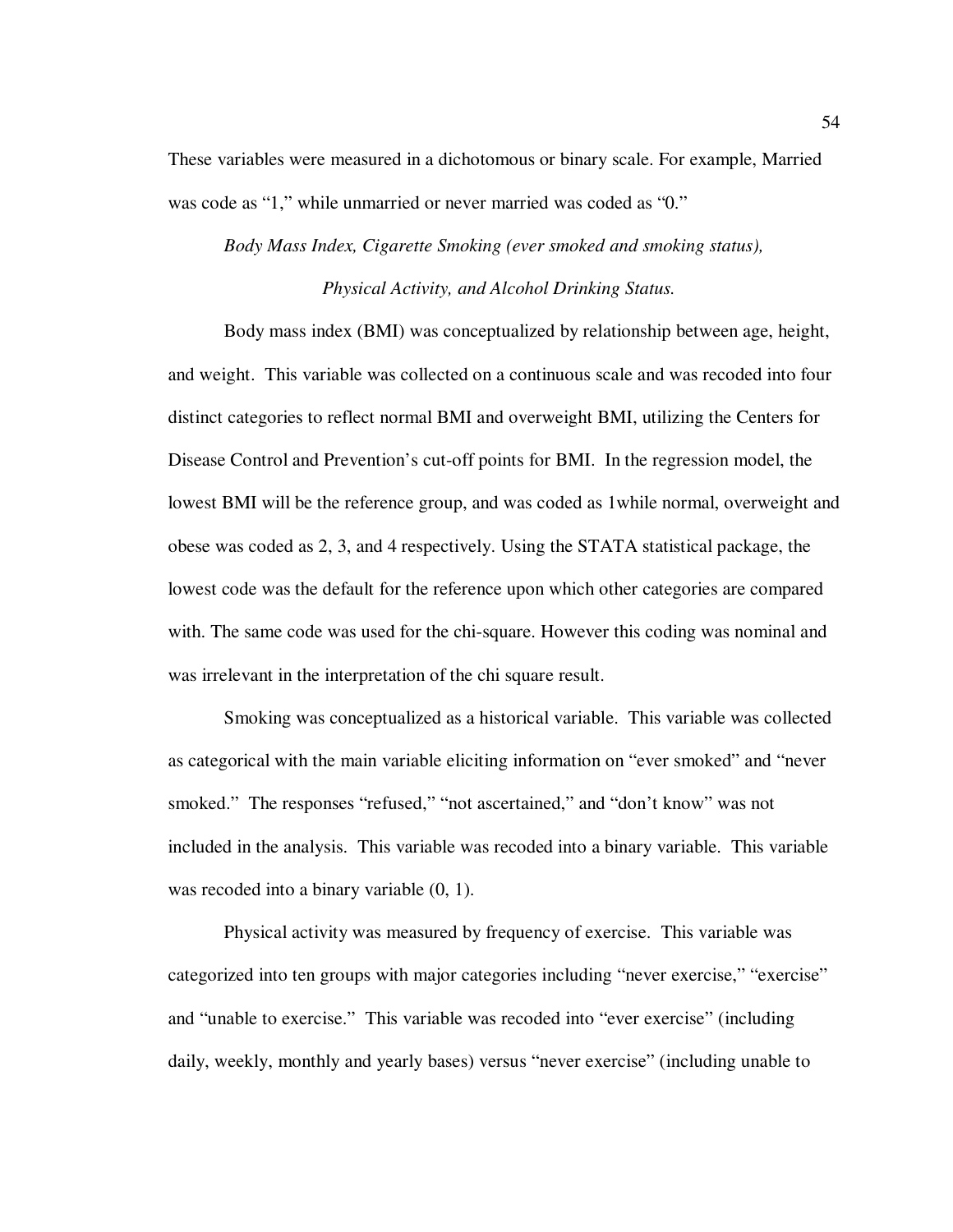exercise) in order to examine the outcome variables and the association with race. This also was measured on a binary scale and coded as (0, 1).

Alcohol drinking status was collected as a categorical variable and was measured by the number of drinks within a period of time. This variable was recoded into "lifetime abstainer," "former drinker" and "current drinker." This variable, which was measured on a categorical scale, was coded as: 1 for lifetime abstainer, 2 for former drinker, and 3 for current drinker, and lifetime abstainer was used as a referent. For the regression model, the same coding was used.

#### Prognostics Variables

Because hypertension is not curable, compliance to medication should not be used to predict the prevalence of hypertension. This variable was not assessed in this study. This study evaluates variables that may be related to hypertension, and could help explain racial/ethnic disparities in hypertension in the United States.

Medicare utilization within the family was measured as presence or absence, and was coded as  $(0, 1)$ .

Diabetic Monitoring was measured by the question: "How often do you check your blood glucose/sugar?" and coded as (0, 1). This variable was categorized with "0" as the referent.

Circulation problem or circulatory health issues as measured by self-response to the question: "Have you ever been told by your health care provider that you have a circulating problem?" This was measured in a binary scale (0, 1).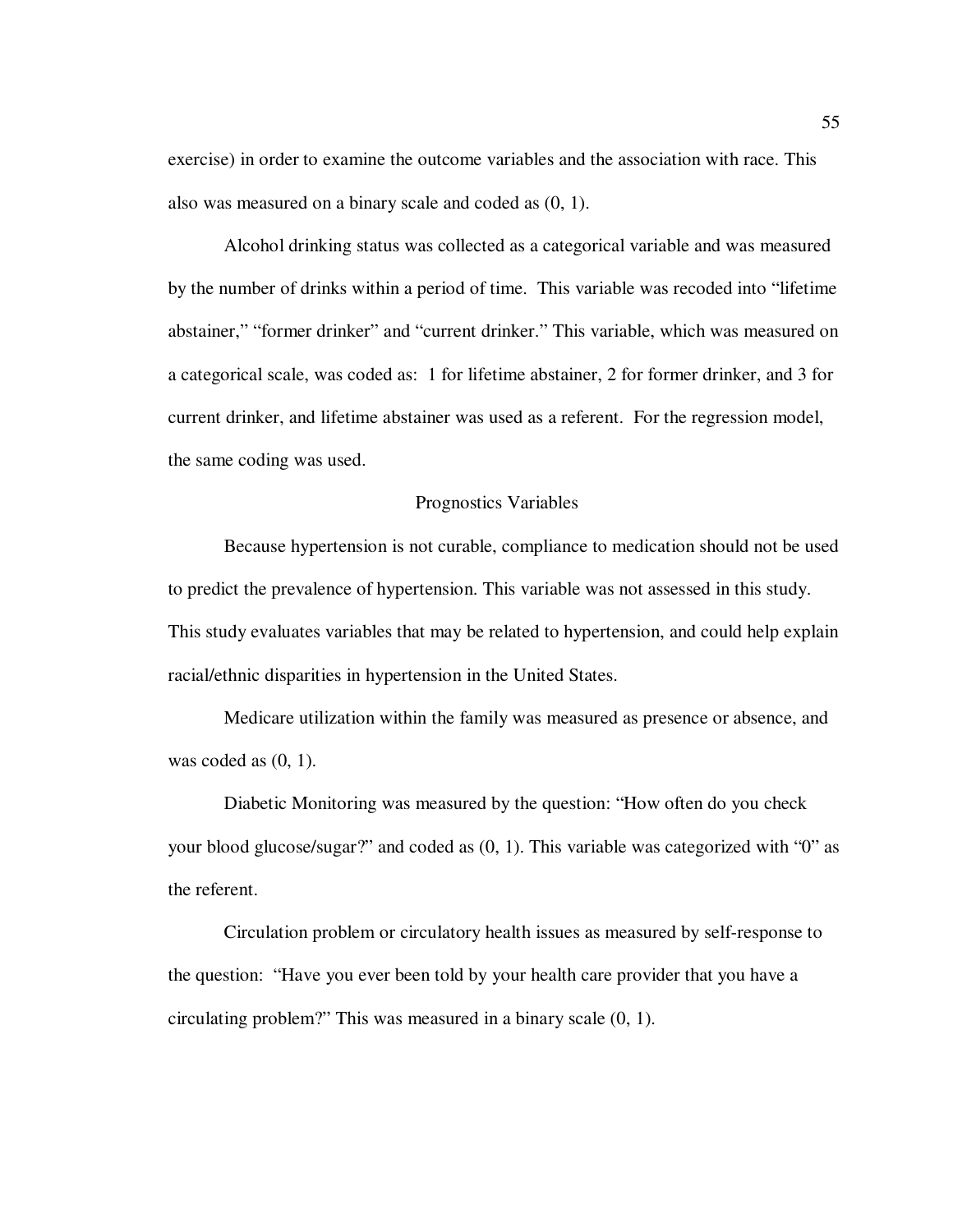Regular Medical Check was (measured by the question: "have you seen/talk to a general doctor during the past 12 months) and on a binary scale, (0, 1).

Exercise Compliance was (measured by the question: "Are you now following advice to exercise for high blood pressure"), and on a binary scale, (0, 1).

Dietary Compliance was (measured by the question: "Are you now following advice to your change diet?"), and on a binary scale,  $(0, 1)$ . This was not a reliable variable to explain hypertension prevalence since this condition, once diagnosed in not curable.

These prognostic variables were measured on a binary scale using "No" or "Yes" responses, and coded as (0, 1) respectively.

# Data Analysis Plans: Pre-analysis Screening

 Prior to the hypothesis specific analysis, the data collected in this study was screened for missing data using frequency distribution, while frequency distribution was used to summarize the categorical variables.

**Overall Hypotheses-Specific Statistical Analyses Plan** 

The Pearson chi square statistic was used to test for group differences of the categorical data, implying racial/ethnic differences with respect to hypertension prevalence.Prior to the analysis for association, the responses "unknown," "not ascertain," "refuse" and "missing" were eliminated from the dataset. To assess racial differences in the distribution of other explanatory variables across all racial/ethnic groups, namely, Non-Hispanic Blacks, Non-Hispanic Whites, Hispanics, and Others, Pearson Chi Square statistic, which is based on the null hypothesis of no difference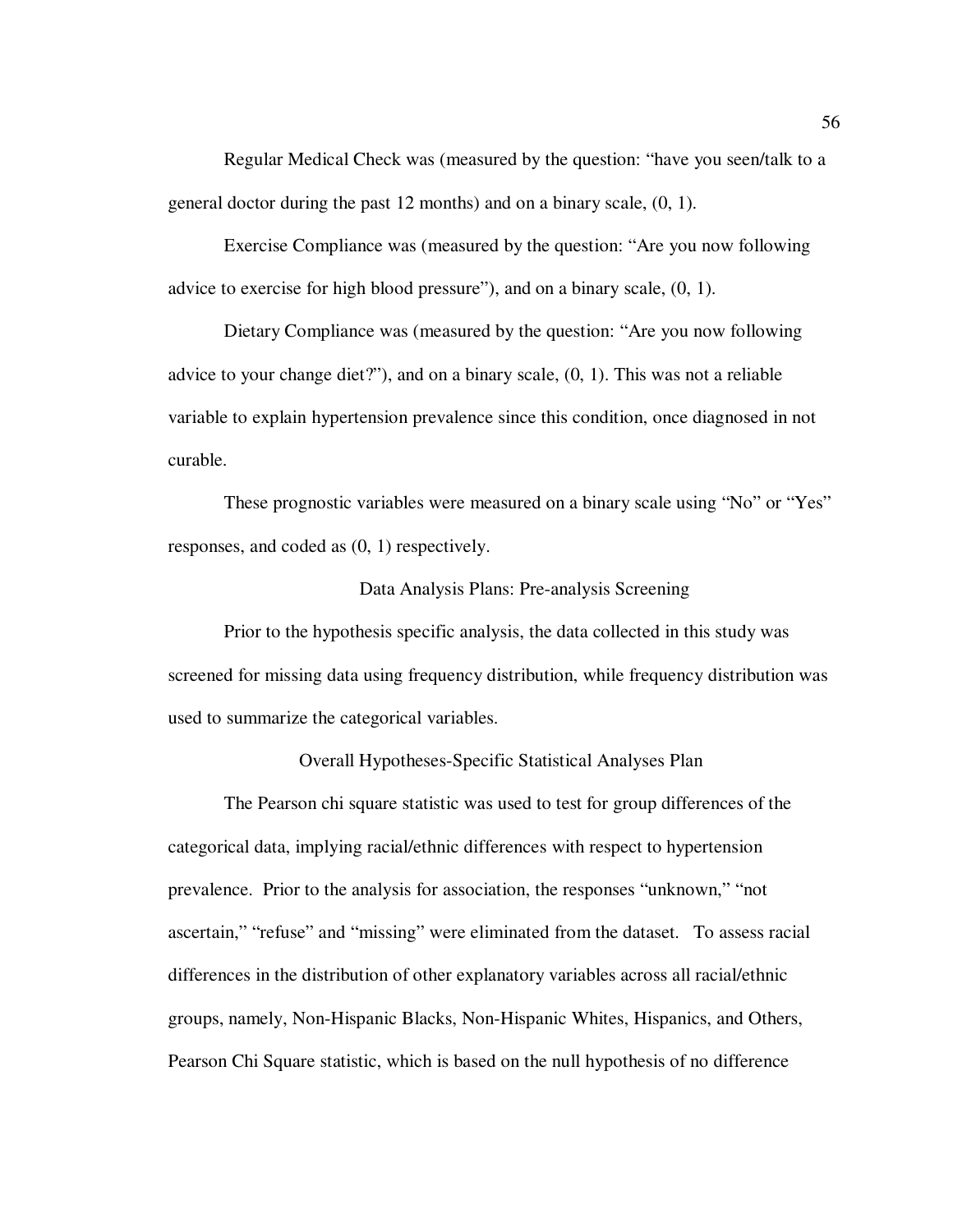between groups, was used. This statistic generates the chi square value, degrees of freedom and the p-value for the chi square value at p <0.01 significance level.

Secondly, the association between selected predictor or explanatory variables and the outcome (hypertension) was assessed using unconditional univariable logistic regression model, which measures the prevalence odds ratio in a cross-sectional design. The risk ratio is the preferred measure of the point estimate in a cross-sectional study, otherwise using odds ratio will inflate the point estimate away from the null (1.0) (Thompson, Myers, Kriebel, 1998, Prevalence Odds Ratio or Prevalence Ratio in the Analysis of Cross Sectional Data: What is to be done?). This statistic generates the point estimate as prevalence odds ratio, which is an approximation of risk ratio, and the 99% Confidence Interval (CI).

Unconditional univariable logistic regression analysis was used to select covariates into the multivariable model, which is the preferred model to simultaneously adjust or control for the effect of potential confounder (age, gender) on the racial/ethnic association with hypertension, and other explanatory variables (alcohol consumption, cigarette smoking, BMI, family income, insurance status, medication compliance, dietary compliance, and physical activity). To enter into the multivariable model, a covariate must have been significant at  $p < 0.25$  or  $p < 0.10$  for a product term such as the interaction between BMI and physical activity.

In addition, all variables with biological or clinical relevance were entered into the multivariable model, determining whether or not such variables are significant at p<0.01; for example, age, gender, and BMI. The multivariable unconditional logistical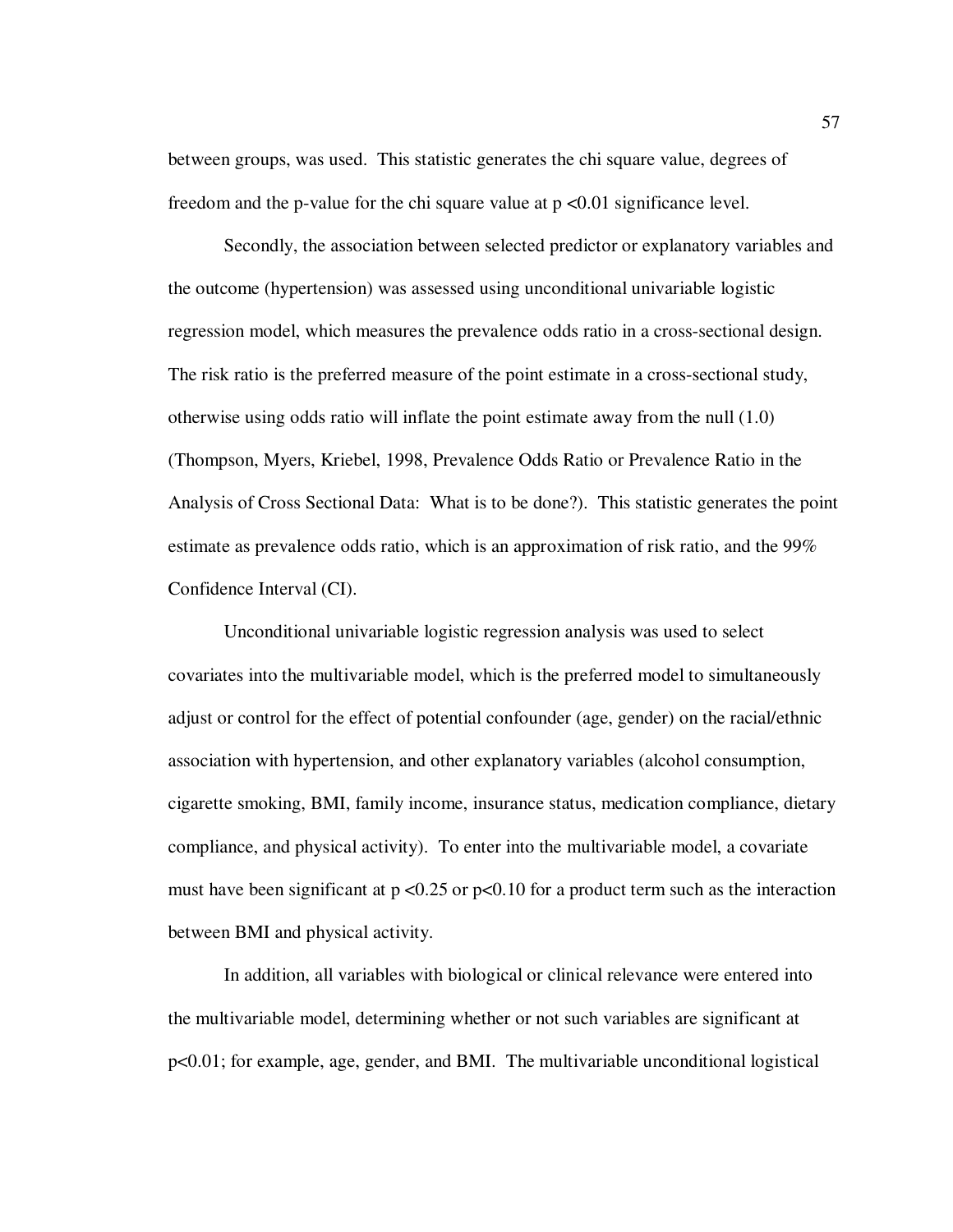regression model is adequate in controlling for the effects of confounding on the relationship between hypertensions with race, given the binary scale of the outcome variables. In addition, logistic diagnostics was performed using Hosmer Lemeshow Goodness of Fit to examine the fitness of the model with and without interaction.

#### Summary and Transition

This analysis generates the adjusted prevalence odds ratio (APOR), standard error, Wald statistic, and the p-value for the Wald statistic, and the 99% CI for the Adjusted Prevalence Odds Ratio.

*Null hypothesis (Ho) I:* There are no racial differences in the distribution of the potential explanatory variables for hypertension prevalence. Mathematically, H<sub>O</sub>:  $\pi_0 = \pi_1$ 

 *Alternative hypothesis (HA):* There are racial/ethnic differences in the distribution of potential explanatory variables for hypertension prevalence.

Mathematically,  $H_0$ :  $\pi_{0 \neq} \pi_1$ 

 *Analysis plan 1:* To assess racial differences in the distribution of other explanatory variables across all racial/ethnic groups, namely, Non-Hispanic Blacks, Non-Hispanic Whites, Hispanics, and Others, Pearson Chi Square statistic, which is based on the null hypothesis of no difference between groups, was used. This statistic generates the chi square value, degrees of freedom and the p-value for the chi square value at p <0.01 significance level.

*Null hypothesis (Ho) II:* There are no racial/ethnic differences in the prevalence of hypertension in the sample of United States non-institutionalized residents. Mathematically, H<sub>O</sub>:  $\pi_0 = \pi_1$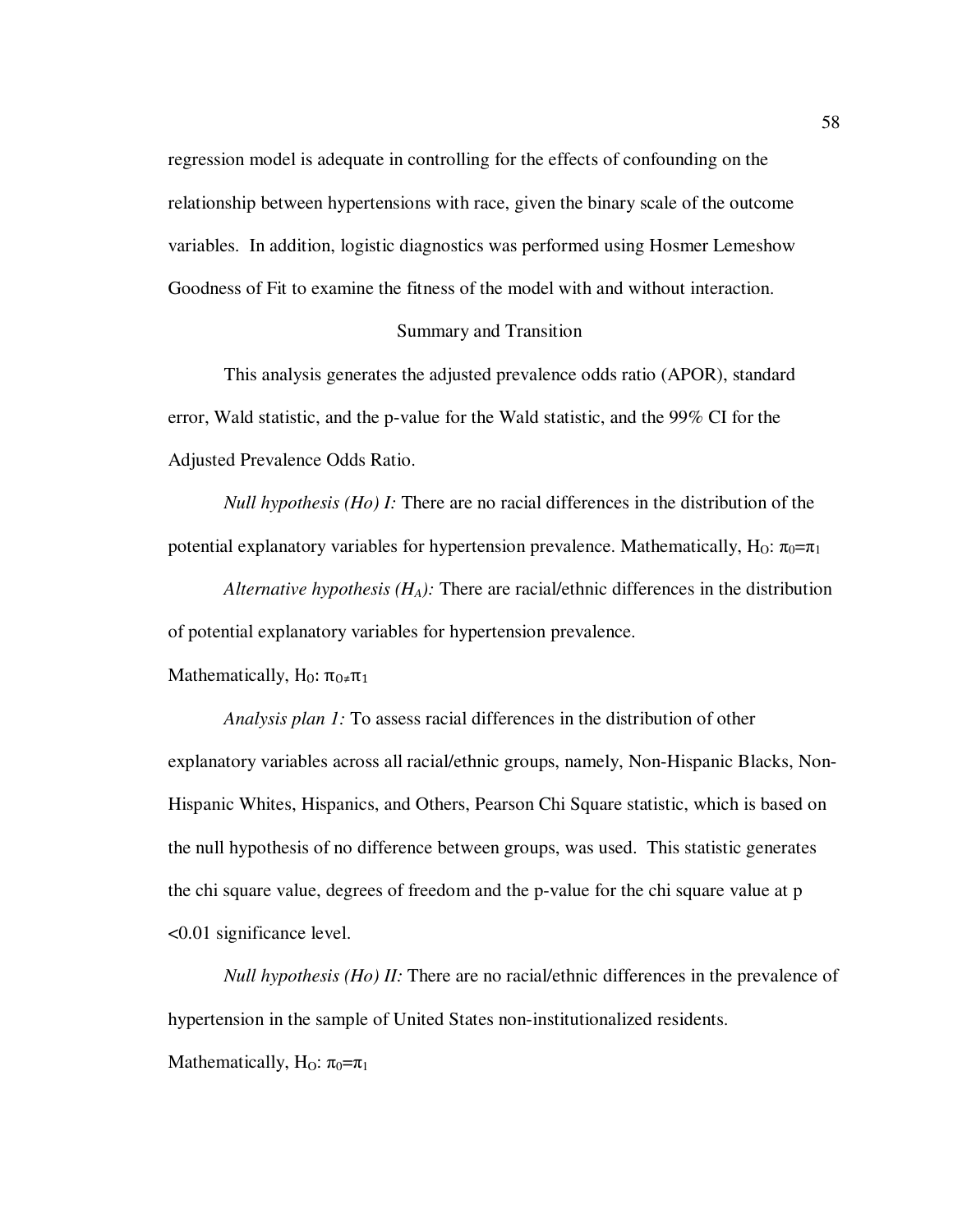*Alternative hypothesis (HA):* There are racial/ethnic differences in the prevalence of hypertension in the sample of United States non-institutionalized residents.

Mathematically, H<sub>O</sub>:  $\pi_{O} \neq \pi_1$ 

 *Analysis plan 2:* Unconditional univariable logistic regression model was used to test the hypothesis on the association between hypertension and race, and hypertension and the potential explanatory variables. Because of the cross-sectional nature of the data (prevalence), an unconditional univariable logistic regression model was used as a predictive model. This model is adequate since the scale of the measurement of the outcome variable in this study is binary and independent or predictor variables are mixed (binary, categorical). A binary outcome variable allows for the use of logistic regression even when the scales of the independent variables are mixed – binary, categorical and continuous (Holmes L.2008). Using the logistic model, (univariable logistic regression model)  $logit (P) = ln(P/1-P) = \beta_0 + \beta_1 X_1$ . Where logit is a log of odds and odds are a function of P, the probability of a 1 (hypertension), and  $β<sub>o</sub>$  is the coefficient, and the value of logit P if there is no variable in the model, and  $X_1$  is the independent variable, race/ethnicity as a categorical variable. In addition, the univariable model is adequate since only one independent variable will be entered into this model. This model generates the prevalence odds ratio, as the measure of effect or point estimate on the effect of race/ethnicity on hypertension, 99% Confidence Interval (CI) and p value at 0.01; significance level as measures of precision.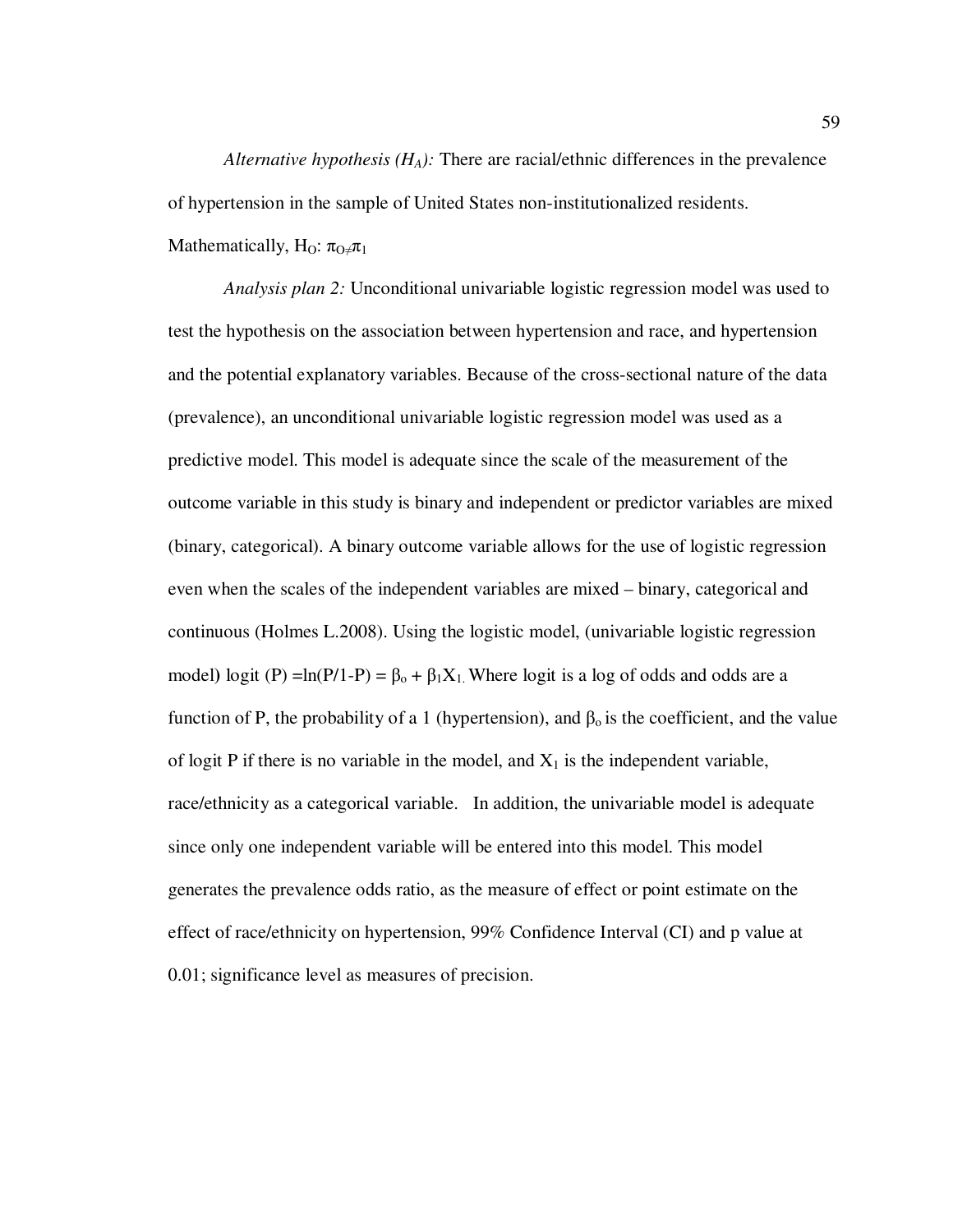*Null hypothesis (Ho) III:* Racial/ethnic disparities in hypertension are not explained by racial/ethnic differences in psychosocial and prognostic factors. Mathematically, H<sub>O</sub>:  $\pi_0 = \pi_1$ 

 *Alternative hypothesis (HA) III:* Racial/ethnic disparities in hypertension are explained by racial/ethnic differences in psychosocial and prognostic factors. Mathematically, H<sub>0</sub>:  $\pi_{0\neq}\pi_1$ 

 *Analysis plan 3:* An unconditional univariable logistic regression model was used as a predictive technique. This model is adequate since the scale of the measurement of the outcome variable in this study is mixed – binary, categorical. A binary outcome variable allows for the use of logistic regression even when the scales of the independent variables are mixed – binary, categorical and continuous (Holmes L.2008). This analysis represents the multivariable logistic regression model: logit (P) =ln(P/1-P) =  $\beta_0 + \beta_1 X_{1+}$  $\beta_2 X_{2+} \beta_3 X_{3+}$   $\beta_4 X_1$ . Where logit P is the log odds of the dependent or outcome variable, hypertension = 1, X1 is the race/ethnicity,  $X_2$  is education,  $X_3$  is sex, and  $X_i$  is a predictor in the model.i. This model will generate the prevalence odds ratio, as the measure of effect or point estimate on the effect of race/ethnicity on hypertension, 99% Confidence Interval (CI) and p value at 0.01, significance level as measures of precision. To adjust for the confounding effects of the independent covariates that qualified as confounders at the univariable model, unconditional multivariable logistic regression model was used. This model allows for the simultaneously adjustment for these factors while assessing the effect of race/ethnicity on hypertension prevalence. (Holmes L.2008). The multivariable model generated the adjusted prevalence odds ratio, as the measure of effect or point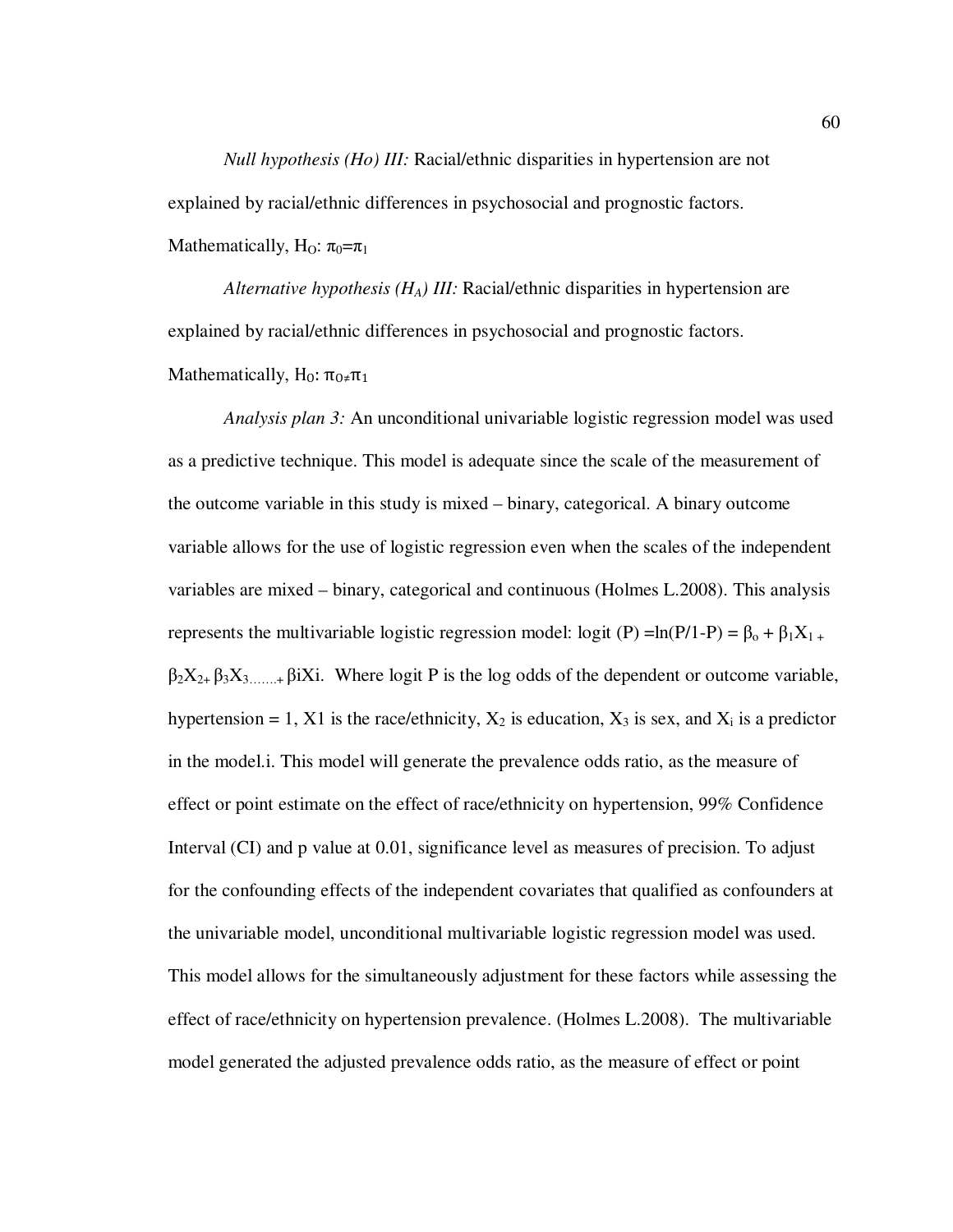estimate on the effect of race/ethnicity on hypertension, 99% Confidence Interval (CI) and *p* value at 0.01 significance level as a measured of precision. The coefficient of determination  $(R^2)$  though not very adequate in logistic regression model, compared with linear regression model was used to access the contribution of the predictor variables to hypertension prevalence, given the effect of race/ethnicity.

 All tests will be two-tailed, with 0.01 significance level, and were performed using STATA statistical package, version 10.0 (STATA Corporation, College Station, TX)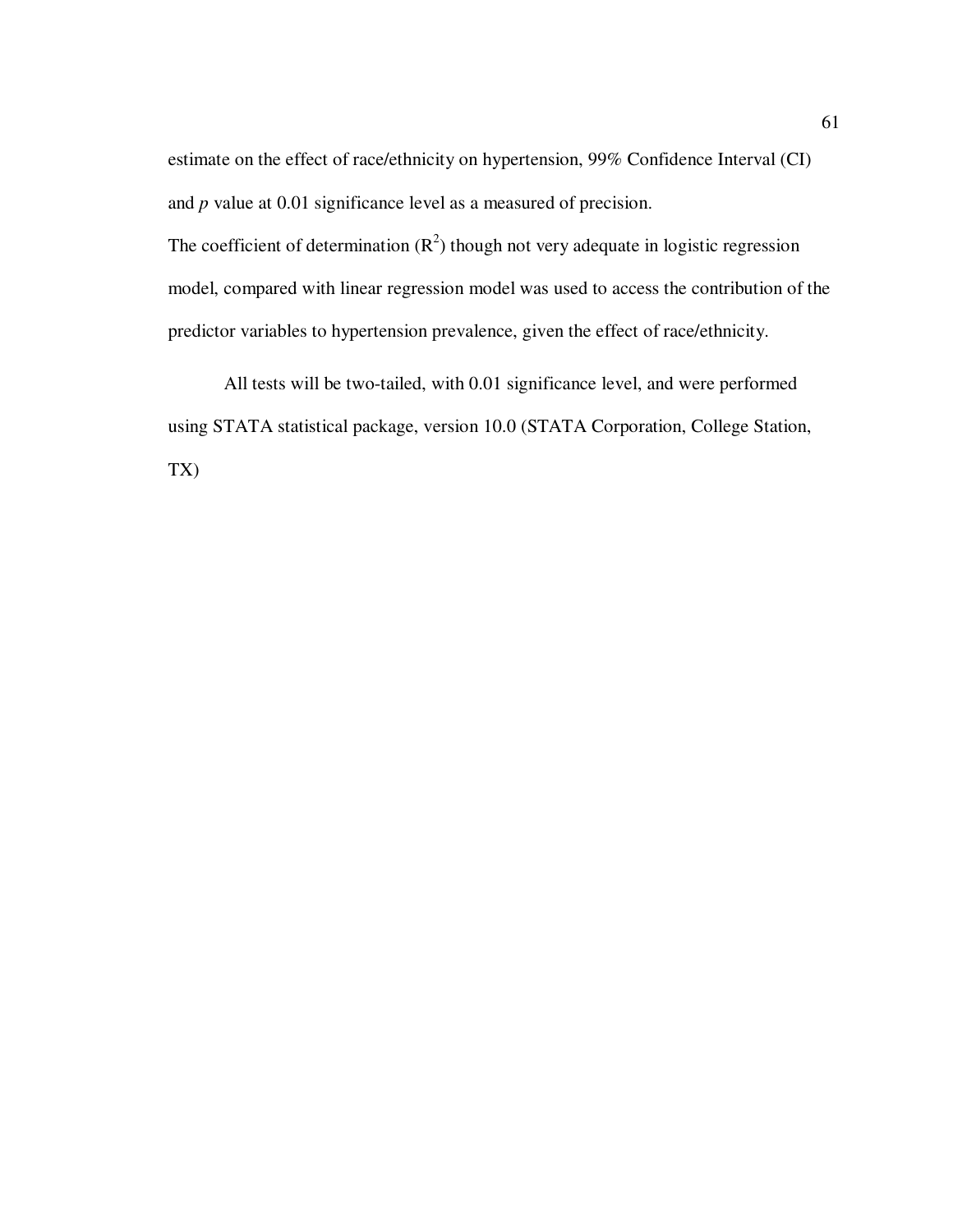#### CHAPTER 4:

# RESULTS

# **Introduction**

The previous chapter presented the materials and methods of this dissertation research, delving into study population, sampling, inclusion and exclusion criteria, the hypothesis tested and the statistical analysis techniques used to make sense of the data. In this chapter, I present the results of the analysis by interpreting the findings and supporting these findings with data. We characterized the study variables by race/ethnicity to examine the association and the distribution of these factors across these races/ethnicities. The prevalence of hypertension was examined in the overall study population as well as by race/ethnicity, and results presented. The odds of being diagnosed with hypertension given one's race/ethnicity are presented as well as the relative prevalence odds using Caucasian as the reference race. Finally, I examined the factors associated with hypertension and used these findings to attempt a possible explanation of the racial/ethnic disparities in hypertension prevalence in the sample, using multivariable survey logistic regression model. The result was presented as adjusted prevalence odds ratio in the association between race/ethnicity and hypertension prevalence in this sample of community based United States residents.

#### Data Analyses and Findings

We present the results of the characteristics of the participants in the racial/ethnic disparities in the prevalence of hypertension and explanatory factors to these disparities. Though not shown on table, the Caucasians represented the majority of the participants,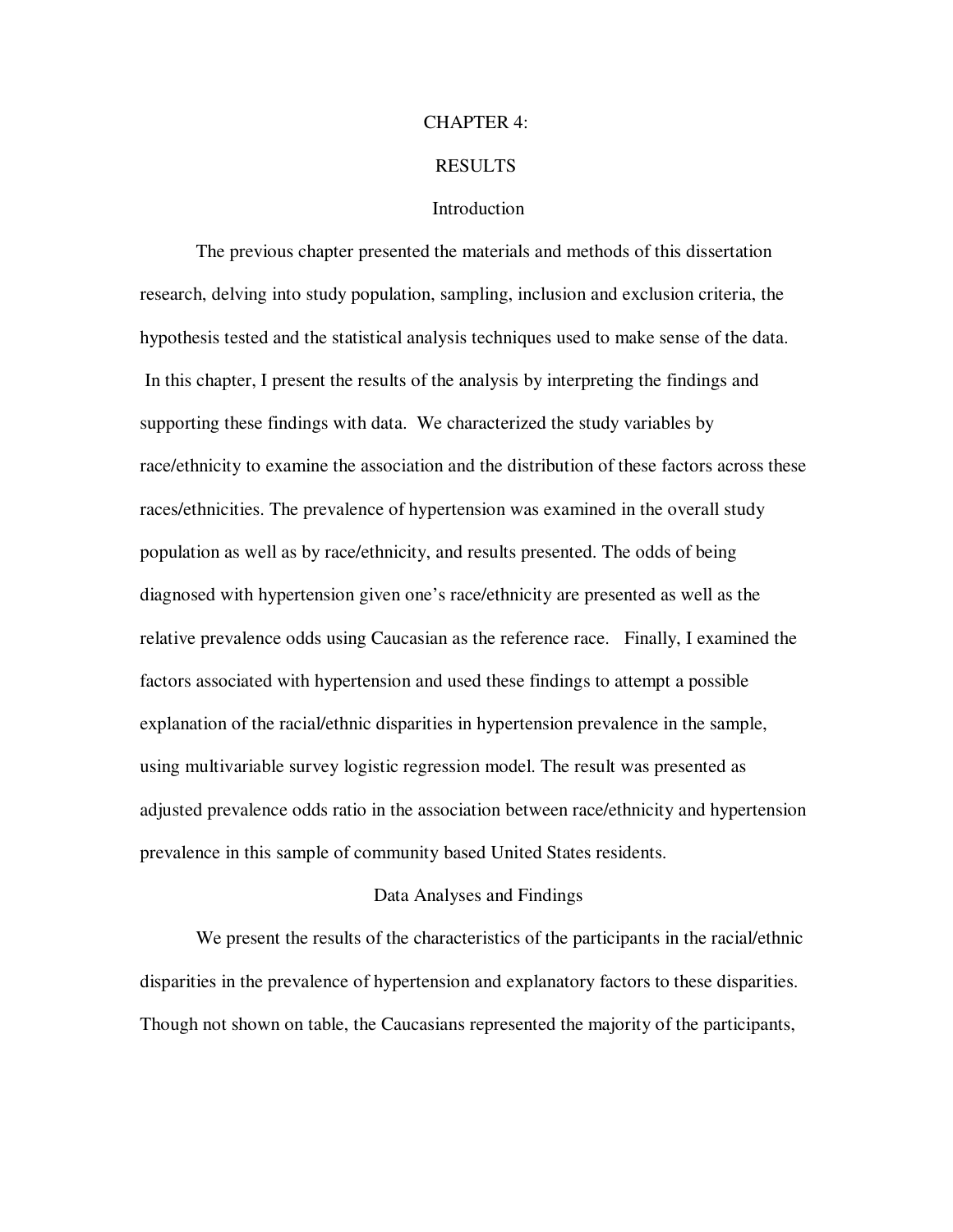20,169 (65.4%), Hispanics, 5,416 (17.5%), African Americans, 4,168 (13.5%) and others, 1,099 (3.6%).

In this sample of community-based United States adults residents, 12,832 (41.6%) were younger than 50 years of age, while 18,020 (58.4%) were 50 years and older. Of 30,852 sampled, 13,427 were male (43.5%), while 17,425 were female (56.5%).

With respect to education, 15,149 (49.1%) had less than high school education, 8,691 (28.2%) had high school education, 4,614 (15%) had some college or college education, while 2,398 (7.8%) had graduate (post college) education.

Concerning income level regardless of race/ethnicity, 10,010 (32.4%) reported household income less than \$20,000 per annual, while 20,842 (67.6%) reported annual income household of \$20,000 or higher. There were an estimated 15,373 (49.8%) who reported not being married, while 15,479 (50.2%) reported that they were married.

The majority of participants reported of having a health insurance coverage, 27,517 (89.2%), while other reported of having no coverage, 3,335 (10.8%). More than half of the participants had no history of cigarette smoking, 17,637 (57.2%), while the remaining had used cigarette in the past, 13,215 (42.8%).

Almost two-third of participants had no history of alcohol consumption (based on current use and ever use response),  $23,115$  (74.9%), while 7,737 (25.1%) had used alcohol. Likewise, almost two-third had not exercised in the past, 22,601 (73.3%), while others had 8,251 (26.7%). Regardless of race/ethnicity, 583 (2%) were underweight, 11,351 (38.9%) were normal weight, 10,418 (35.7%) were overweight and 6,858 (23.5%) were obese.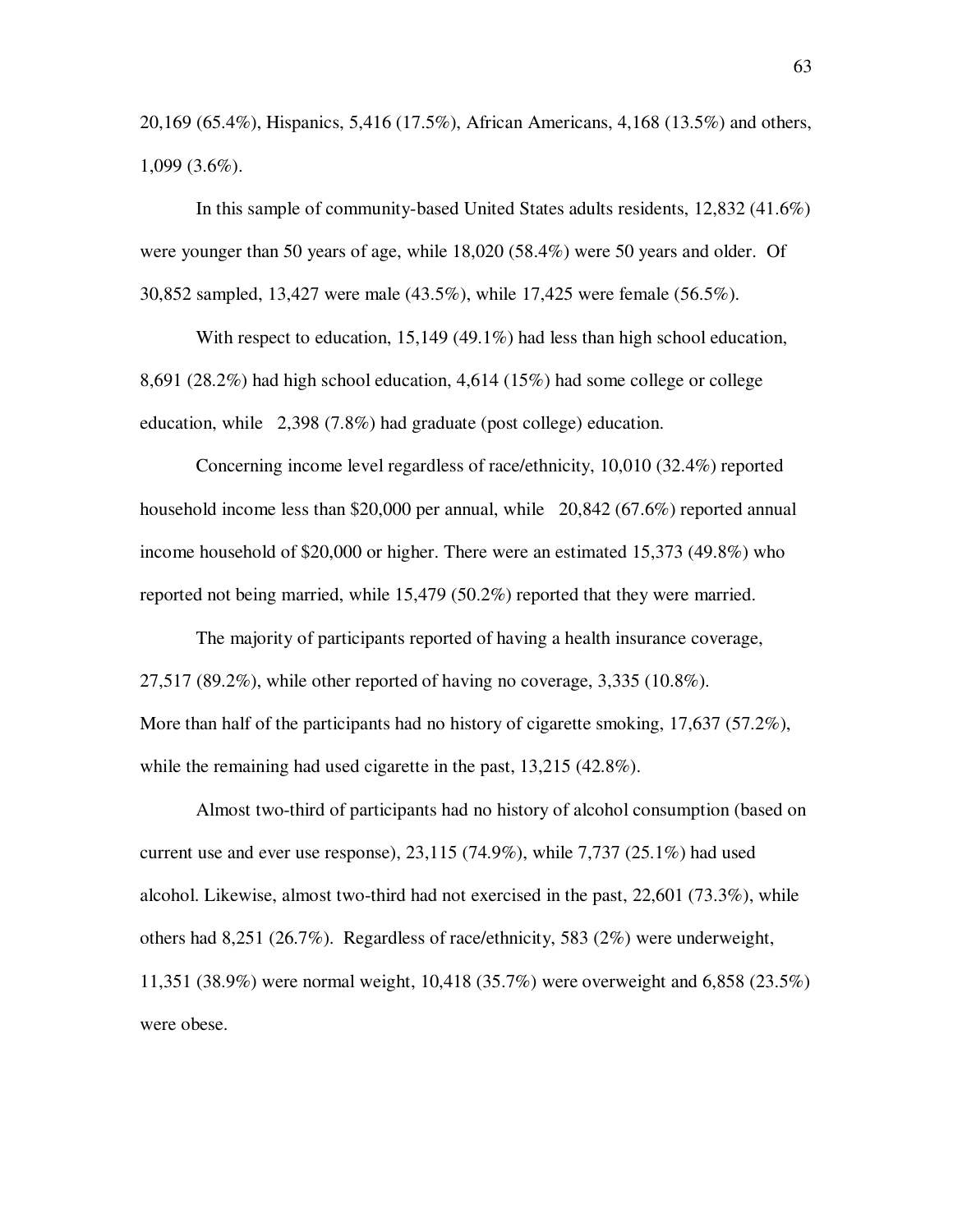| $_{\rm{D}\mu\mu\nu\epsilon}$ y, 2009)<br>Variable | Caucasian                   | Hispanic                   | African<br>American        | Other                  | $\chi^2$ (df) | $\boldsymbol{p}$ |
|---------------------------------------------------|-----------------------------|----------------------------|----------------------------|------------------------|---------------|------------------|
|                                                   | No. $(\%)$                  | No. $(\%)$                 | No. (%)                    | No. $(\%)$             |               |                  |
| Age $(yrs)$                                       |                             |                            |                            |                        | 927.7(3)      | $\,<\,$<br>0.001 |
| < 50                                              | 7,244 (35.9)                |                            | $3,125(57.7)$ 1,878 (45.1) | 585(53.2)              |               |                  |
| $\geq 50$                                         | 12,925<br>(64.1)            | 2,291<br>(42.3)            | 2.290(54.9)                | 514<br>(46.8)          |               |                  |
| Sex                                               |                             |                            |                            |                        | 63.7(3)       | $\,<\,$<br>0.001 |
| Male                                              | 8,955 (44.4)                |                            | 2,392(44.2) 1,578(37.9)    | 502(45.7)              |               |                  |
| Female                                            | 11,214(55.6)                | 3,024(<br>55.8)            | 2,590(62.1)                | 597(54.3)              |               |                  |
| Education<br>$<$ HS                               | 8,672(43.0)                 | 3,852<br>(71.2)            | 2,257(54.1)                | 368<br>(33.5)          | 1840(6)       | < 0.001          |
| <b>HS</b>                                         | 6,090(30.2)                 | 1,046<br>(19.3)            | 1,278(30.7)                | 277(25.2)              |               |                  |
| College                                           | 3,559(17.6)                 | 352(6.5)                   | 444 (10.7)                 | 259<br>(23.6)          |               |                  |
| Graduate                                          | 1,848(9.2)                  | 166(3.1)                   | 189(4.5)                   | 195(17.4)              |               |                  |
| Income(US\$)<br>< 20,000                          | 5,547(27.5)                 | 2,290<br>(42.3)            | 1,872(44.9)                | 301(27.4)              | 772.3(3)      | < 0.001          |
| $\geq$ 20,000                                     | 14,622<br>(72.5)            | 3,126<br>(57.7)            | 2,296(55.1)                | 798<br>(72.6)          |               |                  |
| Marital<br><b>Status</b>                          |                             |                            |                            |                        | 744.0(3)      | $\,<\,$<br>0.001 |
| Non-married<br>Married                            | 9,407(46.6)<br>10,762(53.4) | 2,566(47.4)<br>2,850(52.6) | 2,895(69.5)<br>1,273(30.5) | 505(46.0)<br>594(54.0) |               |                  |

*Characteristics of Study Participants by Race/Ethnicity (National Health Interview Survey, 2003)*

(*table continues*)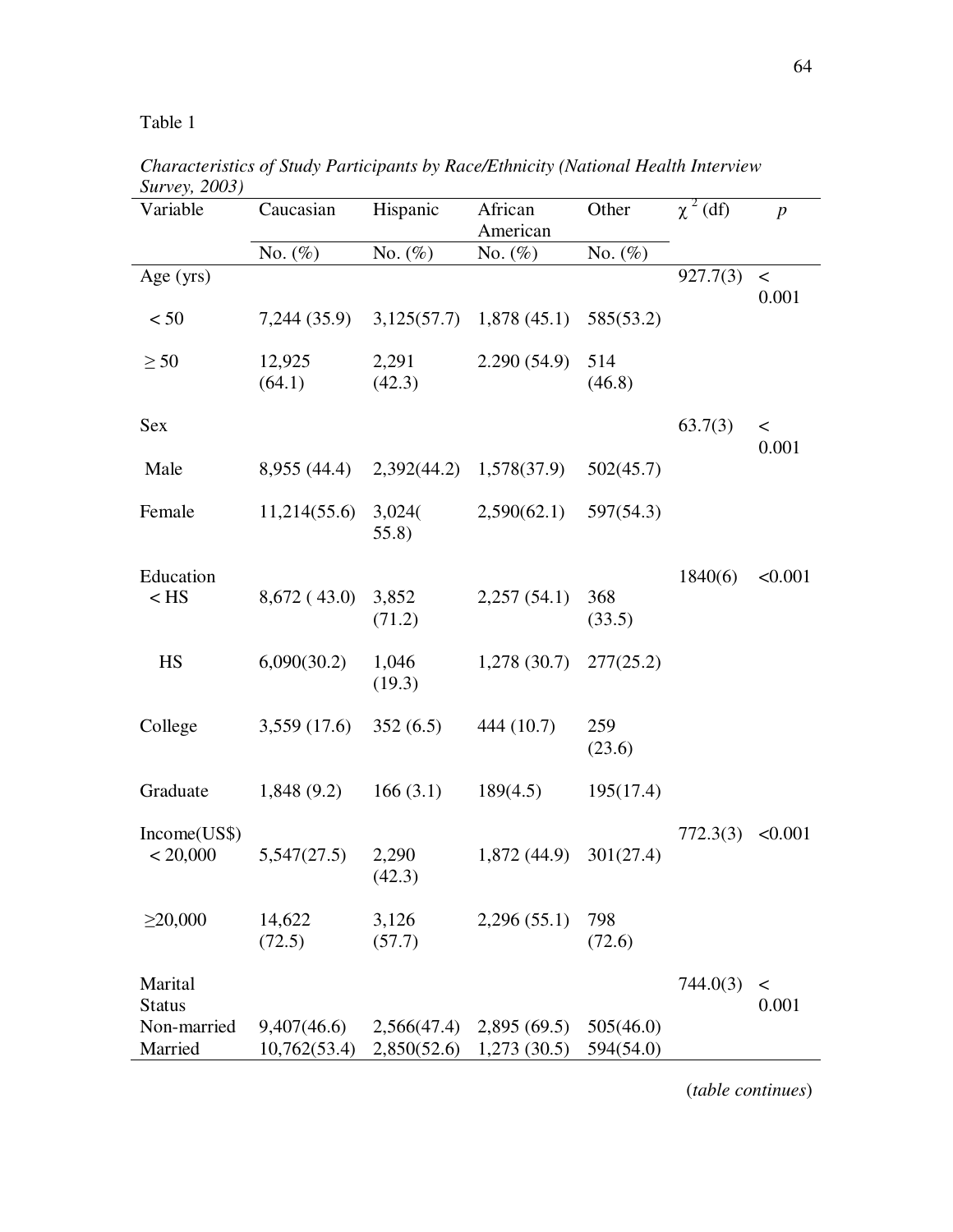| Variable              | Caucasian    | Hispanic        | African<br>American | Other         | $\chi^2$ (df) | $\boldsymbol{p}$ |
|-----------------------|--------------|-----------------|---------------------|---------------|---------------|------------------|
|                       | No. $(\%)$   | No. $(\%)$      | No. $(\%)$          | No. $(\%)$    |               |                  |
| Insurance<br>coverage |              |                 |                     |               | 4.40(3)       | 0.22             |
| N <sub>o</sub>        | 2,164(10.7)  | 617(11.4)       | 451(10.8)           | 103(9.4)      |               |                  |
| Yes<br>Smoking        | 18,005(89.3) | 4,799(88.6)     | 3,717 (89.2)        | 996(90.6)     | 673.9(3)      | < 0.001          |
| N <sub>o</sub>        | 10,503(52.1) | 3,786(69.9)     | 2,596(62.3)         | 752(68.4)     |               |                  |
| Yes                   | 9,666 (47.9) | 1,630(30.1)     | 1,572(37.7)         | 347(31.6)     |               |                  |
| Alcohol               |              |                 |                     |               | 957.6(3)      | < 0.001          |
| N <sub>0</sub>        | 16,211(80.4) | 3,465(64.0)     | 2,795(67.1)         | 644(58.6)     |               |                  |
| Yes                   | 3,958 (19.6) | 1,951(36.0)     | 1,373(32.9)         | 455(41.4)     |               |                  |
| Exercise              |              |                 |                     |               | 182.0(3)      | < 0.001          |
| N <sub>o</sub>        | 14,353(71.2) | 4,329(79.9)     | 3,143(75.4)         | 776(70.6)     |               |                  |
| Yes                   | 5,816 (28.8) | 1,087(20.1)     | 1,025(24.6)         | 323(29.4)     |               |                  |
| <b>BMI</b>            |              |                 |                     |               | 575.3(6)      | < 0.001          |
| < 18.5                | 421(2.2)     | 62(1.2)         | 47(1.2)             | 53 $(5.1)$    |               |                  |
| 18.5-24.9             | 7,812 (40.8) | 1,782(35.0)     | 1,169(29.9)         | 588(56.0)     |               |                  |
| 25.0-29.9             | 6,776(35.4)  | 1,969(38.7)     | 1,384(35.4)         | 289(27.5)     |               |                  |
| > 30                  | 4,152(21.7)  | 1,280<br>(25.1) | 1,307(33.4)         | 119<br>(11.3) |               |                  |

*Abbreviations and notes:* No = numbers, BMI= body mass index and was calculated given the height (meters) and weight  $(Kg)$  of participants. HS = High School. The significance level is < 0.01. Other, which represent predominantly Asians were more likely to have college and graduate degree, followed by Caucasians, while the Hispanics had the lowest participants with either college or graduate degrees.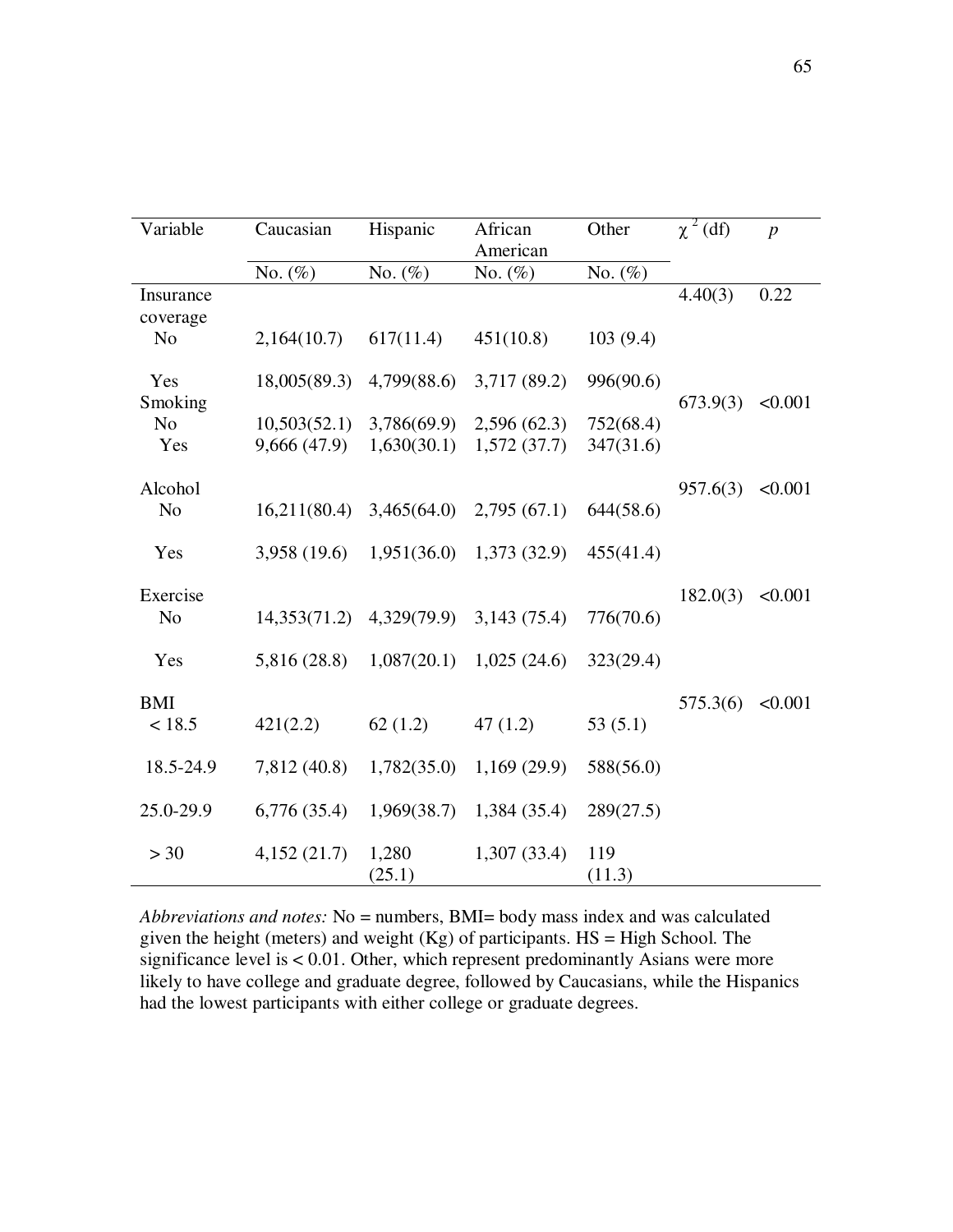Table 1 presents the socio-demographics, lifestyle variables, risk and prognostic factors that may be associated with hypertension as study characteristics, stratified by race/ethnicity. The Caucasians were statistically significantly more likely to be older,  $64.1\%$  (age group  $> 50$  years) in the sample relative to other racial/ethnic groups, African Americans (54.9% ), Hispanics (42.3%), and others ( 46.8%), while the Hispanics were youngest 57.7% (age group < 50 years) versus 35.9% and 45.1% for Caucasians and African Americans respectively,  $\chi^2 = 927.7$  (3),  $p < 0.001$ .

There was a statistically significant difference in the distribution of sex by racial/ethnic group in the sample,  $\chi^2 = 63.7(3)$ ,  $p < 0.001$ . Irrespective of race/ethnicity, there were more females in the sample, with the ratio of male to female sample greatest among the African Americans (37.9% for male versus 62.1% for female), 1:1.64 (African American women relative to male were 64% more likely to me reached for response in the household, but may also reflect survivability of the female over the male in this racial/ethnic group).

The race/ethnicity designated others, which represent predominantly as Asians, were more likely to have college and graduate degree, followed by Caucasians, while the Hispanics had the lowest participants with either college or graduate degrees, and this observation was statistically significant,  $\chi^2 = 1840$  (6),  $p < 0.001$ .

There was a statistically significant difference in income by race/ethnicity. The Caucasians (72.5%), and other racial/ethnic group (72.6%) relative to African Americans  $(55.1\%)$  and Hispanics  $(57.7\%)$  were more likely to be in the income group,  $> $20,000.00$ annual income, while African Americans (44.9%) and Hispanics (42.3%) were more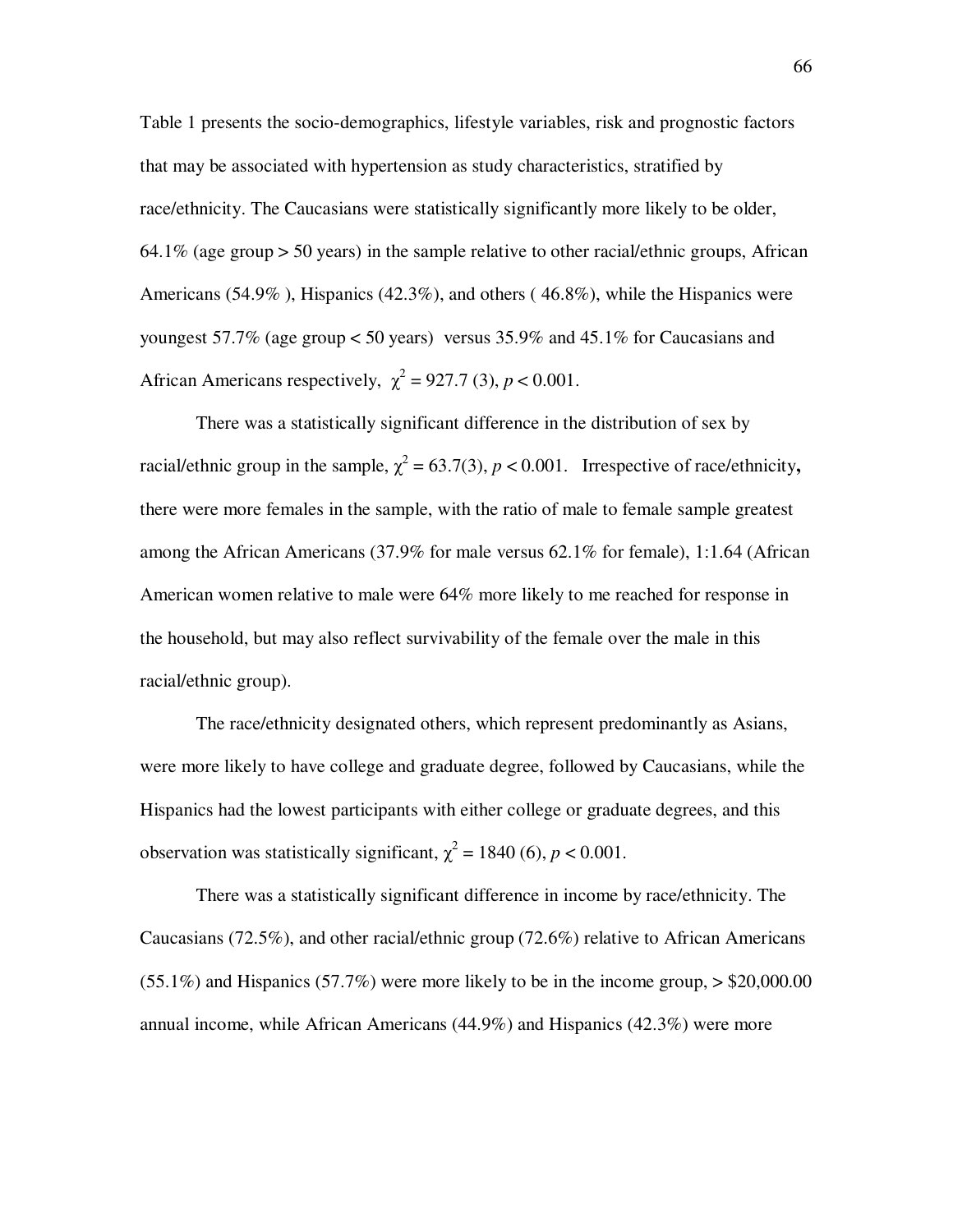likely to be in the income group,  $\langle $20,000.00 \text{ per annum, } \chi^2 = 772.3 \text{ (3)},$  $p < 0.001$ .

Marital status was significantly different by race/ethnicity,  $\chi^2$  = 744.0 (3), *p* < 0.001. African Americans were less likely to be married, with the ratio of unmarried  $(69.5\%)$  to married  $(30.5\%)$  being 2.2:1 (implying that African Americans are two times as likely not to be married). However, marriage was above average for both Hispanics (52.6%) and Caucasian (53.4%).

Smoking in this sample of United States community-based resident did significantly differ by race/ethnicity,  $\chi^2$  = 673.9 (3), *p* < 0.001. Relative to other racial/ethnic groups smoking was more prevalent among Caucasians, with 47.9% reporting of ever smoked cigarette, versus 30.1% and 37.7% for Hispanics and African Americans respectively.

Alcohol consumption was observed to be significantly different by race/ethnicity,  $\chi^2$  = 957.6 (3), *p* < 0.001. With respect to the specific racial/ethnic groups (excluding others), Hispanics reported the highest alcohol consumption, 36.0% versus 19.6% and 32.9% for Caucasians and African Americans respectively.

Physical activities or exercise significantly differed by race/ethnicity as well,  $\chi^2$  = 182.0 (3), p < 0.001. In all racial/ethnic groups, exercise was below average, with the Hispanics having the lowest prevalence of exercise, 20.1%, versus Caucasian (28.8%) and African Americans (24.6%).

The body mass index (BMI), which measures obesity was assessed across racial/ethnic groups, and showed a statistically significant difference,  $\chi^2$  = 575.3 (6), *p* < 0.001. Whereas Hispanics were more likely to be overweight, 38.7% versus 35.4% for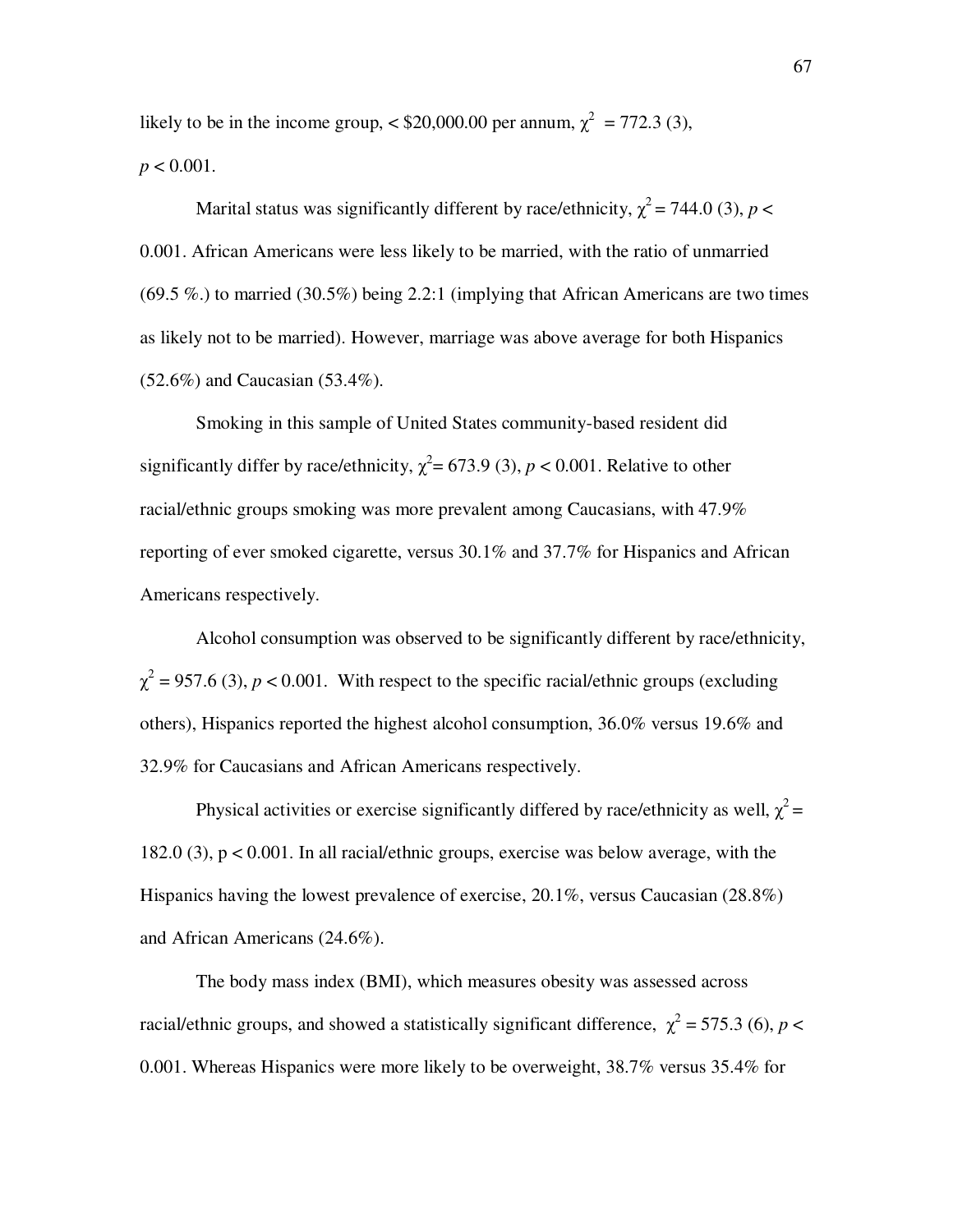both Caucasians and African Americans, African Americans were more likely to be obese, 33.4% versus 21.7% and 25.1% for Caucasians and Hispanics respectively. In contrast, there was no racial/ethnic variance by insurance coverage,  $\chi^2$  = 4.40 (3),  $p = 0.22$ .

# Table2

*Hypertension Prevalence in a Sample of Community-based United States Residents (National Health Interview Survey, 2003*)

| Race/ethnicity   | Hypertensive |      | Non-Hypertensive $\chi^2$ |      |       | df | n       |
|------------------|--------------|------|---------------------------|------|-------|----|---------|
|                  |              |      |                           |      |       |    |         |
|                  | Number       | $\%$ | Number                    | $\%$ |       |    |         |
|                  |              |      |                           |      | 393.0 | -3 | < 0.001 |
| Caucasian        | 5,552        |      | 27.5 14,617               | 72.5 |       |    |         |
| Hispanic         | 1,009        |      | 18.6 4,407                | 81.4 |       |    |         |
| African American | 1,481        |      | 35.5 2,687                | 64.5 |       |    |         |
| Other            | 201          | 18.3 | 898                       | 81.7 |       |    |         |

*Notes and abbreviations:* Crude and unadjusted prevalence (percentage) of hypertension. df = Degrees of freedom.  $\chi^2$ = Chi-square.

Table 2 presents the prevalence of hypertension among the community-based United States residents, stratified by race/ethnicity. Though not shown on table, an estimated one-third of adult United States population reported of being told by their health care provider that they were hypertensive, 8,243 (26.7%), (NIHS, 2003). The prevalence of hypertension in this sample differed significantly by race/ethnicity,  $\chi^2$  = 393.0 (3), *p* < 0.001. The prevalence of hypertension was highest among African Americans (35.5%), intermediate among Caucasians (27.5%), and lowest among Hispanics (18.6%), and others (18.3%).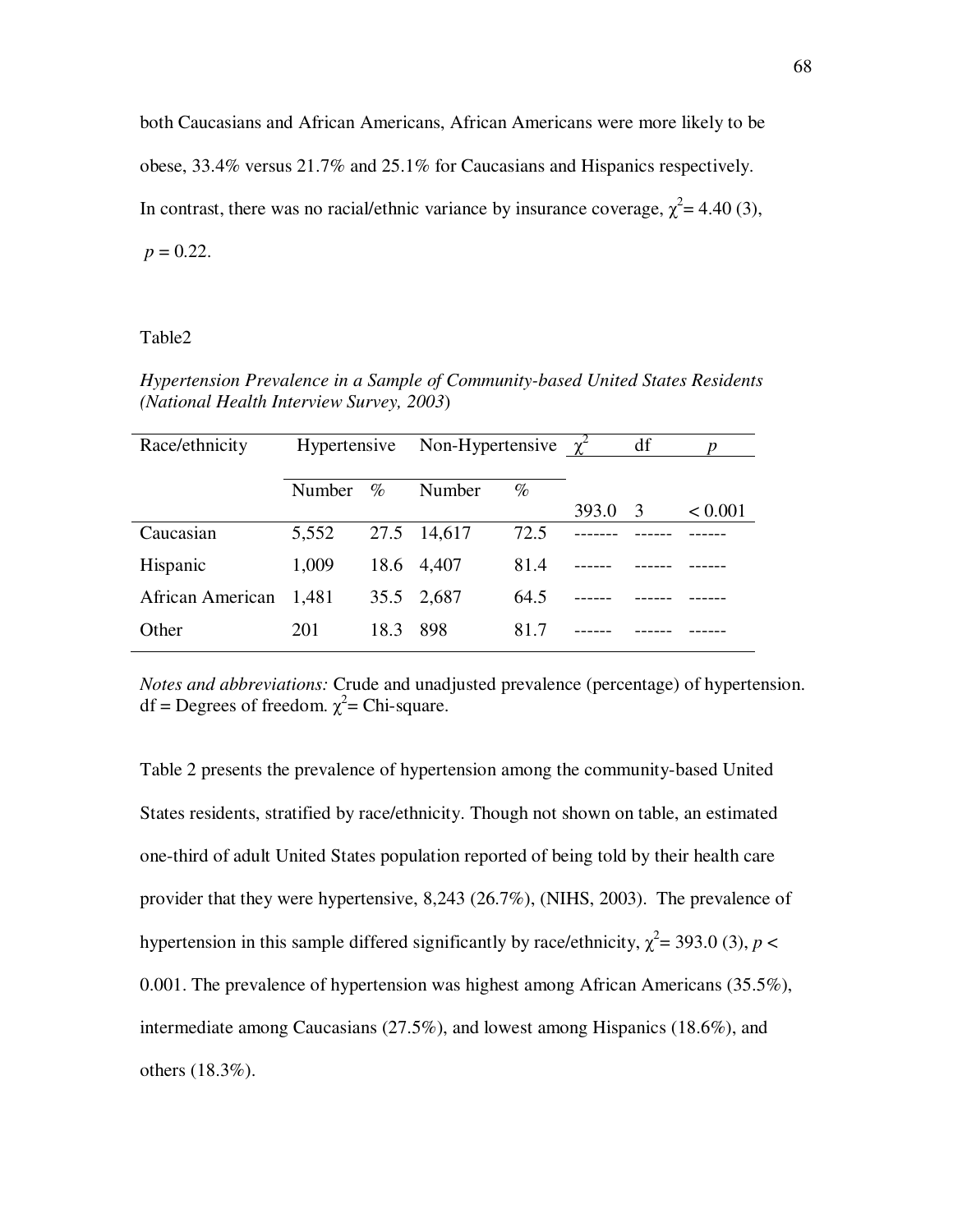| Race/ethnicity   | Prevalence Odds | 99% Confidence Interval |
|------------------|-----------------|-------------------------|
| Caucasian        | 0.38            | $0.37 - 0.39$           |
| Hispanic         | 0.23            | $0.21 - 0.24$           |
| African American | 0.55            | $0.52 - 0.59$           |
| Others           | 0.22            | $0.19 - 0.26$           |

*The Prevalence Odds of Hypertension by Race/Ethnicity (National Health Interview Survey, 2003)* 

*Notes:* The p value for the homogeneity of the odds is  $\chi^2$  (df) =393.0 (3),  $p < 0.001$ . The trends for the odds is insignificant,  $\chi^2$  (df) =0.08, *p* = 0.78. The race/ethnicity "others" is predominantly Asian Americans.

Table 3 presents the probability of being diagnosed with hypertension given the respondent's race/ethnicity. The odds of being diagnosed with or having hypertension distinctively differ by race,  $p$  (homogeneity) < 0.001. African Americans were  $45\%$  less likely to be told by their health care providers that they had high blood pressure compared to Caucasians (Prevalence odds [PO] = 0.55, 99%; Confidence Interval [CI], 0.52-0.59), Caucasians were  $62\%$  less likely to be hypertensive (PO = 0.38, 99%; CI, 0.37-0.39), while Hispanics were 77% less likely to be told that they were hypertensive by their health care providers,  $PO = 0.23$ , 99% CI, 0.21-0.24 compared to African Americans or Caucasians.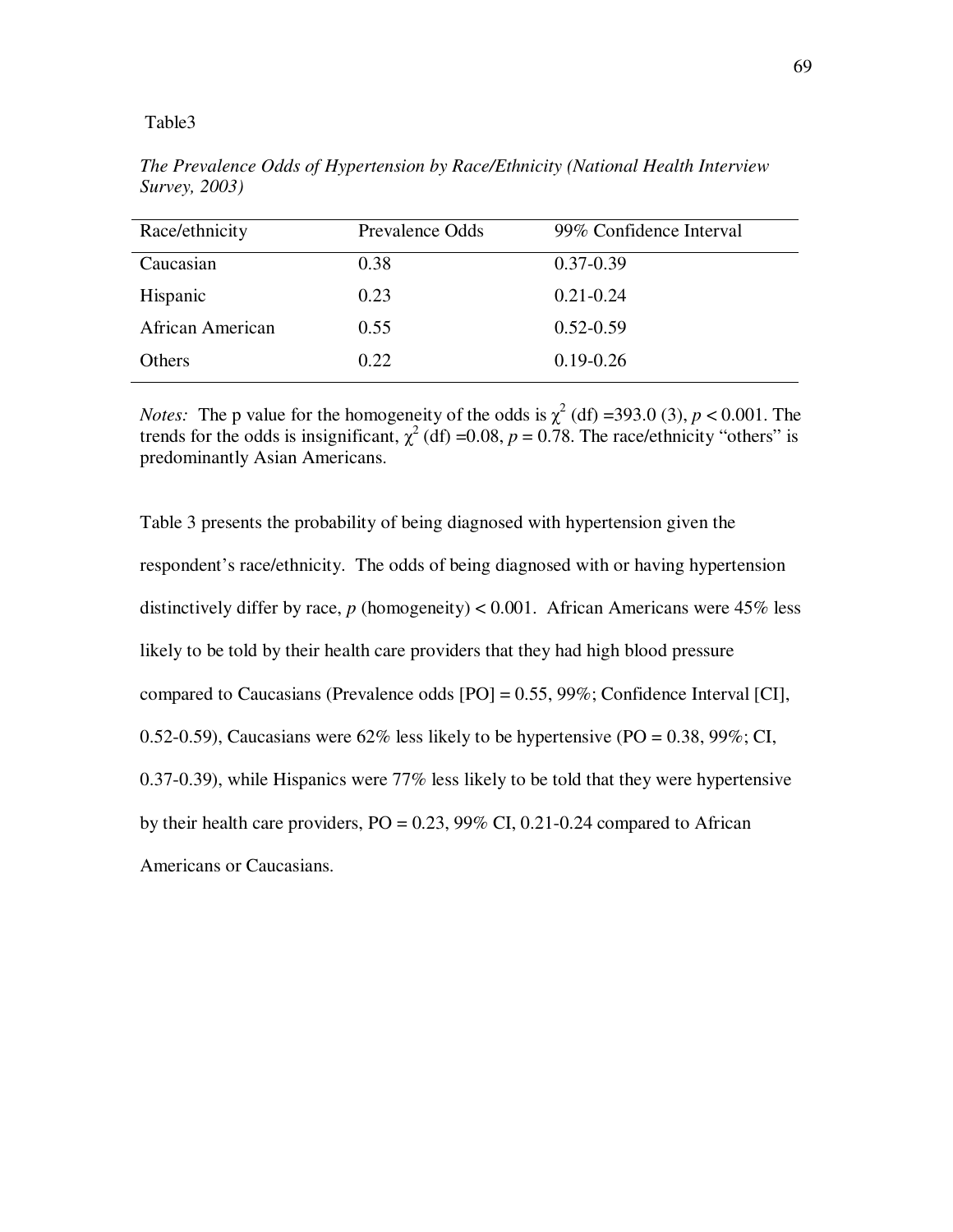| Race/ethnicity   | Prevalence Odds* | 99% Confidence | p        |
|------------------|------------------|----------------|----------|
|                  |                  | Interval       |          |
| Caucasian        | 1.00             | Referent       | Referent |
| Hispanic         | 0.60             | $0.55 - 0.66$  | < 0.001  |
| African American | 1.43             | $1.25 - 1.64$  | 0.002    |
| <b>Others</b>    | 0.57             | $0.50 - 0.66$  | < 0.001  |

*The Prevalence of Hypertension in a Sample of United States Community-based Residents by Race/Ethnicity with Caucasian as the Reference Race/Ethnicity* 

*Notes:* The race/ethnicity "others" is predominantly Asian Americans. The significance level is 0.01 (1% type 1 tolerable error). \* Crude and unadjusted prevalence odds of having been told that an adult is hypertensive using survey logistic regression model.

Table 4 presents the unadjusted or crude prevalence of hypertension by race and ethnicity using Caucasian as the reference race or group. Compared with Caucasians, African Americans were 43% more likely to report of being diagnosed with high blood pressure, Prevalence Odd Ratio (POR) = 1,43; 99% Confidence Interval (CI), 1.25-1.64, *p =*0.002. Hispanics, relative to Caucasians were 40% less likely to report of having been told by their health care providers that they were hypertensive, POR=0.60, 99%CI, 0.55-0.66, *p*<0.001.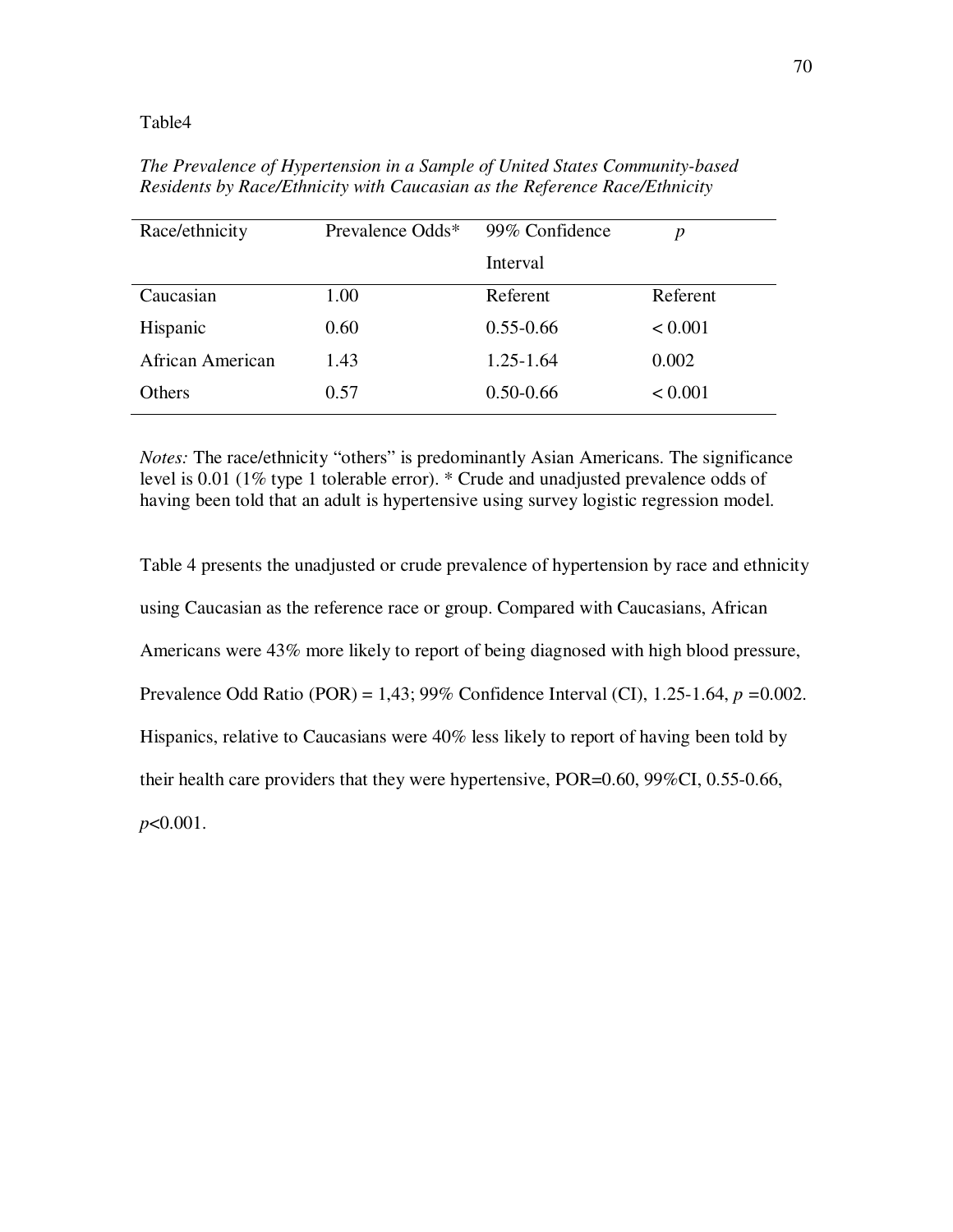| Covariate                 |      | Prevalence Odds Ratio 99% Confidence Interval | $\boldsymbol{p}$ |
|---------------------------|------|-----------------------------------------------|------------------|
| Age (Years)               |      |                                               |                  |
| < 50                      | 1.00 | referent                                      | referent         |
| $\geq$ 50                 | 6.33 | 5.77-6.94                                     | < 0.001          |
| <b>Sex</b>                |      |                                               |                  |
| Male                      | 1.00 | referent                                      | referent         |
| Female                    | 1.16 | 1.01-1.34                                     | $0.04*$ (NS)     |
| Education                 |      |                                               |                  |
| < High School             | 1.00 | referent                                      | referent         |
| <b>High School</b>        | 0.70 | $0.66 - 0.74$                                 | < 0.001          |
| College                   | 0.51 | $0.48 - 0.55$                                 | < 0.001          |
| <b>Graduate Degree</b>    | 0.72 | $0.68 - 0.76$                                 | < 0.001          |
| Income (US\$)             |      |                                               |                  |
| < 20,000.00               | 1.00 | referent                                      | referent         |
| $\geq 20,000.00$          | 0.67 | $0.64 - 0.70$                                 | < 0.001          |
| <b>Insurance Coverage</b> |      |                                               |                  |
| N <sub>o</sub>            | 1.00 | referent                                      | referent         |
| Yes                       | 1.02 | $0.84 - 1.23$                                 | $0.82*$ (NS)     |
| <b>Marital Status</b>     |      |                                               |                  |
| N <sub>o</sub>            | 1.00 | referent                                      | referent         |
| Yes                       | 0.86 | $0.82 - 0.91$                                 | 0.001            |

*Factors Associated with Hypertension Prevalence in a Sample of Community-based United States Residents (National Health Interview Survey, 2003)* 

(*table continues*)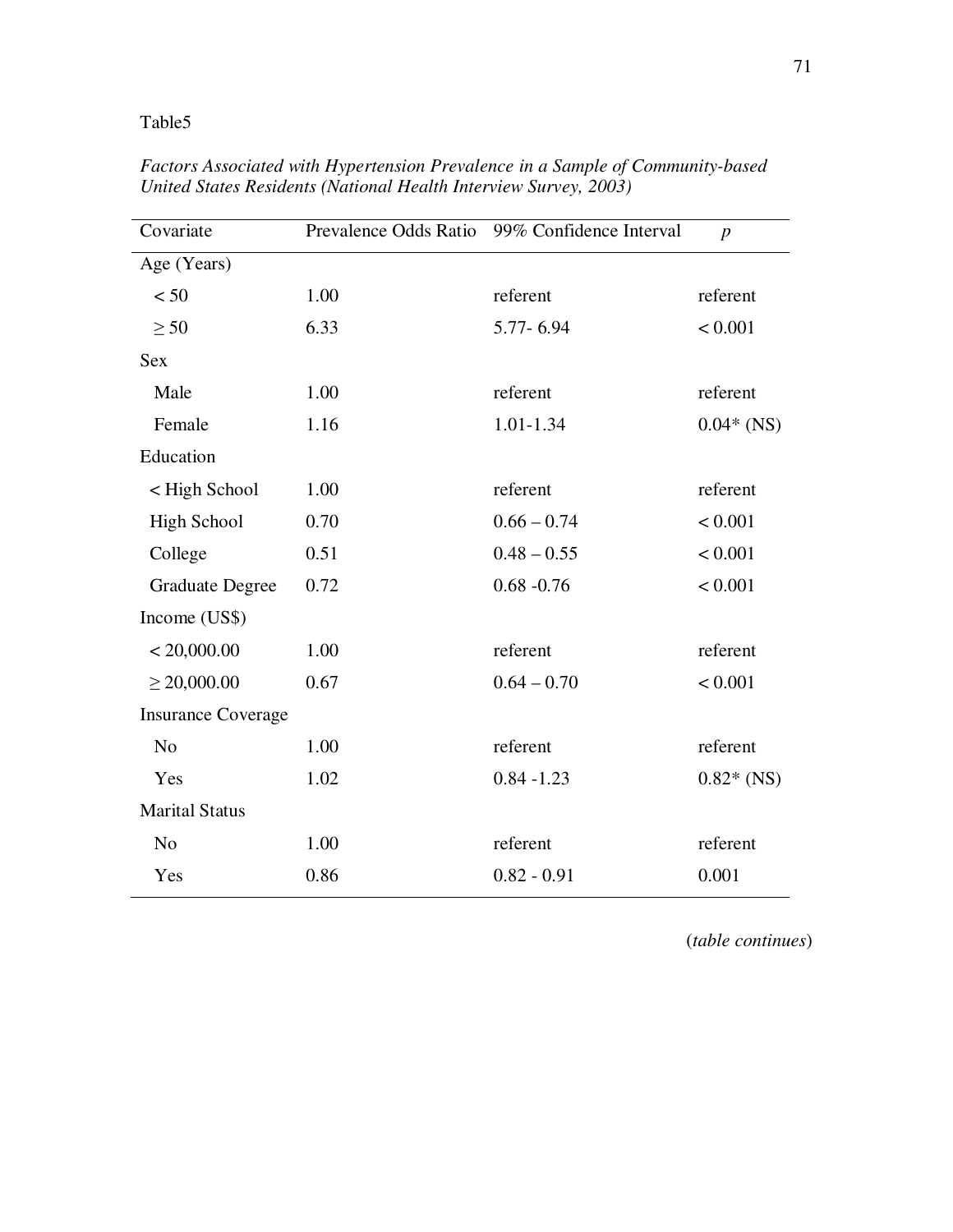| Covariate         |      | Prevalence Odds Ratio 99% Confidence Interval | $\boldsymbol{p}$ |
|-------------------|------|-----------------------------------------------|------------------|
| Alcohol           |      |                                               |                  |
| N <sub>o</sub>    | 1.00 | referent                                      | referent         |
| Yes               | 1.26 | $1.19 - 1.33$                                 | < 0.001          |
| Smoking           |      |                                               |                  |
| N <sub>o</sub>    | 1.00 | referent                                      | referent         |
| Yes               | 1.28 | $1.17 - 1.40$                                 | 0.002            |
| Physical activity |      |                                               |                  |
| N <sub>o</sub>    | 1.00 | referent                                      | referent         |
| Yes               | 0.62 | $0.49 - 0.79$                                 | < 0.001          |

*Notes:* Univariable survey logistic regression model, with 0.01 as the significance level.

Table 5. Presents the factors associated with hypertension prevalence in communitybased United States residents in a univariable survey logistic regression model. The older age group relative to the younger group was six times as like to be hypertensive, and this association was statistically significant,  $POR = 6.33$ , 99% CI, 5.77- 6.94. There was no significant association between sex and hypertension,  $p > 0.01$ .

There was a significant association between education and the prevalence of hypertension. Hypertension was less prevalent among those with lower educational status. Compared with the respondents without High School, those with High School were 30% less likely to be diagnosed with hypertension, POR = 0.70, 99% CI, 0.66 – 0.74,  $p < 0.001$ . Likewise, compared with those without High School, those with college were 49% less likely to be diagnosed with hypertension,  $POR = 0.51$ , 99% CI, 0.48 – 0.55,  $p < 0.001$ . Further, those with graduate education relative to those without High School were 28% less likely to be diagnosed with hypertension, POR, 0.72, 99% CI, 0.68  $-0.76, p < 0.001$ .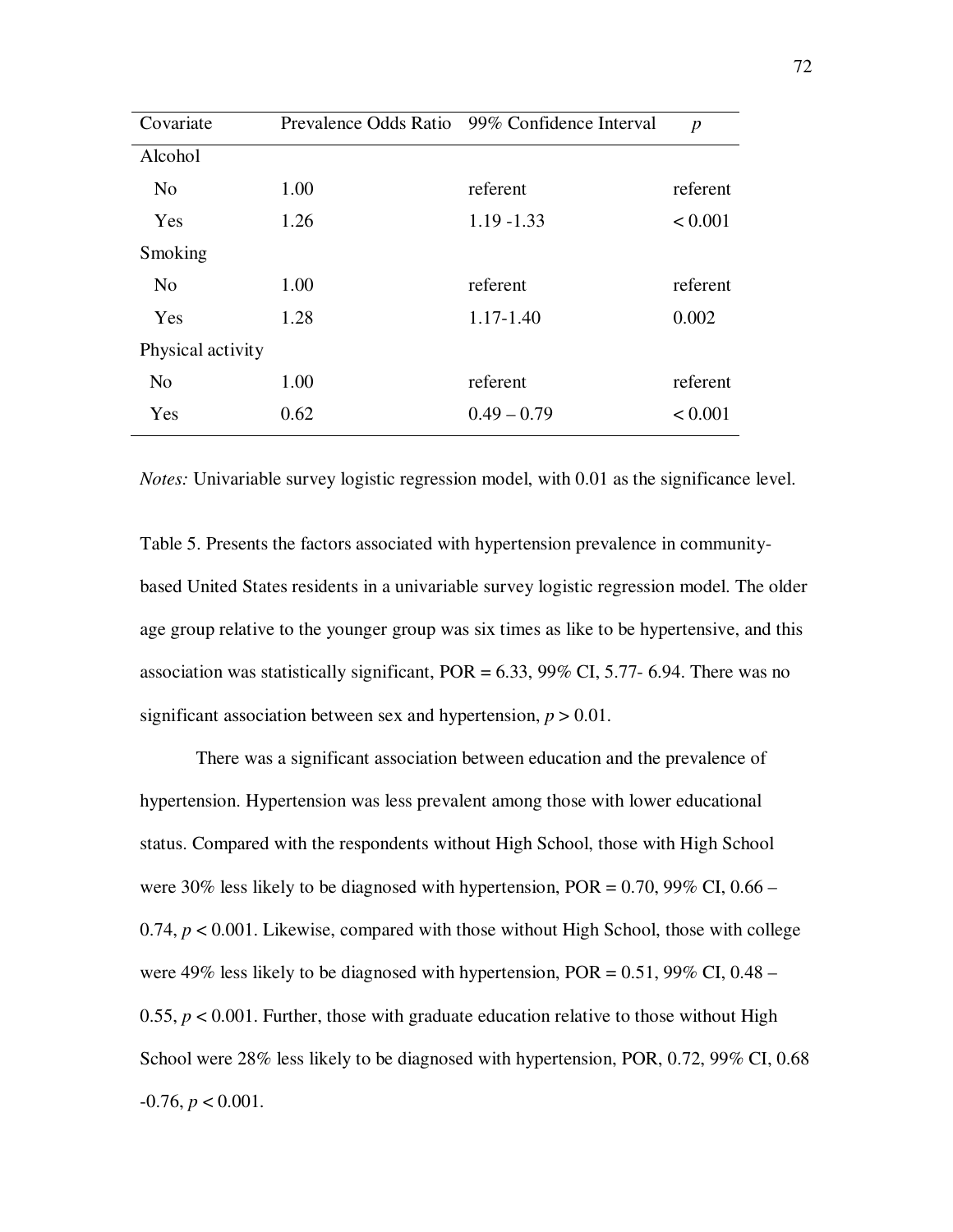Income was significantly associated with the prevalence of hypertension.

Compared with those in the lower income group (< \$20,000.00), those with higher income (> \$20,000.00) were 33% less likely to be diagnosed with hypertension, POR, 0.67, 99% CI, 0.64 – 0.70, *p* < 0.01.

Marriage was significantly associated with the prevalence of hypertension. Compared t the unmarried, married respondents were 14% less likely to be told they were hypertensive by their health care providers, POR,  $0.86$ ,  $99\%$  CI,  $0.82 - 0.91$ ,  $p = 0.001$ .

Alcohol consumption, smoking and physical activities were associated significantly with the prevalence of hypertension,  $p < 0.01$ . In this unadjusted or crude model of the association between hypertension prevalence and these life style and prognostic variables, compared to respondents who reported that they never used alcohol, those who used alcohol were 26% more likely to be diagnosed with hypertension, POR, 1.26, 99% CI, 1.19 -1.33, *p* < 0.001. Likewise, relative to those who never smoked cigarette, those who ever smoked were 28% more likely to be diagnosed with hypertension, POR, 1.28, 99%CI, 1.17-1.40,  $p = 0.002$ . Compared with those who reported having no physical activities, those who had regular physical activities were 38% less likely to be told by their health care provider that they were hypertensive, POR, 0.62,  $99\%$ CI, 0.49 – 0.79, p < 0.001.

Though not shown on the table, The Hispanics (59.9%) and African Americans  $(68.1\%)$  compared to Caucasians  $(72.6\%)$  in our sample were less likely to check their cholesterol level,  $p < 0.001$ . Thus, compared to Caucasians, Hispanics were  $44\%$  less likely to check their cholesterol level, while African Americans were 19% less likely as well, OR=0.56, 99% CI, 0.53-0.60, *p* < 0.001, and OR=0.81, 99%CI, 0.75-0.87, *p* <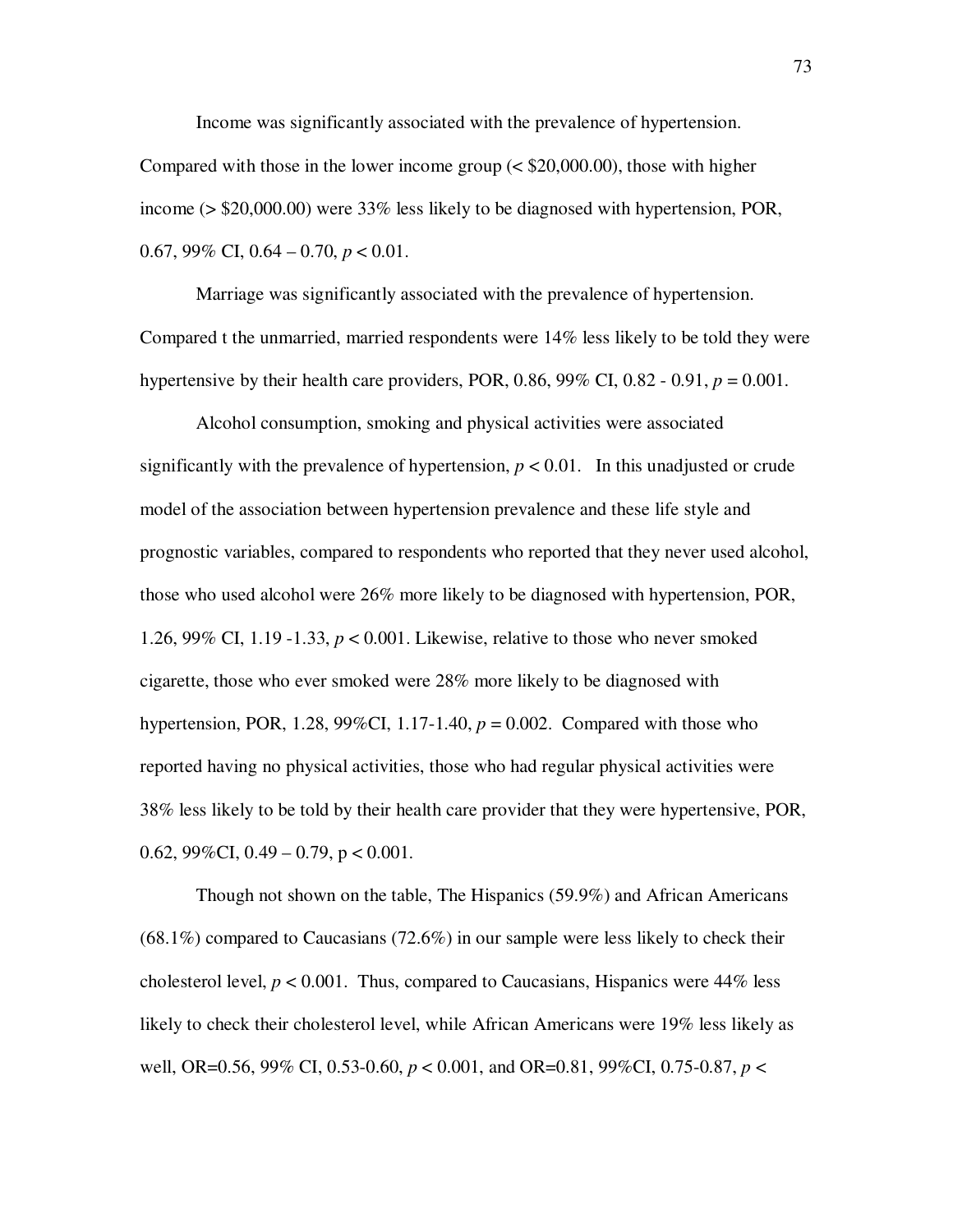0.001 respectively. The persistent of high cholesterol prevalence as a result of absence of awareness of such a risk factor in individuals who are not checking their cholesterol level, reflects increased predisposition to hypertension and hence elevated prevalence of hypertension in the populations at risk. Second, compared to Caucasians (31.2%), Hispanics (23.9%) and African Americans (24.4%) had lower prevalence of high cholesterol level,  $p < 0.001$ . African Americans and Hispanics were 28% and 30% less likely to have high cholesterol level compared to Caucasians,  $OR = 0.72$ , 99% CI, 0.66-0.79, *p* < 0.001 and OR = 0.70, 99%CI, 0.65-0.77, *p* < 0.001 respectively.

African Americans (10.8%) had the highest prevalence of Diabetes Mellitus (DM), where hypertension is more prevalent compared to Caucasians (7.8%) and Hispanics (7.5%). In our data, Diabetes Mellitus was associated with hypertension, with those who had Diabetes Mellitus, 6 times as likely to have hypertension compared to those without, OR=6. 34, 99% CI, 5.83-6.94. Also, compared to Caucasians  $(40.8\%)$ , African Americans (55.5%) and Hispanics (58.6%) were more likely to be diagnosed with Diabetes Mellitus at younger age (> 50years),  $p < 0.001$ . Though not a significant finding in our sample, African Americans (87.3%) and Hispanics (85.0%) compared to Caucasian (88.9%) were less likely to check their blood sugar level,  $p = 0.08$ . In addition, among African Americans, Diabetes Mellitus appears to be poorly controlled with more of the African Americans taking insulin relative to diabetic pill (36.1% and 66.4%), compared to Caucasians (27.6% and 68.0%) and Hispanics (24.2% and 74.7%). Also, compared with African Americans without Diabetes Mellitus, those with Diabetes Mellitus were almost 13 times as likely to have hypertension,  $OR = 12.73$ ,  $99\%CI$ ,  $7.82$ -20.70, *p* < 0.001, but among Caucasians and Hispanics without Diabetes Mellitus, those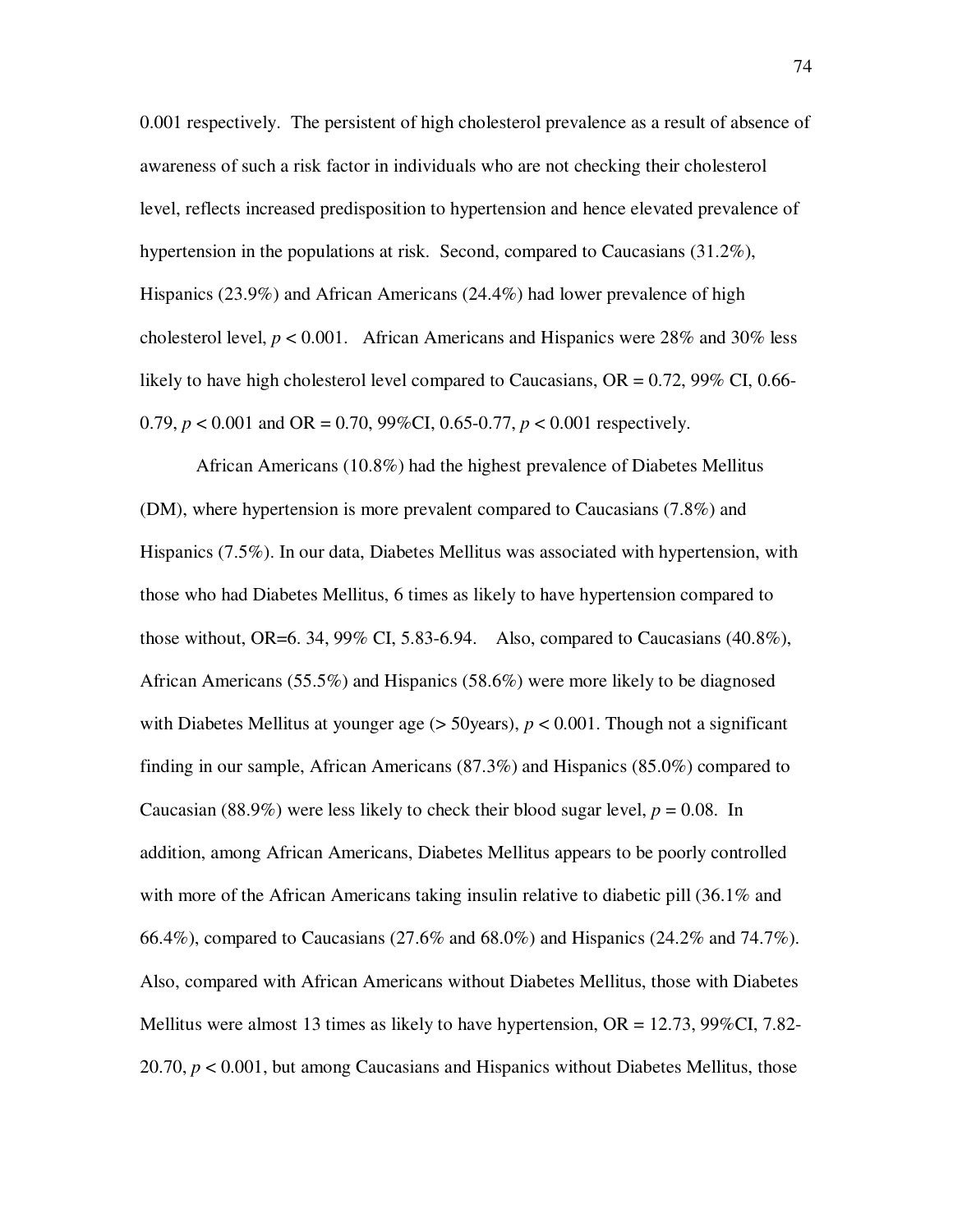with Diabetes Mellitus were 7 times as likely to have hypertension, OR=7.20, 99% CI, 5.83-8.92 and OR=7.10, 99% CI, 5.64-8.92 respectively. (Not shown on table).

Chronic circulatory problem may predispose to hypertension and other cardiovascular conditions as a result of blood vessel occlusion and subsequent increase in peripheral resistance. Compared with Caucasians (89.3%) in our sample, African Americans (96.7%) and Hispanics (97.0%) were more likely to have chronic circulatory problem.  $p = 0.70$ .

Whereas there was no significant difference in the racial/ethnic prevalence of this condition, Caucasians (7.9%) had the lowest prevalence of depression, anxiety and emotional problems, compared with African Americans (8.3%) and Hispanics (8.8%).  $p = 0.41$ . The prevalence of this condition may be higher among the minorities especially African Americans, but due to the stigma associated with it, it is always underreported as reflected on its overall prevalence in a survey of this nature, self-reported emotional problems (8.1%). There was a marginally statistically significant difference in the racial/ethnic prevalence of those who can afford mental care/counseling for this condition,  $p = 0.03$ .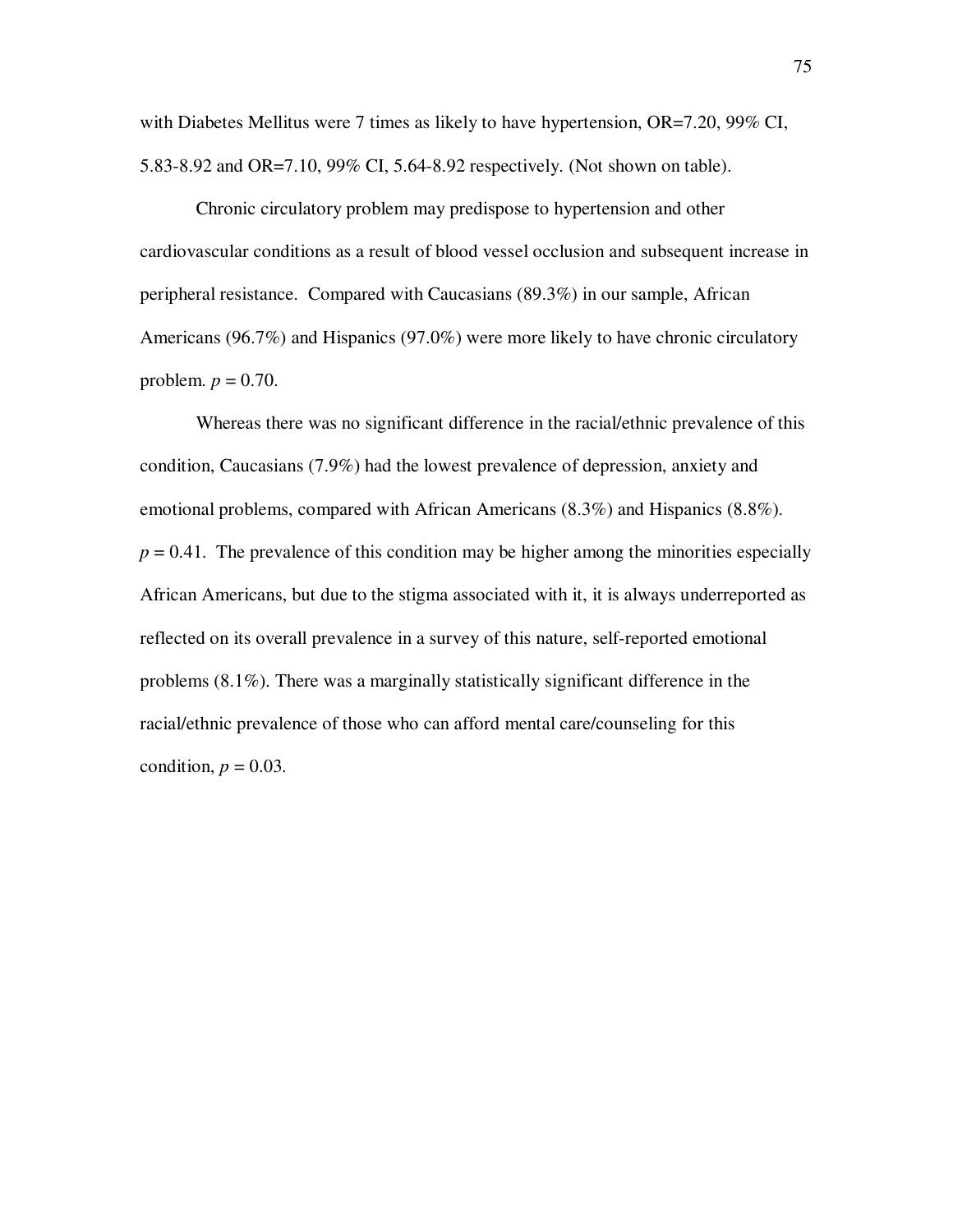| Race/ethnicity   | Adjusted         | 99% Confidence | p        |
|------------------|------------------|----------------|----------|
|                  | Prevalence Odds* | Interval       |          |
| Caucasian        | 1.00             | Referent       | Referent |
| Hispanic         | 0.73             | $0.68 - 0.79$  | < 0.001  |
| African American | 1.61             | $1.39 - 1.86$  | 0.001    |
| Others           | 0.74             | $0.63 - 0.87$  | < 0.001  |

*Multivariable Survey Logistic Regression of the Association Between Race/Ethnicity in the Prevalence of Hypertension Among Community-based United States Residents (National Health Interview Survey, 2003)* 

*Notes:* The race/ethnicity "others" is predominantly Asian Americans. The significance level is 0.01 (1% type 1 tolerable error). \*Adjusted prevalence odds of having been told that an adult is hypertensive using survey logistic regression model. Adjusted factors were age, education, marital status, smoking, alcohol, income, exercise, and cholesterol level, comorbidities (diabetes mellitus and depression).

Table 6. Presents the adjusted or controlled association between hypertension and race/ethnicity in a multivariable survey logistic regression model. After adjustment for the factors that were associated with hypertension (age, education, marital status, smoking, alcohol, income and exercise/physical activities) in our univariable model, and those associated with race in our chi-square for independence, the significant racial/ethnic disparities in hypertension prevalence persisted. Compared to Caucasians, African Americans were 61% more likely to be told by their health care providers that they were hypertensive, Adjusted Prevalence Odds Ratio (APOR) = 1.61, 99%CI, 1.39-1.86, *p* < 0.001. Similarly, Hispanics as in univariable model were 27% less likely to be diagnosed with hypertension compared to Caucasians, APOR =  $0.73$ , 99%CI, 0.68-0.79,  $p < 0.001$ .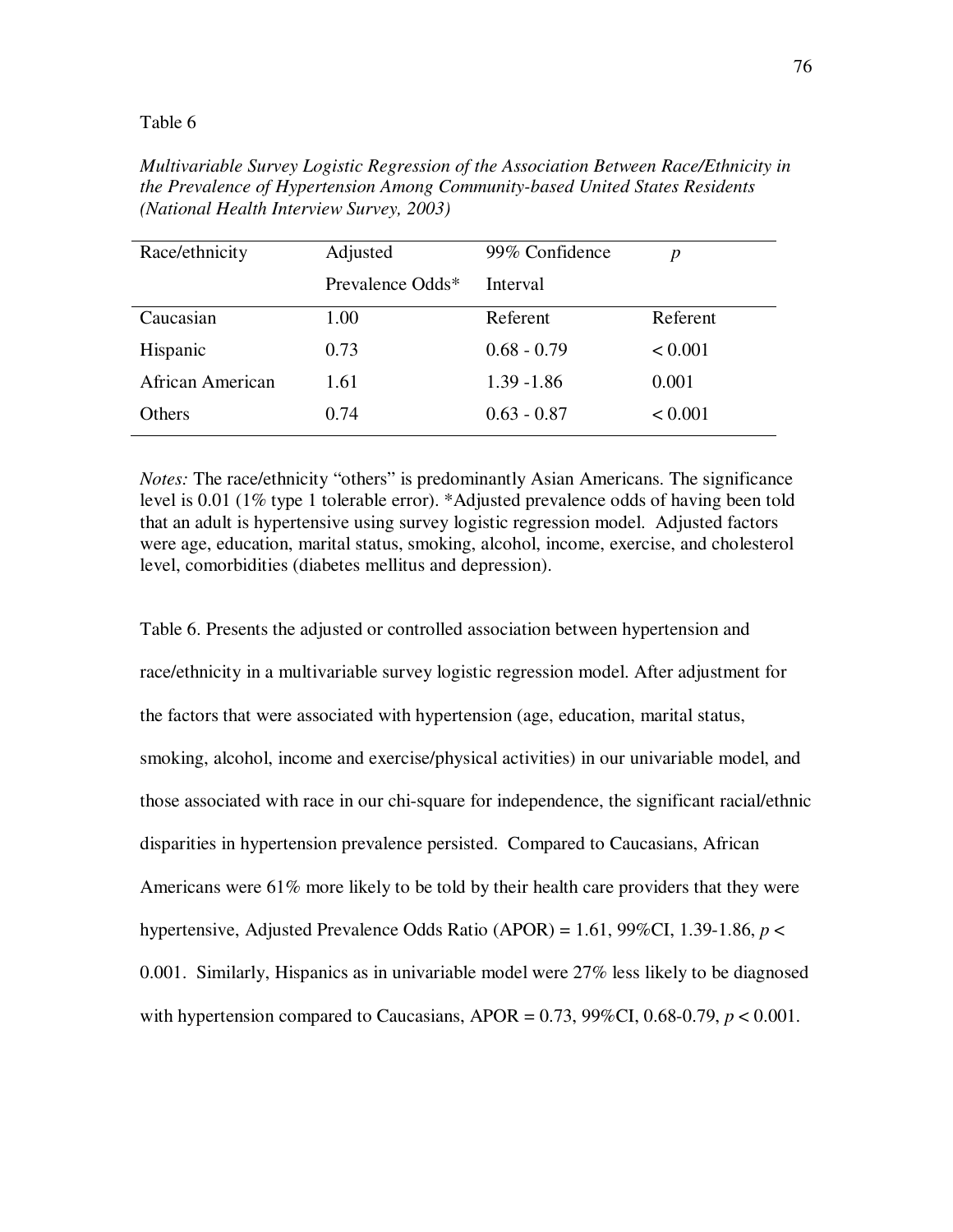An additional though unanticipated finding in this study was the highest prevalence of gestational hypertension among the Hispanic women. In the crude and unstratified unconditional model survey logistic regression model, compared to the Caucasian women, Hispanic women were 97% more likely to have gestational hypertension, OR=1.97, 99% CI, 1.47-2.58, while African American women were 34% more likely compared to Caucasian women, OR=1.34, 99% CI, 1.02-1.75. However, the significant racial/ethnic in difference gestational hypertension did not persist after stratifying by age, with Hispanic women having an insignificant 49% higher prevalence of gestational hypertension relative to Caucasian women, OR=1.49, 99% CI, 0.96-2.32,  $p = 0.08$ .

# Summary

In summary, this chapter presented the evidence from the data on racial/ethnic disparities in the prevalence of hypertension as well as the possible explanatory factors in this association. There are racial/ethnic disparities in hypertension with African Americans compared to other racial/ethnic groups in this sample more likely to be told by their health care providers that they have high blood pressure. Secondly, hypertension prevalence is associated with age, education, marital status, smoking, alcohol, and income and exercise/physical activities. Finally, after controlling for these factors the racial/ethnic disparities in the prevalence of hypertension persisted in our sample, indicating of possible interaction between biological or genetics in the higher prevalence of hypertension among African Americans.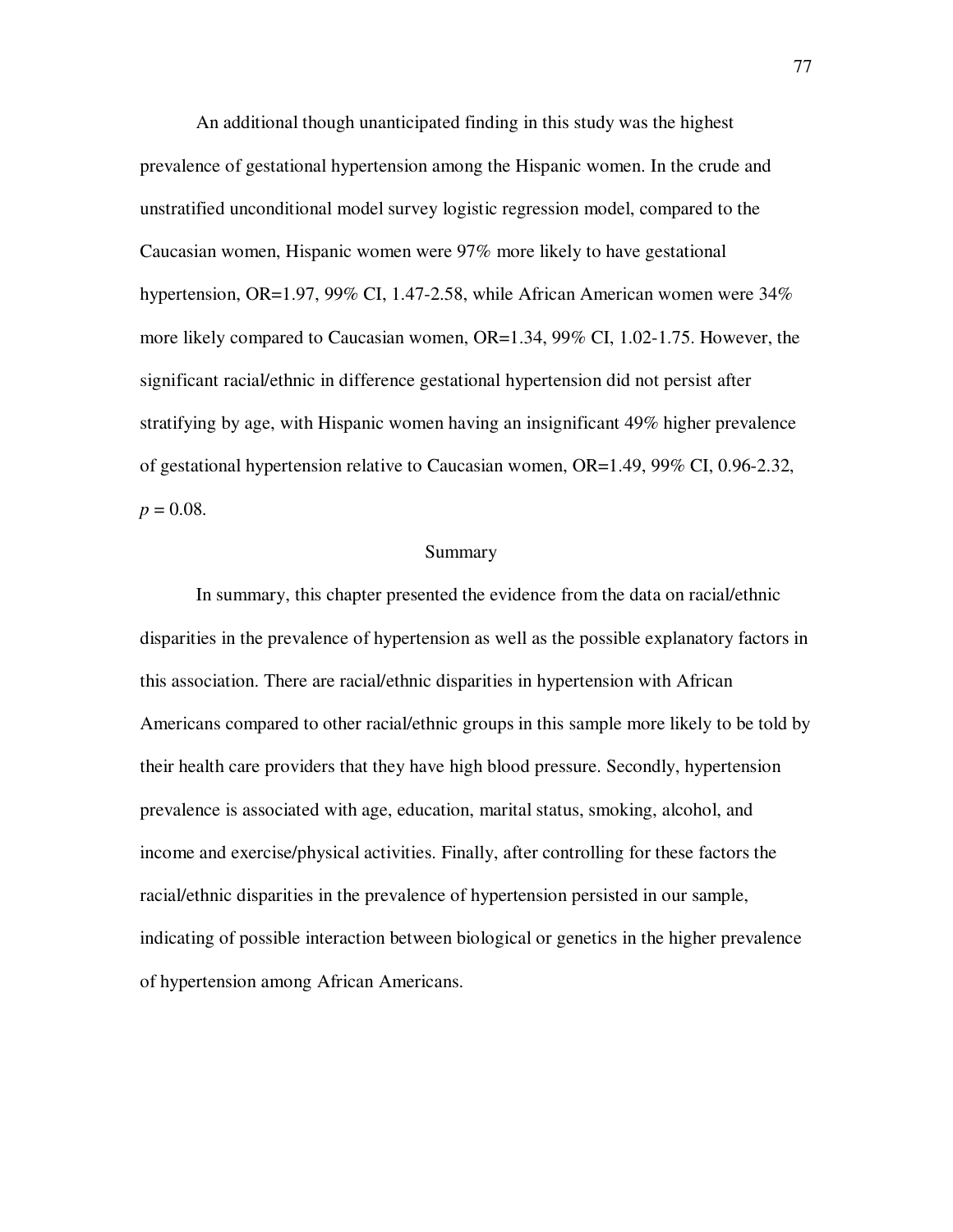#### CHAPTER 5:

# DISCUSSIONS, IMPLICATIONS AND RECOMMENDATIONS **Introduction**

This dissertation research was conducted to examine the factors that might assist in the understanding of the persistent racial/ethnic disparities in hypertension in United States community-based residents (non-institutionalized). In chapters three and four, I presented the materials and method towards testing the hypotheses to address our research objectives, as well as the evidence from the data (results) respectively. In this chapter attempt is made to present the context of my findings in line with what is known to determine the extent upon which the findings in this dissertation research supports or refutes previous similar studies in this perspective as well as to provide possible explanation of the evidence in the absence of previous studies. This chapter also provides the social implications of these findings for community and public health practices and health disparities narrowing in the United States and recommends directions for further studies in attempts to understand the factors that may differ between racial/ethnic groups in United States or a persistent of some predisposing or risk factors to hypertension among African Americans.

# Overview of Study Contexts

The racial/ethnic prevalence in hypertension persists in the United States despite several attempts to educate (CDC, NHIS, 2003) the public on risk factors reduction and proven health promotion practices. Whereas racial/ethnic variance in hypertension is known, what remains to be fully understood are modifiable factors such as sociodemographics, risk, and prognostic factors that may help explain the observed disparities.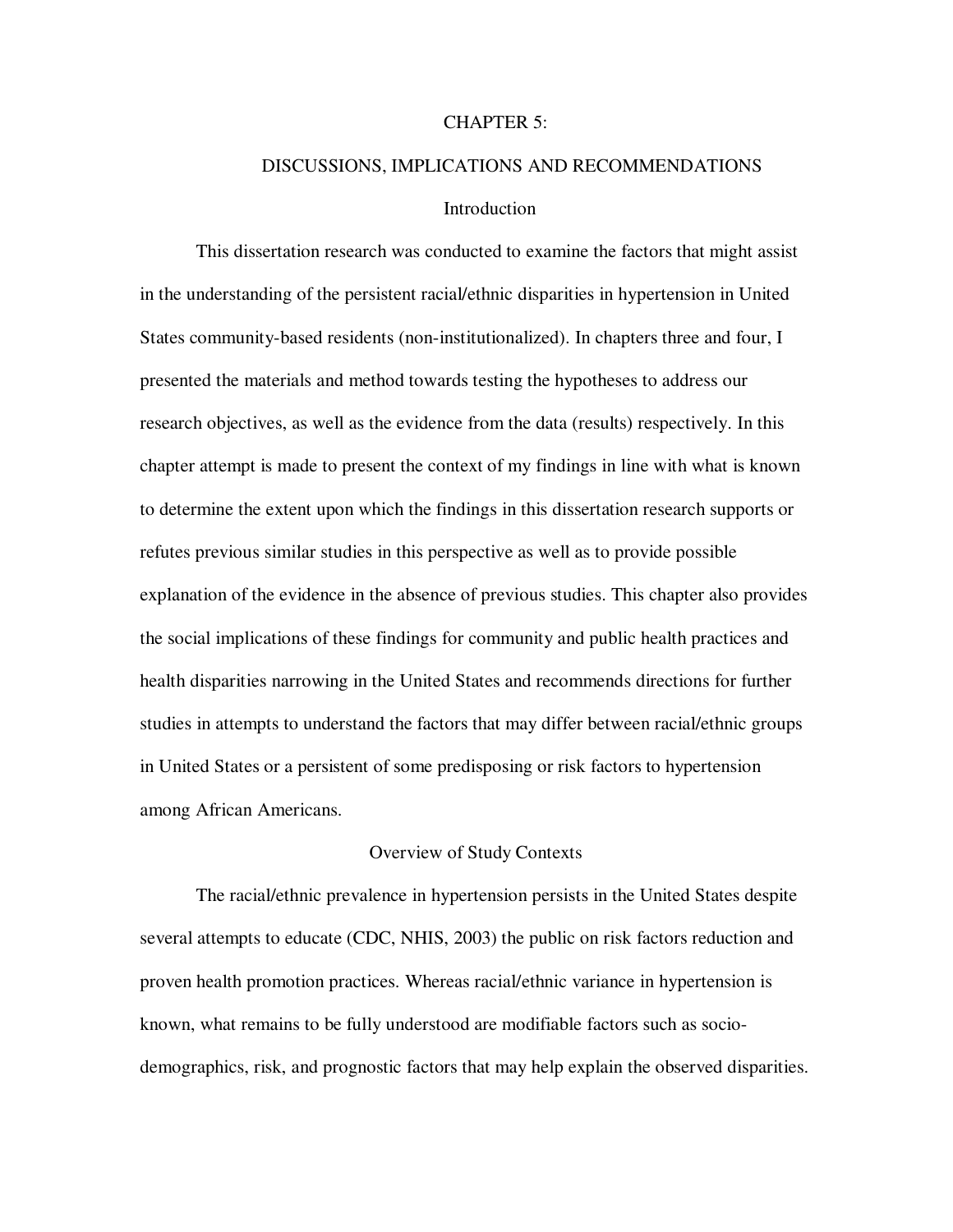This study aimed to examine factors pertaining to racial/ethnic differences in the community-based United States residents, and to assess whether or not differences in the persistent of these factors may account for the racial/ethnic variance in hypertension prevalence. To address this overall aim, the study hypothesized that hypertension prevalence differs by race/ethnicity, and that the racial/ethnic disparities in hypertension is associated or explained by racial/ethnic differences in known and postulated risk factors in hypertension, as well as the differences in socio-demographic factors.

### Discussion of Findings for Questions/Hypothesis

This dissertation research was conducted to affirm the persisted racial/ethnic disparities in the prevalence of hypertension and to examine the prognostic, risk and predisposing factors as well as socio-demographic factors that may explain the racial/ethnic disparities in hypertension among community-based United States residents, using the National Health Interview Survey. First, I tested the null hypothesis of no racial/ethnic disparities or differences in the prevalence of hypertension using Mantel-Haenszel statistic for homogeneity and trends for odds. The evidence in the data suggested the rejection of this null hypothesis at significance level ( $p = 0.01$ , 1% type I error tolerance) in favor of the alternative hypothesis of racial/ethnic differences in the prevalence of hypertension in the study population (non-institutionalized, communitybased United States adult residents).

Second, I postulated with the null hypothesis that there are no racial/ethnic differences in the distribution of age, sex, education, income, insurance coverage, marital status, alcohol consumption, cigarette smoking, physical activities, and body mass index. We tested the hypothesis using chi square test statistic that there are racial/ethnic

79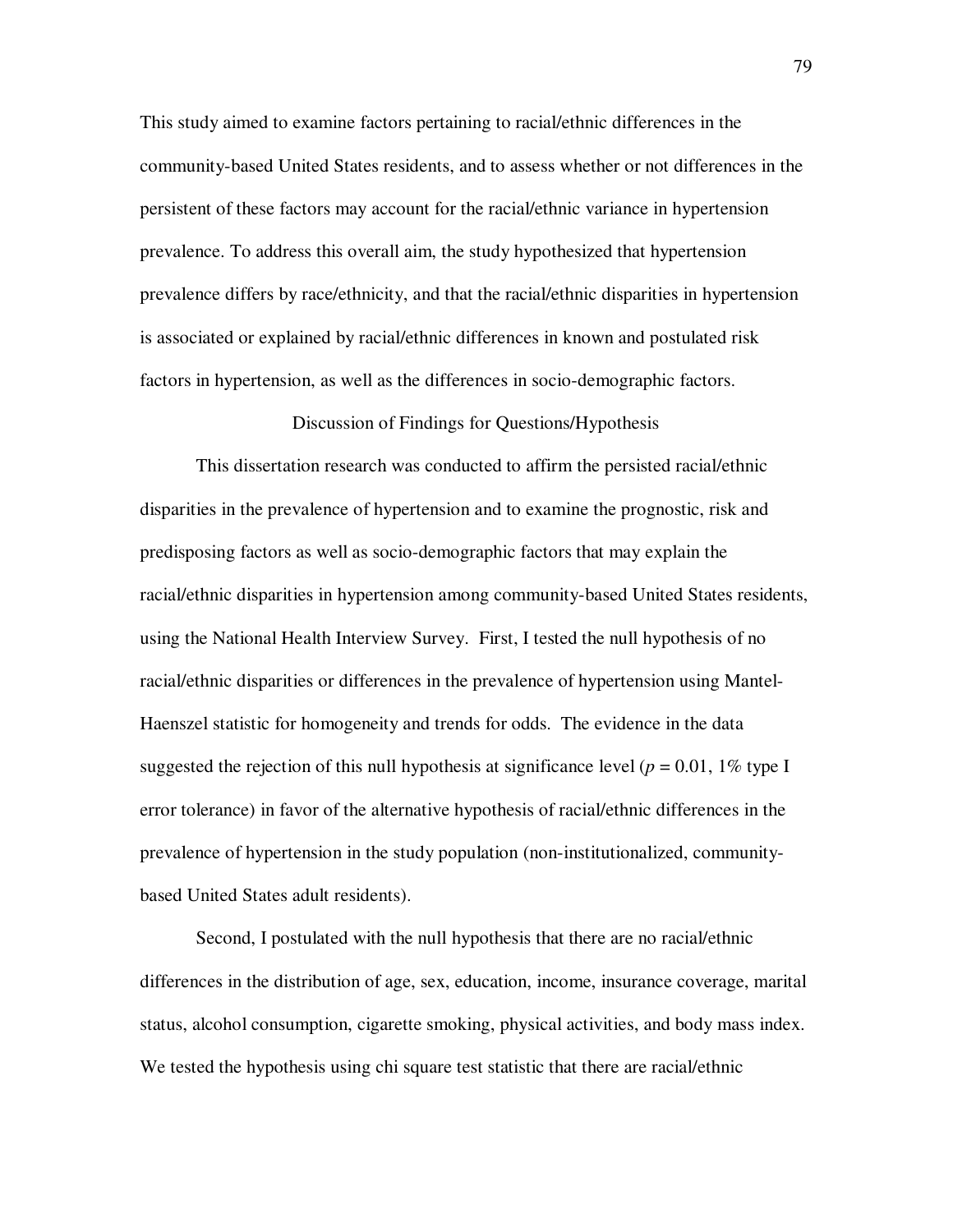differences in the distribution of socio-demographic, and prognostic factors to hypertension, and rejected the null hypothesis in these socio-demographic, risk and prognostic variables except sex and insurance coverage at *p* < 0.01, as well as precision with 99% confidence Interval.

Third, we examined the hypothesis that the racial/ethnic disparities in hypertension prevalence is influenced by or associated with the racial/ethnic differences in the distribution of the socio-demographic, and prognostic factors to hypertension using multivariable unconditional survey logistic regression model. We did not reject the null hypothesis that the racial/ethnic disparities in hypertension prevalence are not explained fully by the racial/ethnic differences in the distribution of the socio-demographic, risk including comorbidities and prognostic factors to hypertension.

#### Interpretation and Discussion of Findings

There are important findings in this study. First, there is a significant racial/ethnic variation in the prevalence of hypertension, and African Americans are disproportionately affected, while Hispanics have the lowest prevalence of hypertension relative to African Americans and Caucasians. Second, there are racial/ethnic differences in family income, educational level, age, marital status, sex, smoking, alcohol consumption, body mass index, and physical activities, cholesterol level, and comorbidities (diabetes mellitus, endocrine/metabolic disorders, circulatory problem and depression). These factors are individually associated with hypertension in this cohort of the United States residents. Third, racial/ ethnic disparities in hypertension between African Americans and Caucasians as well as between Caucasians and Hispanics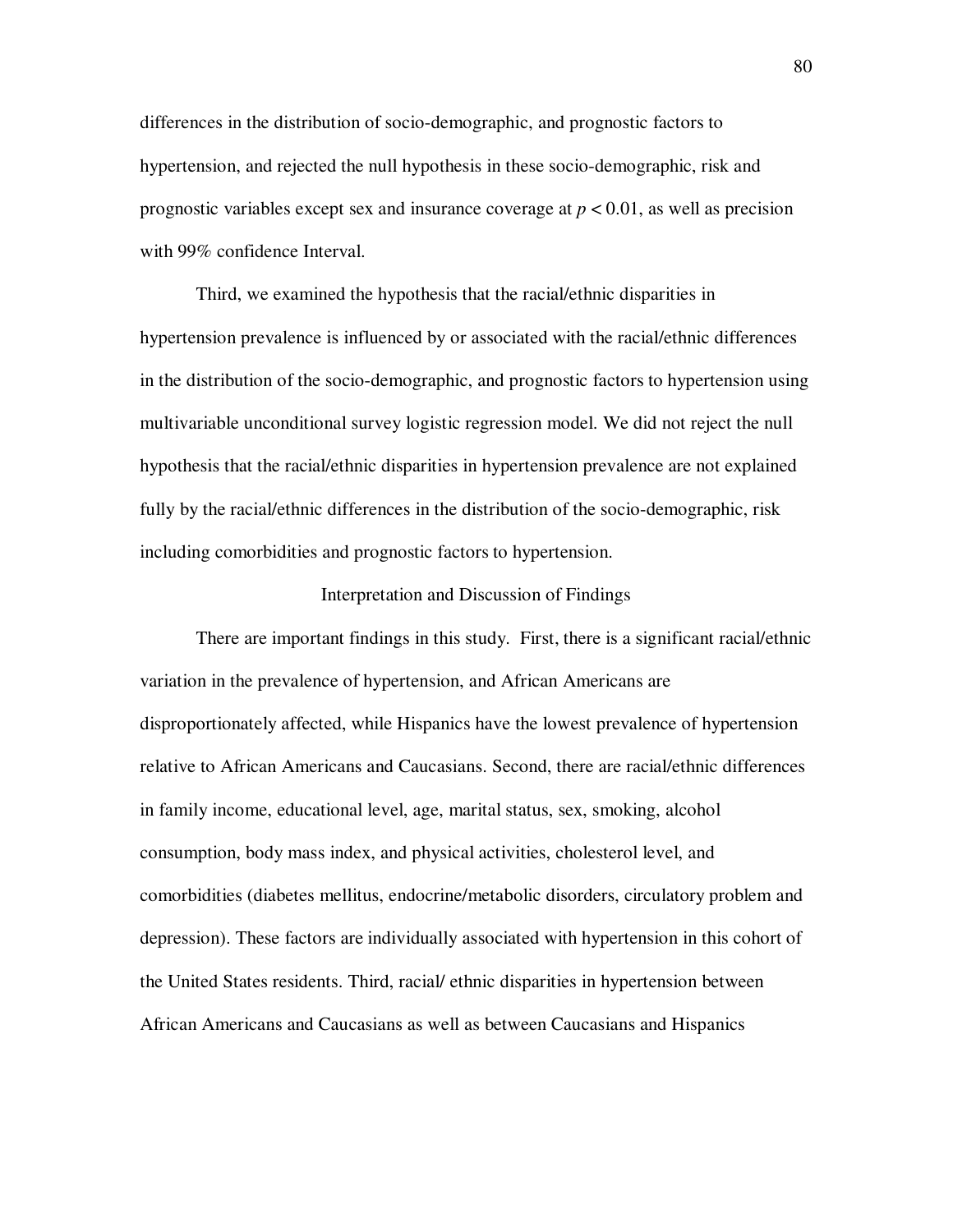persisted and are not explained by the differences in the socio-demographic, risk factors, comorbidites and prognostic factors for hypertension.

In the univariable (crude and unadjusted) survey logistic regression model, African Americans had the highest prevalence of hypertension compared to Caucasians and Hispanics. This result inclines to the rejection of our null hypothesis in favor of our alternative hypothesis, thus allowing us to accept our alternative hypothesis of racial/ethnic disparities in the prevalence of hypertension. These findings support previous literature on the racial/ethnic differences in hypertension prevalence in the United States (AHA, 2004; Hertz, 2005; AHA, 2005; Cooper, 1997; AHA, 2006).

The Hispanics had the lowest prevalence of hypertension, while Caucasians were intermediate. In this sample, Hispanics (57.5%) were less likely to be in the higher family income group (> \$20,000.00 per annum) compared with Caucasians (72.5%), and African Americans (55.1%) were even less likely than Hispanics. Hispanics and not African Americans had the lowest educational level, and Hispanics (3.1%) were less likely to have graduate degree relative to Caucasian (9.2%) or African Americans (4.5%). These factors are known to predispose to hypertension and are associated with hypertension prevalence in the United States population. (Adler, 1999; Gazmarraian, 1997; Maclaughlin, 2005; Williams, 1998; Schilling, 2003). Education level (Gazmararian, 1997; Schillinger, 2003; Williams, 1998; MacLaughlin, 2005) and family income (MacLaughlin, 2005; Mellor, 2002), and insurance coverage are variables that have been well studied in association with hypertension.

This study has shown that Hispanics compared to Caucasians were less likely to be in the higher income stratum but were more likely to be in the higher income stratum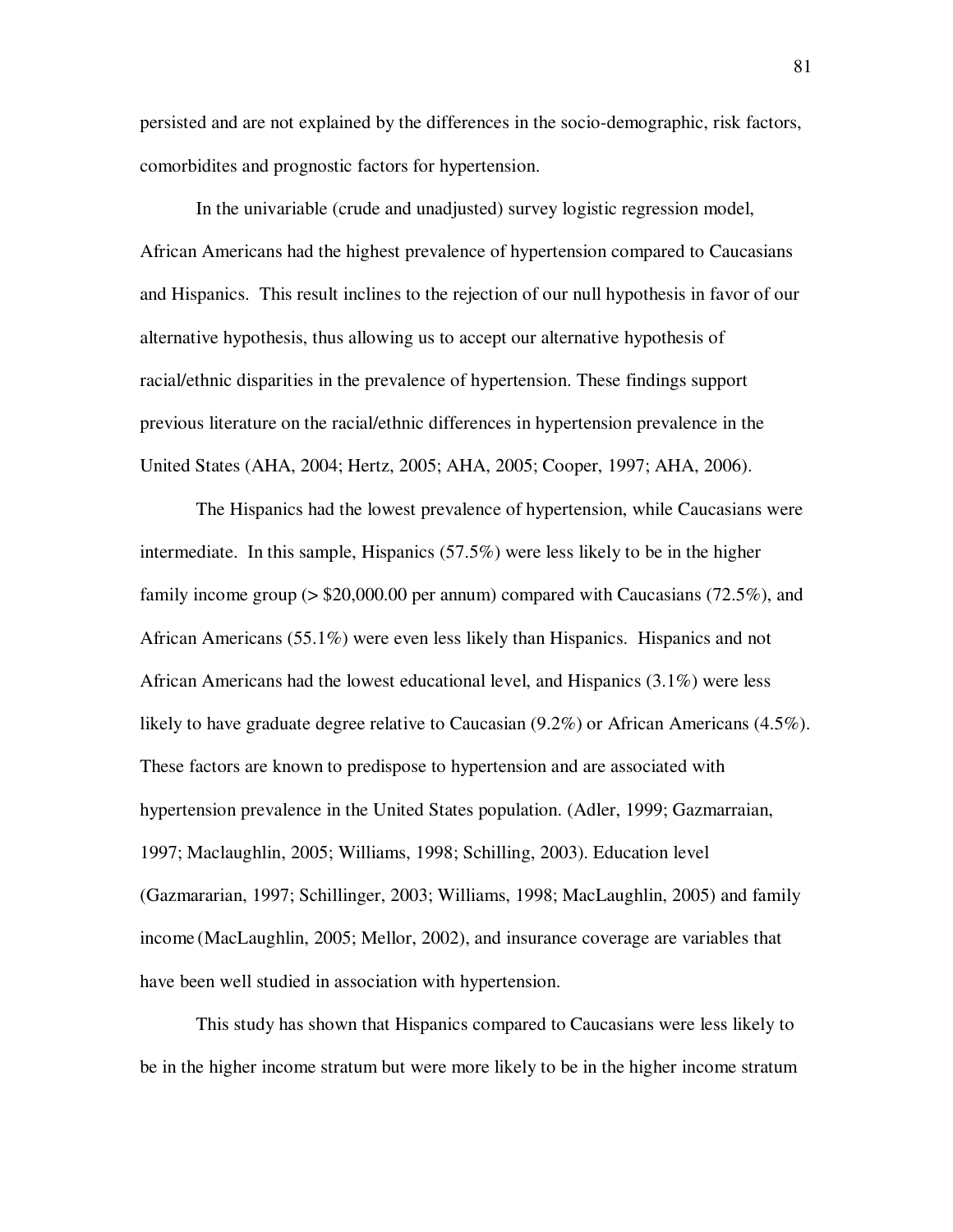compared to African Americans. Lower income level has been associated with increased risk of hypertension and other chronic diseases. (Williams, 1998; MacLaughlin, 2005; Fiscella, 2000; Hurley, 2005; Institute of Medicine 2002; Smith, 1997). However, our data failed to support this observation while comparing Hispanics to Caucasians since despite higher income level among the Caucasians, hypertension prevalence was higher among Caucasian compared to Hispanics, and not to African Americans. Whereas, lower education level has been associated with higher prevalence of hypertension, our findings did not support this observation. Hispanics were less likely to have higher education at the graduate level as compared with African Americans and Caucasians, and hypertension is lowest among those with graduate degree. However the prevalence of hypertension is lowest among Hispanics.

Marital status, which implies family support system, has been shown to influence the prevalence of hypertension, and is associated with decreased prevalence (Frist WH, 2005). This study supports this notion since Hispanics presented with the lowest prevalence of hypertension in this sample compared with other racial/ ethnic groups.

We have also demonstrated that the prevalence of hypertension is associated with smoking, alcohol, physical activity, body mass index, and age. Caucasians (49.9%) were more likely to smoke compared with either African Americans (37.8%) or Hispanics  $(30.1\%)$ .

Smoking is a risk factor in hypertension as it results in the constriction of the blood vessels, increasing peripheral resistance, and inducing blood pressure elevation. (Holmes, L, 2009) In this sample, smoking was associated significant 30% increased prevalence of hypertension, OR, 1.30, 99%CI, 1.23-1.37, *p* < 0.01.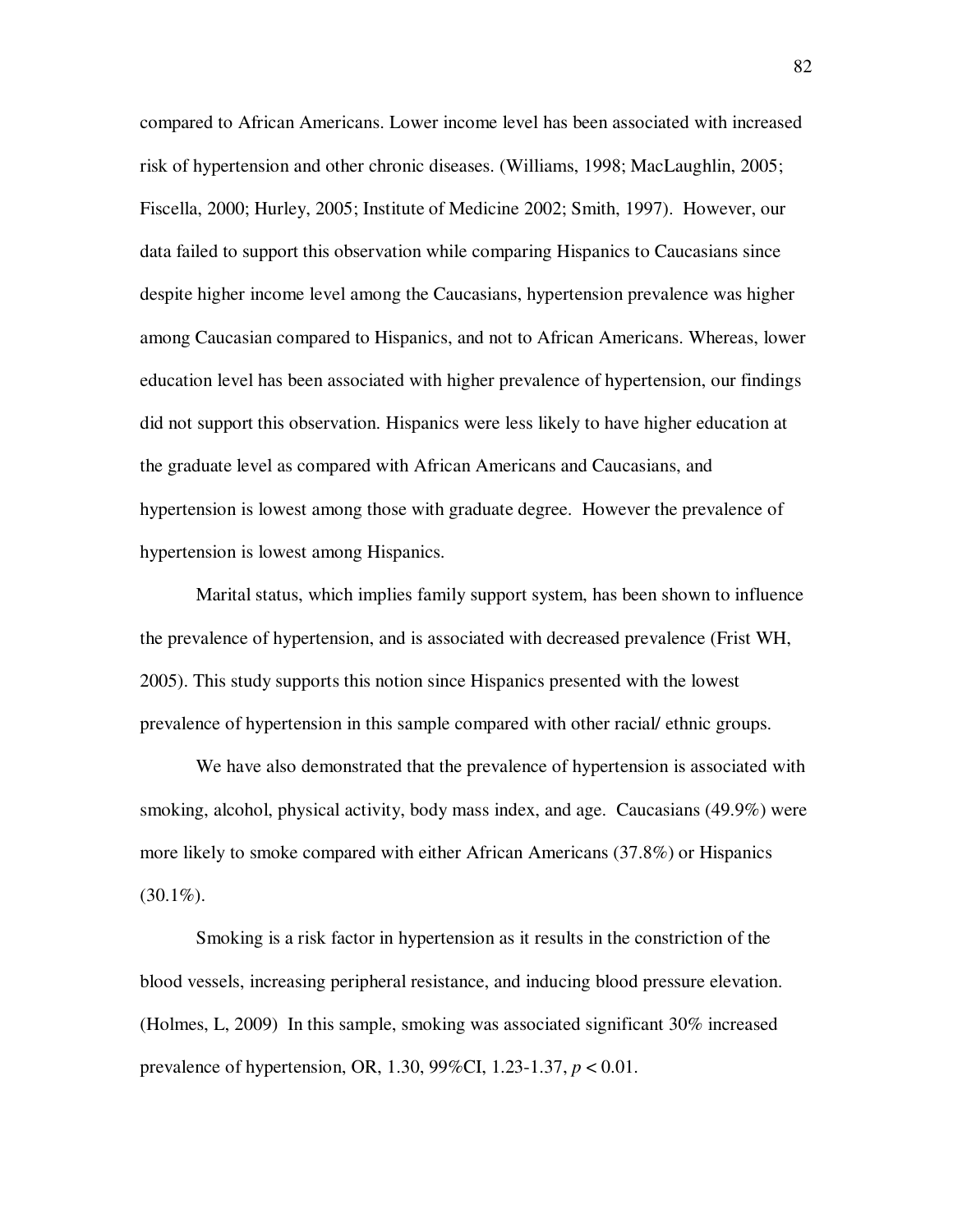Physical activity is known to lower blood pressure and to protect against the development of hypertension. Exercise can reduce the obstacles to the flow of blood by increasing the elasticity of the arterial lumen, thus decreasing peripheral resistance. Peripheral resistance plays important role in the development of high blood pressure, given that the pathophysiology of hypertension involves the combination of peripheral resistance and cardiac output, with cardiac output expressed and the stroke volume and heart rate. Compared with African Americans (24.6%) and Caucasians (28.8%), Hispanics (20.1%) were less likely to exercise or be involved in physical activities, *p* < 0.001. Excessive alcohol consumption has been implicated in the predisposition to hypertension either by itself or in combination with other factors. Compared to Caucasians (19.6%) or African Americans (32.9%), Hispanics (36.0%) were more likely to drink alcohol, yet hypertension prevalence was lowest among them.

Elevated Body Mass Index (BMI) is associated with hypertension due to the extra load placed in the myocardium as result of increased cardiac contractility, which leads to increased heart rate and stroke volume. Hence cardiac output is elevated, resulting in subsequent increase in the blood pressure. In this sample, the Hispanics (38.6%) were more likely to be overweight, body mass index,  $25{\text -}29.9 \text{ Kg/m}^2$  compared to Caucasian (35.4%) and African Americans (35.4%), while African Americans (33.4%) were more likely to be obese, body mass index,  $> 30.0 \text{ Kg/m}^2$ , compared to Caucasian (21.7%) and Hispanics (25.1%). In addition, African Americans (29.9%) were less likely to have normal body mass index compared to Caucasian (40.8%) and Hispanics (35.0%).

Therefore the highest prevalence of hypertension among African Americans in our sample may be explained in part by obesity prevalence in this racial minority group.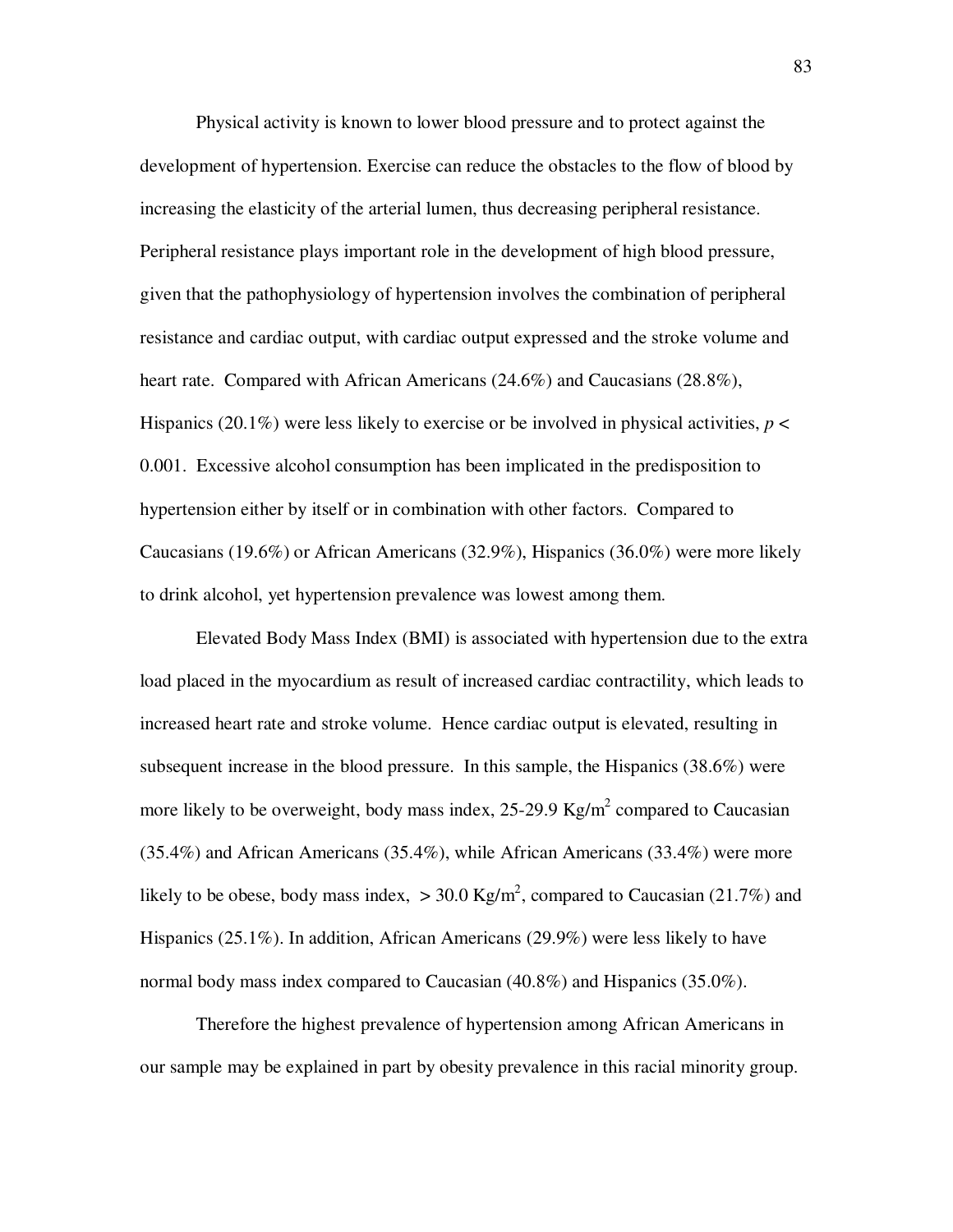In the general United States population the high prevalence of hypertension may be in part explained by obesity, given that our data indicated above average prevalence of overweight and obese, body mass index  $>$  24.9 Kg/m<sup>2</sup> (59.1%) in the total sample.

Cholesterol, namely low-density lipoprotein (LDL), has also been associated with hypertension. The Hispanics (59.9%) and African Americans (68.1%) compared to Caucasians (72.6%) in our sample were less likely to check their cholesterol level,  $p <$ 0.001. Thus, compared to Caucasians, Hispanics were 44% less likely to check their cholesterol level, while African Americans were 19% less likely as well, OR=0.56, 99% CI, 0.53-0.60, *p* < 0.001, and OR=0.81, 99%CI, 0.75-0.87, *p* < 0.001 respectively. The persistence of high cholesterol prevalence as a result of absence of awareness of such a risk factor in individuals who are not checking their cholesterol level reflects increased predisposition to hypertension and, hence, an elevated prevalence of hypertension in the populations at risk. Second, compared to Caucasians (31.2%), Hispanics (23.9%) and African Americans (24.4%) had lower prevalence of high cholesterol level, *p* < 0.001. African Americans and Hispanics were 28% and 30% less likely to have high cholesterol level compared to Caucasians, OR = 0.72, 99% CI, 0.66-0.79, *p* < 0.001 and OR = 0.70, 99%CI, 0.65-0.77,  $p < 0.001$  respectively. However the specificity of the cholesterol in the survey (HDL or LDL or ratio or bad cholesterol) makes it difficult to provide a relevant interpretation to the observed evidence from the data.

Hypertension increases with advancing age due to development of arterial plagues leading to arteriosclerosis, hence increasing peripheral resistance through the stiffening of the blood vessels. (Holmes, L., 2009). Compared with African Americans (54.8%) and Caucasians (64.0%), Hispanics (42.2%) were less likely to be in the older age group ( $\geq$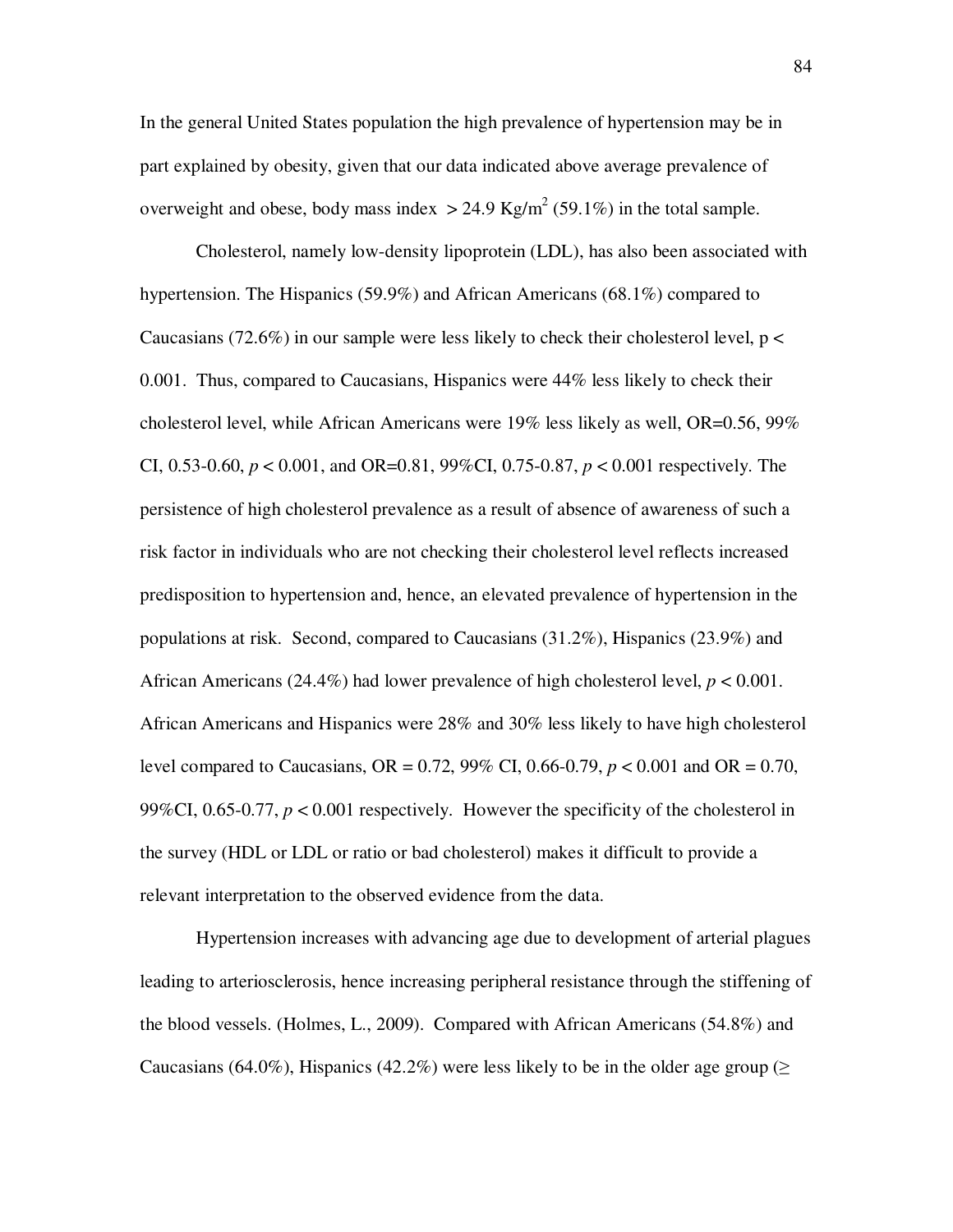50 years) where hypertension is less prevalent. In our sample, compared to younger age group those in the older age group were six times as likely to have hypertension, OR, 6.34, 99% CI, 5.85-6.70,  $p < 0.001$ . This racial/ethnic variance in the age distribution of the participants in this survey may explain in part why hypertension is less prevalent among Hispanics, compared to Caucasians or African Americans.

There are comorbidities associated with hypertension, including diabetes mellitus, circulatory disorders, endocrine, nutritional and metabolic conditions, depression and anxiety, and substance abuse problems. Diabetes mellitus (DM) if uncontrolled may predispose to hypertension, coronary heart disease and renal insufficiency. African Americans (10.8%) had the highest prevalence of DM, where hypertension is more prevalent compared to Caucasians (7.8%) and Hispanics (7.5%). In our data, DM was associated with hypertension, with those who had Diabetes Mellitus, six times as likely to have hypertension compared to those without, OR=6. 34, 99% CI, 5.83-6.94. Also, compared to Caucasians (40.8%), African Americans (55.5%) and Hispanics (58.6%) were more likely to be diagnosed with Diabetes Mellitus at younger age (> 50years), *p* < 0.001. Though not a significant finding in our sample, African Americans (87.3%) and Hispanics (85.0%), compared to Caucasian (88.9%), were less likely to check their blood sugar level,  $p = 0.08$ .

In addition, among African Americans, DM appears to be poorly controlled, with more of the African Americans taking insulin relative to diabetic pill (36.1% and 66.4%) compared to Caucasians (27.6% and 68.0%) and Hispanics (24.2% and 74.7%). The highest prevalence of Diabetes Mellitus among African Americans may provide an explanation for racial/ethnic disparities in hypertension in our sample, thus compared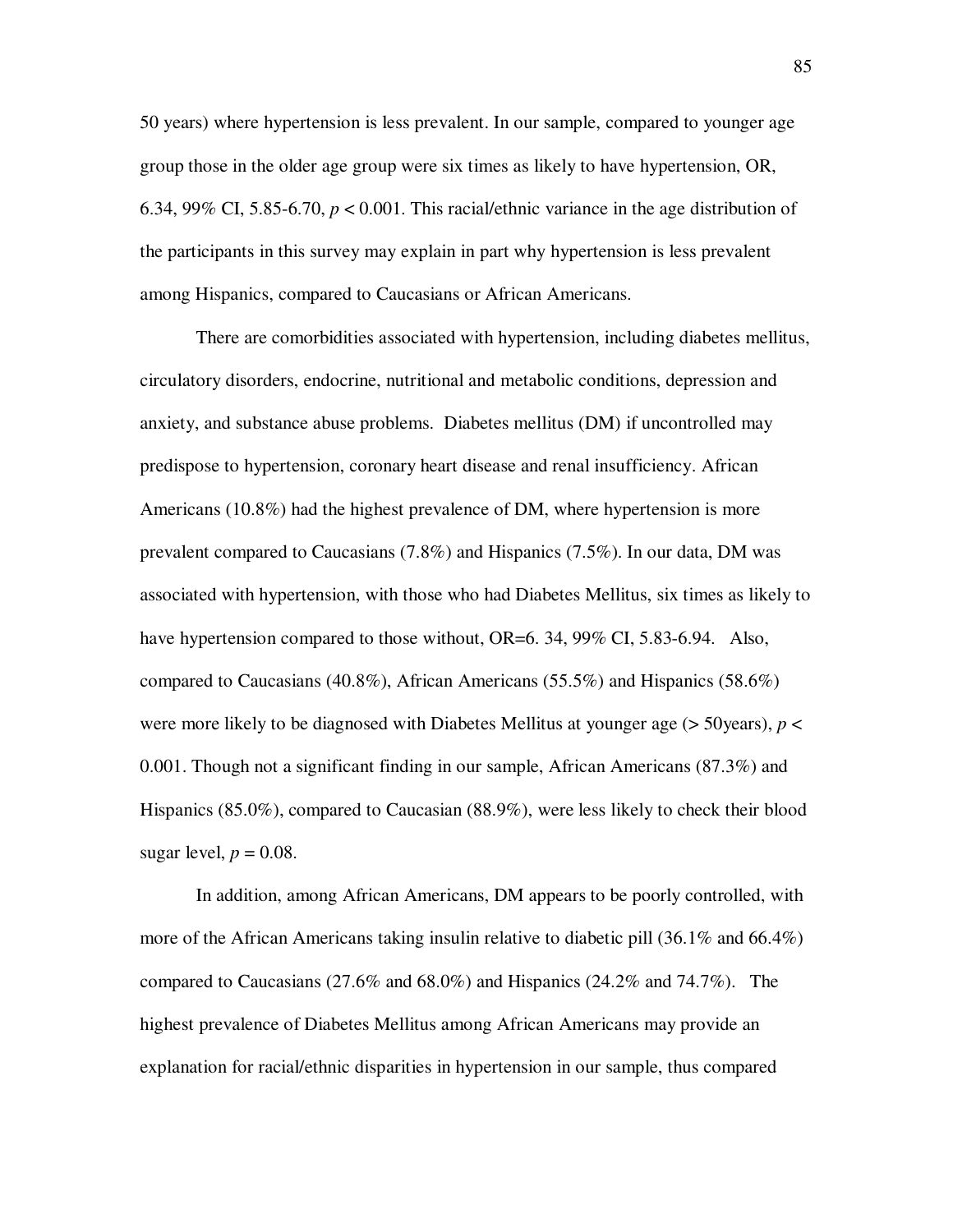with African Americans without Diabetes Mellitus, those with Diabetes Mellitus were almost 13 times as likely to have hypertension,  $OR = 12.73$ ,  $99\%CI$ ,  $7.82-20.70$ ,  $p <$ 0.001, but among Caucasians and Hispanics without Diabetes Mellitus, those with Diabetes Mellitus were 7 times as likely to have hypertension, OR=7.2, 99% CI, 5.83- 8.92 and OR=7.10, 99% CI, 5.64-8.92 respectively.

Chronic circulatory problem may predispose to hypertension and other cardiovascular conditions as a result of blood vessel occlusion and subsequent increase in peripheral resistance. Compared with Caucasians (89.3%) in our sample, African Americans (96.7%) and Hispanics (97.0%) were more likely to have chronic circulatory problem, *p* = 0.70. The racial/ethnic variance in hypertension prevalence is unlikely due to the differences in the distribution of chronic circulatory problem in our sample.

Endocrine, Metabolic and nutritional disorders are associated with circulatory conditions including the endocrine and hormonal regulation of blood pressure. We examined the distribution of these disorders in the racial/ethnic groups and found no significant t differences,  $p > 0.01$ , Fishers exact, 1.0. Also there was no association between hypertension and endocrine disorders as self reported by respondents,  $p = 0.96$ . These findings may be due in part to the measurement of this variable and not the absence in the association with hypertension.

Depression, anxiety and emotional problems had been known to predispose to hypertension as illustrated in the catecholamine pathway with dopamine, and norepinephrine and blood vessels constriction, leading to sustained Blood pressure elevation. (Ong KL, 2004; Holmes, 2009). Whereas there was no significant difference in the racial/ethnic prevalence of this condition, Caucasians (7.9%) had the lowest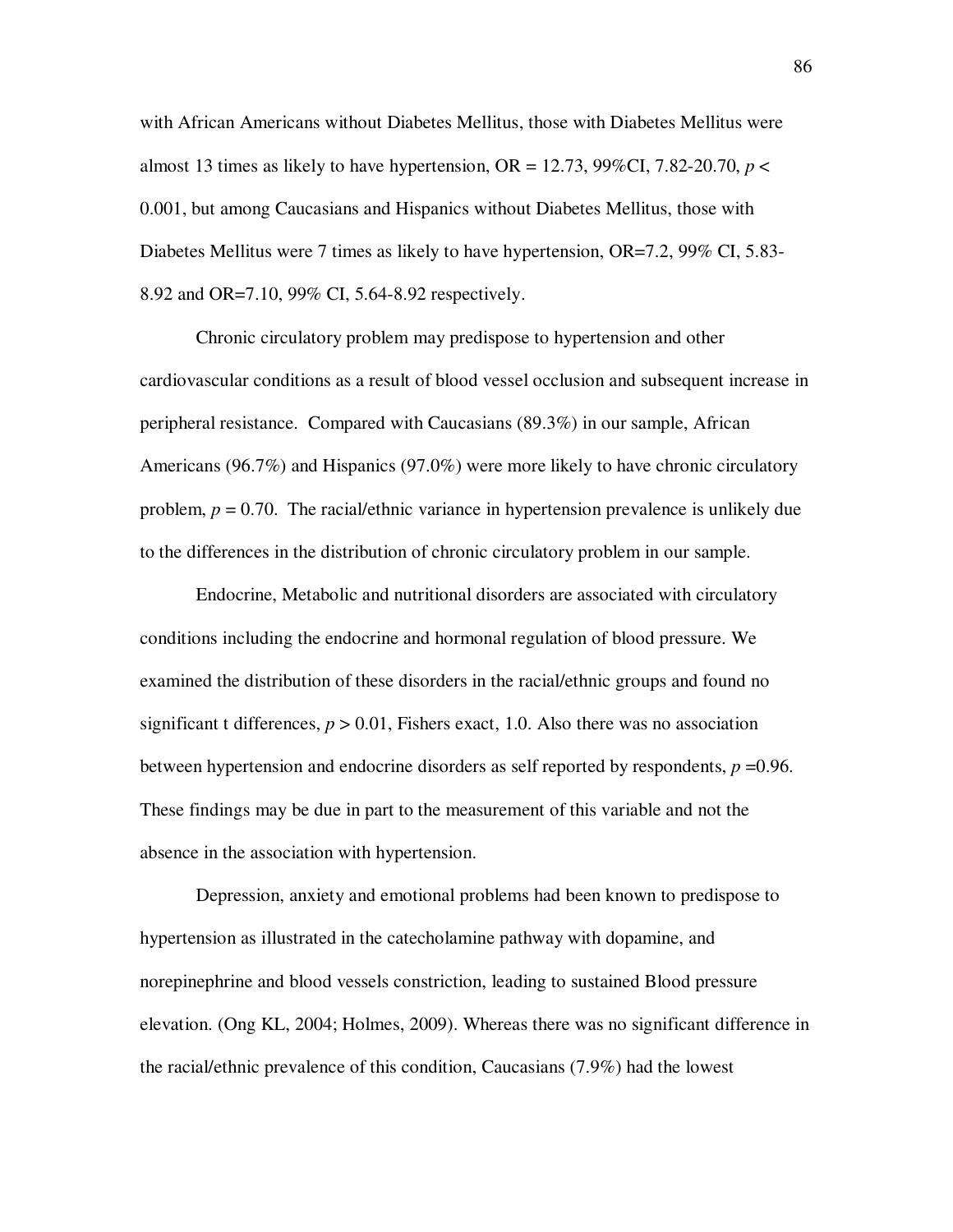prevalence of depression, anxiety and emotional problems, compared with African Americans (8.3%) and Hispanics (8.8%),  $p = 0.41$ . The prevalence of this condition may be higher among the minorities especially African Americans, but due to the stigma associated with it, its always underreported as reflected on its overall prevalence in a survey of this nature, self-reported emotional problems (8.1%). There was a marginally statistically significant difference in the racial/ethnic prevalence of those who can afford mental care/counseling for this condition,  $p = 0.03$ . These variables may very well reflect the prevalence of hypertension in population but is not supported by our data, due in part to the accuracy of the measures, as well as the stigma associated with mental and emotional problems.

In the multivariable survey logistic regression model, we adjusted for all variables known to be confounding in the association between race/ethnicity and hypertension prevalence. Despite this adjustment, we found a statistically significant difference in hypertension prevalence by race/ethnicity. Unlike studies' (Williams, 1998, MacLaughlin, 2005; Fiscella, 2000; Hurley, 2005; Institute of Medicine, 2002; Smith, 1997; Pearlin, 1997, Thompson, 1998) that have shown that racial/ethnic differences in hypertension prevalence between African Americans and Caucasians are removed by controlling for socio- demographic variables (income, occupation, and poverty level), racial difference in hypertension prevalence between African Americans and Caucasians persisted after controlling for these confounding variables in our study.

The lowest prevalence of hypertension was among Hispanics as observed by this dissertation research. Indeed compared with Caucasians, Hispanics had a higher risk factors profile, which should indicate higher hypertension prevalence. Despite the

87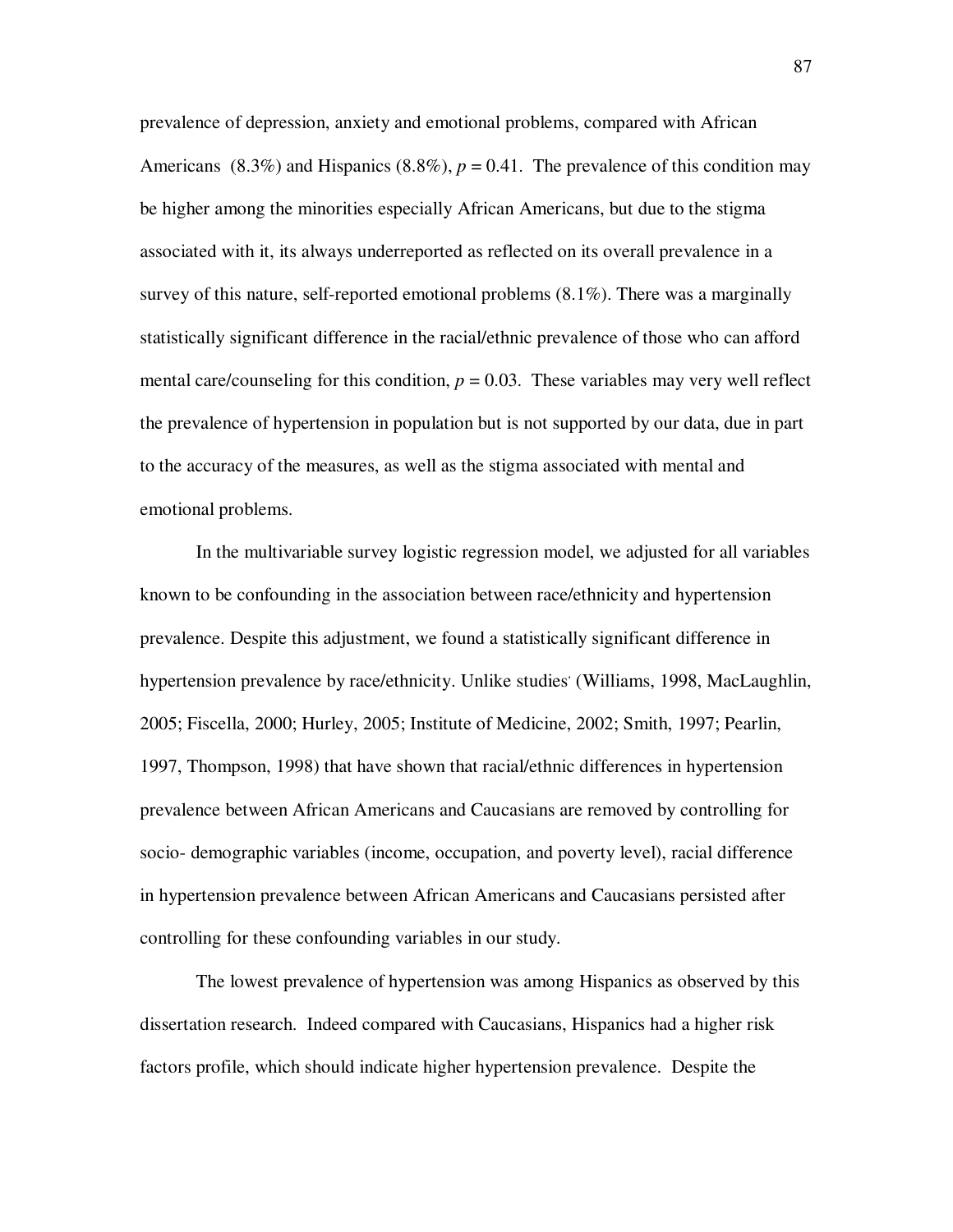predisposing factors associated with Hispanic ethnicity, the prevalence of hypertension was lowest in this ethnic group, which may be explained by the "Hispanic Paradox" (Franzini, 2001; Turra &Goldman, 2007). This concept claims the role of family support system in buffering stress, thus decreasing blood pressure through arterial relaxation and the reduction in the catecholamine synthesis (norepinephrine, dopamine, and epinephrine), (Lorimmer & Macfarlane, 1971).

Despite the strength of our study (large sample size and appropriate point estimation (Thompson ML, 1998), this study is not without limitations. First, as a crosssectional design, it is difficult to establish a temporal sequence, implying a clear direction on the causal pathway on the relationship between hypertension and race/ethnicity as well as other explanatory variables. However, it is unlikely that temporal sequence is mismatched in the cause and effect relationship between race/ethnicity and hypertension, since race preceded the development of hypertension. Second, because we recoded variables that were originally collected as continuous into categorical level, we might have introduced misclassification bias into our findings, but this is unlikely since such misclassification if any will be non-differential with respect to race/ethnicity and hypertension prevalence. Third, like in most epidemiologic studies, this finding may be influenced by unmeasured and residual confounding since not matter how sophisticated a statistical modeling, no modeling for adjustment can completely remove confounding (Holmes, 2007).

#### Implications for Social Change

This study has demonstrated that the racial/ethnic disparities persist in this nation based on the analysis of a representative sample of the United States population, and that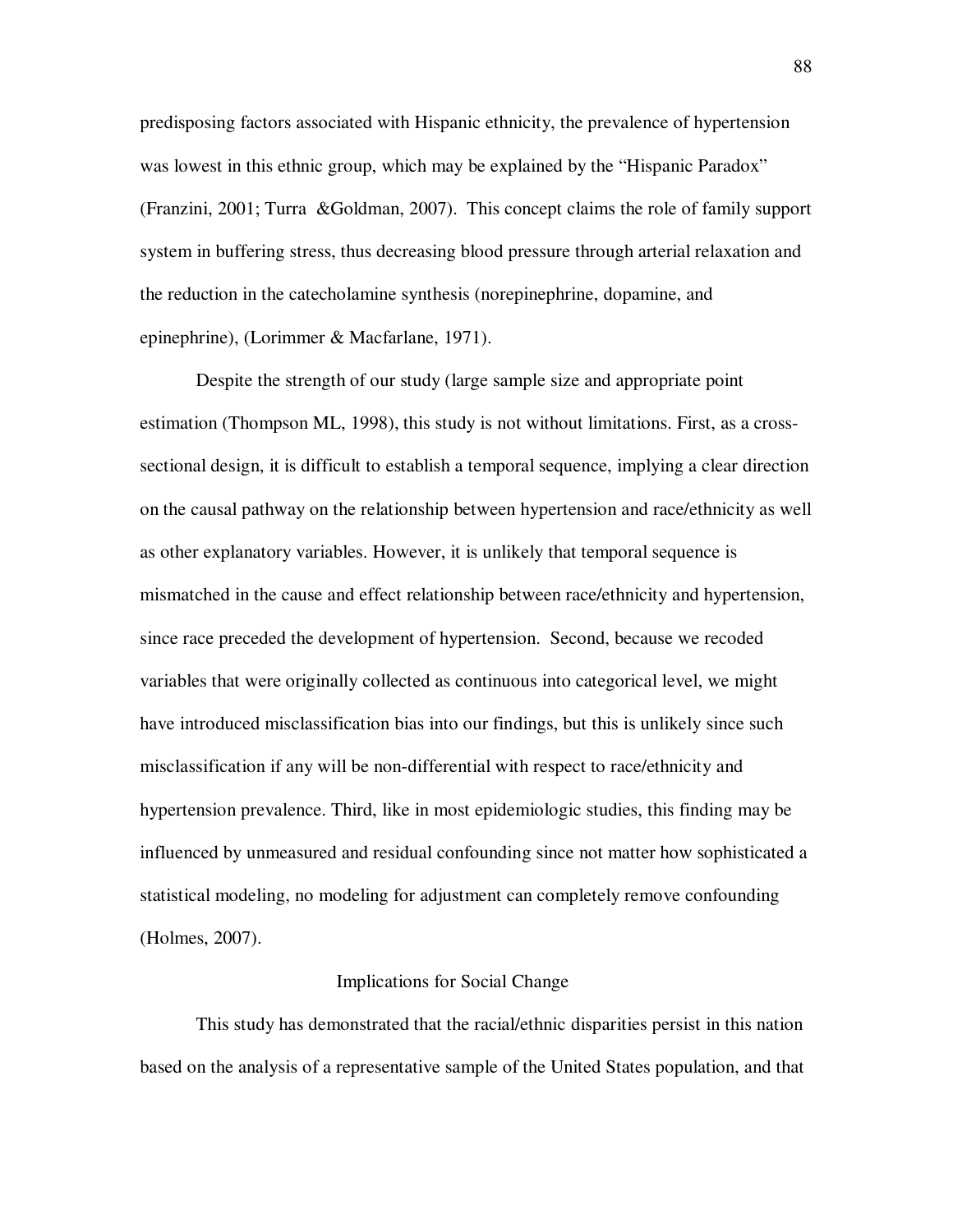these disparities are not fully explained by the racial/ethnic differences in the distribution of socio-demographic, as well as risk and prognostic factors associated with hypertension prevalence. African Americans are disproportionately affected with a significant 61% increased likelihood of having hypertension compared with Caucasians, after controlling for the socio-demographic and the known prognostic and risk factors in our sample.

The observed disparities, and especially our inability to remove these disparities after controlling for this factors is indicative of the persistence of risk and predisposing factors among African American ethnic minorities as well as some protective factors among the Hispanics. The protective health factors for the Hispanics in this nation have been attributed to the Hispanic paradox. This paradox claims that despite low socioeconomic status of the Hispanics, their health outcomes and mortality do not reflect the contribution of the socioeconomic disadvantage in morbidity and mortality. The Hispanics relative to African Americans and Caucasians tend to have a large family support network, which had been shown to improve health outcomes by minimizing stress. My finding in this direction recommends the integration of social and family support systems into intervention model of disease prevent and control in the Unites States population. Therefore, interventions on hypertension reduction (education on known and suspected risk factors, lifestyle modification, dietary regulation, exercise, obesity control) must be race/ethnic-specific, since factors predisposing to hypertension may vary across race/ethnicity.

Finally race/ethnicity is important variable in chronic disease evaluation, but it remains a poorly understood concept (Williams DR, 2005). Therefore, whether race/ethnicity reflects biologic attributes of groups in our society, or the combination of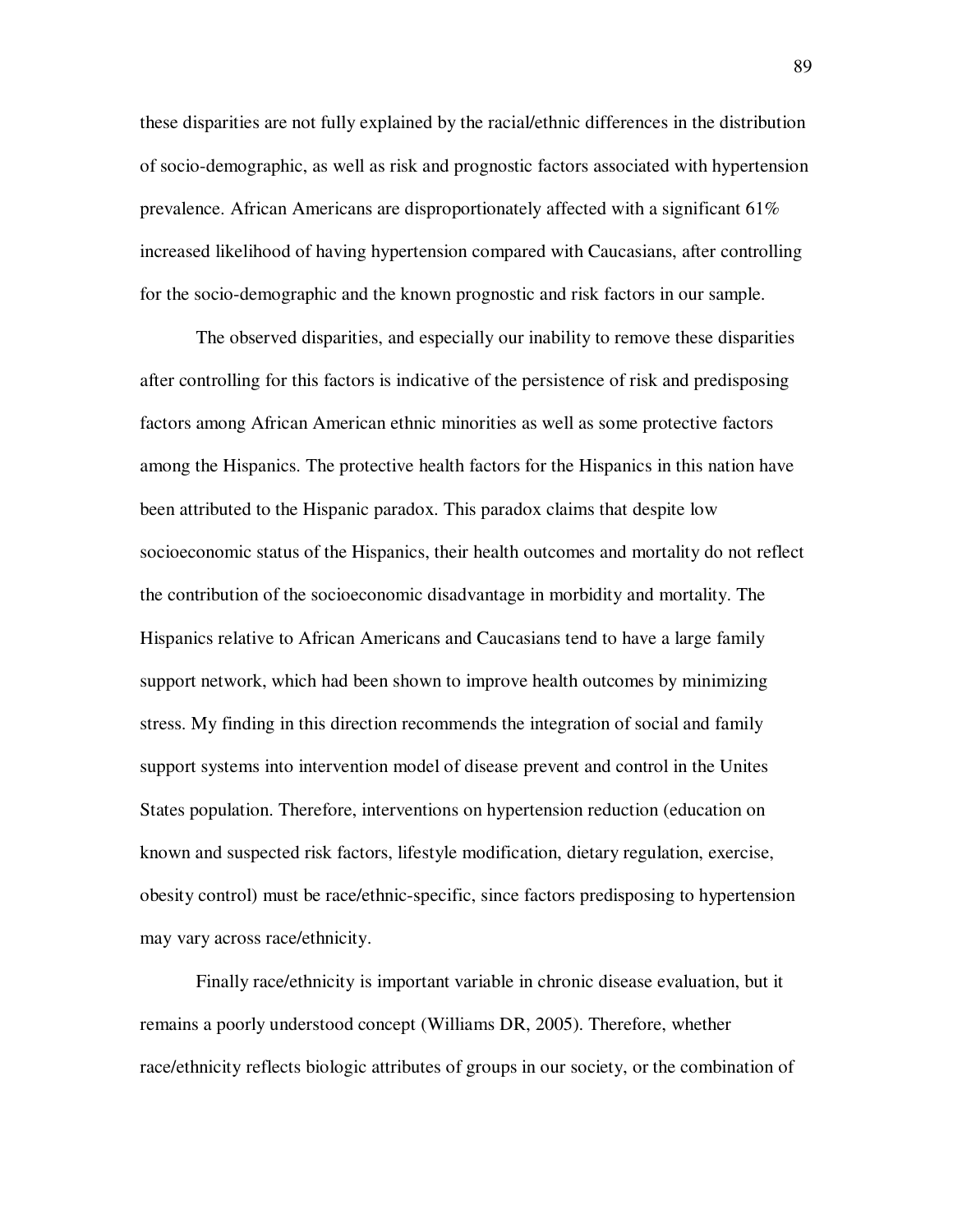biology and environment, health disparities elimination must address racial/ethnic disparities in hypertension in order to reduce disparities in racial/ethnic disparities in mortality attributed to cardiovascular disease, the leading cause of mortality in our nation.

In the United States population African American women have the highest prevalence of pre-clampsia. The highest prevalence of pre-clampsia among Hispanic women compared to other racial/ethnic groups observed in these data is probably due to the facts that: (1). Hispanic women were younger and therefore are more likely to be in a childbearing age, where pregnancy is likely to occur. (2). The Hispanic women have higher body mass index (BMI > 25, but <30Kg/M<sup>2</sup>) compared to African American women or Caucasian women.

 These two factors may drive the highest prevalence of pre-clampsia, among Hispanic women in our sample. Also, the observed result of pre-clampsia may be due to sampling variability.

### Recommendations for Further Research

We have shown that hypertension prevalence differs by race/ethnicity, and that these racial/ethnic variances are not completely removed by controlling for factors associated with hypertension, and known to be unequally distributed across race/ethnicity in the United States by using a reliable and representative data source, the Health Interview Survey. Thus, given the nature of our design (cross-sectional), this study recommends further prospective studies in order to examine the incidence of hypertension by race/ethnicity, while adjusting for potential confounders in the relationship between race/ethnicity and hypertension.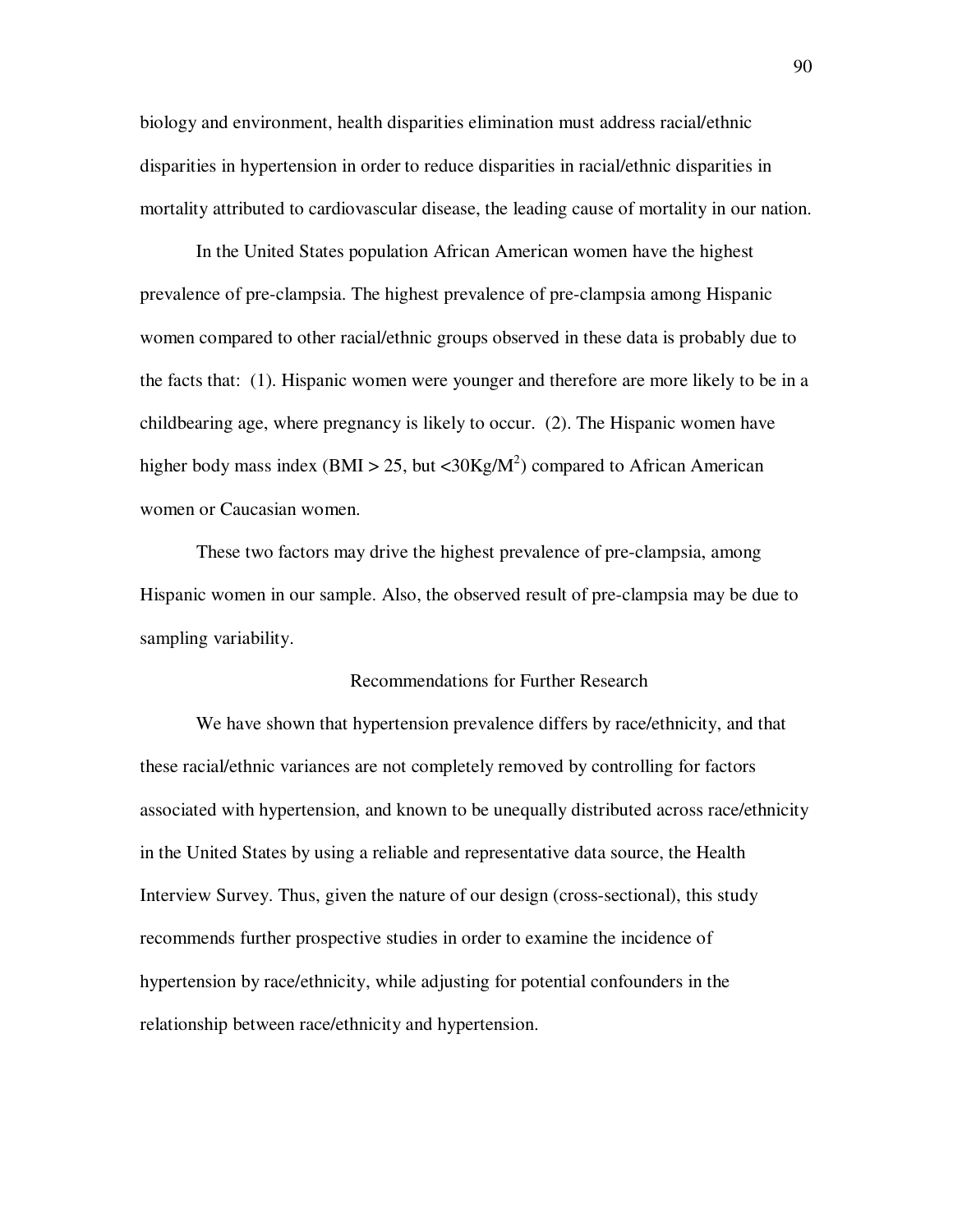In addition, these findings are suggestive of the possibility of biologic or biologic and environment interaction factors in accounting for the racial/ethnic disparities in hypertension. Prospective studies are needed to explore further these biologic or biologic and environment interaction factors in increasing our understanding of hypertension for better intervention strategies. Furthermore, the Hispanics showed relative advantage over Caucasian and African Americans in hypertension prevalence despite the presence of the predisposing factors to hypertension among the Hispanics, and had been termed the "Hispanic paradox." This study recommends an in-depth understanding of the Hispanic paradox and the possibility of adapting and replicating these protective factors, mainly the social and family support network system into intervention models of disease prevention and control in the United States.

#### Summary

In summary, this study has shown that African Americans are disproportionately affected by hypertension and that the Hispanics have the lowest prevalence of hypertension in this sample of non-institutionalized United States residents. Further, the racial/ethnic disparities in hypertension between African Americans and Caucasians, as well as between African Americans and Hispanics persisted after controlling for the confounding variables including comorbidities in the effect of race/ethnicity on hypertension prevalence.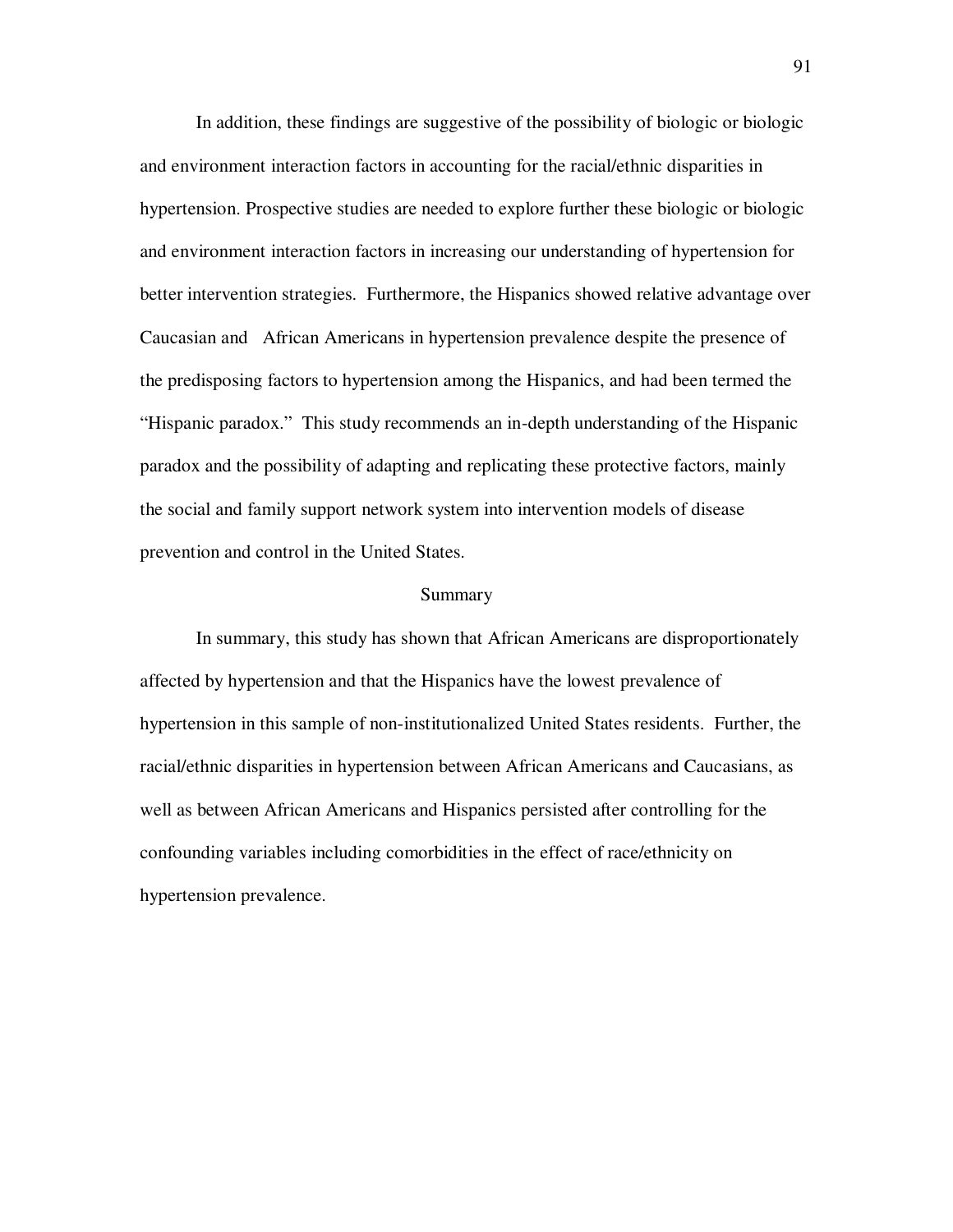# REFERENCES

- Adler, N, E., Boyce, T., Chesney, M.A., Cohen, S., Folkman, S., Kahn, R.L, et al. (1994). Socioeconomic status and health: The challenge of the gradient. *American Psychologist, 49*, 15-24.
- Adler, N.E., & Ostrove, J.M. (1999). Socioeconomic Status and Health: What We Know and What We Don't. *Annals of the New York Academy of Sciences* 896: 3-15.
- Agency for Healthcare Research and Quality (2001). Program Brief. Excellence Center. To Eliminate Ethnic/Racial Disparities (EXCEED). Accessed April 17, 2006 at www.ahrq.gov.
- Agency for Healthcare Research and Quality (2004). 2004 National Healthcare: Disparities Report. Accessed May 9, 2006 at www.ahrq.gov.
- American Heart Association (2004). Heart Disease and Stroke Statistics 2005 Update. Dallas, TX, American Heart Association. Accessed April 17, 2006 at http://www.americanheart.org/downloadable/heart/1136819684401HBP06.pdf.
- American Heart Association (2004). High Blood Pressure -- Statistics. Accessed April 17, 2006 at http://www.americanheart.org/downloadable/heart/1136819684401HBP06.pdf.
- American Heart Association (2006). Cigarette Smoking and Cardiovascular Disease. Accessed May 23, 2006 at http://www.americanheart.org/presenter.jhtml?identifier=4545.
- American Heart Association (2006). High Blood Pressure Statistics. Accessed May 4, 2006 at http://www.americanheart.org/presenter.jhtml?identifier=4621.
- Anderson, R.N., & Smith, B.L. (2005). Deaths: Leading Causes for 2002. *National Vital Statistics Reports* 53: 1-90.
- Basics of Public health Core Competencies, Bartlette & Jones, MA, 2009
- *Bernstein, A, B., Hing, E., Moss, A, J., Allen, K, E., Siller, A, B., Tiggle, R, B., (2003)*  Health care in America: Trends in utilization. Hyattsville, Maryland: National Center for Health Statistics.
- Blendon, R.J., Aiken, L.H., Freeman, H.E., Corey, C.R. (1989). Access to medical care for black and white Americans. A matter of continuing concern. JAMA 261: 278-281.
- Botman, S.L., Moore, T.F., Moriarity, C.L (1995, 2004). Design and Estimation for the National Health Interview Survey*,* CDC, National Center for Health Statistics (2000), *Vital Health Statistics,* 2:130.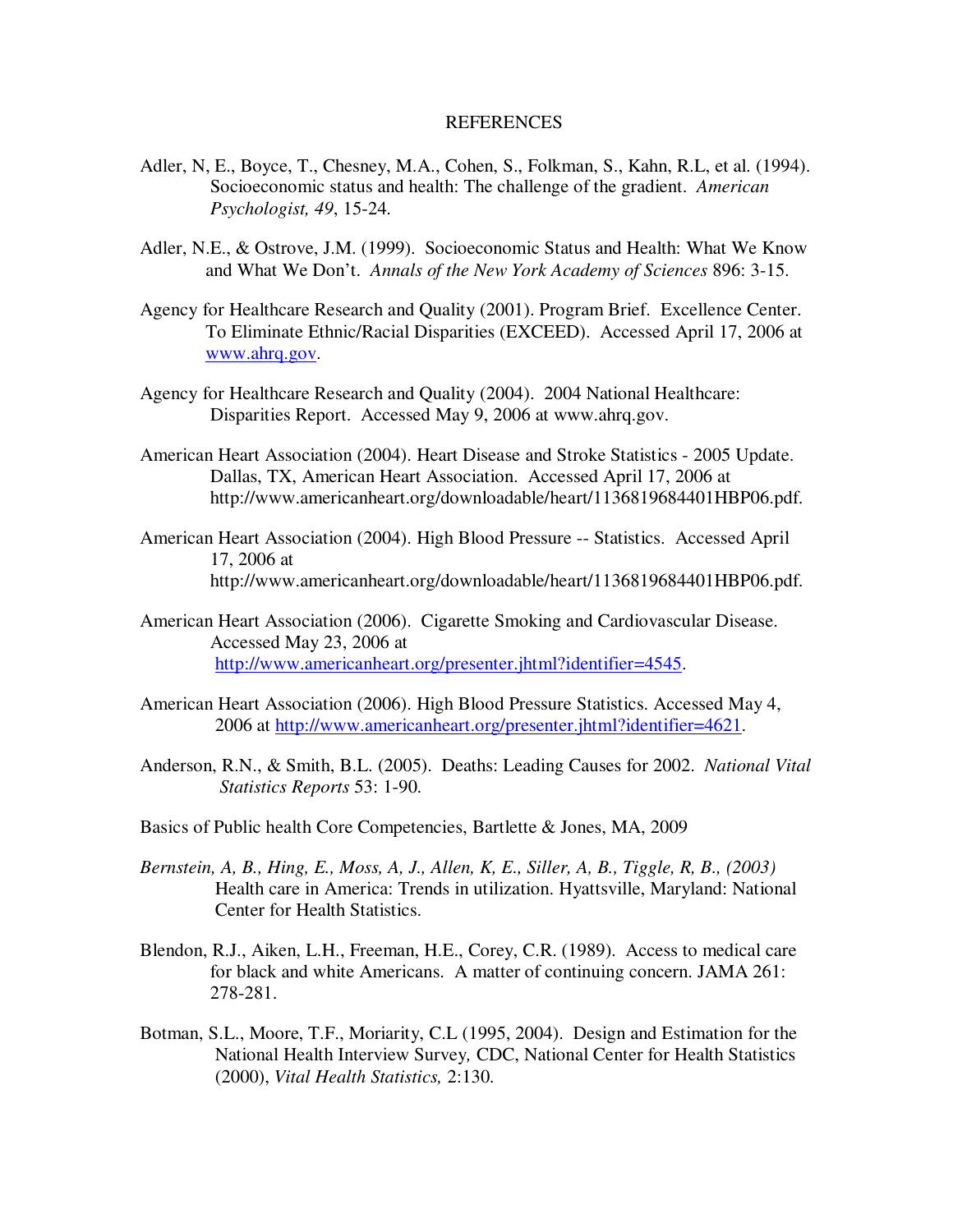- Brach, C., Fraserirector, I. (2000). Can Cultural Competency Reduce Racial and Ethnic Health Disparities? A Review and Conceptual Model. *Medical Care Research and Review* 57 (1): 181-217.
- Burt, V.L., Cutler, J.A., Higgins, M., et al. Trends in the prevalence, awareness, treatment, and control of hypertension in the adult U.S. population. Data from the health examination surveys, 1960--1991. Hypertension 1995; 26:60-9.
- Center for Chronic Disease Prevention and Health Promotion (1991). Literacy and Health in the United States. U.S. Department of Health and Human Services.
- Centers for Disease Control and Prevention, Office on Smoking and Health (1995). Unpublished data. Accessed May 23, 2006 at http://www.cdc.gov/tobacco/sgr/sgr\_1998/sgr-min-fs-afr-htm.
- Centers for Disease Control and Prevention (1999). Cigarette Smoking among adults United States, 1997. *Morbidity and Mortality Weekly Report* 48**:** 993-96
- Centers for Disease Control and Prevention (2004). New Chartbook Examines Health Care Utilization in America Documents Major Trends and Shifts in Health Care. Accessed April 14, 2006 at http://www.cdc.gov/nchs/pressroom/04facts/healthcare.htm.
- Centers for Disease Control and Prevention (2004). Alcohol-Attributable Deaths and Years of Potential Life Lost --- United States, 2001. *Morbidity and Mortality Weekly Report* 53: 866-870. Accessed May 19, 2006 at http://www.cdc.gov/mmwr/preview/mmwrhtml5337a2.htm.
- Centers for Disease Control and Prevention (2004). The Burden of Chronic Diseases and Their Risk Factors. Accessed May 4, 2006 at http://www.cdc.gov/nccdphp/burdenbook2004/Section03/bloodpres.htm.
- Centers for Disease Control and Prevention (2005). Racial/Ethnic Disparities in Prevalence, Treatment, and Control of Hypertension - United States, 1999-2002. *Morbidity and Mortality Weekly Report* 54**:** 7-9. Accessed May 4, 2006 at http://www.cdc.gov/mmwr/preview/mmwrhtml/mm5401a3/htm.
- Centers for Disease Control and Prevention (2005). Cigarette smoking among adults United States, 2004. *Morbidity and Mortality Weekly Report* 54**:** 1121-1124. Accessed May 23, 2006 at http://www.cdc.gov/mmwr/preview/mmwrhtml/mm5444a2.htm.
- Centers for Disease Control and Prevention (2006). Hypertension-Related Mortality Among Hispanic Subpopulations - United States, 1995-2002. Morbidity and Mortality Weekly Report 55(07): 177-180. Accessed May 4, 2006 at http://www.cdc.gov/mmwr/preview/mmwrhtml/mm5507a3htm?s\_cid=mm5507a 3\_e.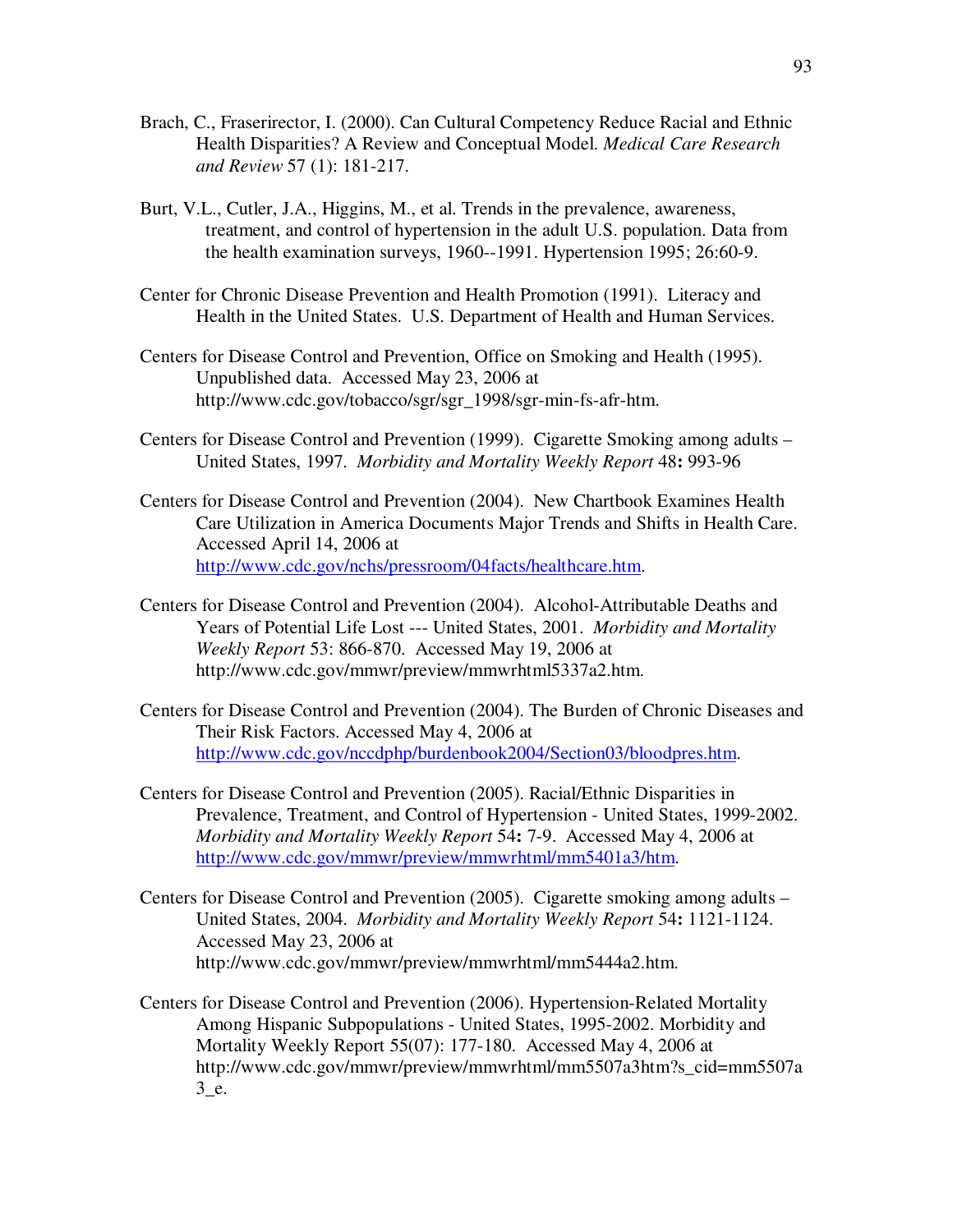- Centers for Disease Control and Prevention (2006). Disease Burden and Risk Factors. Accessed March 30, 2006 at http://www.cdc.gov/omh/AMG/dbrf.htm.
- Centers for Disease Control and Prevention Center for Heatlth (2005). Fewer American Smoke, but Fewer Physically Active in Leisure Time. Accessed April 14, 2006 at http://www.cdc.gov/nchs/pressroom/05facts/earlyrelease200506.htm.
- Cooper, R., Rotimi, C. (1997). Hypertension in Blacks. *American Journal of Hypertension* 7: 804-812.
- Currie, J., Stabile, M. (2003). Socioeconomic Status And Child Health: Why Is The Relationship Stronger For Older Children? *American Economic Review* 93: 1813- 1823.
- Fanzini, L., Ribble, J.C., Keddie, A.M. (2001). Understanding the Hispanic paradox. Ethn Dis; 11:496-518;
- Farr, W. (1858). The Influence of Marriage on the Mortality of the French People. *Transactions of the National Association for the Promotion of Social sciences*, edited by G.W. Hastings, London: John W. Parker and Son.
- Fielding, J.E., Husten, C.G., Eriksen, M.P. (1998). Tobacco: health effects and control. In: Maxcy KF, Rosenau MJ, Last JM, Wallace RB, Doebbling BN (eds.). *Public Health and Preventative Medicine.* New York: McGraw-Hill; p.817-845.
- Fields, L.E., Burt, V.L., Cutler, J.A., Hughes, J., Roccella, E.J., Sorlie, P. (2004). The Burden of Adult Hypertension in the United States 1999 to 2000. A Rising Tide. *Hypertension* 44: 398-404.
- Fiscella, K., Franks, P., Gold, M.R., Clancy, C.M. (2000). Inequality in Quality: Addressing Socioeconomic, Racial, and Ethnic Disparities in Health Care. *JAMA* 283: 2579-2584.
- Flory, J., & Emanuel, E. (2004). Interventions to improve research participants' understanding in informed consent for research: a systematic review. *JAMA* 292: 1593-1601.
- Frist, W.H. (2005). Overcoming Disparities in U.S. Health Care.  *Health Affairs* 24: 445-451.
- Gazmararian, J.A., Baker, D.W., Williams, M.V, et al. (1999). Health literacy among Medicare enrollees in a managed care organization. *JAMA; 281:545-551*
- Gordis, L. (2004). Epidemiology. Philadelphia: Elsevier Saunders; p173-5
- Hertz, R.P., Unger, A.N., Cornell, J.A., Saunders, E (2005). Racial disparities in hypertension prevalence, awareness, and management. *Archives of Internal Medicine;* 65, 18: 2098-2104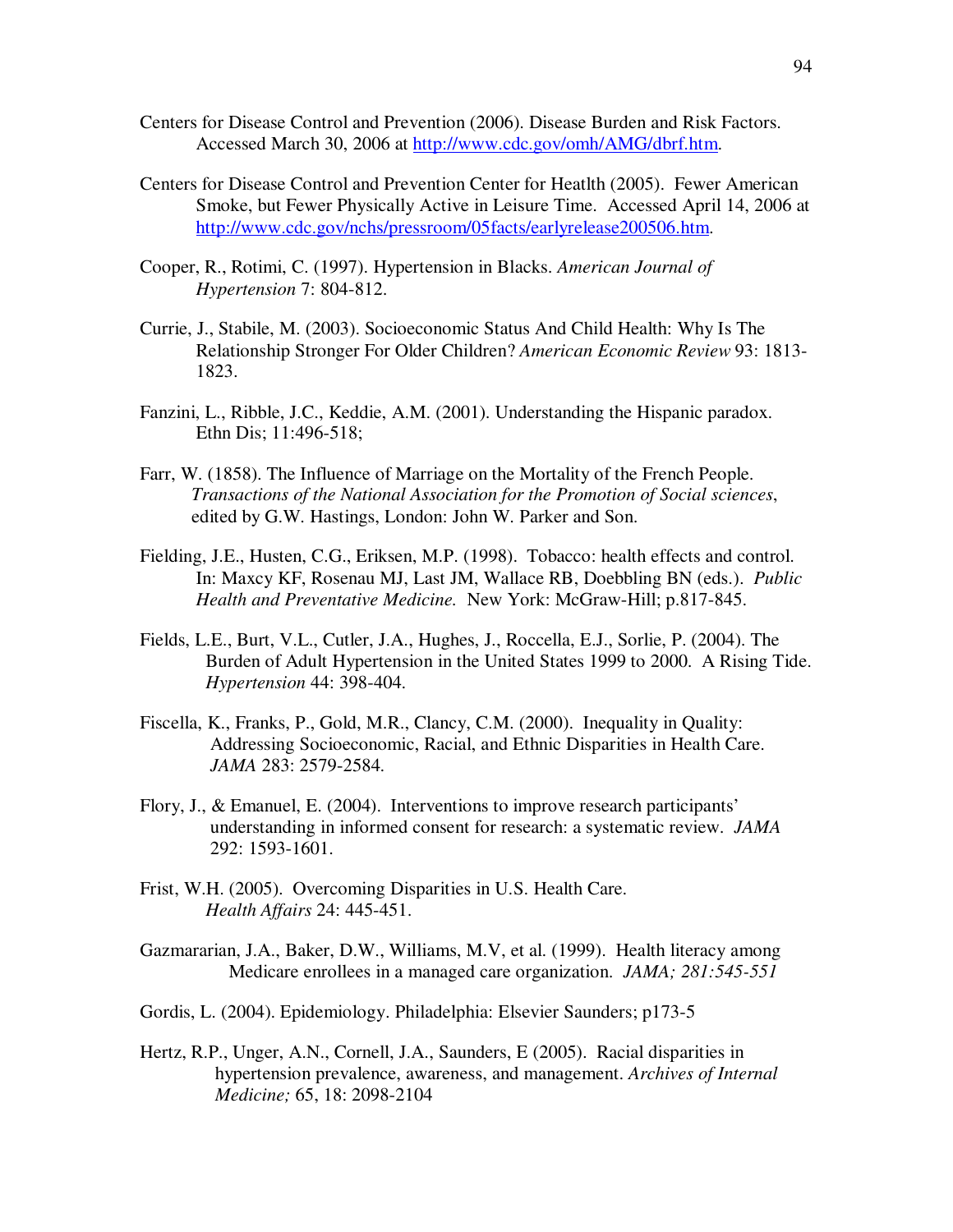- Heart Disease and Stroke Statistics (2005) Update. Dallas, TX: American Heart Association. Available at http://www.americanheart.org/downloadable/heart/1136819684401HBP06.pdf [Accessed 14 April, 2006]
- High Blood Pressure Statistics 2004. Dallas, TX: American Heart Association, Available at http://www.americanheart.org/downloadable/heart/1136819684401HBP06.pdf [Accessed 17 April, 2006]
- High Blood Pressure Statistics (2006). Dallas, TX: American Heart Association, Available at http://www.americanheart.org/presenter.jhtml?identifier=4621 [Accessed 17 April, 2006]
- Holmes, L., Chan, W., Du X. (2007). The effectiveness of androgen deprivation therapy in prolonging the survival of men treated for locoregional prostate cancer, Prostate Cancer Prostatic Dis. 10: 388-395
- Holmes, L. (2009). Basics of Public Health Core Competencies. Sudbury, MA: Jones and Bartlett Publishers; p106-112
- Hu, Y., & Goldman, N. (1990). Do Family Ties Reduce Mortality? Evidence from the United States, 1966-1968. *Journal of Marriage and the Family* 39:737-745.
- Hurley, R.E., Hoangmai, H.P., Claxton, G. (2005). A Widening Rift In Access And Quality: Growing Evidence of Economic Disparities. *Health Affairs Web Exclusive.* Accessed May 12, 2006 at http://www.kff.org/uninsured/7415.cfm.
- Institute of Medicine (2002). Care Without Coverage: Too Little Too Late. Accessed April 14, 2006 at http://www.iom.edu/CMS/3809/4660/4333/4160.aspx.
- Institute of Medicine (2002). Unequal Treatment: Confronting Racial and Ethnic Disparities in Health Care. Accessed April 14 at http://www.nap.edu/openbook/030908265X/html/80.html.
- Institute of Medicine (2004). Health Literacy: A Prescription to End Confusion. National Academy of Sciences.
- Institute of Medicine (2004). Insuring America's health: Principles and Recommendations. Accessed April 14 at http://www.iom.edu/CMS/3809/4660/17632.aspx.
- Joint National Committee on Prevention, Detection, Evaluation, and Treatment of High Blood Pressure (2004). The Seventh Report of the Joint National Committee on Prevention, Detection, Evaluation, and Treatment of High Blood Pressure, U.S. Department of Health and Human Services.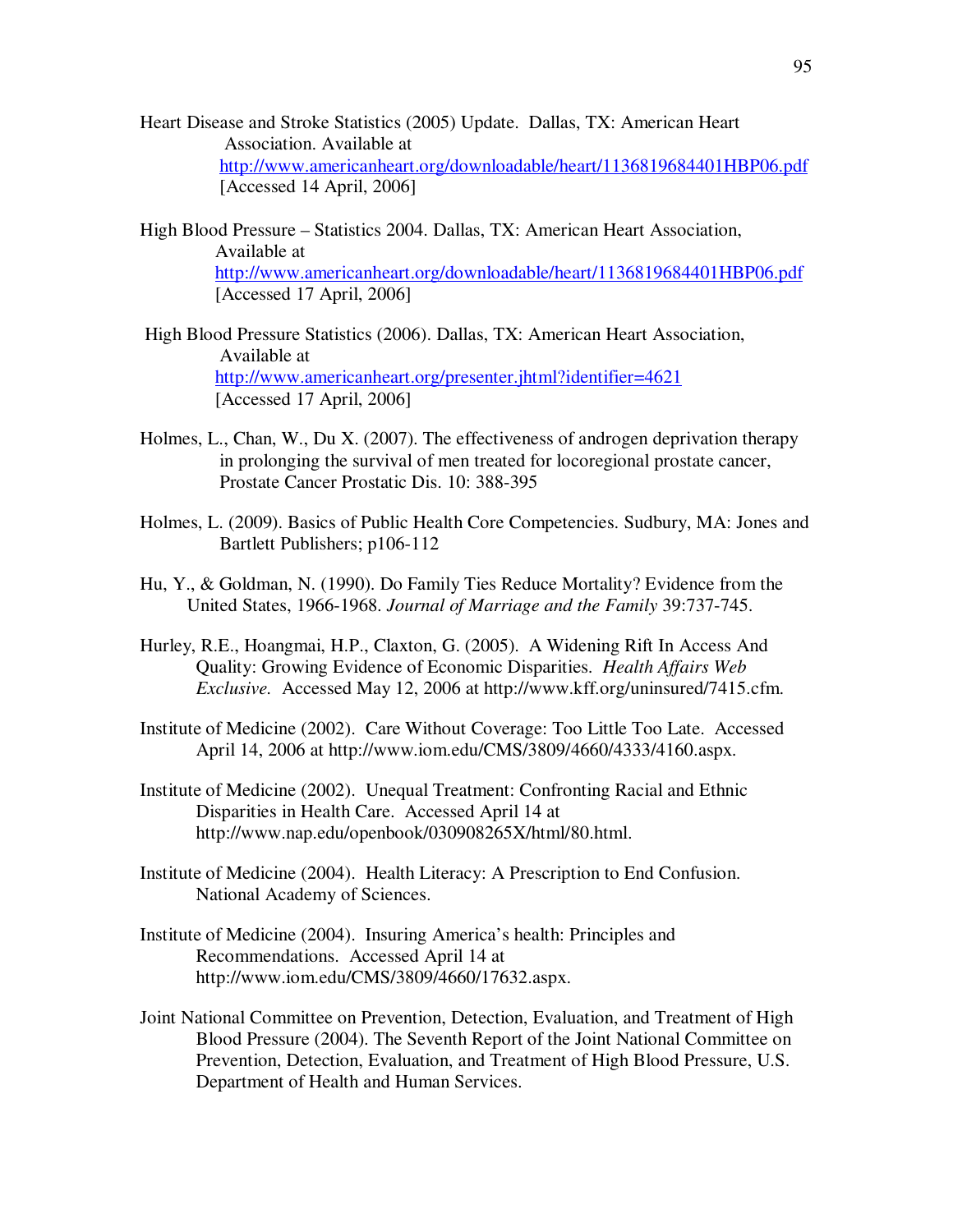- Kaestle, C.F., Campbell, A., Finn, J.D., Johnson, S.T., Mikulecky, L.J. (2001). *Adult Literacy and Education in America* (NCES 2001-534).
- Kaiser Commission on Medicaid and the Uninsured (2005). Health Insurance Coverage in America. Accessed April 14 at http://www.kff.org/uninsured/7415.cfm.
- Kaiser Family Foundation (2003). Key Facts: Race, Ethnicity, and Medical Care. Urban Institute and Kaiser Commission on Medicare and the Uninsured, Analysis of March 2002 Current Populations Survey.
- Kington, R.S., Nickens, H.W. (2001). Racial and Ethnic Trends in Health: Recent Trends, Current Patterns, Future Directions. In *America Becoming: Racial Trends and Their Consequences*. Accessed June 5, 2006 at http://darwin.nap.edu/books/0309068401.html.
- Kirsch, I.S., Jungeblut, A., Jenkins, L., Kolstat, A. (1993). Adult Literacy in America: A First Look at the Results of the National Adult Literacy Survey (NCES 93-275). U.S. Department of Education. Washington, DC: National Center for Education Statistics.
- Kisker, E.E., & Hendershot, G.E. (1977). Perils of Single Life and Benefits of Marriage. *Social Biology* 34:135-152.
- Lerman, R.I. (2002). Married and Unmarried Parenthood and Economic Well-Being: A Dynamic Analysis of a Recent Cohort. Urban Institute and American University. Prepared for U.S. Department of Health and Human Services, Office of the Assistant Secretary for Planning and Evaluation.
- Livi-Bacci, M. (1984). Selectivity of Marriage and Mortality: Notes for Future Research. *Population and Biology*, edited by N. Keyfitz. Liege, Belguim: Internatinal Union for the Scientific Study of Population.
- Lloyd-Jones, D.M., Sutton-Tyrrell, K., Patel, A.S., Matthews, K.A., Pasternak, R.C., Everson-Rose, S.A., et al. (2005). "Ethnic Variation in Hypertension Among Premenopausal and Perimenopausal Women. Study of Women's Health Across the Nation." *Hypertension* 46: 689-695.
- Loorimer, A.R., Macfarlane, P.W., Provan, G., Duffy, T., Lawrie, T.D.V. (1971). Blood Pressure and Catecholamine Responses to Stress in Normotensive and Hypertensive Subjects. Cardiovascular Research; 5:169-173.
- MacLaughlin, E.J., Raehl, C.L., Treadway, A.K., Sterling, T.L., Zoller, D.P., Bond, C.A. (2005). Assessing medication adherence in the elderly: which tools to use in clinical practice? *Drugs & Aging* 22: 231-255.
- Marmot, M. (2001). "Inequalities in Health." *New England Journal of Medicine* 345: 134-136.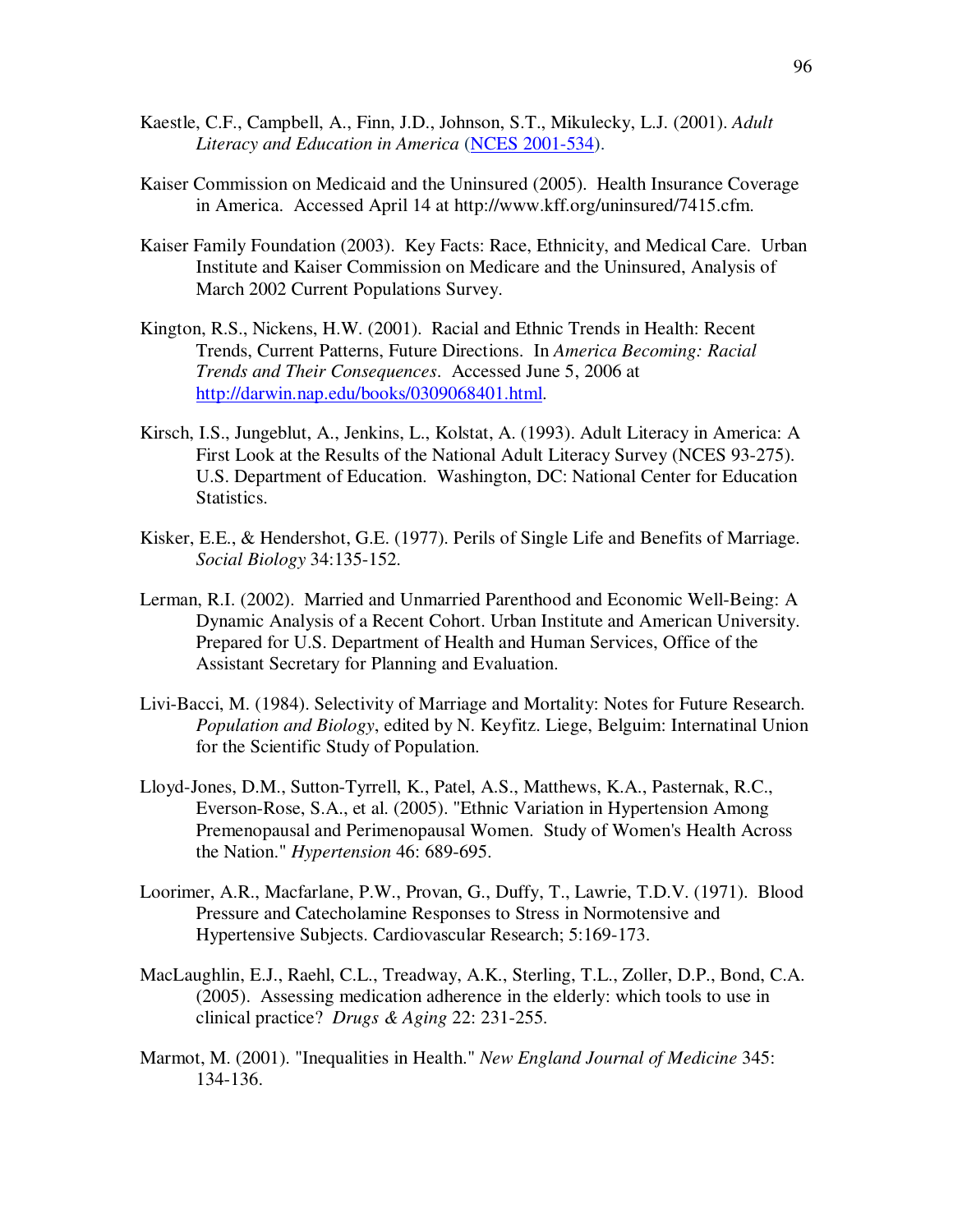- Mellor, J.M., Milyo, J. (2002). Exploring the relationships between income, inequality, socioeconomic status and health: a self-guided tour? *International Journal of Epidemiology* 31: 685-687.
- Merriman, B., Ades, T., Seffrin, J.R. (2002). Health literacy in the information age: communicating cancer information to patients and families. *CA Cancer Journal for Clinicians* 52: 130-133.
- Mission Possible (2006). High Blood Pressure in the United States. Accessed April 18, 2006 at http://hp2010.nhlbihin.net/mission/abouthbp/abouthbp/htm.
- National Academy of Sciences, Committee on Population (2004). Perspectives on Racial and Ethnic Differences. In *Understanding Racial and Ethnic Differences in Health in Late Life: A Research Agenda*. Accessed June 5, 2006 at http://darwin.nap.edu/books/0309092477/html.
- National Center for Education Statistics (1999). The Condition of Education: 1999 (NCES 1999-022).
- National Center for Health Statistics (2005). Health, United States, 2005, with Chartbook on Trends in the Health of Americans. Hyattsville, Maryland.
- National Heart, Lung, and Blood Institute. What Are High Blood Pressure and Prehypertension. Accessed April 17, 2006 at http://www.nhlbi.nih.gov/hbp/hbp/whathbp.htm .
- National Heart, Lung, and Blood Institute (2004). High Blood Pressure. Accessed April 17, 2006 at http://www.nhlbi.nih.gov/health/dci/Diseases/Hbp/HBP\_WhatIs.html.
- National Institute on Alcohol Abuse and Alcholism (2005). Alcoholism: Natural History and Background. Accessed May 19, 2006 at http://pubs.niaaa.nih.gov/publications/HealthDisparities/Alcoholism1.htm.
- National Institute on Alcohol Abuse and Alcholism (2005). NIAAA's Strategic Plan to Address Health Disparities. Accessed May 19, 2006 at http://pubs.niaaa.nih.gov/publications/HealthDisparities/Strategic.html.
- National Institutes of Health. Hypertension. *The Brain: Understanding Neurobiology.* Accessed April 17, 2006 at http://science.education.nih.gov/supplements/nih2/addiction/activities/lesson5\_dat abase-hyper.htm#whatIs.
- National Institutes of Health (1998). *Clinical Guidelines on the Identification, Evaluation, and Treatment of Overweight and Obesity in Adults.* Accessed May 25, 2006 at http://www.nhlbi.nih.gov/guidelines/obesity/ob%5Fhome.htm.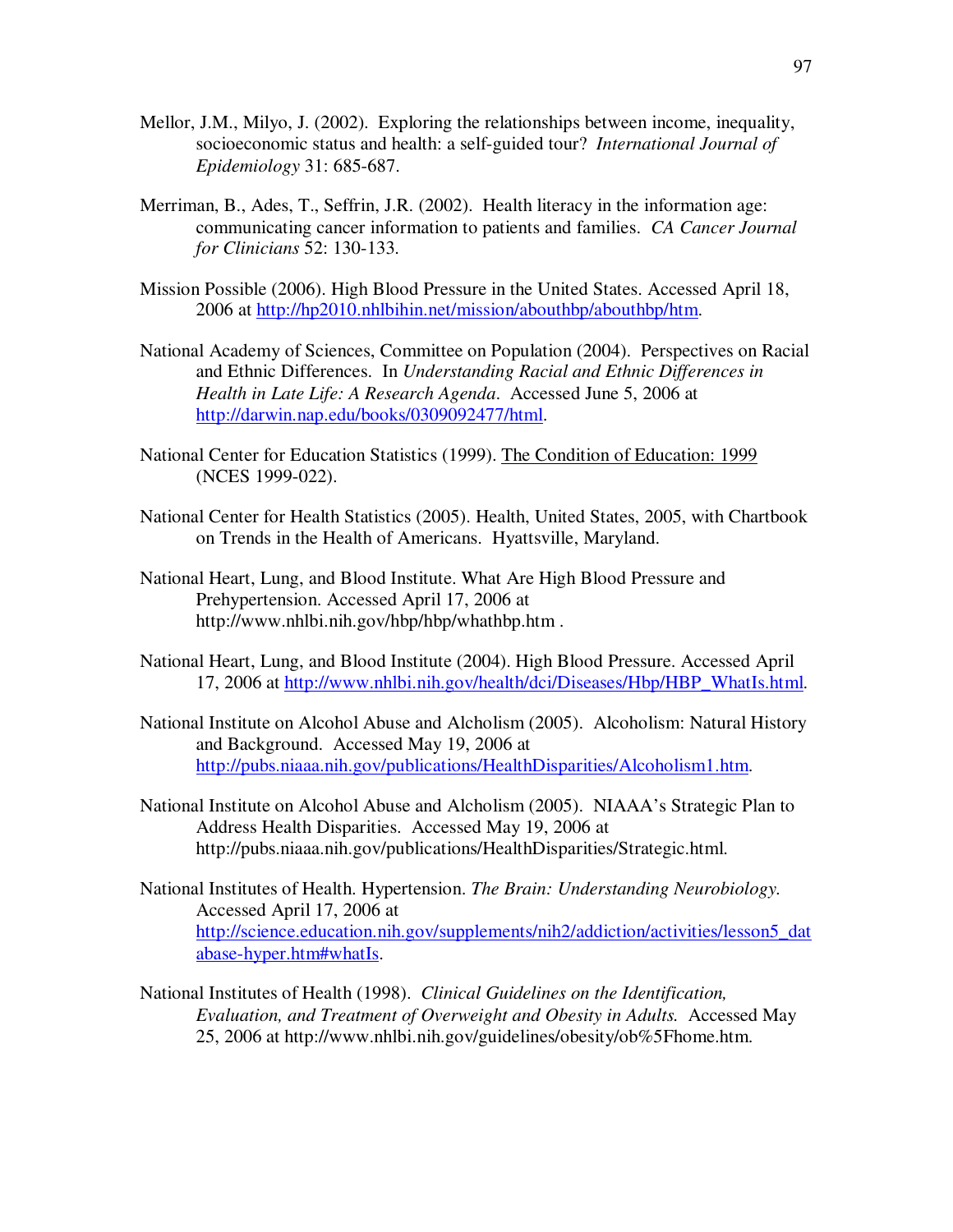- Ong, K.L., Cheung, B.M.Y., Man, Y.B, et al. (2007). Prevalence, awareness, treatment, and control of hypertension among United States Adults 1999-2004, Hypertension 49:69-75.
- Pearlin, L., & Johnson, J. (1977). "Marital Status, Life Strains and Depression." *American Sociological Review* 42: 704-715.
- Partnership for Clear Health Communicqation Steering Committee (2003). "Eradicating Low Health Literacy: The First Public Health Movement of the  $21<sup>st</sup>$  Century Overview."
- Rahman, O. (1993). "Excess Mortality for the Non-Married in Rural Bangladesh." *International Journal of Epidemiology* 22:445-456.
- Rothman, K.J., Greenland, S., Lash, T.L. (2008). Modern Epidemiology.  $3<sup>rd</sup>$  edition, Phildelphia, Lippncott Williams & Wilkins; p.97
- Schillinger, D., Piette, J., Grumbach, K., wAng, F., Wilson, C., Daher, C., et al. (2003). Closing the loop: physician communication with diabetic patients who have low health literacy. *Archives of Internal Medicine* 163: 83-90.
- Schloman, B.F. (2004). Health literacy: a key ingredient for managing personal health. *Online Journal of Issues in Nursing* 9: 6.
- Siegel, S., Moy, E., Burstin, H. (2004). Assessing the Nation's Progress Toward Elimination of Disparities in Health Care. *Journal of General Internal Medicine*  19: 195-200.
- Smith, J.P. (1999). Healthy Bodies and Thick Wallets: The Dual Relation between Health and Economic Status. *Journal of Economic Perspectives* 13(2):145-166.
- Smith, J.P., & Kington, R. (1997). "Race, Socioeconomic Status and Health in Late Life," Racial *and Ethnic Differences in the Health of Older Americans* 106-162. Martin, Linda, and Beth Soldo, Eds. Washington, DC: National Academy Press.
- Stone, J. (2002). "Race and Healthcare Disparities: Overcoming Vulnerability." *Theoretical Medicine* 23: 499-519.
- Thom, T., Haase, N., Rosamond, W., Howard ,V.J., Rumsfeld ,J., Manolio, T., et al. (2006). Heart Disease and Stroke Statistics -- 2006 Update. A Report From the American Heart Association Statistics Committee and Stroke Statistics Subcommittee. *Circulation.* Accessed April 18, 2006 at http://circ.ahajournals.org.
- Thompson, M.L., Myers, J.E., Kriebel, D. (1998). Prevalence odds ratio or prevalence ratio in the analysis of cross sectional data: what is to be done? *Occupational and Environmental Medicine* 55**:** 272-277.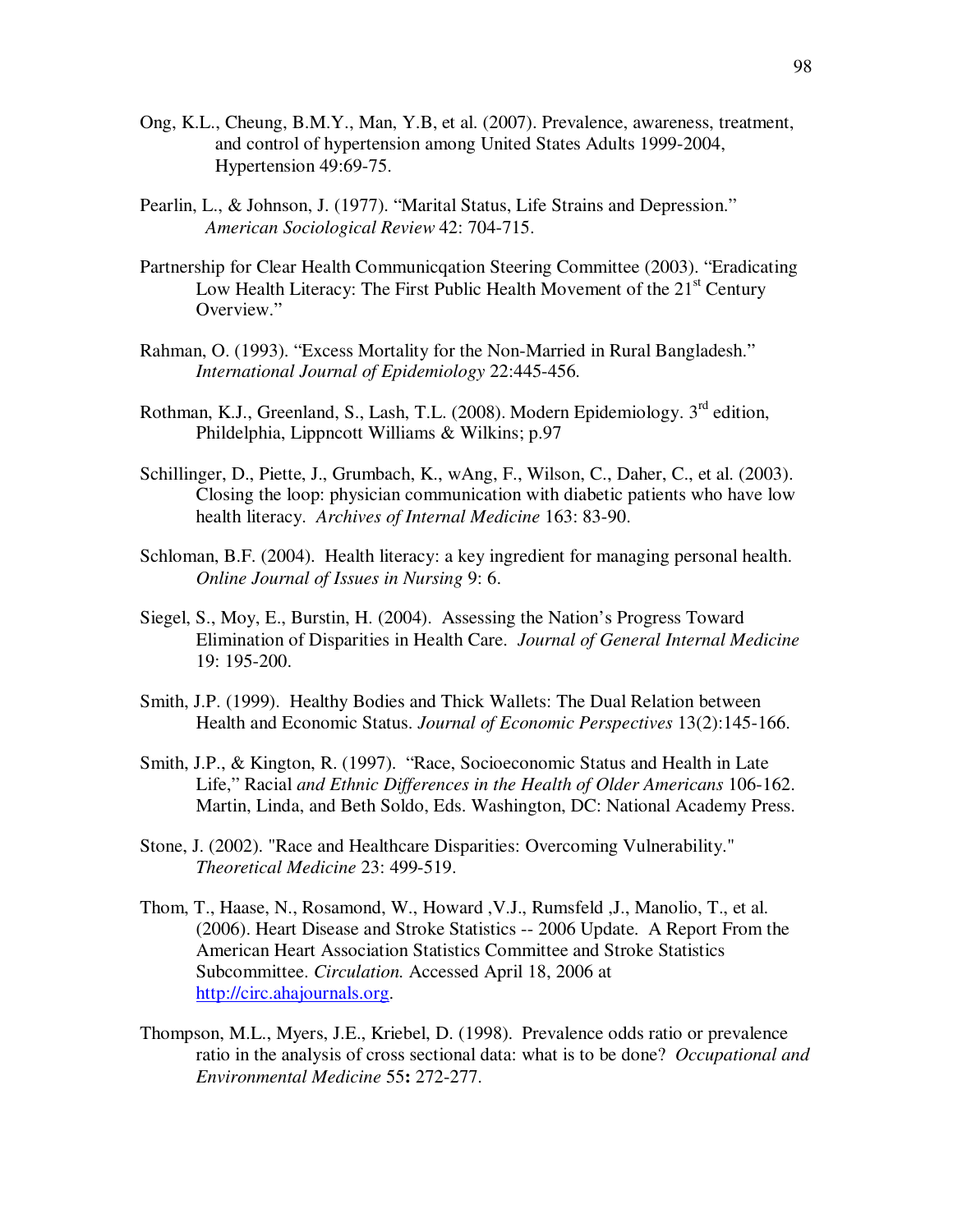- Trevino, F.M., Moyer, M.E., Valdes, R.B., Stroup-Benham, C.A. (1991). Health insurance coverage and utilization of health services by Mexican Americans, Mainland Puerto Ricans, and Cuban Americans. *JAMA* 265: 233-237.
- Turra, C.M., & Goldman, N. (2007). Socioeconomic differences in mortality among US adults: insights into the Hispanic paradox. J Gerontol B Psychol Sci Soc Sci 62:S184-92
- Umberson, D. (1987). "Family Status and Health Behaviors: Social Control as a Dimension of Social Integration." *Journal of Health and Social Beh.* 28: 306-319.
- Unequal Treatment (2002). Confronting Racial and Ethnic Disparities in Health Care. *Institute of Medicine* Available at http://www.nap.edu/openbook/030908265X/html/80.html [Accessed 14 April, 2006]
- United States Census Bureau (2004). Current Population Survey, 2004 Annual Social and Economic Supplement. Accessed May 12 at http://ferret.gls.census.gov/macro/032004/pov/new01\_200\_04.htm.
- United States Department of Commerce (2006). Health Status, Health Insurance, and Health Services Utilization: 2001. *Survey of Income and Program Participation, 2001-2002.*
- United States Department of Health and Human Services, National Cancer Institute (2004). Making Cancer Health Disparities History. Accessed May 14 at http://www.hhs.gov/chdprg/pdf/chdprg.pdf.
- United States Department of Health and Human Services (1996). *Physical Activity and Health: A Report of the Surgeon General.* Atlanta, GA: U.S. Department of Health and Human Services, Centers for Disease Control and Prevention, National Center for Chronic Disease Prevention and Health Promotion. Accessed May 25, 2006 at http://www.cdc.gov/nccdphp/sgr/pdf/execsumm.pdf.
- United States Department of Health and Human Services (1998). *Tobacco Use Among U.S. Racial/Ethnic Minority Groups – African Americans, American Indians, and Alaska Natives, Asian Americans and Pacific Islanders, and Hispanics: A Report of the Surgeon General.* Atlanta: U.S. Department of Health and Human Services, Centers for Disease Control and Prevention. Accessed May 23, 2006 at http://profiles.nlm.nih.gov/NN/B/B/F/Q/\_/nnbbfq.pdf.
- United States Department of Health and Human Services (2004). *The Health Consequences of Smoking: A Report of the Surgeon General.* U.S. Department of Health and Human Services, Centers for Disease Control and Prevention, National Center for Chronic Disease Prevention and Health Promotion, Office on Smoking and Health. Accessed May 23, 2006 at http://www.cdc.gov/tobacco/sgr/sgr\_2004/Factsheets/9.htm.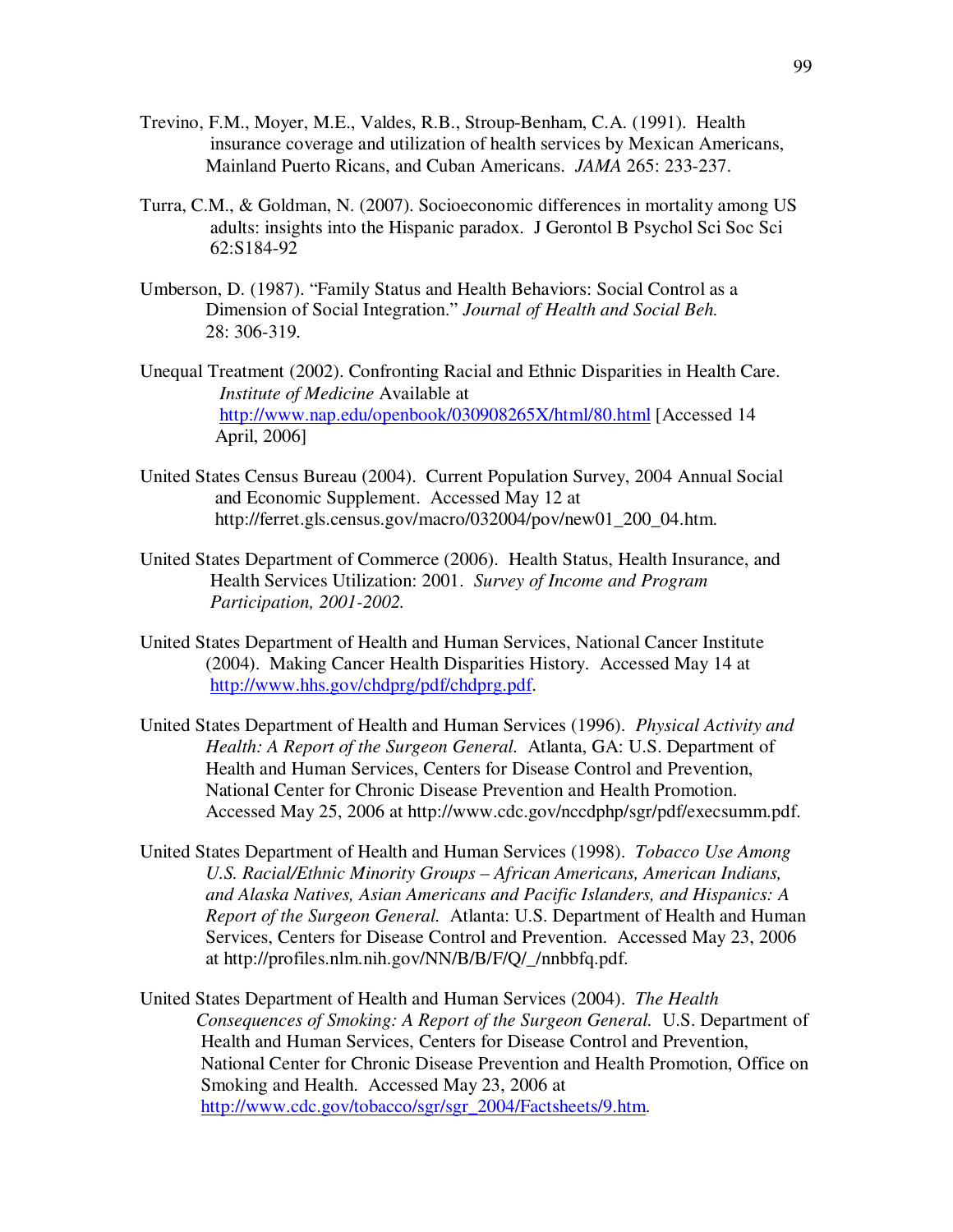- United States Department of Health and Human Services, National Center for Health Statistics (2003). National Health Interview Survey, 2003. Hyattsville, MD. Accessed at http://webapp.icpsr.umich.edu.cocoon/ICPSR-STUDY/04222.xml.
- University of Maryland, Baltimore County Center for Health Program Development and Management, The Institute for Racial and Ethnic Studies (2003). Attitudes, Beliefs, and Behaviors: An Examination of Health Disparities in Hypertension and Diabetes Among Racial and Ethnic Minorities in Baltimore, Maryland.
- United States Census Bureau (2002). Persons 65 Years Old and Over Characteristics by Sex: 1980-2000. Statistical Abstracts of the United States: 2001. Accessed April 20, 2006 at http://www.census.gov/prod/2002pubs/01statab/pop.pdf.
- United States Census Bureau (2005). Resident Population by Race, Hispanic Origin Status, and Age - Projections 2005 to 2010. Accessed April 20, 2006 at http://www.census.gov/prod/2005pubs/06statab/pop.pdf.
- United States National Center for Health Statistics, Vital and Health Statistics (2005). Summary Health Statistics fro U.S. Adults: National Health Review Survey, 2002. Accessed May 25, 2006 at http://www.cdc.gov/nchs/data/series/sr\_10/sr10\_222acc.pdf.
- Wikipedia.org (2006). Aorta. Accessed May 3, 2006 at http://en.wikipedia.org/wiki/Aorta.
- Williams, D.R., Rucker, T.D. (2000). Understanding and Addressing Racial Disparities in Health Care. *Health Care Financing Review* 21: 75-90.
- Williams, M.V., Baker, D.W., Parker, RM., Nurss, J.R. (1998). Relationship of functional health literacy to patients' knowledge of their chronic disease. A study of patients with hypertension and diabetes. *Archives of Internal Medicine* 158:166-172
- Wilson, C.M., Oswald, A.J. (2005). How Does Marriage Affect Physical and Psychological Health? A Survey of the Longitudinal Evidence. IZA Discussion Papers 1619, Institute for the Study of Labor (IZA).
- Woodsong, C., & Karim, Q.A. (2005). A model designed to enhance informed consent: experiences from the HIV prevention trials network. *American Journal of Public Health* 95: 412-419.
- Zick, C.D., & Smith, K.R. (1991). "Marital Transitions, Poverty and Gender Differences in Mortality." *Journal of Marriage and the Family* 53:327-336.
- Zuvekas, S.H., & Taliaferro, G.S. (2003). Pathways To Access: Health Insurance, The Health Care Delivery System, And Racial/Ethnic Disparities, 1996-1999. *Health Affairs* 22: 139-153.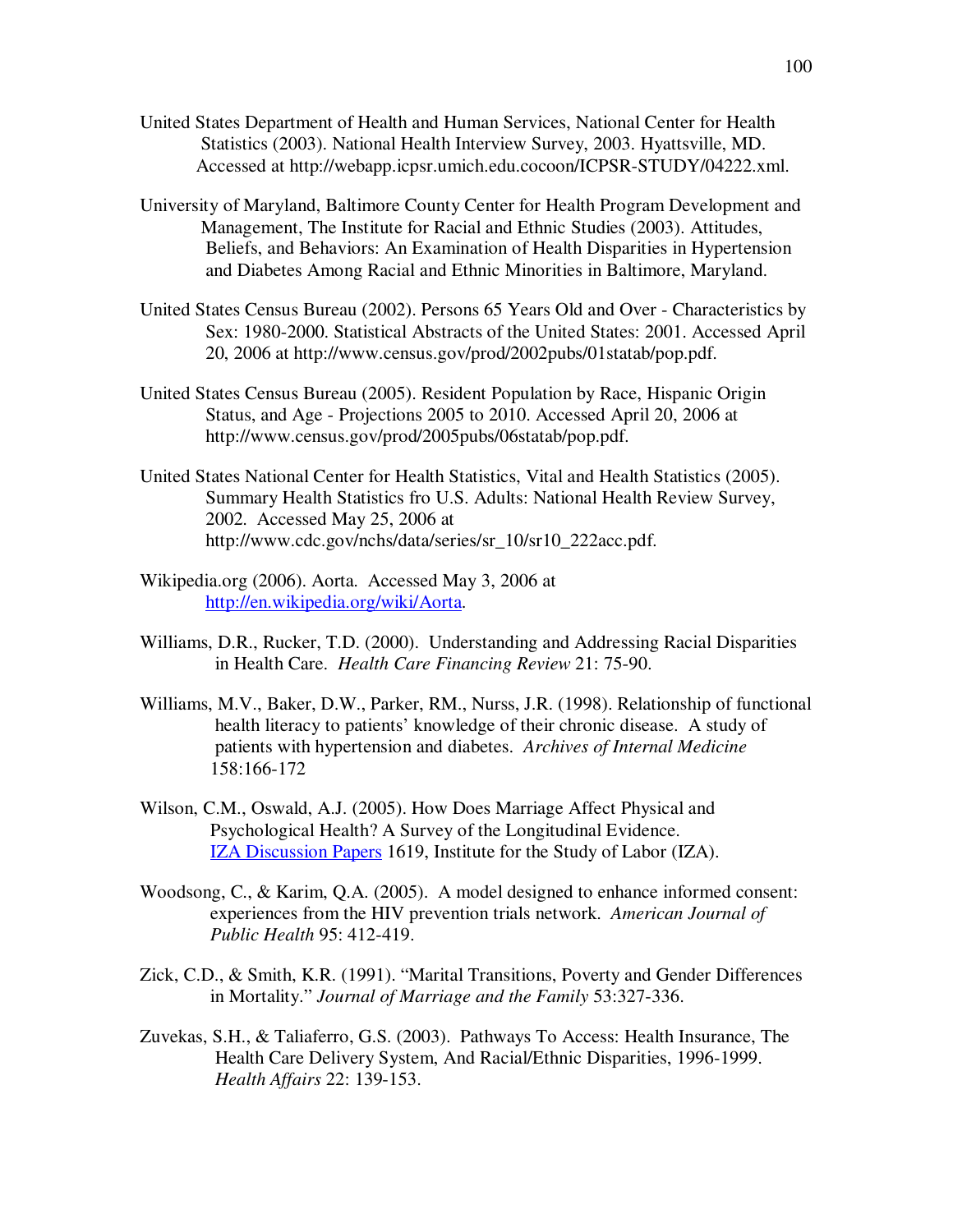# APPENDIX A: PREVALENCE OF HYPERTENSION IN THE UNITED STATES, 2003

### *Figure 2: Prevalence of hypertension in the United States, 2003*



Percent of persons who were ever told they had high blood pressure, Adults aged 20 years and older, 2003.

#### *Data Source:*

Centers for Disease Control and Prevention, Behavioral Risk Factor Surveillance System. National Center for Health Statistics as published by the American Heart Association, Heart Disease and Stroke Statistics-2005 Update. Dallas, TX: AHA, 2004.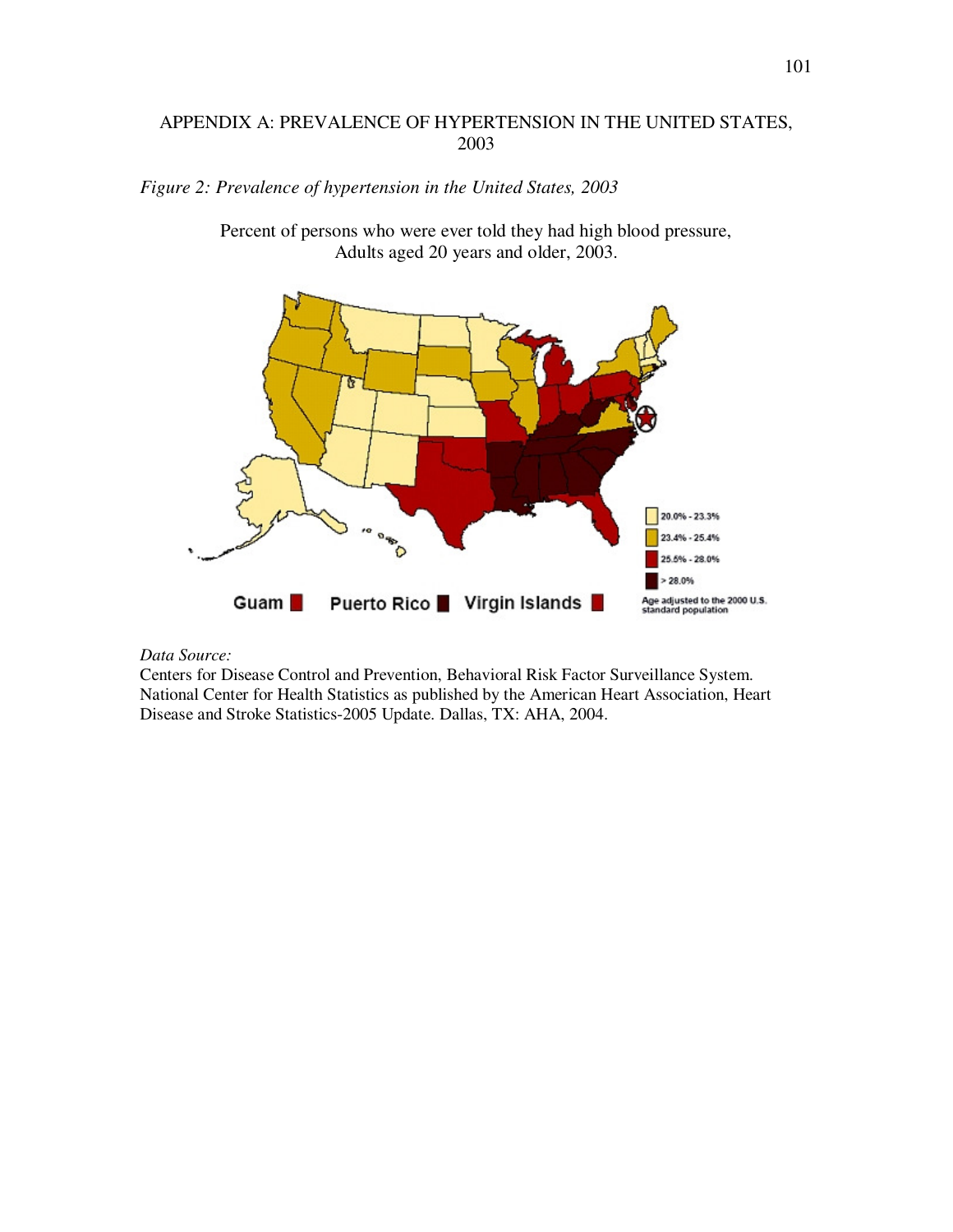### *CURRICULUM VITAE*

# *Education:*

| 2009 | Doctor of Philosophy (Ph.D.)<br>Walden University, Minneapolis, MN               |
|------|----------------------------------------------------------------------------------|
| 2001 | Master of Public Health (M.P.H.)<br>George Washington University, Washington, DC |
| 1991 | Doctor of Medicine (M.D.)<br>UTESA University, School of Medicine, Santiago, DR  |
| 1986 | Bachelor of Science (B.S.)<br>Texas Southern University, Houston, TX             |

### *PROFESSIONAL EXPERIENCE:*

| 2001 - Present | Corporate Medical Director-Priority Women's Health Alliance-a<br>subsidiary of Women's health wellness involved in abstracting<br>and processing medical information of various hospitals and<br>interfacing with all levels of management to assure optimum<br>utilization of resources. |
|----------------|-------------------------------------------------------------------------------------------------------------------------------------------------------------------------------------------------------------------------------------------------------------------------------------------|
| 1997-2000      | Serve as a Consultant- to the Nigerian Medical Association's Drug<br>Evaluations for clinical trials of chemotherapeutic agents.                                                                                                                                                          |
| 1992-1996      | Chief Medical Officer in the center for Drug Evaluation and<br>Research at the Nigerian federation and Drug Administration.                                                                                                                                                               |

# *PROFESSIONAL ORGANIZATIONS:*

- Vice President, Pan African Medical School Association
- President, Member of Adverse Action Committee
- Member Board Committee, Nigerian Medical Association
- Member of Medical Executive Committee East Houston Regional Medical Center

### *RESEARCH EXPERIENCE:*

 **.** Senior Research Assistant: Conducting cell survival and cell toxicity studies in thermotherapy drugs, City of Houston Health Dept.